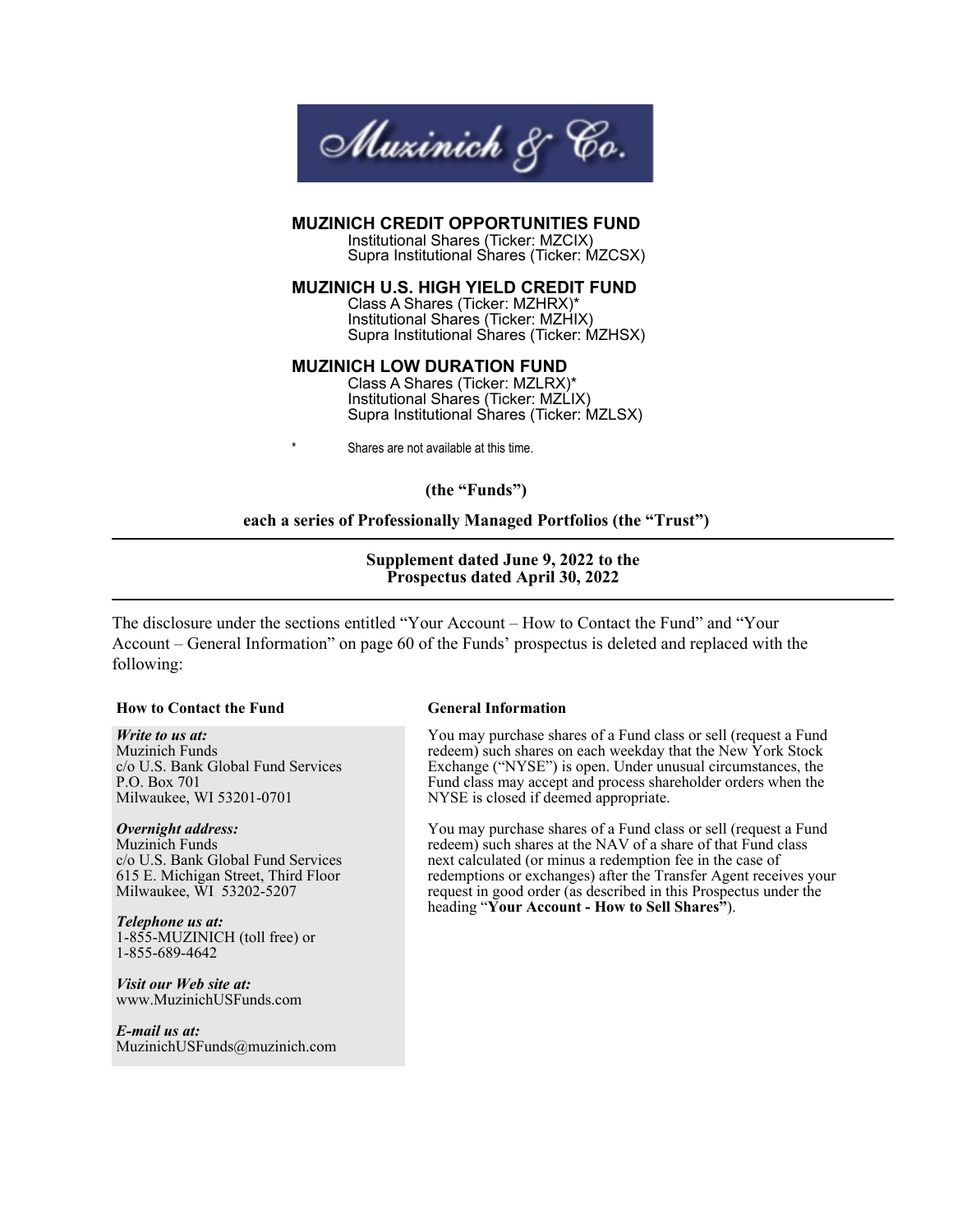The table under the section entitled "Your Account – How to Buy Shares" on page 63 of the Funds' prospectus is deleted and replaced with the following:

| <b>Buying Shares</b>                | <b>Opening an Account</b>                                                                                                                                                                                                                                                                                                        | <b>Adding to an Account</b>                                                                                                                                                                                                                                                                                                                                                                                                                                                                        |
|-------------------------------------|----------------------------------------------------------------------------------------------------------------------------------------------------------------------------------------------------------------------------------------------------------------------------------------------------------------------------------|----------------------------------------------------------------------------------------------------------------------------------------------------------------------------------------------------------------------------------------------------------------------------------------------------------------------------------------------------------------------------------------------------------------------------------------------------------------------------------------------------|
| Through a Financial<br>Intermediary | Contact your Financial Intermediary                                                                                                                                                                                                                                                                                              | Contact your Financial Intermediary                                                                                                                                                                                                                                                                                                                                                                                                                                                                |
| By Mail (with Check)                | • Mail your completed application<br>(along with other required<br>documents) and a check to:<br>Muzinich Funds<br>c/o U.S. Bank Global Fund Services<br>P.O. Box 701<br>Milwaukee, WI 53201-0701                                                                                                                                | • Write your account number on<br>your check.<br>Send your check with (a) a<br>completed investment slip from a<br>prior statement or confirmation or<br>$(b)$ letter of instruction to:<br>Muzinich Funds<br>c/o U.S. Bank Global Fund<br>Services<br>P.O. Box 701<br>Milwaukee, WI 53201-0701                                                                                                                                                                                                    |
| By Wire                             | • Submit your completed application<br>(and other required documents). An<br>account will be established for you<br>and you will be contacted with the<br>account number.<br>• Instruct your financial institution to<br>wire your money using the<br>instructions found under the sub-<br>heading "Purchase by Wire."<br>below. | • Call to notify us of your incoming<br>wire.<br>• Instruct your financial institution to<br>wire your money using the<br>instructions found under the sub-<br>heading "Purchase by Wire."<br>below.                                                                                                                                                                                                                                                                                               |
| By Telephone                        | Not accepted for initial purchases                                                                                                                                                                                                                                                                                               | • If you have telephone purchase<br>privileges on the account, you may<br>purchase additional shares in the<br>amount of \$100 or more using the<br>bank account on record by calling<br>1-855-MUZINICH.                                                                                                                                                                                                                                                                                           |
| By Automatic Investment Plan        | Not accepted for initial purchases                                                                                                                                                                                                                                                                                               | • Complete the Automatic<br>Investment Plan section of the<br>application or submit a letter of<br>instruction if your account was<br>opened without this being done.<br>• Attach a voided check or savings<br>deposit slip to your application or<br>letter of instruction.<br>• Mail the completed application or<br>letter and voided check or savings<br>deposit slip.<br>• Your purchase will be<br>electronically debited from the<br>bank account on record as directed<br>in your request. |

#### **\* \* \* \* \***

**Please retain this Supplement with your Prospectus.**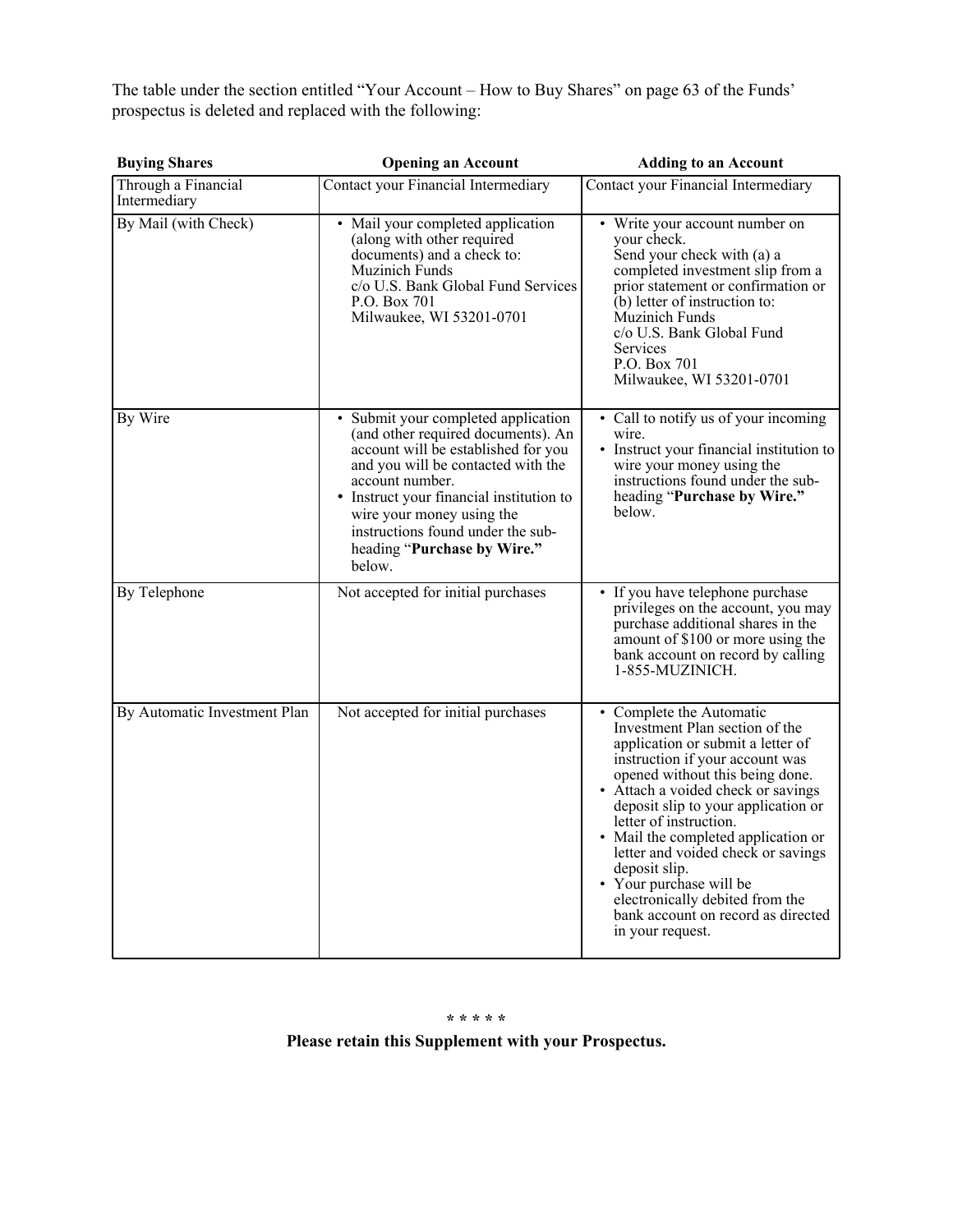

April 30, 2022



#### **MUZINICH CREDIT OPPORTUNITIES FUND**

 Institutional Shares (Ticker: MZCIX) Supra Institutional Shares (Ticker: MZCSX)

#### **MUZINICH U.S. HIGH YIELD CREDIT FUND**

 Class A Shares (Ticker: MZHRX)\* Institutional Shares (Ticker: MZHIX) Supra Institutional Shares (Ticker: MZHSX)

#### **MUZINICH LOW DURATION FUND**

 Class A Shares (Ticker: MZLRX)\* Institutional Shares (Ticker: MZLIX) Supra Institutional Shares (Ticker: MZLSX)

Shares are not available at this time.

**The U.S. Securities and Exchange Commission has not approved or disapproved any Fund's shares or determined whether this Prospectus is truthful or complete. Any representation to the contrary is a criminal offense.**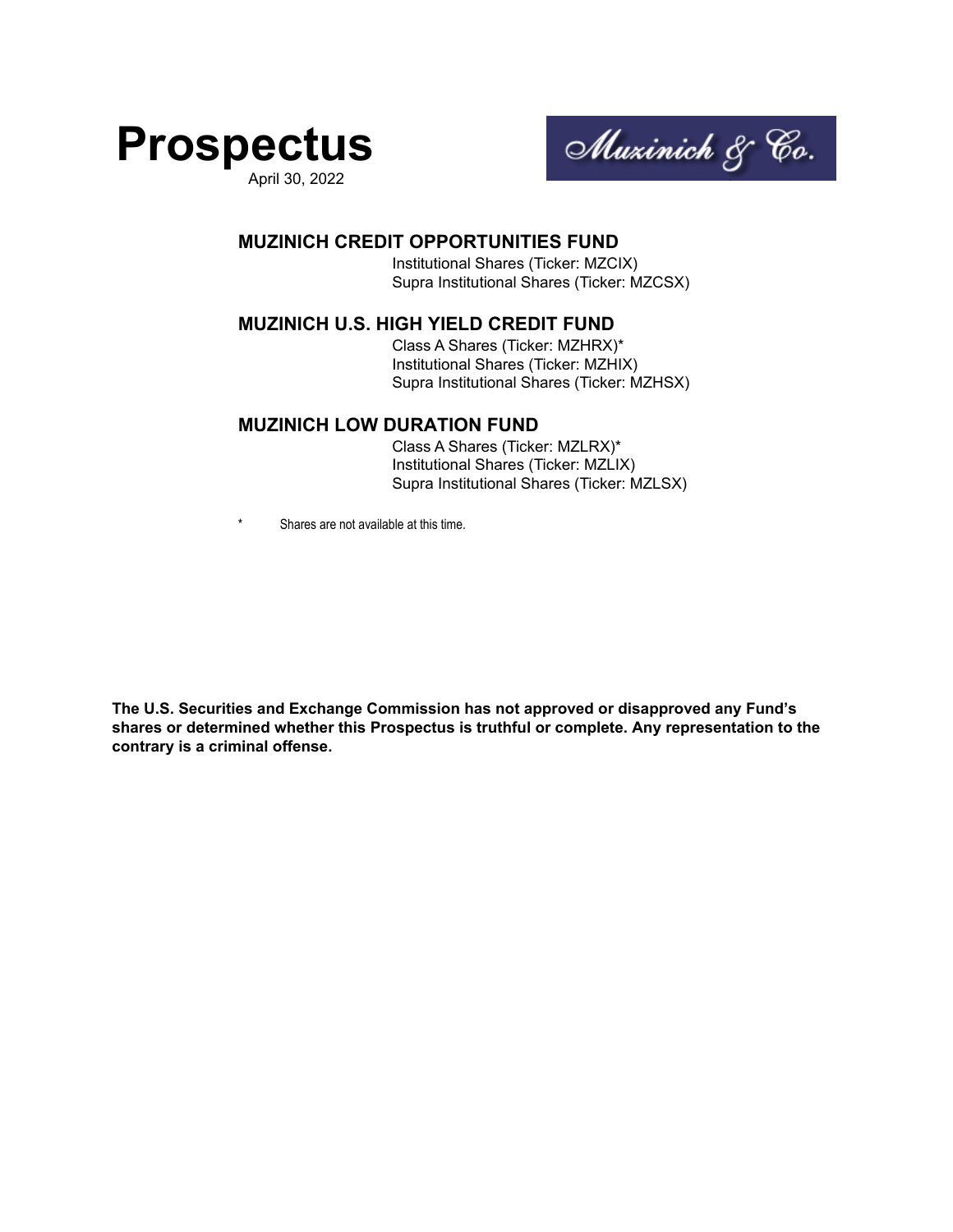

# **Table of Contents**

|                                                                         | 12 |
|-------------------------------------------------------------------------|----|
|                                                                         | 21 |
| Additional Information about the Funds' Principal Investment Strategies | 31 |
|                                                                         | 31 |
|                                                                         | 31 |
|                                                                         | 35 |
|                                                                         | 37 |
|                                                                         | 39 |
|                                                                         | 49 |
|                                                                         | 49 |
|                                                                         | 49 |
|                                                                         | 53 |
|                                                                         | 53 |
|                                                                         |    |
|                                                                         | 54 |
|                                                                         | 57 |
|                                                                         | 57 |
|                                                                         | 58 |
|                                                                         | 58 |
|                                                                         | 58 |
|                                                                         | 60 |
|                                                                         | 60 |
|                                                                         | 60 |
|                                                                         | 63 |
| How to Sell Shares.                                                     | 67 |
|                                                                         | 69 |
|                                                                         | 71 |
|                                                                         | 76 |
|                                                                         | 76 |
|                                                                         | 77 |
|                                                                         | 79 |
|                                                                         | 80 |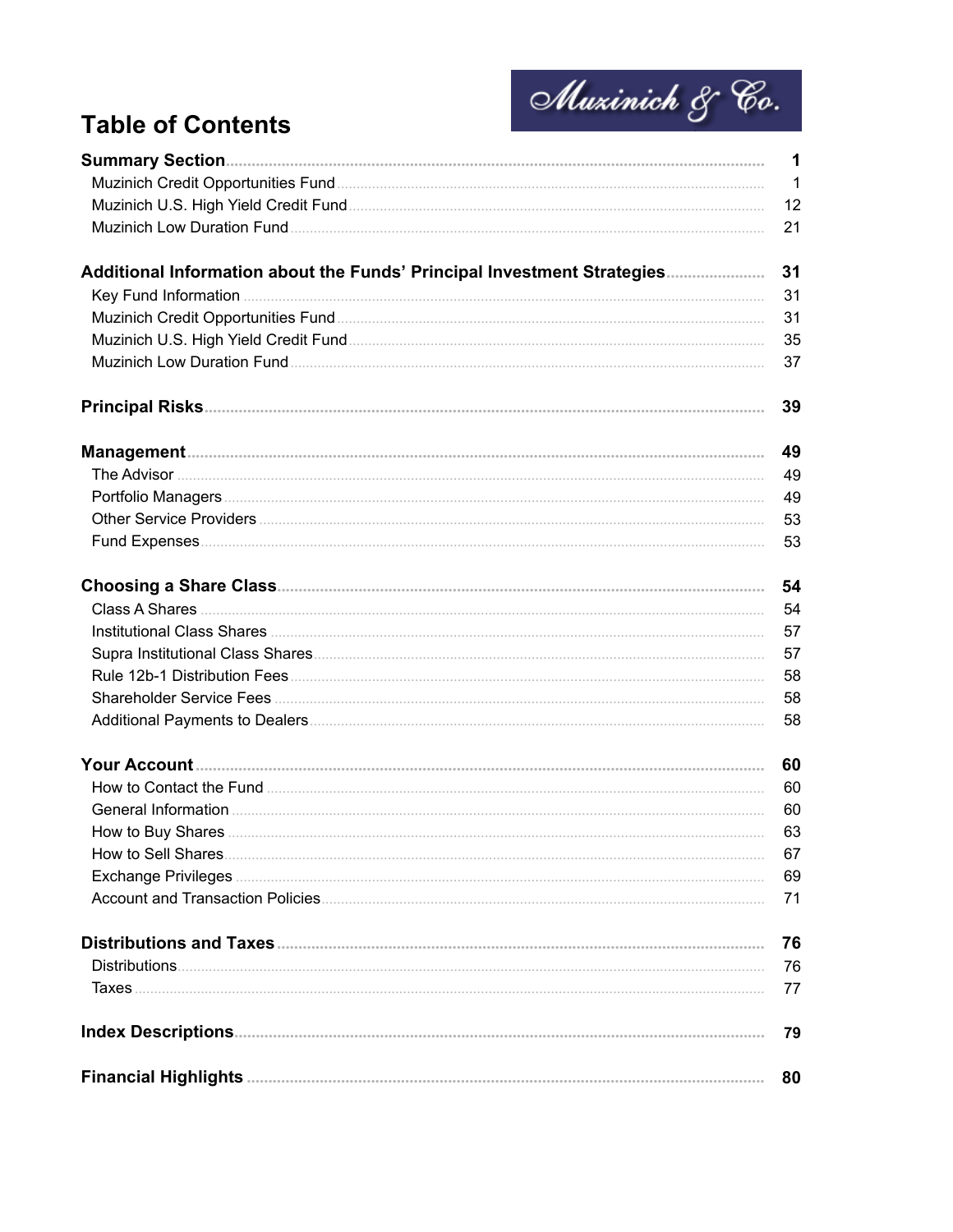

# <span id="page-4-0"></span>**SUMMARY SECTION**

# **Muzinich Credit Opportunities Fund**

#### **Investment Objective**

The Muzinich Credit Opportunities Fund (the "Credit Opportunities Fund" or the "Fund") seeks primarily to provide a high level of income and capital appreciation.

#### **Fees and Expenses**

The following table describes the fees and expenses that you may pay if you buy, hold and sell shares of the Credit Opportunities Fund. You may pay other fees, such as brokerage commissions and other fees to financial intermediaries, which are not reflected in the tables and expenses below. You may qualify for sales charge discounts if you and your family invest, or agree to invest in the future, at least \$100,000 in the Fund. Institutional Shares may also be available on certain brokerage platforms. An investor transacting in Institutional Shares through a broker acting as an agent for the investor may be required to pay a commission and/or other forms of compensation to the broker. More information about these and other discounts is available from your financial professional and under "Choosing a Share Class" on Page 54 of the Prospectus and "Additional Purchase and Redemption Information" on Page 51 of the Statement of Additional Information ("SAI").

| <b>Shareholder Fees</b><br>(fees paid directly from your investment)                                                       | <b>Institutional</b> | <b>Supra Institutional</b> |
|----------------------------------------------------------------------------------------------------------------------------|----------------------|----------------------------|
| Maximum Front End Sales Charge                                                                                             | Nonel                | None                       |
| Redemption Fee (as a % of amount redeemed less than<br>90 days after purchase)                                             | $1.00\%$             | 1.00%                      |
| <b>Annual Fund Operating Expenses (expenses that you pay</b><br>each year as a percentage of the value of your investment) | <b>Institutional</b> | <b>Supra Institutional</b> |
| <b>Management Fees</b>                                                                                                     | 0.60%                | 0.60%                      |
| Distribution and/or Service (12b-1) Fees                                                                                   | Nonel                | None                       |
| Other Expenses                                                                                                             | 0.16%                | 0.16%                      |
| Shareholder Servicing Fees (up to 0.10% for<br>Institutional Class shares)                                                 | 0.08%                | N/A                        |
| Acquired Fund Fees and Expenses                                                                                            | 0.01%                | 0.01%                      |
| <b>Total Annual Fund Operating Expenses</b>                                                                                | 0.85%                | 0.77%                      |
| Fee Waiver and/or Expense Reimbursement                                                                                    | $-0.18%$             | $-0.17%$                   |
| Total Annual Fund Operating Expenses After Fee Waiver<br>and/or Expense Reimbursement <sup>(1)(2)</sup>                    | 0.67%                | 0.60%                      |

 $^{(1)}$  Muzinich & Co., Inc. (the "Advisor") has contractually agreed to waive its fees and/or reimburse certain expenses (excluding taxes, interest expenses, interest on short positions, portfolio transaction expenses, acquired fund fees and expenses, extraordinary expenses, Rule 12b-1 fees, shareholder servicing fees and any other class specific expenses) to limit Total Annual Fund Operating Expenses After Fee Waiver and/or Expense Reimbursement to 0.60%, of the Credit Opportunities Fund's average daily net assets indefinitely, but at least through April 30, 2023 (the "Expense Cap"). The Expense Cap may be changed or eliminated at any time after April 30, 2023, by the Board of Trustees upon 60 days' prior written notice to the Advisor, or by the Advisor with the consent of the Board of Trustees. The Advisor is permitted, with Board approval, to be reimbursed for fee reductions and/or expense payments made in the prior three years from the date the fees were waived and/or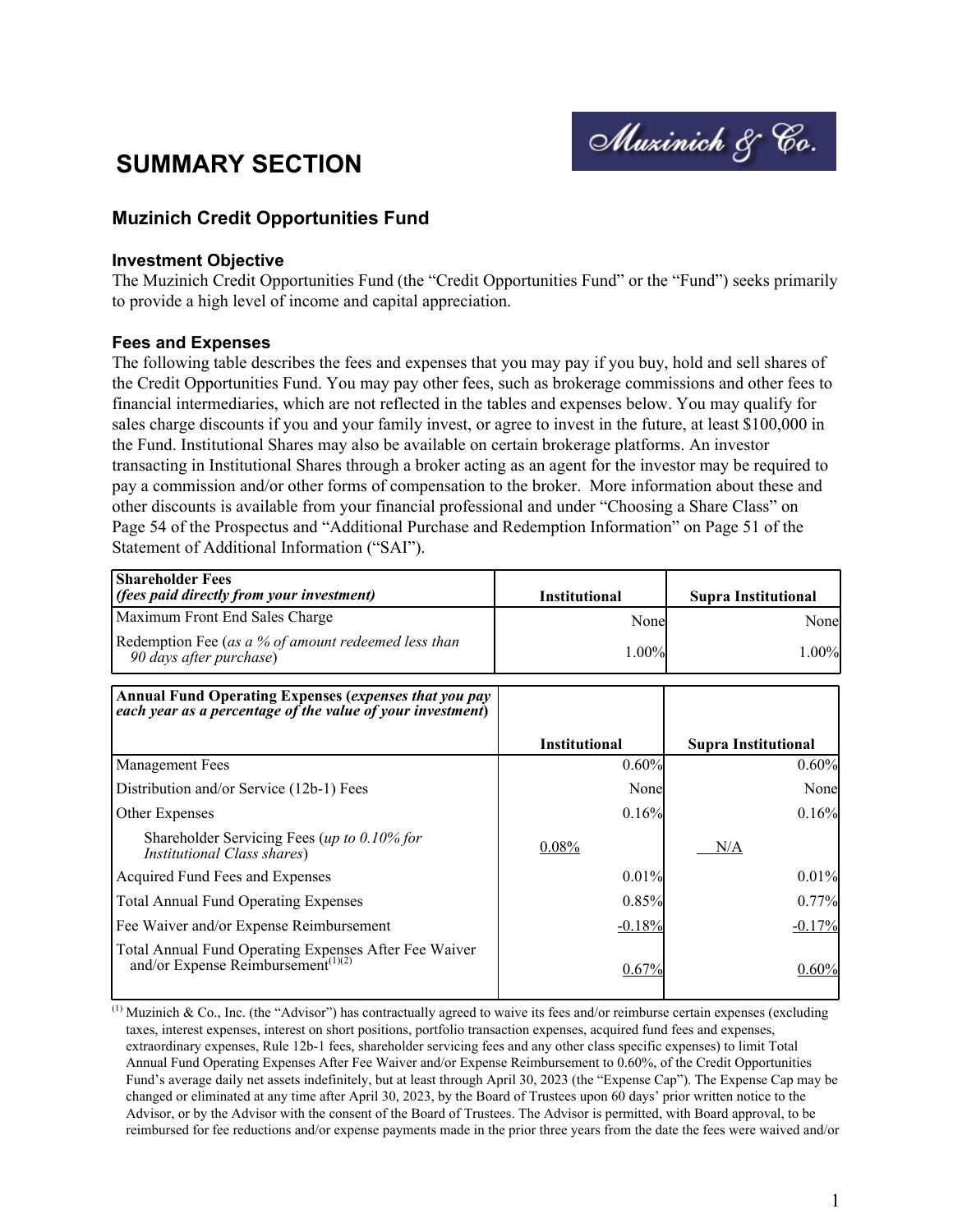expenses were paid. This reimbursement may be requested if the aggregate amount actually paid by the Fund toward operating expenses for such period (taking into account any reimbursement) does not exceed the lesser of the Expense Cap in place at the time of the waiver or at the time of reimbursement.

<sup>(2)</sup> The Total Annual Fund Operating Expenses After Fee Waiver and/or Expense Reimbursement do not correlate to the Ratio of Expenses to Average Net Assets after Fees Waived provided in the Financial Highlights section of the Fund's audited financial statements for the period ended December 31, 2021, which reflects the operating expenses of the Fund and does not include Acquired Fund Fees and Expenses.

#### *Example*

The Example below is intended to help you compare the cost of investing in the Credit Opportunities Fund with the cost of investing in other mutual funds. This Example assumes that you invest \$10,000 in the Fund for the time periods indicated and then redeem all of your shares at the end of each period. The Example also assumes that your investment has a 5% annual return each year and that the Fund's operating expenses remain the same (taking into account the Expense Cap in the first year only). Although your actual costs may be higher or lower, based on these assumptions your costs would be:

|                            | Vear | <sup>2</sup> Years | <sup>5</sup> Years | 10 Years |
|----------------------------|------|--------------------|--------------------|----------|
| Institutional Shares       | \$68 | 0.52<br>ن رے م     | \$454              | \$1,032  |
| Supra Institutional Shares | \$61 | \$229              | \$411              | \$938    |

# *Portfolio Turnover*

The Credit Opportunities Fund pays transaction costs, such as commissions or spreads, when it buys and sells securities (or "turns over" its portfolio). A higher portfolio turnover rate may indicate higher transaction costs and may result in higher taxes when Fund shares are held in a taxable account. These costs, which are not reflected in annual fund operating expenses or in the Example, affect the Fund's performance. For the fiscal year ended December 31, 2021, the Fund's portfolio turnover rate was 139% of the average value of its portfolio.

#### **Principal Investment Strategies**

The Credit Opportunities Fund seeks to achieve its objective by allocating the Fund's assets among various credit sectors of the global fixed income markets which the Advisor finds attractive from time-totime. When allocating assets into these various credit segments, the Advisor seeks to take advantage of the potential differences in return expectations over the course of a full market cycle which may arise as these different credit sectors move in and out of favor. In seeking to achieve the Fund's objective, the Advisor constructs the Fund's portfolio targeting an average annual return over a full market cycle that meaningfully exceeds LIBOR (or future market replacement for LIBOR) within a volatility-managed framework. There can be no guarantee that the Fund will be able to provide such returns and you may lose money by investing in the Fund. The Fund pursues a "go-anywhere" strategy within the credit markets and will normally invest at least 80% of its net assets in corporate bonds and syndicated loans, including floating rate loans, that the Advisor believes have attractive risk/reward characteristics and which are issued by U.S. and foreign corporations. Syndicated loans represent amounts borrowed by companies or other entities. In many cases, they are issued in connection with recapitalizations, acquisitions, leveraged buyouts and refinancings. A syndicated loan typically has priority with respect to payment (to the extent assets are available) in the event of bankruptcy. The Fund generally will acquire syndicated loans as assignments from lenders. These syndicated loans have interest rates that reset periodically (annually or more frequently), generally based on a common interest rate index.

The Fund invests in both investment grade rated bonds as well as below-investment grade bonds (or "junk") bonds. The Fund may invest up to 25% of its assets in below-investment grade bonds rated below B- /B3 (at the time of purchase) by S&P Global Ratings ("Standard & Poor's"), Fitch Ratings Inc. ("Fitch") or Moody's Investor Services, Inc. ("Moody's"), as applicable, or which are deemed equivalent by the Advisor. However, up to 100% of the Fund may be invested in bonds that are rated below-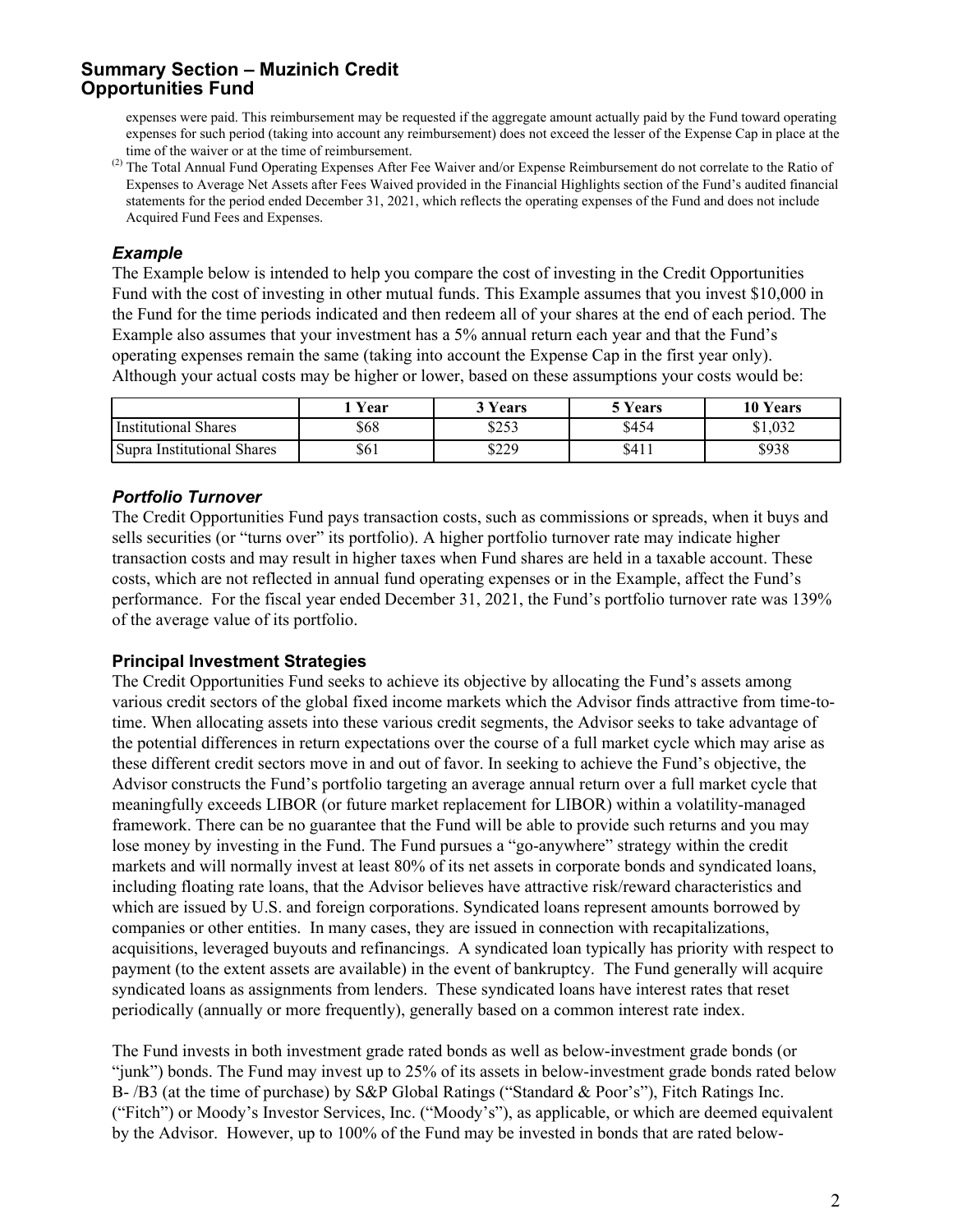investment grade or Advisor-rated at any time. The Fund will typically not purchase bonds that are in default. The Fund's investments may be unsecured or backed by receivables or other assets. The Fund may invest up to 70% of its net assets in foreign securities, including up to 40% in issuers located in emerging market countries. As this is a credit-focused fund, investments may also include asset-backed securities ("ABS") including mortgage-backed securities ("MBS") and securities backed by other forms of loans or securities. The Fund may invest (up to 80% of its net assets) in mutual funds (including affiliated mutual funds), and/or exchange-traded funds ("ETFs") which invest principally in any of the previously mentioned types of fixed income securities and such investments in fixed income mutual funds and ETFs will be included in the Fund's 80% test. The mutual funds and ETFs in which the Fund invests have an investment objective similar to that of the Fund or are otherwise permitted investments in accordance with the Fund's investment policies described herein.

There are three major components to the Advisor's investment decision making process: (i) the determination of the appropriate asset allocation across the credit spectrum as well as desired geographical diversification, (ii) selection of individual investments for the Fund, and (iii) portfolio risk management. In the first two components, the Advisor's Asset Allocation Group develops target topdown tactical allocation ranges. The portfolio managers then make the final allocation decision regarding the approximate percentage of the Fund that will be invested in each fixed income credit sector (for example higher rated bonds vs. lower rated bonds), and within and across geographies (for example, emerging markets vs. U.S. bonds). The portfolio managers then select investments based on a bottom-up fundamental analysis/evaluation of potential investment opportunities. In the third component, the Advisor may manage and adjust overall portfolio duration and credit risk exposure by the strategic use of derivatives that are primarily used to reduce portfolio volatility. The Advisor expects to principally use credit index derivatives or options thereon (both long and short) and/or futures and options on primarily U.S. Treasuries to shorten or extend portfolio duration and credit spread sensitivity. The Advisor focuses on risk management from a long-term perspective, rather than being reactive to intermittent periods of market volatility, thus allowing portfolio management to focus on long-term investing.

The Fund may use derivatives in various ways. The Fund may use derivatives as a substitute for taking a long or short position in the reference asset or to gain exposure to certain asset classes; under such circumstances, the derivatives may have economic characteristics similar to those of the reference asset, and the Fund's investment in the derivatives may be applied toward meeting a requirement to invest a certain percentage of its net assets in instruments with such characteristics. The Fund may use derivatives to hedge (or reduce) its exposure to a portfolio asset or risk. The Fund may also use derivatives to manage cash. By investing in derivatives, the Fund attempts to achieve the economic equivalence it would achieve if it were to invest directly in the underlying security.

To mitigate the counterparty risk resulting from swap transactions, the Fund will only enter into swap transactions with highly rated financial institutions specializing in this type of transaction and in accordance with the standard terms laid down by the International Securities Dealers Association.

Although the Advisor will consider ratings assigned by ratings agencies in selecting investments, it relies principally on its own research and investment analysis. As applicable, the Advisor considers companyspecific quantitative and qualitative factors such as: a company's managerial strength and commitment to debt repayment, anticipated cash flow, debt maturity schedules, borrowing requirements, use of borrowing proceeds, asset coverage and earnings prospects; legislation, regulation, litigation, transparency, market perspective, or other environmental, social and governance (ESG) risks; and the strength and depth of the protections afforded the lender through the documentation governing the bond or syndicated loan issuance. The types of ESG factors that the Advisor believes can impact financial risks derive from, among other issues: changes to regulations, changes to consumer preferences, technology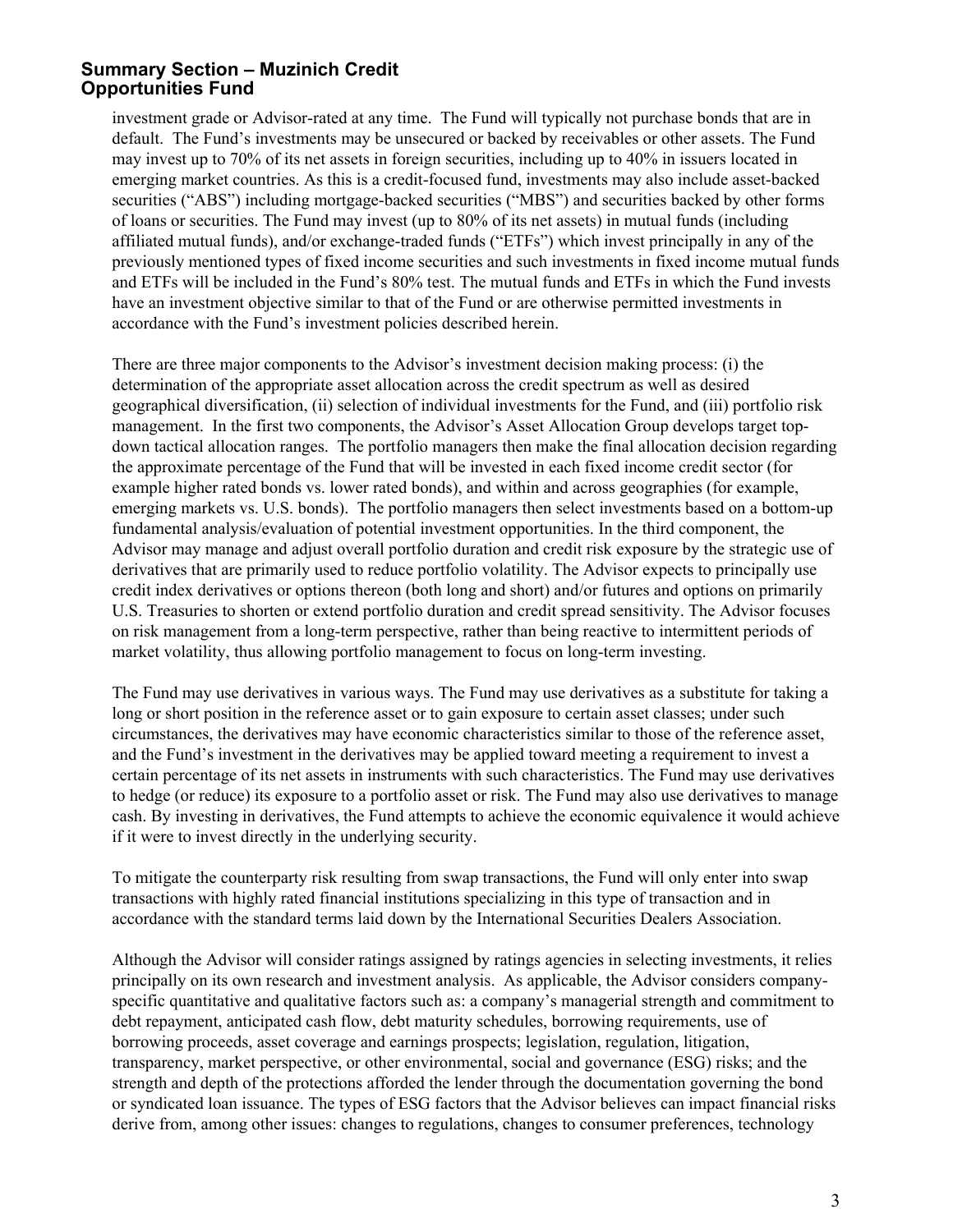advancements, climate impacts, litigation risks, efficiency, brand value, innovation, market disruption/ obsolescence, respect for human rights, anti-corruption, anti-bribery matters, and social license to operate. As a result of considering ESG factors in the Advisor's investment decision process, an investment may be excluded or rejected where Muzinich believes those factors imply heightened risk of decreased liquidity of an investment and/or other negative financial impacts. In line with this, securities ineligible for investment by the Norges Bank Investment Management Company are also ineligible for inclusion in the Fund.

The Advisor does not manage the Fund to any particular duration. Rather, depending on the mix of securities within the Fund's portfolio and market conditions, the portfolio's average duration may change. The average duration-to-worst is anticipated to fall most often between zero and five years, with a concentration toward the middle of that range, but could be shortened or extended. (Duration-to-worst is a measure of the expected life of a fixed income security that is used to determine the sensitivity of a security's price to changes in interest rates.) In general, the longer the duration of the Fund's bonds and/ or loans, the greater the likelihood that an increase in interest rates would cause a decline in the price of the Fund's shares.

In constructing the Fund's portfolio, the Advisor pays close attention to the overall liquidity of the Fund's portfolio. The Advisor seeks to maintain a liquid portfolio. Under certain circumstances, particularly in difficult market environments, this may cause the Advisor to avoid certain investments whose liquidity might be challenged in those markets.

The portfolio is actively managed and the Fund may sell a holding when it has already met or no longer meets the portfolio managers' expectations, no longer offers compelling relative value, shows deteriorating fundamentals, or if it falls short of the portfolio managers' expectations. Trading securities frequently may lead to high portfolio turnover. Tax consequences are not a primary consideration in the Fund's investment decisions. The Fund may also sell holdings as a result of a change in the tactical asset allocation. Although the Fund will typically not purchase bonds or loans that are already in default, the portfolio managers may decide to continue to hold a bond or loan (or related securities) after a default. There is no limit on the amount of defaulted securities the Fund may hold.

#### **Principal Investment Risks**

As with all mutual funds, there is the risk that you could lose all or a portion of your investment in the Credit Opportunities Fund. An investment in the Fund is not a deposit of a bank and is not insured or guaranteed by the Federal Deposit Insurance Corporation or any other government agency. The following are the principal risks that could affect the value of your investment. These principal risks are divided into (a) strategy-related risks, meaning those related to the Fund as a result of its particular investment strategy, (b) risks related to market, structural and/or operational matters which are applicable to investments more broadly due to the nature of investing in funds generally, and (c) additional risks, which are presented in alphabetical order (each of which is considered a "principal risk" of investing in the Fund, regardless of the order in which it appears).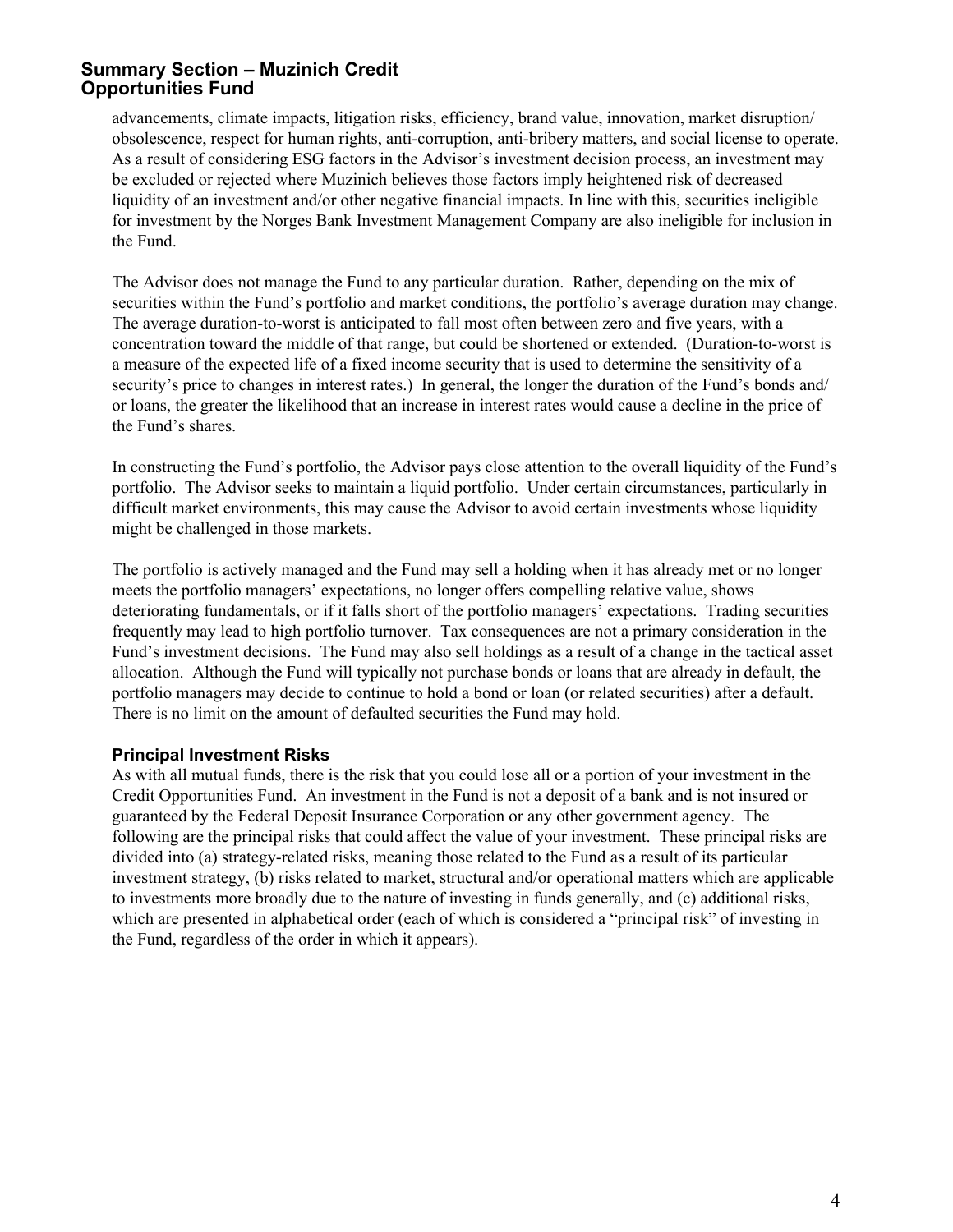#### **Strategy-Related Risks**

- *Credit Risk* The risk that an issuer of a fixed income security will fail to make interest payments or repay principal when due, in whole or in part. Changes in an issuer's financial strength or in a security's credit rating may affect a security's value. High yield bonds and other types of high yield debt securities have greater credit risk than higher quality debt securities because the companies that issue them are not as financially strong as companies with investment grade ratings and may be highly leveraged.
- *Below Investment Grade Securities (Junk Bond) Risk* The Credit Opportunities Fund's investment in below-investment grade bonds, loans or other fixed-income securities *(i.e.,* high yield or junk) exposes the Fund to a greater risk of loss of principal and income than a fund that invests solely or primarily in investment grade bonds or loans or other similarly rated debt securities. High yield securities are considered to be predominantly speculative with respect to the issuer's capacity to pay interest and repay principal. If there is a "flight to safety," the market's perception of "high yield" securities may turn negative, and these types of securities may become perceived as "high risk."
- *Foreign Securities and Emerging Markets Risk* Non-U.S. securities carry their own risks. Investments in foreign securities involve certain risks not associated with investments in U.S. companies. Foreign securities in the Credit Opportunities Fund's portfolio subject the Fund to the risks associated with investing in the particular country, including the political, regulatory, economic, social and other conditions or events occurring in the country, as well as fluctuations in its currency and the risks associated with less developed custody and settlement practices. Emerging markets involve greater risk and volatility than more developed markets. Some emerging markets countries may have fixed or managed currencies that are not free-floating against the U.S. dollar. It can be more difficult to enforce liens on collateral for securities purchased in some foreign jurisdictions, including some emerging market jurisdictions. Further, foreign securities are subject to the potential imposition of sanctions by the U.S. government which may impact the Fund's ability to transact in such assets and which may negatively impact the price and liquidity of such holdings.
- *Interest Rate Risk* When interest rates rise, prices of fixed income securities generally fall and when interest rates fall, prices of fixed income securities generally rise. In general, fixed income securities with longer maturities or durations are more sensitive to interest rate changes.
- *• Currency Risk and Hedging Risk* The Credit Opportunities Fund will endeavor to limit price fluctuations caused by the changing relative value of currencies in which the Fund invests, but hedging involves costs and there can be no assurance that the Fund will be perfectly hedged or that the hedging will work as anticipated.
- *Derivatives Risk The risk that an investment in derivatives will not perform as anticipated, cannot* be closed out at a favorable time or price, or will increase the Fund's volatility; that derivatives may create investment leverage; that, when a derivative is used as a substitute or alternative to a direct cash investment, the transaction may not provide a return that corresponds precisely with that of the cash investment; that a derivative will not perform in the manner anticipated by the Advisor; or that, when used for hedging purposes, derivatives will not provide the anticipated protection, causing the Fund to lose money on both the derivatives transaction and the exposure the Fund sought to hedge.
- *Liquidity Risk* High yield fixed income instruments tend to be less liquid than higher quality fixed income instruments, meaning that at times it may be difficult to sell high yield fixed income instruments at a reasonable price. If the Credit Opportunities Fund is unable to sell a high yield fixed income instrument, it may have to lower the selling price, sell other investments, or forgo another, more appealing investment opportunity. Additionally, floating rate loans generally are subject to legal or contractual restrictions on resale, may trade infrequently, and their value may be impaired when the Fund needs to liquidate such loans. Loans and other securities may trade only in the over-the-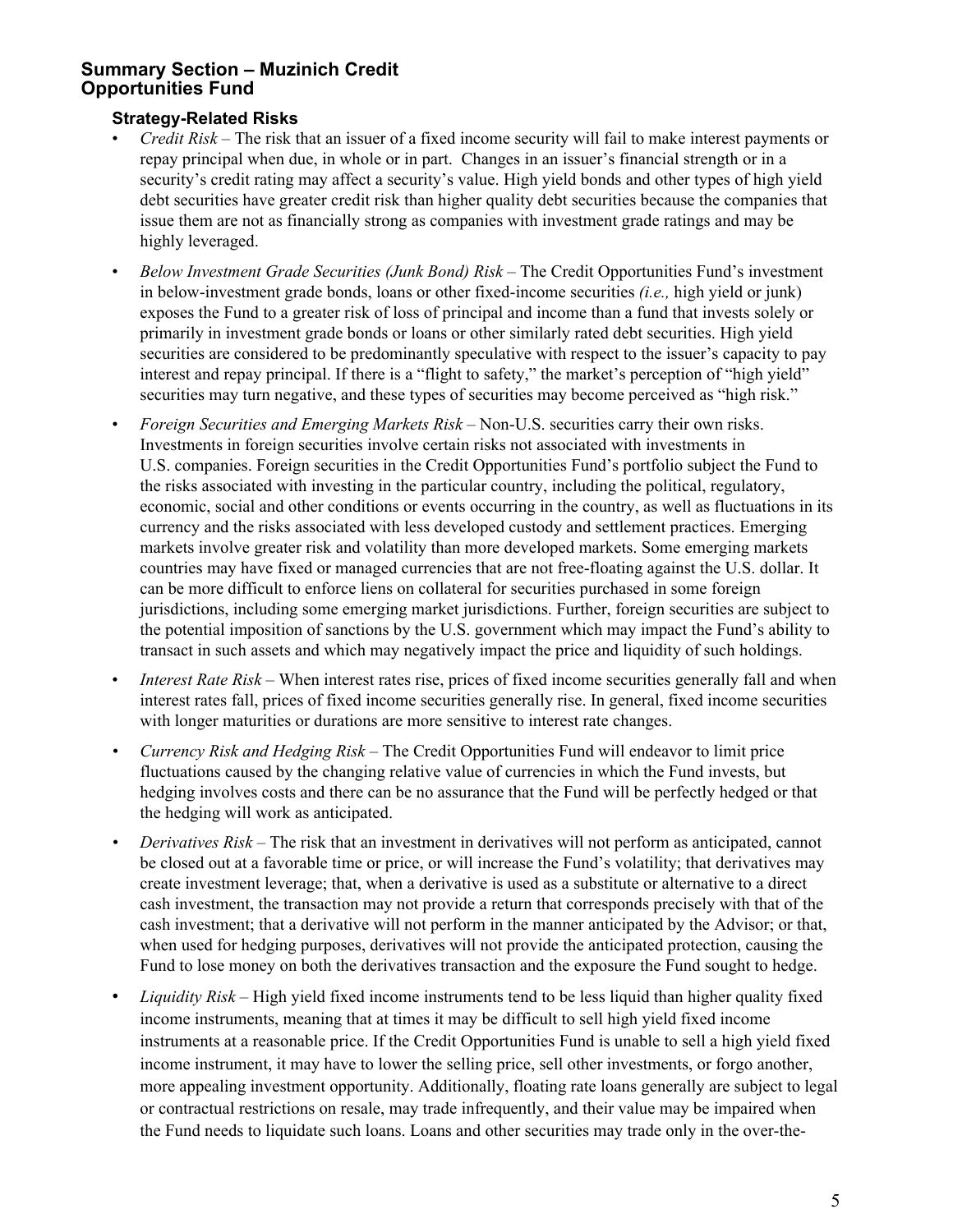counter market rather than on an organized exchange and may be more difficult to purchase or sell at a fair price, which may have a negative impact on the Fund's performance. Additionally, loan transactions may require extended settlement periods before cash is received.

#### **Market-, Structural- and Operational-Related Risks**

- *General Market Risk –* Economies and financial markets throughout the world are becoming increasingly interconnected, which increases the likelihood that events or conditions in one country or region will adversely impact markets or issuers in other countries or regions. Securities in the Fund's portfolio may underperform in comparison to securities in general financial markets, a particular financial market or other asset classes due to a number of factors, including inflation (or expectations for inflation), deflation (or expectations for deflation), interest rates, global demand for particular products or resources, market instability, debt crises and downgrades, embargoes, tariffs, sanctions and other trade barriers, regulatory events, other governmental trade or market control programs and related geopolitical events. In addition, the value of the Fund's investments may be negatively affected by the occurrence of global events such as war, terrorism, environmental disasters, natural disasters or events, country instability, and infectious disease epidemics or pandemics. For example, the outbreak of COVID-19, a novel coronavirus disease, has negatively affected economies, markets and individual companies throughout the world, including those in which the Fund invests. The effects of this pandemic to public health and business and market conditions, including exchange trading suspensions and closures, may continue to have a significant negative impact on the performance of the Fund's investments, increase the Fund's volatility, exacerbate pre-existing political, social and economic risks to the Fund, and negatively impact broad segments of businesses and populations. The Fund's operations may be interrupted as a result, which may contribute to the negative impact on investment performance. In addition, governments, their regulatory agencies, or self-regulatory organizations may take actions in response to the pandemic that affect the instruments in which the Fund invests, or the issuers of such instruments, in ways that could have a significant negative impact on the Fund's investment performance. The full impact of the COVID-19 pandemic, or other future epidemics or pandemics, is currently unknown.
- *• Active Management Risk* The Credit Opportunities Fund is actively managed and relies on the expertise of the Advisor. The Fund may underperform other mutual funds with similar investment objectives.
- *Redemption Risk* The Fund may experience periods of heavy redemptions that could cause the Fund to sell assets at inopportune times or at a loss or depressed value. Redemption risk is heightened during periods of declining or illiquid markets. Heavy redemptions could hurt the Fund's performance. A general rise in interest rates, perhaps because of changing government policies, has the potential to cause investors to move out of fixed income securities on a large scale, which may increase redemptions from mutual funds that hold large amounts of fixed income securities. Such a move, coupled with a reduction in the ability or willingness of dealers and other institutional investors to buy or hold fixed income securities, may result in decreased liquidity and increased volatility in the fixed income markets.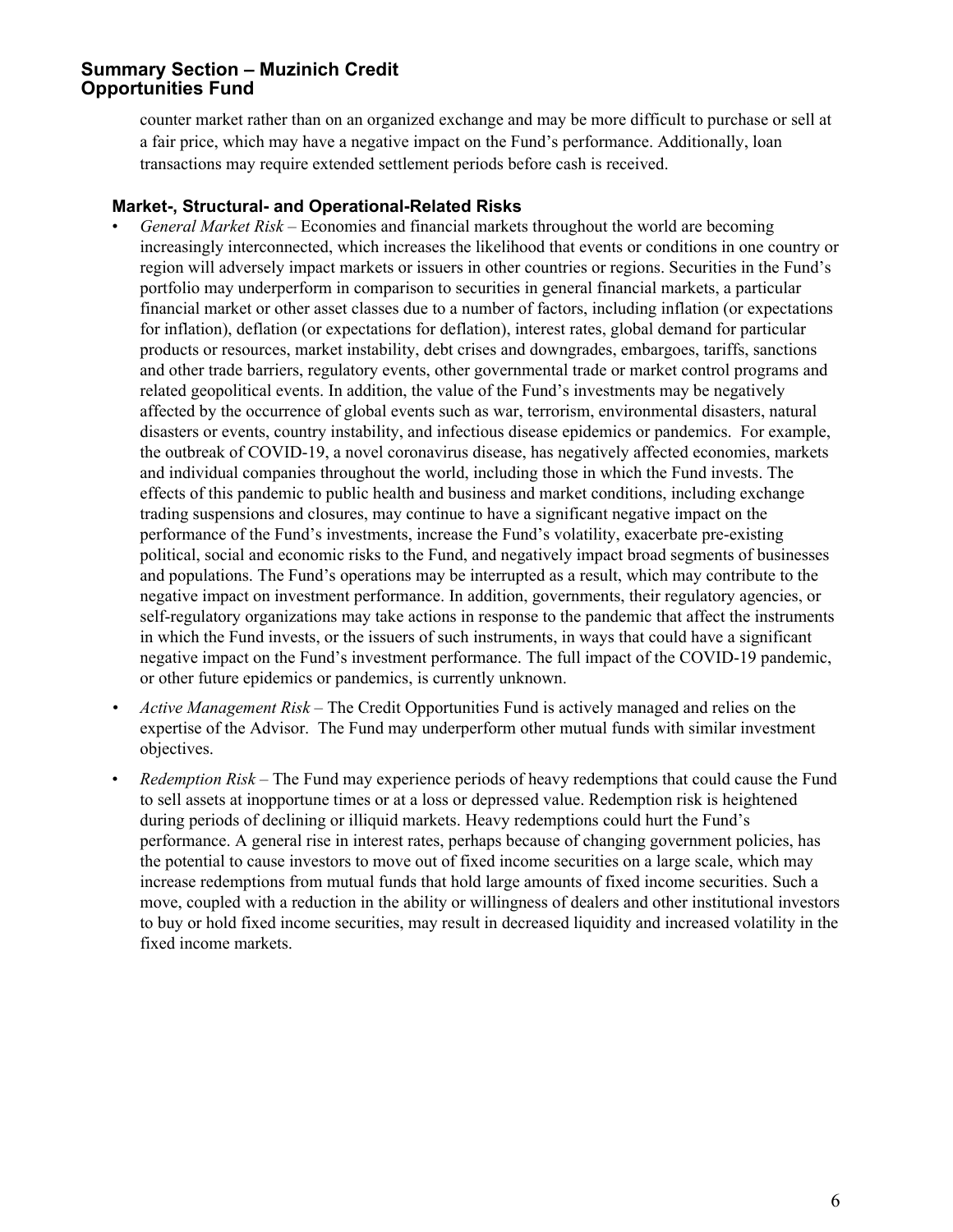#### **Additional Risks**

The remaining principal risks are presented in alphabetical order. Each risk summarized below is considered a "principal risk" of investing in the Fund, regardless of the order in which it appears.

- *Asset-Backed Securities Risk* Payment of principal and interest on asset-backed securities is dependent largely on the cash flows generated by the assets backing the securities, and asset-backed securities may not have the benefit of any security interest in the related assets.
- *• Counterparty Risk* Counterparty risk arises upon entering into borrowing arrangements and is the risk from the potential inability of counterparties to meet the terms of their contracts. If the counterparty defaults, the Credit Opportunities Fund's loss will generally consist of the net amount of contractual payments that the Fund has not yet received, though the Fund's maximum risk due to counterparty credit risk could extend to the notional amount of the contract should the underlying asset on which the contract is written have no offsetting market value. The "notional value" is generally defined as the value of the derivative's underlying assets at the spot price. The Fund could be exposed to increased leverage risk should it finance derivative transactions without holding cash or cash equivalents equal to the notional value of its derivative positions.
- *ESG Exclusion Risk* The risk arising from the Fund's exclusion of securities issued by companies deemed ineligible or unattractive for investment due to environmental, social and governance (ESG) related characteristics, even if these securities might otherwise comprise part of the Fund's eligible investment universe. One or more of the securities issued by these companies which may otherwise be eligible for investment by the Fund may outperform the securities selected for the Fund.
- *ESG Information Risk -* In considering ESG risks in its investment decisions, the Advisor relies on information and data that could be incomplete or erroneous and/or which may reflect information and opinions that vary from source to source. Further, ESG data providers and market participants may have different methods for prioritizing or interpreting ESG information (or the lack thereof), causing them to reach different conclusions about the attractiveness or value of a particular company. These factors could cause the Advisor to incorrectly assess a company's ESG-related characteristics and risk therefrom, and to therefore under- or over-estimate a security's attractiveness relative to other investment opportunities.
- *• Extension Risk* Some fixed income securities are subject to the risk that the fixed income security's effective maturity is extended because calls or prepayments are less or slower than anticipated, particularly when interest rates rise. The market value of such security may then decline and become more interest rate sensitive.
- *Impairment of Collateral Risk* The value of any collateral securing a bond or loan can decline, and may be insufficient to meet the borrower's obligations or be difficult to liquidate. In addition, the Credit Opportunities Fund's access to collateral may be limited by bankruptcy or other insolvency laws.
- *Investment Company and ETF Risk* Investing in other investment companies, including ETFs, involves the risk that the other investment company or ETF will not achieve its investment objective or execute its investment strategy effectively or that large purchase or redemption activity by shareholders of such an investment company might negatively affect the value of the investment company's shares. Additionally, the Fund must pay its pro rata portion of an investment company's fees and expenses. (Affiliated mutual funds will not charge duplicate fees and expenses.) Finally, other investment companies and ETFs will have similar underlying risks as the Fund, including credit risk, liquidity risk and management risk.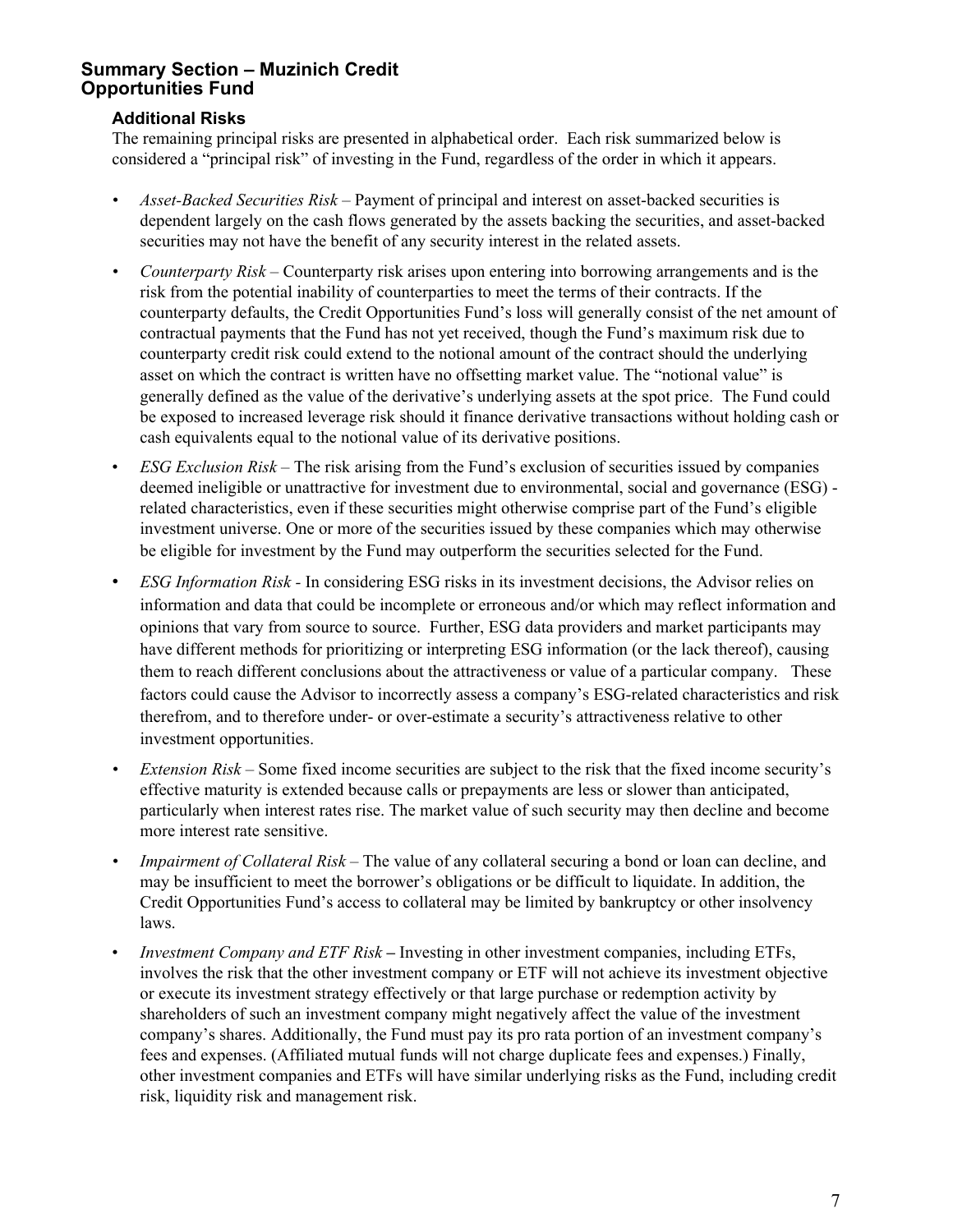- *Issuer Risk* An issuer may perform poorly, and therefore, the value of its securities may decline, which would negatively affect the Credit Opportunities Fund's performance.
- *Portfolio Turnover Risk* High portfolio turnover involves correspondingly greater expenses to the Fund, including brokerage commissions or dealer mark-ups and other transaction costs on the sale of securities and reinvestments in other securities, which may result in adverse tax consequences to the Fund's shareholders.
- *Prepayment Risk*  Prepayment risk occurs when a fixed income security can be repaid in whole or in part prior to the security's maturity and the Credit Opportunity Fund must reinvest the proceeds it receives, during periods of declining interest rates, in securities that pay a lower rate of interest. Also, if a security has been purchased at a premium, the value of the premium would be lost in the event of prepayment. Prepayments generally increase when interest rates fall.
- *Ratings Agencies Risk* The ratings of any security may not adequately reflect the credit risk of those assets due to their structure. Ratings agencies may fail to make timely changes in credit ratings and an issuer's current financial condition may be better or worse than a rating indicates. In addition, ratings agencies are subject to an inherent conflict of interest, because they are often compensated by the same issuers whose securities they grade.
- *Restricted Securities Risk* Restricted securities may not be listed on an exchange and may have no active trading market. Restricted securities may be illiquid, and the Fund may be unable to sell them at a time when it may otherwise be desirable to do so or may be able to sell them only at prices that are less than what the Fund regards as their fair market value. Transaction costs may be higher for restricted securities. In addition, the Fund may get only limited information about the issuer of a restricted security.
- *Risks Associated with the Discontinuation of the London Interbank Offered Rate ("LIBOR") –* Certain instruments held by the Fund pay an interest rate based on LIBOR, which is the offered rate for short-term loans between certain major international banks. In July 2017, the United Kingdom's Financial Conduct Authority announced a desire to phase out the use of LIBOR by the end of 2021. The administrator of LIBOR ceased publication of most LIBOR settings on a representative basis at the end of 2021 and is expected to cease publication of a majority of U.S. dollar LIBOR settings on a representative basis after June 30, 2023. In addition, global regulators have announced that, with limited exceptions, no new LIBOR-based contracts should be entered into after 2021. Actions by regulators have resulted in the establishment of alternative reference rates to LIBOR in most major currencies. Various financial industry groups have been planning for the transition away from LIBOR, but there remains uncertainty regarding the nature of any replacement rate and the impact of the transition from LIBOR on the Fund's transactions and the financial markets generally. The transition away from LIBOR may lead to increased volatility and illiquidity in markets that currently rely on LIBOR and may adversely affect the Fund's performance. The transition may also result in a reduction in the value of certain LIBOR-based investments held by the Fund or reduce the effectiveness of related transactions such as hedges. Any such effects of the transition away from LIBOR, as well as other unforeseen effects, could result in losses for the Fund. Since the usefulness of LIBOR as a benchmark could also deteriorate during the transition period, effects could occur at any time.
- *Syndicated (Floating Rate, Bank, Leveraged, Senior) Loan Risk*  The Fund may invest in syndicated loans which include interests in loans to companies or their affiliates undertaken for various purposes. These loans, which may bear fixed or floating rates, have generally been arranged through private negotiations between a company and one or more financial institutions, including banks. Loans are not registered under the federal securities laws like stocks and bonds, so investors in loans have less protection against improper practices than investors in registered securities. The Fund's investment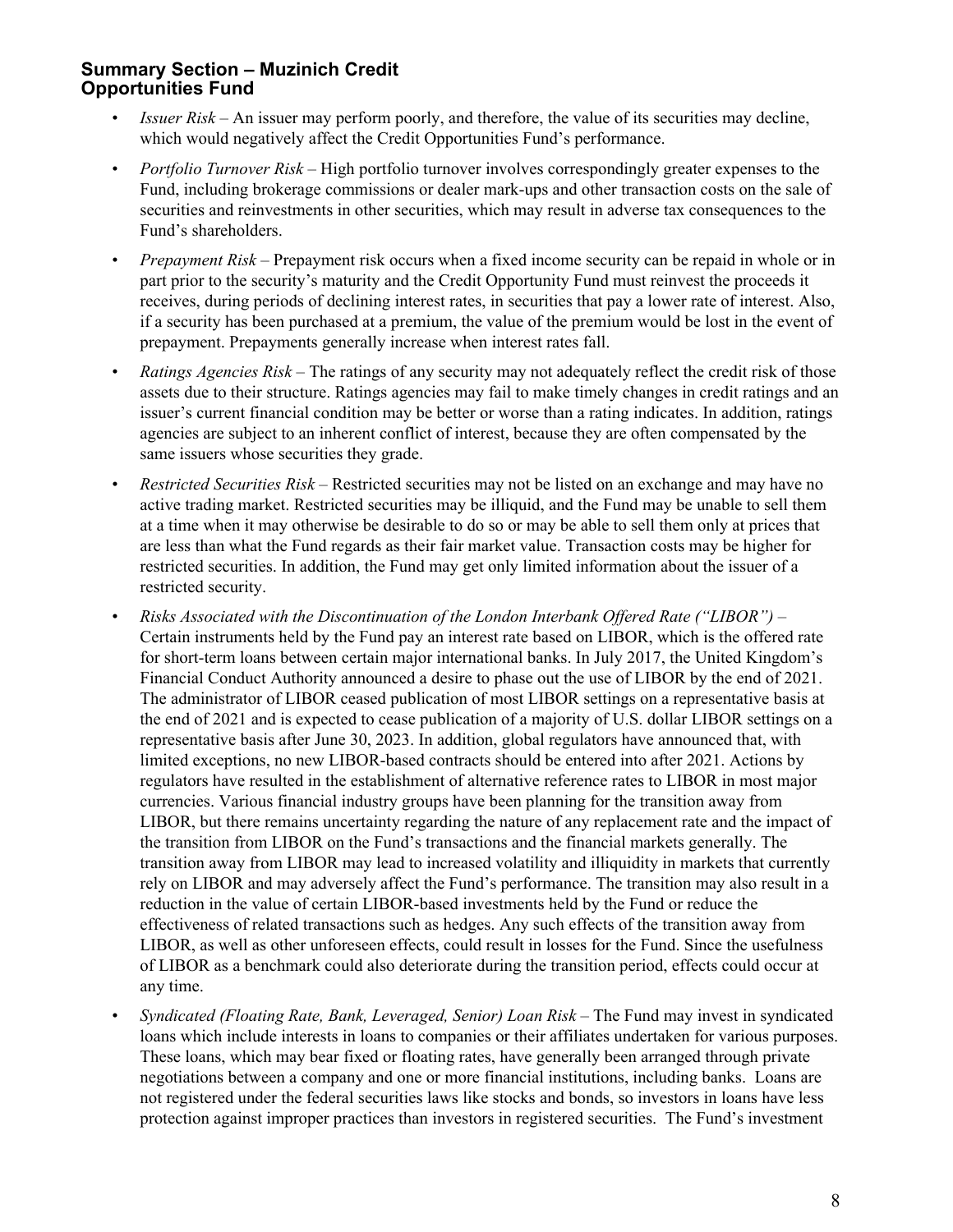may be in the form of participation in loans or of assignments of all or a portion of loans from third parties. Investments in syndicated loans involve credit risk, interest rate risk, liquidity risk and other risks, including, but not limited to, the risk that any collateral may become impaired, may be insufficient to meet the obligations of the borrower or may be difficult to liquidate. These investments are also subject to the risk that the Fund may obtain less than the full value for the loan interests when sold. Moreover, loan transactions may have significantly longer settlement periods (*i.e.*, longer than seven days) than more traditional investments and, as a result, sale proceeds related to the sale of loans may not be available to make additional investments or to meet the Fund's redemption obligations until potentially a substantial period after the sale of the loans. The Fund has the power to engage in short-term borrowing to meet short-term liquidity needs that might arise from any lengthy loan settlement periods.

• *U.S. Government Securities Risk* – Although the Fund may hold securities that carry U.S. government guarantees, these guarantees do not extend to shares of the Fund itself and do not guarantee the market prices of the securities. Furthermore, not all securities issued by the U.S. government and its agencies and instrumentalities are backed by the full faith and credit of the U.S. Treasury.

#### **Performance Information**

The following performance information provides some indication of the risks of investing in the Fund. The bar chart shows changes in the Fund's performance from year to year for the Supra Institutional Class. The table below illustrates how the Fund's average annual total returns for the 1-year, 5-year, and since inception periods compared with that of a broad-based securities index. The Fund's past performance (before and after taxes) is not necessarily an indication of how it will perform in the future. Updated performance information is available on the Fund's website at www.MuzinichUSFunds.com, by calling the Fund toll-free at 1-855-MUZINICH (1-855-689-4642) or by e-mailing the Fund at MuzinichUSFunds@muzinich.com.



#### **Calendar Year Total Return as of December 31 – Supra Institutional Class**

| <b>Highest Quarterly Return:</b> | Q2 2020 | $7.57\%$  |
|----------------------------------|---------|-----------|
| <b>Lowest Quarterly Return:</b>  | Q1 2020 | $-6.54\%$ |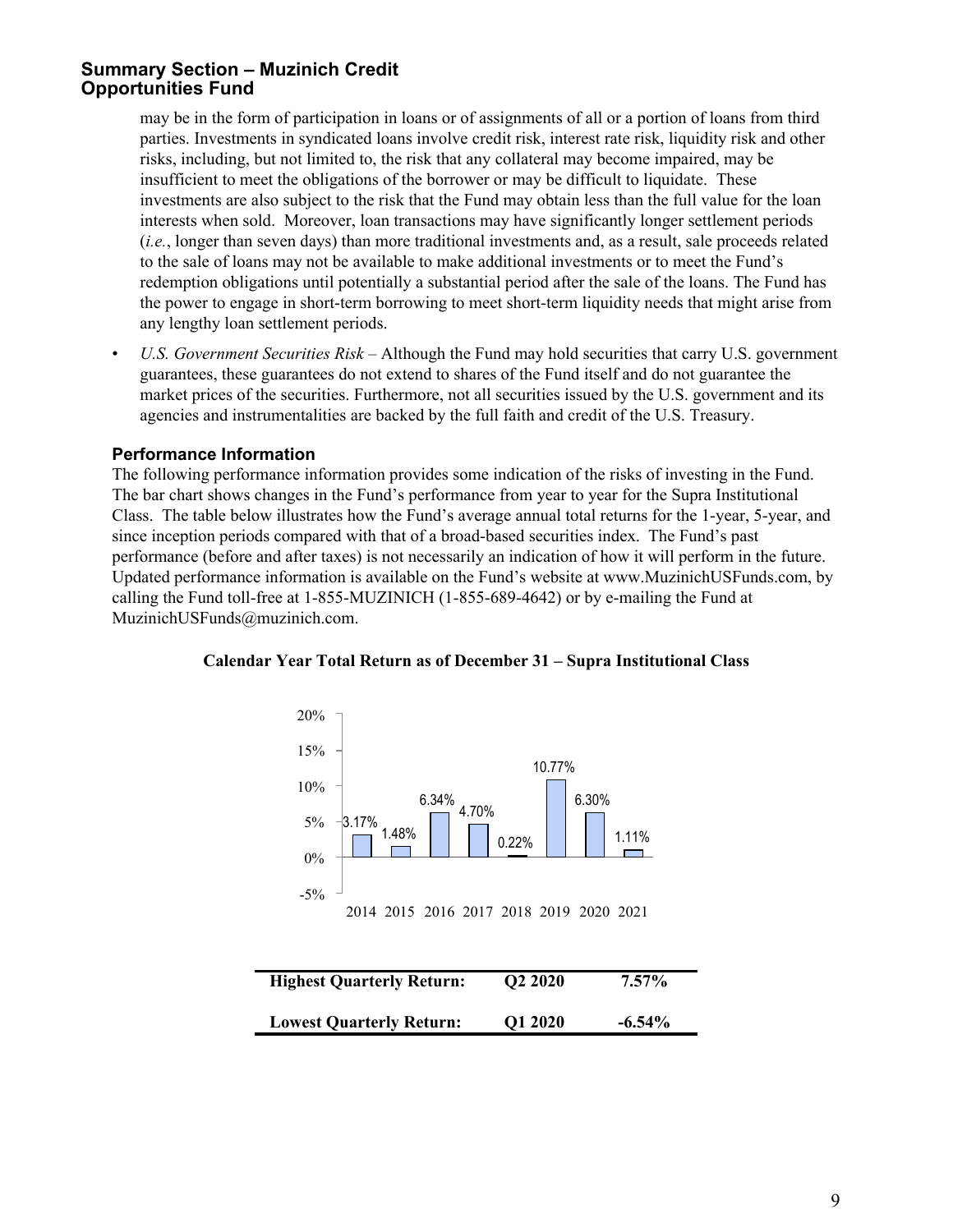| <b>Supra Institutional Class</b>                                                                                           | 1 Year    | 5 Years  | <b>Since Inception</b> |
|----------------------------------------------------------------------------------------------------------------------------|-----------|----------|------------------------|
| Return Before Taxes                                                                                                        | $1.11\%$  | $4.55\%$ | $4.65\%$               |
|                                                                                                                            |           |          |                        |
| Return After Taxes on Distributions                                                                                        | $-1.70\%$ | 2.82%    | $3.00\%$               |
| Return After Taxes on Distributions and Sale of<br><b>Fund Shares</b>                                                      | 0.93%     | 2.82%    | 2.89%                  |
| <b>Institutional Class – Return Before Taxes</b>                                                                           | $1.02\%$  | 4.49%    | 4.57%                  |
| ICE BofAML Global Corporate & High Yield<br>Index (USD 100% Hedged) (reflects no deduction<br>for fees, expenses or taxes) | $-0.14\%$ | $5.04\%$ | 4.50%                  |

**Average Annual Total Return as of December 31, 2021**

"Since Inception" performance for each share class above is shown from January 3, 2013. Institutional Class shares commenced operations on October 15, 2014. Supra Institutional Class shares commenced operations on January 3, 2013. Performance for the Institutional Class shares prior to its inception date reflects the performance of the Supra Institutional Class shares adjusted for Institutional Class shares expenses.

After-tax returns are calculated using the historical highest individual federal marginal income tax rates and do not reflect the impact of state and local taxes. Actual after-tax returns depend on your situation and may differ from those shown. Furthermore, the after-tax returns shown are not relevant to those who hold their shares through tax-deferred arrangements such as 401(k) plans or Individual Retirement Accounts ("IRAs"). After-tax returns are shown only for the Supra Institutional Class and after-tax returns for the Institutional Class will differ.

#### **Management**

| <b>Investment Advisor</b> | <b>Portfolio Managers</b>                                                                       |
|---------------------------|-------------------------------------------------------------------------------------------------|
| Muzinich $& Co., Inc.$    | Michael L. McEachern, MBA, CFA, Portfolio Manager, Managed the<br>Fund since inception in 2013. |
|                           | Anthony DeMeo, Portfolio Manager, Managed the Fund since 2016.                                  |
|                           | Stuart Fuller, Portfolio Manager, Managed the Fund since 2022.                                  |
|                           | Joseph Galzerano, MBA, CPA, Portfolio Manager, Managed the Fund<br>since 2018.                  |
|                           | Warren Hyland, M.Sc., CFA, Portfolio Manager, Managed the Fund<br>since 2014.                   |
|                           | Brian Nold, M.D., Portfolio Manager, Managed the Fund since 2021.                               |
|                           | Thomas Samson, M.Sc., CFA, Portfolio Manager, Managed the Fund<br>since 2014.                   |

#### **Purchase and Sale of Fund Shares**

You may purchase, exchange or redeem Credit Opportunities Fund shares on any business day by written request via mail (Muzinich Credit Opportunities Fund, c/o U.S. Bank Global Fund Services, P.O. Box 701, Milwaukee, WI 53201-0701), by wire transfer, or by telephone at 1-855-MUZINICH (toll free). Investors who wish to purchase, exchange or redeem Fund shares through a broker-dealer should contact the broker-dealer directly. The minimum initial and subsequent investment amounts for various types of accounts are shown below.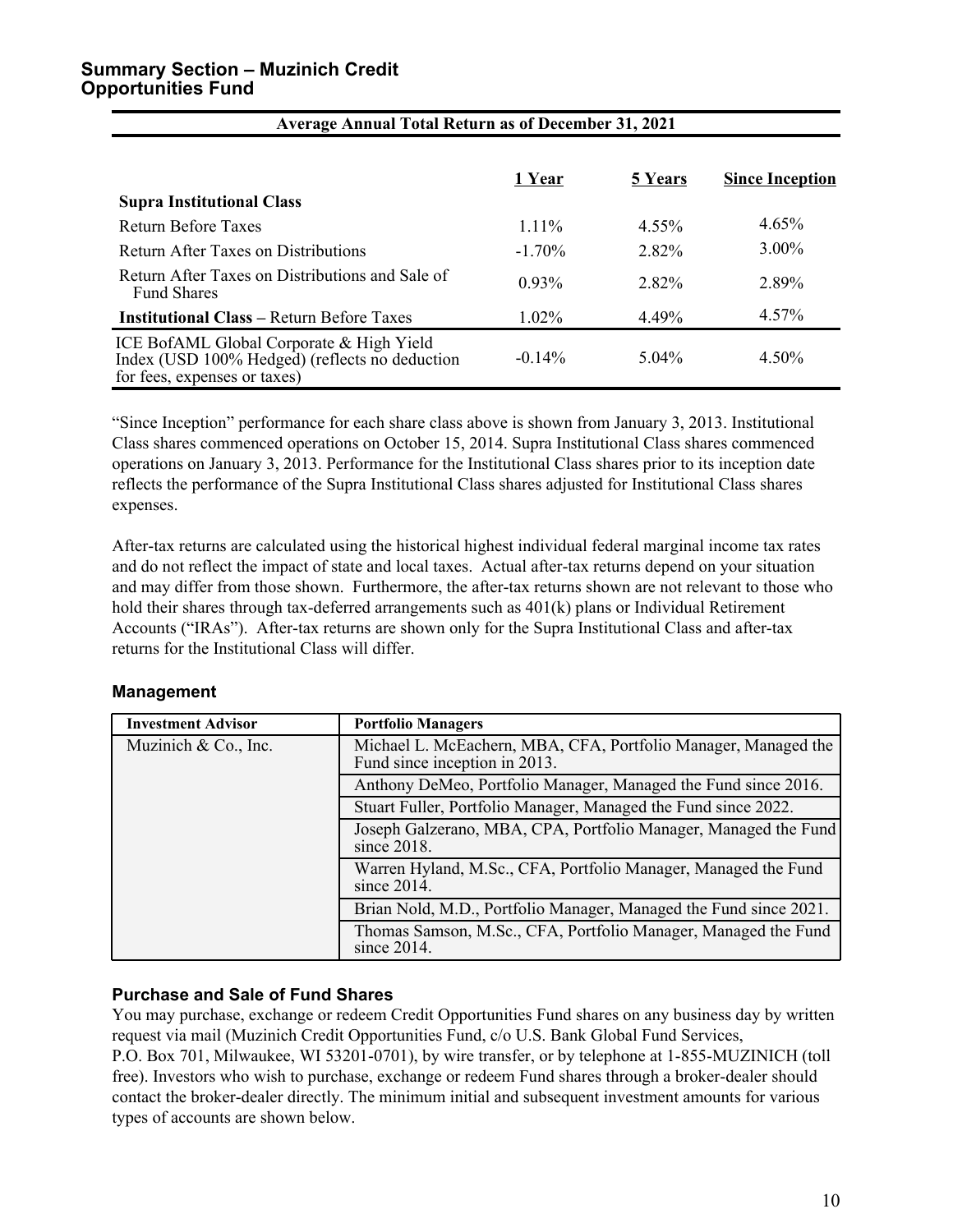| <b>Type of Account</b>            | <b>Minimum Initial</b><br>Investment | <b>Minimum</b><br><b>Additional</b><br>Investment |
|-----------------------------------|--------------------------------------|---------------------------------------------------|
| <b>Institutional Shares</b>       |                                      |                                                   |
| - Standard Accounts               | \$1,000,000                          | \$100                                             |
| - Qualified Retirement Plans      | \$10,000                             | \$100                                             |
| <b>Supra Institutional Shares</b> |                                      |                                                   |
| - Standard Accounts               | \$5,000,000                          | \$100                                             |
| - Qualified Retirement Plans      | \$50,000                             | \$100                                             |

#### **Tax Information**

The Credit Opportunities Fund's distributions are taxed as ordinary income or capital gains, unless you are investing through a tax-deferred arrangement that does not use borrowed funds, such as a 401(k) plan or an individual retirement account. Distributions on investments made through tax-deferred arrangements may be taxed later upon withdrawal of assets from those accounts.

#### **Payments to Broker-Dealers and Other Financial Intermediaries**

If you purchase the Credit Opportunities Fund through a broker-dealer or other financial intermediary (such as a fund-supermarket), the Fund and its related companies may pay the intermediary for the sale of Fund shares and related services. These payments may create a conflict of interest by influencing the broker-dealer or other intermediary and your salesperson to recommend the Fund over another investment. Ask your salesperson or visit your financial intermediary's website for more information.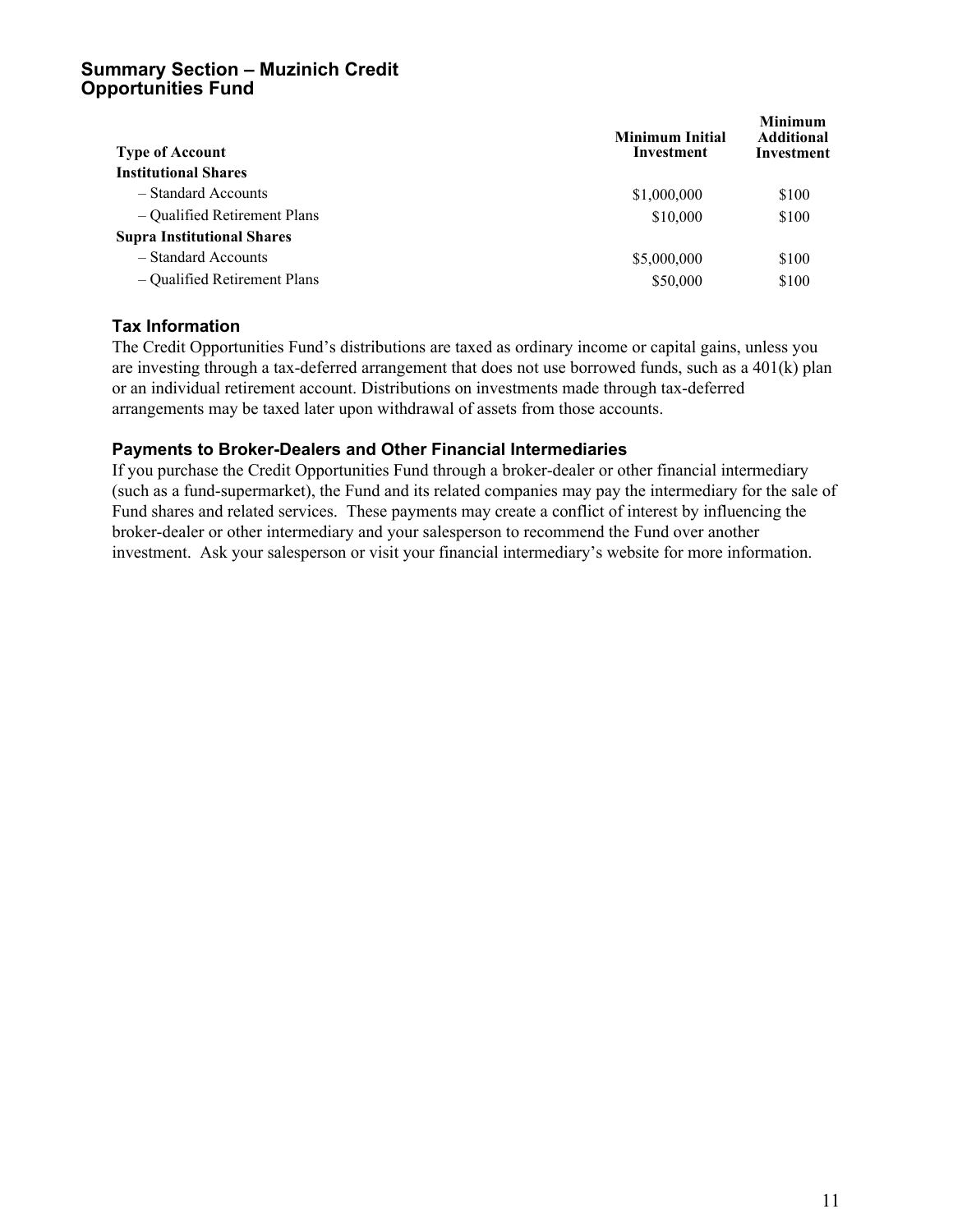# <span id="page-15-0"></span>**Summary Section**

# **Muzinich U.S. High Yield Credit Fund**

#### **Investment Objective**

The Muzinich U.S. High Yield Credit Fund (the "U.S. High Yield Fund" or the "Fund") seeks to provide a high level of income on a risk-adjusted basis over a full market cycle.

#### **Fees and Expenses**

The following table describes the fees and expenses that you may pay if you buy, hold and sell shares of the U.S. High Yield Fund. You may pay other fees, such as brokerage commissions and other fees to financial intermediaries, which are not reflected in the tables and expenses below. You may qualify for sales charge discounts if you and your family invest, or agree to invest in the future, at least \$100,000 in the Fund. More information about these and other discounts is available from your financial professional and under "Choosing a Share Class" on Page 54 of the Prospectus and "Additional Purchase and Redemption Information" on Page 51 of the SAI.

| <b>Shareholder Fees</b><br>(fees paid directly from your investment)                                                                     |                |          | <b>Class A</b>       | <b>Institutional</b> |       | Supra<br><b>Institutional</b> |
|------------------------------------------------------------------------------------------------------------------------------------------|----------------|----------|----------------------|----------------------|-------|-------------------------------|
| Maximum Front End Sales Charge                                                                                                           |                |          | 4.25%                |                      | None  | Nonel                         |
| Redemption Fee (as a % of amount redeemed less than<br>90 days after purchase)                                                           |                |          | 1.00%                |                      | 1.00% | $1.00\%$                      |
| <b>Annual Fund Operating Expenses</b><br>(expenses that you pay each year as a<br>percentage of the value of your<br><i>investment</i> ) | <b>Class A</b> |          | <b>Institutional</b> |                      |       | <b>Supra Institutional</b>    |
| <b>Management Fees</b>                                                                                                                   |                | 0.55%    |                      | 0.55%                |       | 0.55%                         |
| Distribution and/or Service (12b-1) Fees                                                                                                 |                | 0.25%    |                      | None                 |       | None                          |
| Other Expenses $^{(1)}$                                                                                                                  |                | 0.64%    |                      | 0.69%                |       | 0.64%                         |
| Shareholder Servicing Fees (up to<br>0.10% for Class A and Institutional<br>Class shares)                                                | 0.10%          |          | 0.01%                |                      | N/A   |                               |
| <b>Total Annual Fund Operating Expenses</b>                                                                                              |                | 1.54%    |                      | 1.25%                |       | 1.19%                         |
| Fee Waiver and/or Expense<br>Reimbursement                                                                                               |                | $-0.61%$ |                      | $-0.66%$             |       | $-0.61%$                      |
| <b>Total Annual Fund Operating Expenses</b><br>After Fee Waiver and/or Expense<br>Reimbursement <sup>(2)</sup>                           |                | 0.93%    |                      | 0.59%                |       | 0.58%                         |

(1) Other expenses for Class A shares of the Fund are based on estimated amounts for the current fiscal year.

<sup>&</sup>lt;sup>(2)</sup> The Advisor has contractually agreed to waive its fees and/or reimburse certain expenses (excluding taxes, interest expenses, interest on short positions, portfolio transaction expenses, acquired fund fees and expenses, extraordinary expenses, Rule 12b-1 fees, shareholder servicing fees and any other class specific expenses) to limit Total Annual Fund Operating Expenses After Fee Waiver and/or Expense Reimbursement to 0.58% of the U.S. High Yield Fund's average daily net assets indefinitely, but at least through April 30, 2023 (the "Expense Cap"). The Expense Cap may be changed or eliminated at any time after April 30, 2023, by the Board of Trustees upon 60 days' prior written notice to the Advisor, or by the Advisor with the consent of the Board of Trustees. The Advisor is permitted, with Board approval, to be reimbursed for fee reductions and/ or expense payments made in the prior three years from the date the expenses were waived and/or expenses were paid. This reimbursement may be requested if the aggregate amount actually paid by the Fund toward operating expenses for such period (taking into account any reimbursement) does not exceed the lesser of the Expense Cap in place at the time of the waiver or at the time of reimbursement.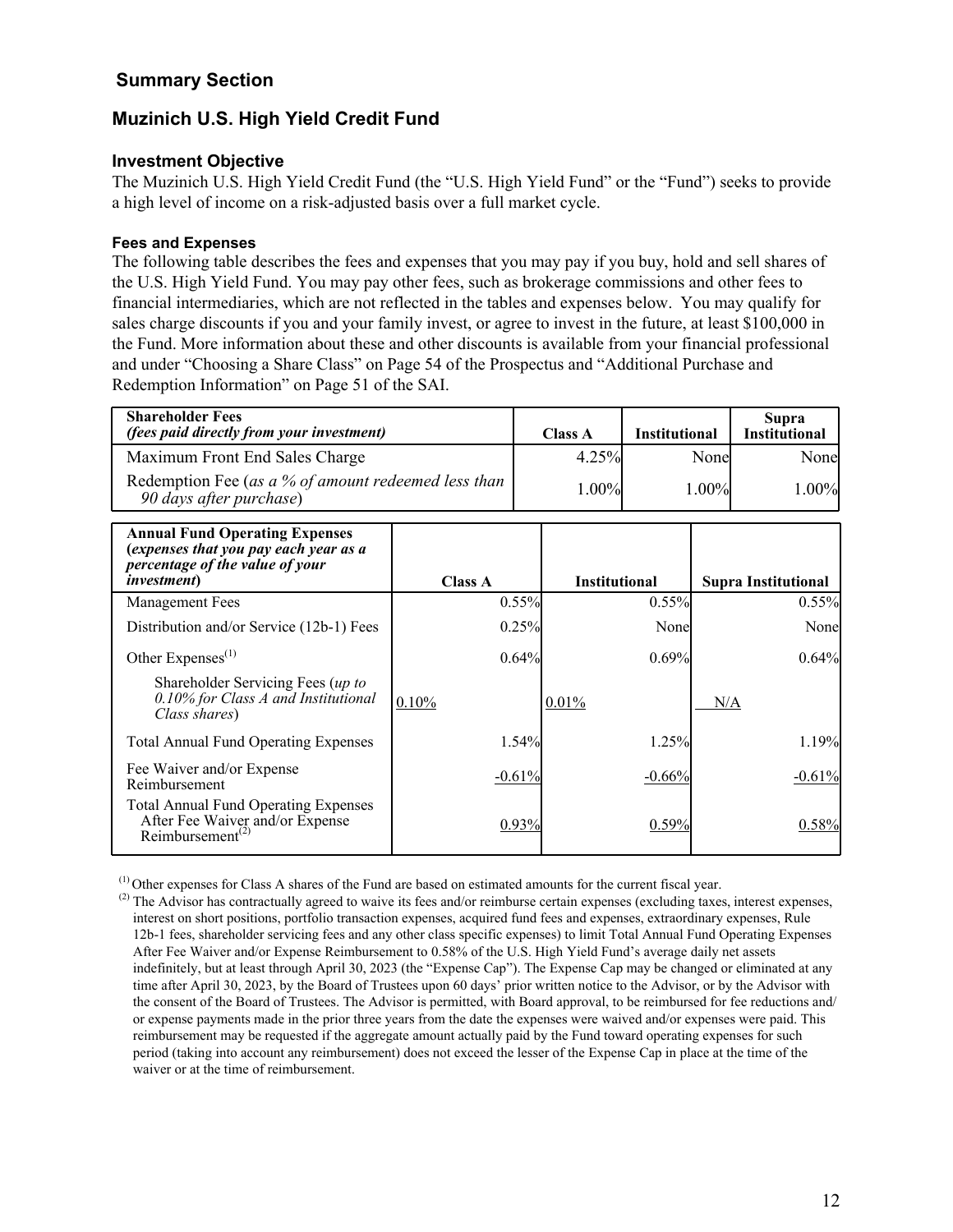#### *Example*

The Example below is intended to help you compare the cost of investing in the U.S. High Yield Fund with the cost of investing in other mutual funds. This Example assumes that you invest \$10,000 in the Fund for the time periods indicated and then redeem all of your shares at the end of each period. The Example also assumes that your investment has a 5% annual return each year and that the Fund's operating expenses remain the same (taking into account the Expense Cap in the first year only). Although your actual costs may be higher or lower, based on these assumptions your costs would be:

|                                   | Year  | 3 Years | 5 Years | 10 Years |
|-----------------------------------|-------|---------|---------|----------|
| <b>Class A Shares</b>             | \$516 | \$833   | \$1,173 | \$2,132  |
| Institutional Shares              | \$60  | \$331   | \$623   | \$1,453  |
| <b>Supra Institutional Shares</b> | \$59  | \$317   | \$595   | \$1,389  |

#### *Portfolio Turnover*

The U.S. High Yield Fund pays transaction costs, such as commissions or spreads, when it buys and sells securities (or "turns over" its portfolio). A higher portfolio turnover rate may indicate higher transaction costs and may result in higher taxes when Fund shares are held in a taxable account. These costs, which are not reflected in annual fund operating expenses or in the Example, affect the Fund's performance. For the fiscal year ended December 31, 2021, the Fund's portfolio turnover rate was 96% of the average value of its portfolio.

# **Principal Investment Strategies**

The U.S. High Yield Fund normally invests at least 80% of its net assets in high yield credit issued by companies with a domicile or principle place of business in the U.S. ("U.S. Corporations"). Credit instruments may include high yield bonds (commonly referred to as "junk" bonds), notes, loans, and other debt instruments. The Fund's portfolio is typically well-diversified with below investment grade debt instruments issued by U.S. Corporations that the Advisor believes have attractive risk/reward characteristics. The Fund typically focuses on debt instruments rated below investment grade, defined as below BBB- or Baa3 by Standard & Poor's, Fitch or Moody's, as applicable, or which are deemed equivalent by the Advisor. High yield debt instruments in which the Fund invests may be unsecured or backed by receivables or other assets. The Fund may invest up to 20% of its net assets in foreign securities, of which 10% may include securities in emerging market countries. The Fund may invest in mutual funds (including affiliated mutual funds) and/or exchange-traded funds ("ETFs") which invest in any of the previously mentioned types of fixed income securities and such investments in fixed income mutual funds and ETFs will be included in the Fund's 80% test. The mutual funds and ETFs in which the Fund invests have an investment objective similar to that of the Fund or are otherwise permitted investments in accordance with the Fund's investment policies described herein.

The Fund typically invests in highly leveraged companies. Although the Advisor will consider ratings assigned by ratings agencies in selecting the portfolio's debt instruments, it relies principally on its own research and investment analysis. The Advisor selects debt instruments based on a bottom-up fundamental evaluation of potential investment opportunities and existing investments. As applicable, the Advisor considers both company-specific quantitative and qualitative factors such as: a company's managerial strength and commitment to debt repayment, anticipated cash flow, debt maturity schedules, borrowing requirements, use of borrowing proceeds, asset coverage and earnings prospects; legislation, regulation, litigation, transparency, market perspective or other environmental, social and governance (ESG) risks; and the strength and depth of the protections afforded the lender through the documentation governing the bond or syndicated loan issuance. The types of ESG factors that the Advisor believes can impact financial risks derive from, among other issues: changes to regulations, changes to consumer preferences, technology advancements, climate impacts, litigation risks, efficiency, brand value,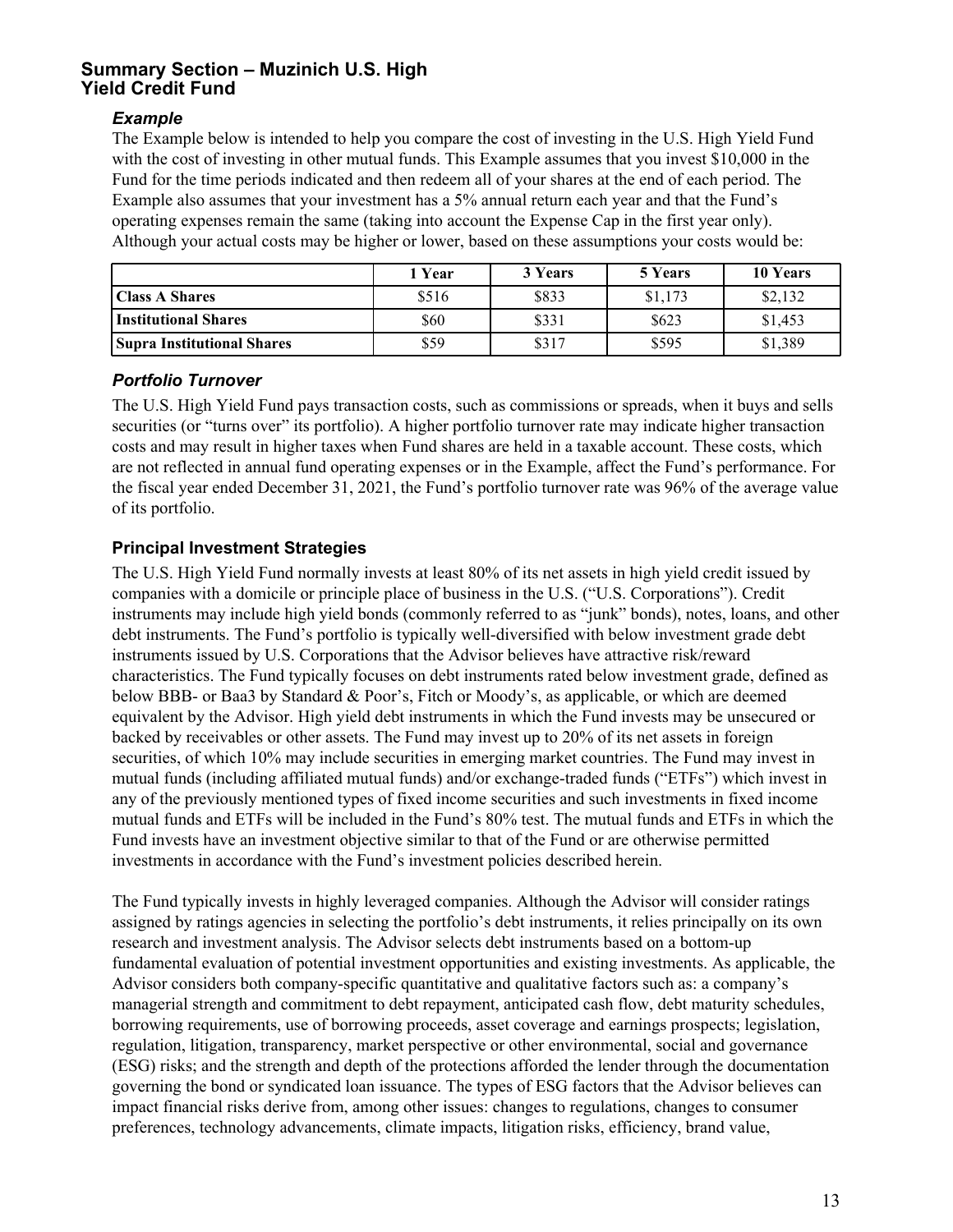innovation, market disruption/obsolescence, respect for human rights, anti-corruption, anti-bribery matters, and social license to operate. As a result of considering ESG factors in the Advisor's investment decision process, an investment may be excluded or rejected where Muzinich believes those factors imply heightened risk of decreased liquidity of an investment and/or other negative financial impacts. In line with this, securities ineligible for investment by the Norges Bank Investment Management Company are also ineligible for inclusion in the Fund.

The Advisor does not manage the Fund to any particular duration. Rather, the securities within the Fund's portfolio are consistent with general market duration, averaging between two to four years at any point in time. (Duration is a measure of the expected life of a fixed income security that is used to determine the sensitivity of a security's price to changes in interest rates.)

The Fund may use derivatives in various ways. The Fund may use derivatives as a substitute for taking a long or short position in the reference asset or to gain exposure to certain asset classes; under such circumstances, the derivatives may have economic characteristics similar to those of the reference asset, and the Fund's investment in the derivatives may be applied toward meeting a requirement to invest a certain percentage of its net assets in instruments with such characteristics. The Fund may use derivatives to hedge (or reduce) its exposure to a portfolio asset or risk. The Fund may also use derivatives to manage cash. By investing in derivatives, the Fund attempts to achieve the economic equivalence it would achieve if it were to invest directly in the underlying security.

The portfolio is actively managed and the Fund may sell a holding when it has already met or no longer meets the portfolio managers' expectations, no longer offers compelling relative value, shows deteriorating fundamentals, or if it falls short of the portfolio managers' expectations. Trading securities frequently may lead to high portfolio turnover. Tax consequences are not a primary consideration in the Fund's investment decisions. Although the Fund will typically not purchase bonds or loans that are already in default, the portfolio managers may decide to continue to hold a bond or loan (or related securities) after a default. There is no limit on the amount of defaulted securities the Fund may hold.

#### **Principal Investment Risks**

As with all mutual funds, there is the risk that you could lose all or a portion of your investment in the U.S. High Yield Fund. An investment in the Fund is not a bank deposit and is not insured or guaranteed by the Federal Deposit Insurance Corporation or any other government agency. The following are the principal risks that could affect the value of your investment. These principal risks are divided into (a) strategy-related risks, meaning those related to the Fund as a result of its particular investment strategy, (b) risks related to market, structural and/or operational matters which are applicable to investments more broadly due to the nature of investing in funds generally, and (c) additional risks, which are presented in alphabetical order (each of which is considered a "principal risk" of investing in the Fund, regardless of the order in which it appears):

#### **Strategy-Related Risks**

- *Credit Risk* The risk that an issuer of a fixed income security will fail to make interest payments or repay principal when due, in whole or in part. Changes in an issuer's financial strength or in a security's credit rating may affect a security's value. High yield bonds and other types of high yield debt securities have greater credit risk than higher quality debt securities because the companies that issue them are not as financially strong as companies with investment grade ratings and may be highly leveraged.
- *Below Investment Grade Securities (Junk Bond) Risk* The U.S. High Yield Fund's investment in below-investment grade bonds, loans or other fixed-income securities (*i.e.*, high yield or junk) exposes the Fund to a greater risk of loss of principal and income than a fund that invests solely or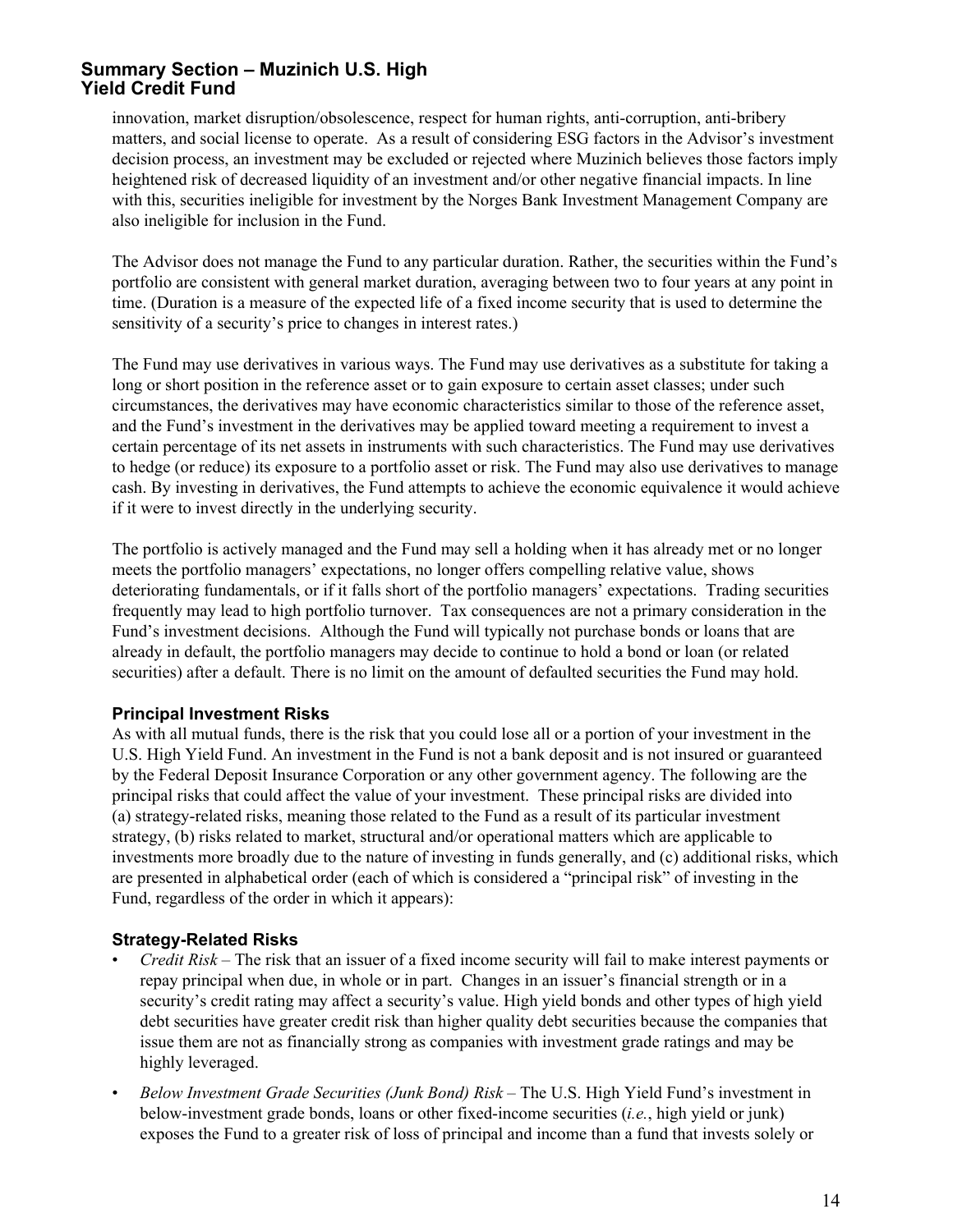primarily in investment grade bonds or loans or other similarly rated debt securities. High yield securities are considered to be predominantly speculative with respect to the issuer's capacity to pay interest and repay principal. If there is a "flight to safety," the market's perception of "high yield" securities may turn negative, and these types of securities may become perceived as "high risk."

- *Interest Rate Risk* When interest rates rise, prices of fixed income securities generally fall and when interest rates fall, prices of fixed income securities generally rise. In general, fixed income securities with longer maturities or durations are more sensitive to interest rate changes.
- *Liquidity Risk* High yield fixed income instruments tend to be less liquid than higher quality fixed income securities, meaning that at times it may be difficult to sell high yield fixed income instruments at a reasonable price. If the U.S. High Yield Fund is unable to sell a high yield fixed income instrument, it may have to lower the selling price, sell other investments, or forgo another, more appealing investment opportunity. Additionally, floating rate loans generally are subject to legal or contractual restrictions on resale, may trade infrequently, and their value may be impaired when the Fund needs to liquidate such loans. Loans and other securities may trade only in the over-the-counter market rather than on an organized exchange and may be more difficult to purchase or sell at a fair price, which may have a negative impact on the Fund's performance. Additionally, loan transactions may require extended settlement periods before cash is received.

#### **Market-, Structural- and Operational-Related Risks**

- *• General Market Risk*  Economies and financial markets throughout the world are becoming increasingly interconnected, which increases the likelihood that events or conditions in one country or region will adversely impact markets or issuers in other countries or regions. Securities in the Fund's portfolio may underperform in comparison to securities in general financial markets, a particular financial market or other asset classes due to a number of factors, including inflation (or expectations for inflation), deflation (or expectations for deflation), interest rates, global demand for particular products or resources, market instability, debt crises and downgrades, embargoes, tariffs, sanctions and other trade barriers, regulatory events, other governmental trade or market control programs and related geopolitical events. In addition, the value of the Fund's investments may be negatively affected by the occurrence of global events such as war, terrorism, environmental disasters, natural disasters or events, country instability, and infectious disease epidemics or pandemics. For example, the outbreak of COVID-19, a novel coronavirus disease, has negatively affected economies, markets and individual companies throughout the world, including those in which the Fund invests. The effects of this pandemic to public health and business and market conditions, including exchange trading suspensions and closures, may continue to have a significant negative impact on the performance of the Fund's investments, increase the Fund's volatility, exacerbate pre-existing political, social and economic risks to the Fund, and negatively impact broad segments of businesses and populations. The Fund's operations may be interrupted as a result, which may contribute to the negative impact on investment performance. In addition, governments, their regulatory agencies, or self-regulatory organizations may take actions in response to the pandemic that affect the instruments in which the Fund invests, or the issuers of such instruments, in ways that could have a significant negative impact on the Fund's investment performance. The full impact of the COVID-19 pandemic, or other future epidemics or pandemics, is currently unknown.
- *Active Management Risk* The U.S. High Yield Fund is actively managed with discretion and may underperform market indices or other funds.
- *• Redemption Risk* The Fund may experience periods of heavy redemptions that could cause the Fund to sell assets at inopportune times or at a loss or depressed value. Redemption risk is heightened during periods of declining or illiquid markets. Heavy redemptions could hurt the Fund's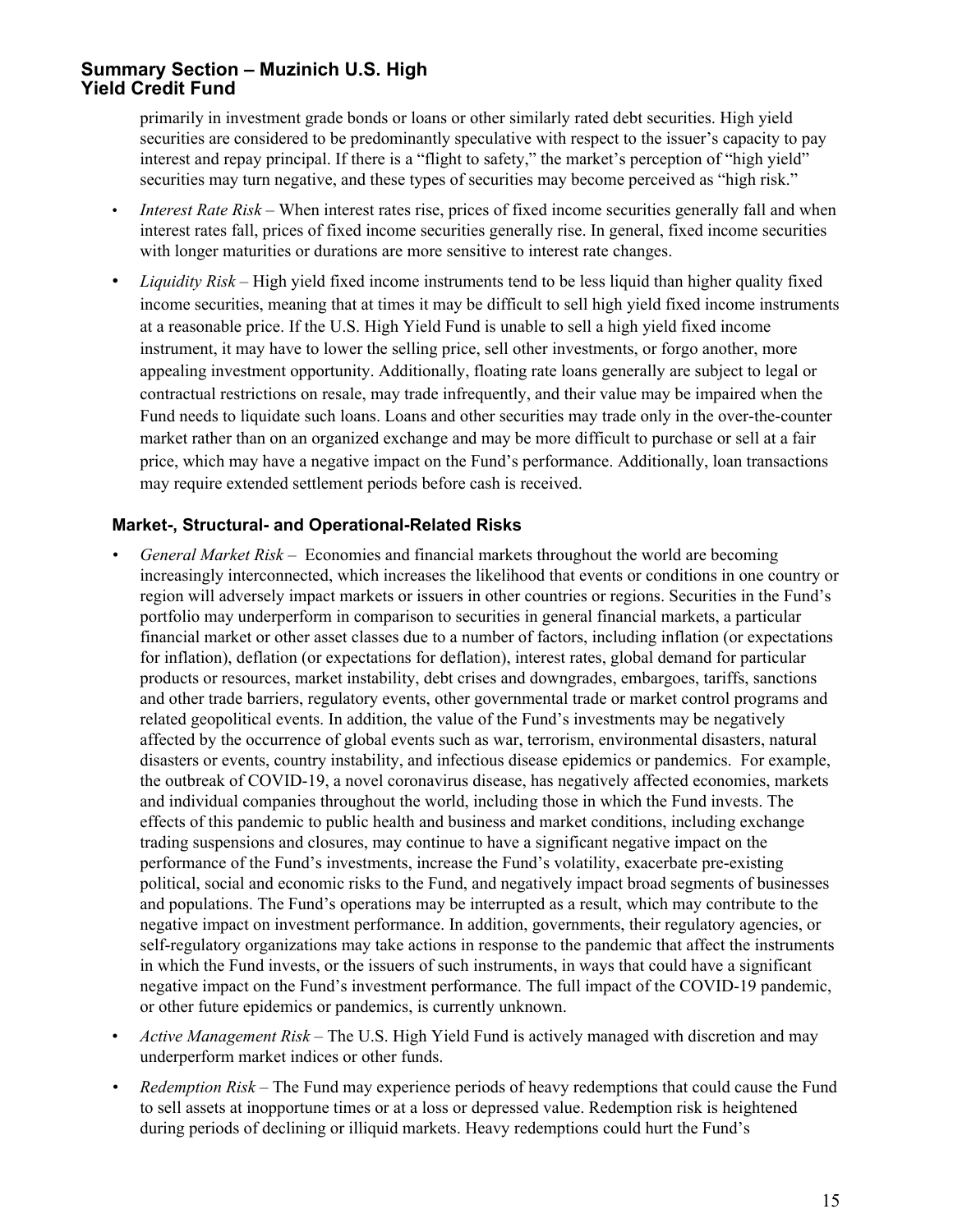performance. A general rise in interest rates, perhaps because of changing government policies, has the potential to cause investors to move out of fixed income securities on a large scale, which may increase redemptions from mutual funds that hold large amounts of fixed income securities. Such a move, coupled with a reduction in the ability or willingness of dealers and other institutional investors to buy or hold fixed income securities, may result in decreased liquidity and increased volatility in the fixed income markets.

#### **Additional Risks**

The remaining principal risks are presented in alphabetical order. Each risk summarized below is considered a "principal risk" of investing in the Fund, regardless of the order in which it appears.

- *• Counterparty Risk* Counterparty risk arises upon entering into borrowing arrangements and is the risk from the potential inability of counterparties to meet the terms of their contracts. If the counterparty defaults, the U.S. High Yield Fund's loss will generally consist of the net amount of contractual payments that the Fund has not yet received, though the Fund's maximum risk due to counterparty credit risk could extend to the notional amount of the contract should the underlying asset on which the contract is written have no offsetting market value. The "notional value" is generally defined as the value of the derivative's underlying assets at the spot price. The Fund could be exposed to increased leverage risk should it finance derivative transactions without holding cash or cash equivalents equal to the notional value of its derivative positions.
- *Currency Risk and Hedging Risk* The U.S. High Yield Fund will endeavor to limit price fluctuations caused by the changing relative value of currencies in which the Fund invests, but hedging involves costs and there can be no assurance that the Fund will be perfectly hedged or that the hedging will work as anticipated.
- *Derivatives Risk* The risk that an investment in derivatives will not perform as anticipated, cannot be closed out at a favorable time or price, or will increase the Fund's volatility; that derivatives may create investment leverage; that, when a derivative is used as a substitute or alternative to a direct cash investment, the transaction may not provide a return that corresponds precisely with that of the cash investment; that a derivative will not perform in the manner anticipated by the Advisor; or that, when used for hedging purposes, derivatives will not provide the anticipated protection, causing the Fund to lose money on both the derivatives transaction and the exposure the Fund sought to hedge.
- *ESG Exclusion Risk* The risk arising from the Fund's exclusion of securities issued by companies deemed ineligible or unattractive for investment due to environmental, social and governance (ESG) related characteristics, even if these securities might otherwise comprise part of the Fund's eligible investment universe. One or more of the securities issued by these companies which may otherwise be eligible for investment by the Fund may outperform the securities selected for the Fund.
- *ESG Information Risk* In considering ESG risks in its investment decisions, the Advisor relies on information and data that could be incomplete or erroneous and/or which may reflect information and opinions that vary from source to source. Further, ESG data providers and market participants may have different methods for prioritizing or interpreting ESG information (or the lack thereof), causing them to reach different conclusions about the attractiveness or value of a particular company. These factors could cause the Advisor to incorrectly assess a company's ESG-related characteristics and risk therefrom, and to therefore under- or over-estimate a security's attractiveness relative to other investment opportunities.
- *• Extension Risk* Some fixed income securities are subject to the risk that the fixed income security's effective maturity is extended because calls or prepayments are less or slower than anticipated, particularly when interest rates rise. The market value of such security may then decline and become more interest rate sensitive.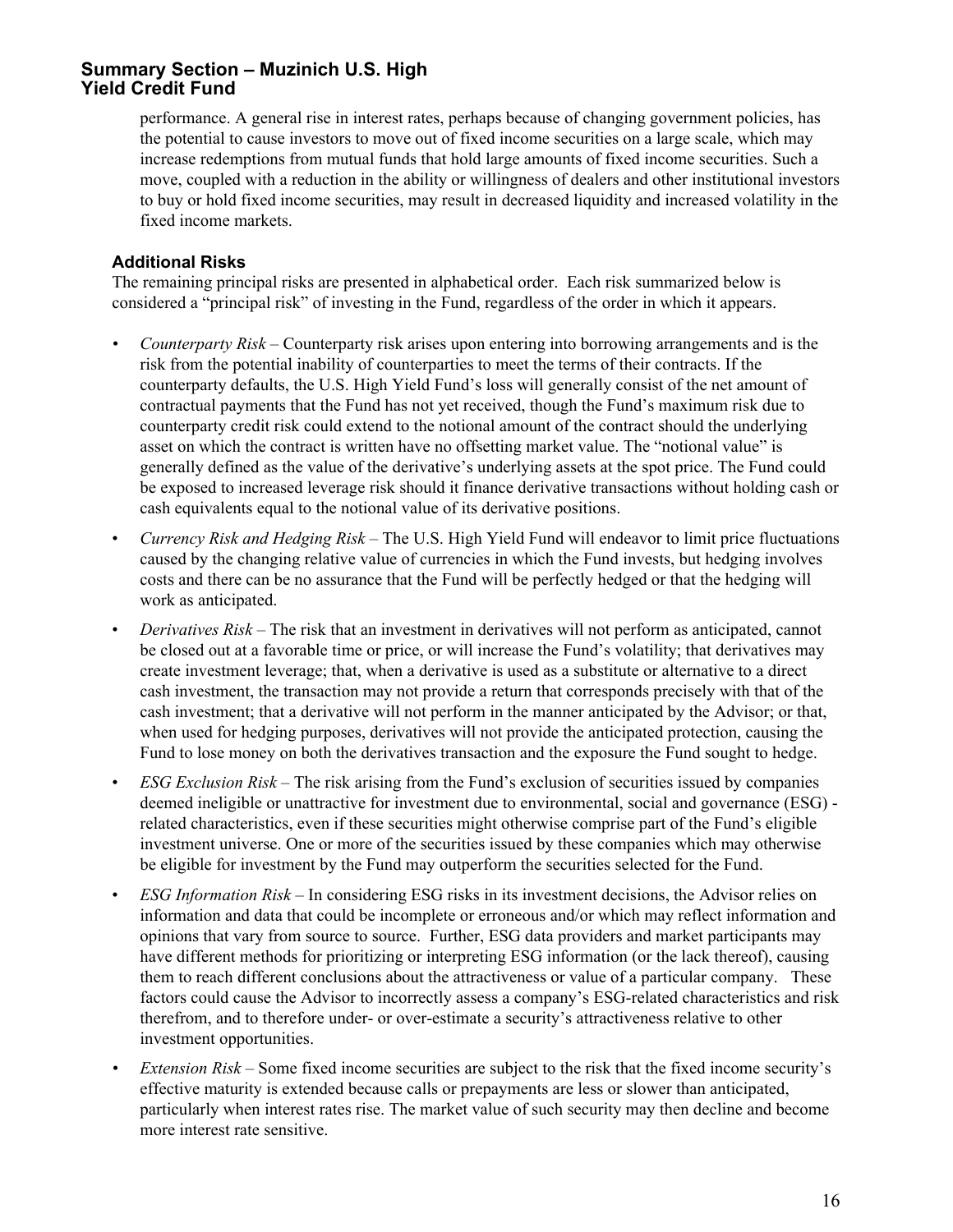- *Foreign Securities and Emerging Markets Risk* Non-U.S. securities carry their own risks. Investments in foreign securities involve certain risks not associated with investments in U.S. companies. Foreign securities in the Fund's portfolio subject the Fund to the risks associated with investing in the particular country, including the political, regulatory, economic, social and other conditions or events occurring in the country, as well as fluctuations in its currency and the risks associated with less developed custody and settlement practices. Emerging markets involve greater risk and volatility than more developed markets. Some emerging markets countries may have fixed or managed currencies that are not free-floating against the U.S. dollar. It can be more difficult to enforce liens on collateral for securities purchased in some foreign jurisdictions, including some emerging market jurisdictions. Further, foreign securities are subject to the potential imposition of sanctions by the U.S. government which may impact the Fund's ability to transact in such assets and which may negatively impact the price and liquidity of such holdings.
- *Impairment of Collateral Risk* The value of any collateral securing a bond or loan can decline, and may be insufficient to meet the borrower's obligations or be difficult to liquidate. In addition, the U.S. High Yield Fund's access to collateral may be limited by bankruptcy or other insolvency laws.
- *Investment Company and ETF Risk* Investing in other investment companies, including ETFs, involves the risk that the other investment company or ETF will not achieve its investment objective or execute its investment strategy effectively or that large purchase or redemption activity by shareholders of such an investment company might negatively affect the value of the investment company's shares. Additionally, the Fund must pay its pro rata portion of an investment company's fees and expenses. (Affiliated mutual funds will not charge duplicate fees and expenses.) Finally, other investment companies and ETFs will have similar underlying risks as the Fund, including credit risk, liquidity risk and management risk.
- *• Issuer Risk* An issuer may perform poorly, and therefore, the value of its securities may decline, which would negatively affect the U.S. High Yield Fund's performance.
- *• Portfolio Turnover Risk* High portfolio turnover involves correspondingly greater expenses to the Fund, including brokerage commissions or dealer mark-ups and other transaction costs on the sale of securities and reinvestments in other securities, which may result in adverse tax consequences to the Fund's shareholders.
- *• Prepayment Risk* Prepayment risk occurs when a fixed income security can be repaid in whole or in part prior to the security's maturity and the U.S. High Yield Fund must reinvest the proceeds it receives, during periods of declining interest rates, in securities that pay a lower rate of interest. Also, if a security has been purchased at a premium, the value of the premium would be lost in the event of prepayment. Prepayments generally increase when interest rates fall.
- *Ratings Agencies Risk*  The ratings of securitized assets may not adequately reflect the credit risk of those assets due to their structure. Rating agencies may fail to make timely changes in credit ratings and an issuer's current financial condition may be better or worse than a rating indicates. In addition, rating agencies are subject to an inherent conflict of interest because they are often compensated by the same issuers whose securities they grade.
- *Restricted Securities Risk* Restricted securities may not be listed on an exchange and may have no active trading market. Restricted securities may be illiquid, and the Fund may be unable to sell them at a time when it may otherwise be desirable to do so or may be able to sell them only at prices that are less than what the Fund regards as their fair market value. Transaction costs may be higher for restricted securities. In addition, the Fund may get only limited information about the issuer of a restricted security.
- *Risks Associated with the Discontinuation of the London Interbank Offered Rate ("LIBOR")*  Certain instruments held by the Fund pay an interest rate based on LIBOR, which is the offered rate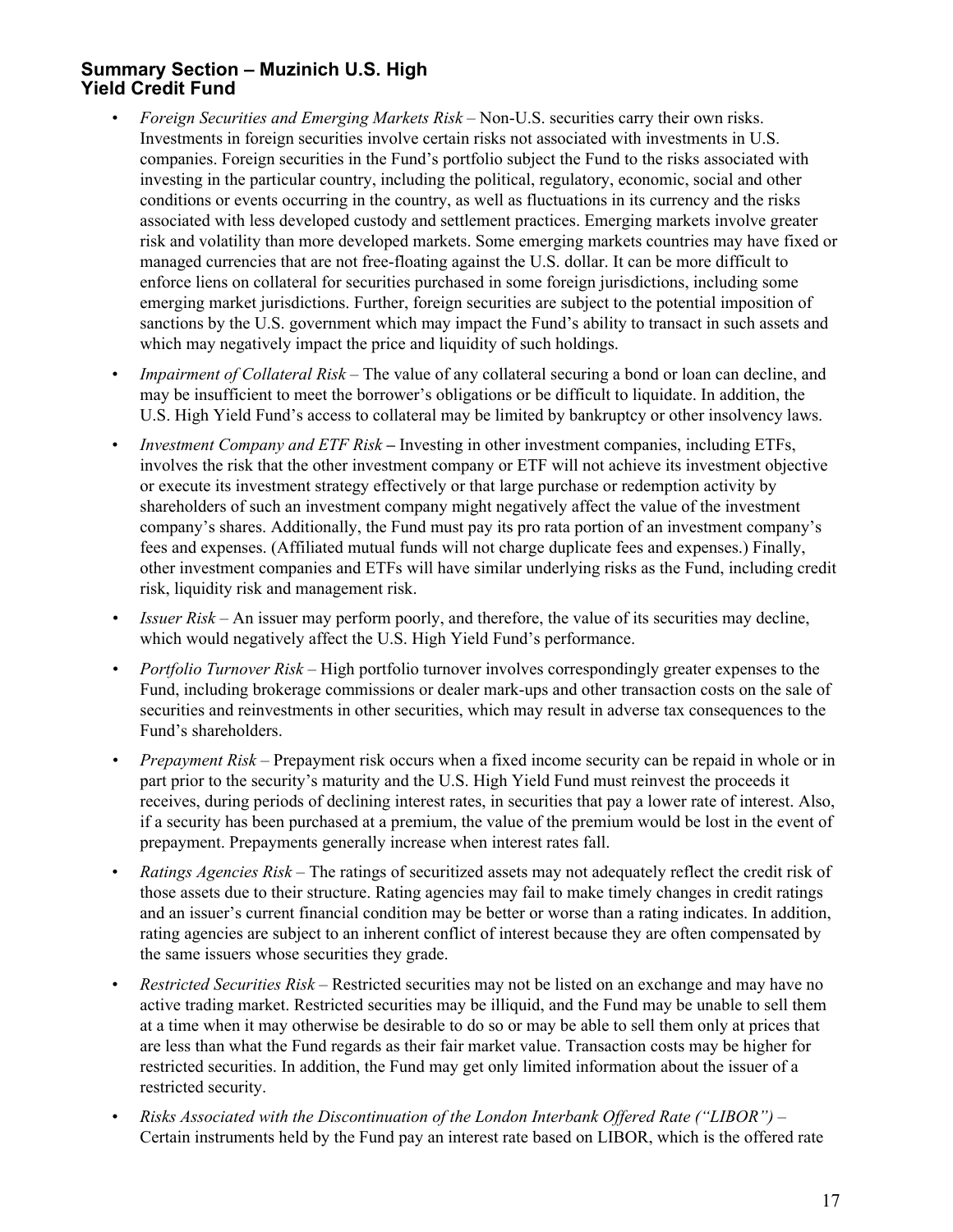for short-term loans between certain major international banks. In July 2017, the United Kingdom's Financial Conduct Authority announced a desire to phase out the use of LIBOR by the end of 2021. The administrator of LIBOR ceased publication of most LIBOR settings on a representative basis at the end of 2021 and is expected to cease publication of a majority of U.S. dollar LIBOR settings on a representative basis after June 30, 2023. In addition, global regulators have announced that, with limited exceptions, no new LIBOR-based contracts should be entered into after 2021. Actions by regulators have resulted in the establishment of alternative reference rates to LIBOR in most major currencies. Various financial industry groups have been planning for the transition away from LIBOR, but there remains uncertainty regarding the nature of any replacement rate and the impact of the transition from LIBOR on the Fund's transactions and the financial markets generally. The transition away from LIBOR may lead to increased volatility and illiquidity in markets that currently rely on LIBOR and may adversely affect the Fund's performance. The transition may also result in a reduction in the value of certain LIBOR-based investments held by the Fund or reduce the effectiveness of related transactions such as hedges. Any such effects of the transition away from LIBOR, as well as other unforeseen effects, could result in losses for the Fund. Since the usefulness of LIBOR as a benchmark could also deteriorate during the transition period, effects could occur at any time.

- *Syndicated (Floating Rate, Bank, Leveraged, Senior) Loan Risk The Fund may invest in syndicated* loans which include interests in loans to companies or their affiliates undertaken for various purposes. These loans, which may bear fixed or floating rates, have generally been arranged through private negotiations between a company and one or more financial institutions, including banks. Loans are not registered under the federal securities laws like stocks and bonds, so investors in loans have less protection against improper practices than investors in registered securities. The Fund's investment may be in the form of participation in loans or of assignments of all or a portion of loans from third parties. Investments in syndicated loans involve credit risk, interest rate risk, liquidity risk and other risks, including, but not limited to, the risk that any collateral may become impaired, may be insufficient to meet the obligations of the borrower or may be difficult to liquidate. These investments are also subject to the risk that the Fund may obtain less than the full value for the loan interests when sold. Moreover, loan transactions may have significantly longer settlement periods (*i.e.*, longer than seven days) than more traditional investments and, as a result, sale proceeds related to the sale of loans may not be available to make additional investments or to meet the Fund's redemption obligations until potentially a substantial period after the sale of the loans. The Fund has the power to engage in short-term borrowing to meet short-term liquidity needs that might arise from any lengthy loan settlement periods.
- *U.S. Government Securities Risk* Although the Fund may hold securities that carry U.S. government guarantees, these guarantees do not extend to shares of the Fund itself and do not guarantee the market prices of the securities. Furthermore, not all securities issued by the U.S. government and its agencies and instrumentalities are backed by the full faith and credit of the U.S. Treasury.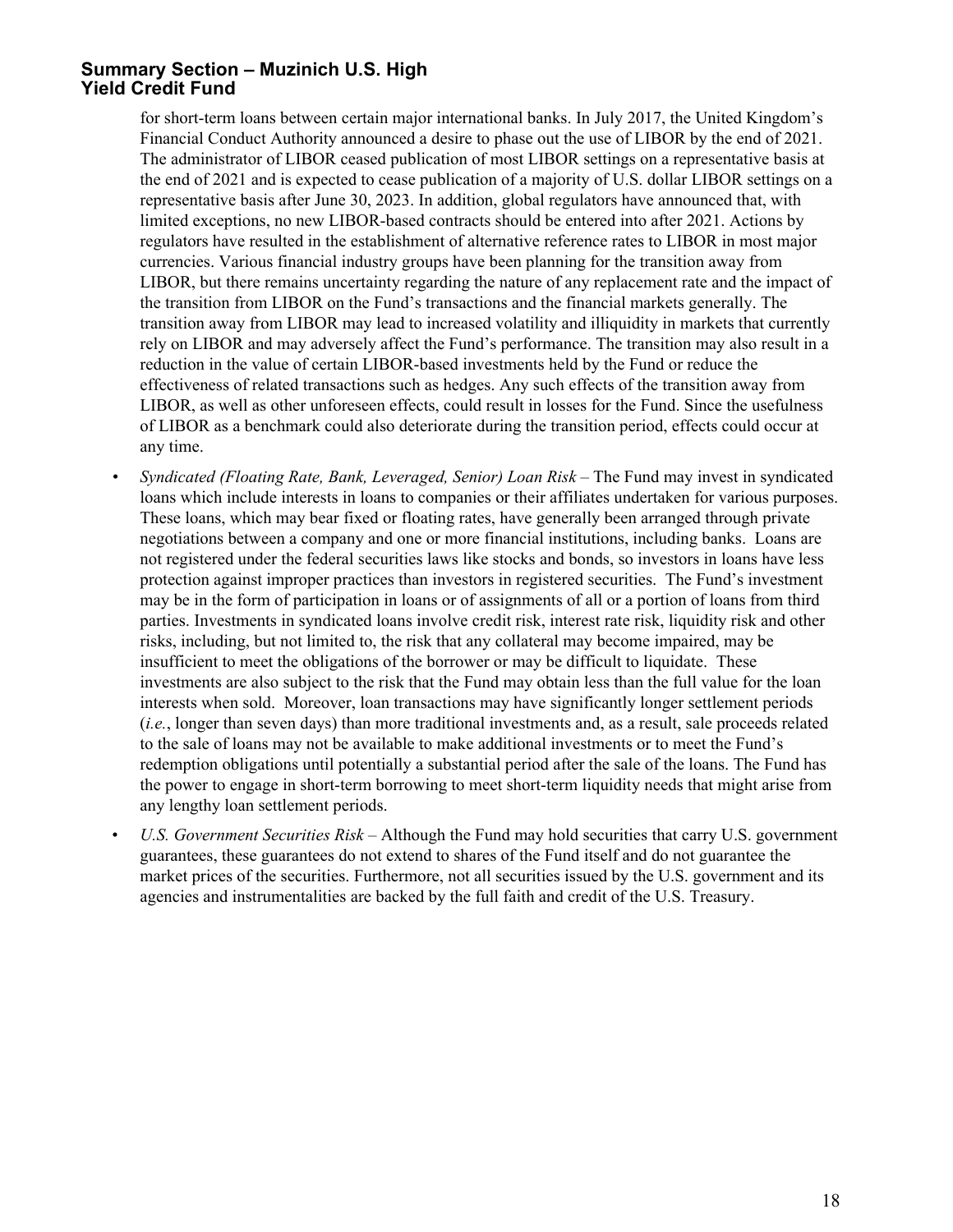#### **Performance Information**

expenses or taxes)

The following performance information provides some indication of the risks of investing in the Fund. The bar chart shows changes in the Fund's performance from year to year for the Supra Institutional Class. The table below illustrates how the Fund's average annual total returns for the 1-year, 5-year, and since inception periods compared with that of a broad-based securities index. The Fund's past performance (before and after taxes) is not necessarily an indication of how it will perform in the future. Updated performance information is available on the Fund's website at www.MuzinichUSFunds.com, by calling the Fund toll-free at 1-855-MUZINICH (1-855-689-4642) or by e-mailing the Fund at MuzinichUSFunds@muzinich.com.





| <b>Highest Quarterly Return:</b>                                                               | Q2 2020   | $9.29\%$   |                                  |
|------------------------------------------------------------------------------------------------|-----------|------------|----------------------------------|
| <b>Lowest Quarterly Return:</b>                                                                | Q1 2020   | $-11.16\%$ |                                  |
| <b>Average Annual Total Return as of December 31, 2021</b>                                     |           |            |                                  |
|                                                                                                | 1 Year    | 5 Years    | <b>Since</b><br><b>Inception</b> |
| <b>Supra Institutional Class</b>                                                               |           |            |                                  |
| <b>Return Before Taxes</b>                                                                     | $4.43\%$  | $5.60\%$   | $6.22\%$                         |
| Return After Taxes on Distributions                                                            | $-0.50\%$ | $2.22\%$   | $3.02\%$                         |
| Return After Taxes on Distributions and Sale of Fund<br><b>Shares</b>                          | 2.79%     | 2.81%      | $3.37\%$                         |
| <b>Institutional Class – Return Before Taxes</b>                                               | 4.42%     | 5.58%      | 6.18%                            |
| ICE BofAML BB-B U.S. Cash Pay High Yield<br>Constrained Index (reflects no deduction for fees, | 4.58%     | $6.04\%$   | 7.20%                            |

"Since Inception" performance for each share class above is shown from March 31, 2016. Institutional Class shares commenced operations on March 27, 2017. Supra Institutional Class shares commenced operations on March 31, 2016. Performance for the Institutional Class shares prior to the inception date reflects the performance of the Supra Institutional Class shares adjusted for Institutional Class shares expenses.

After-tax returns are calculated using the historical highest individual federal marginal income tax rates and do not reflect the impact of state and local taxes. Actual after-tax returns depend on your situation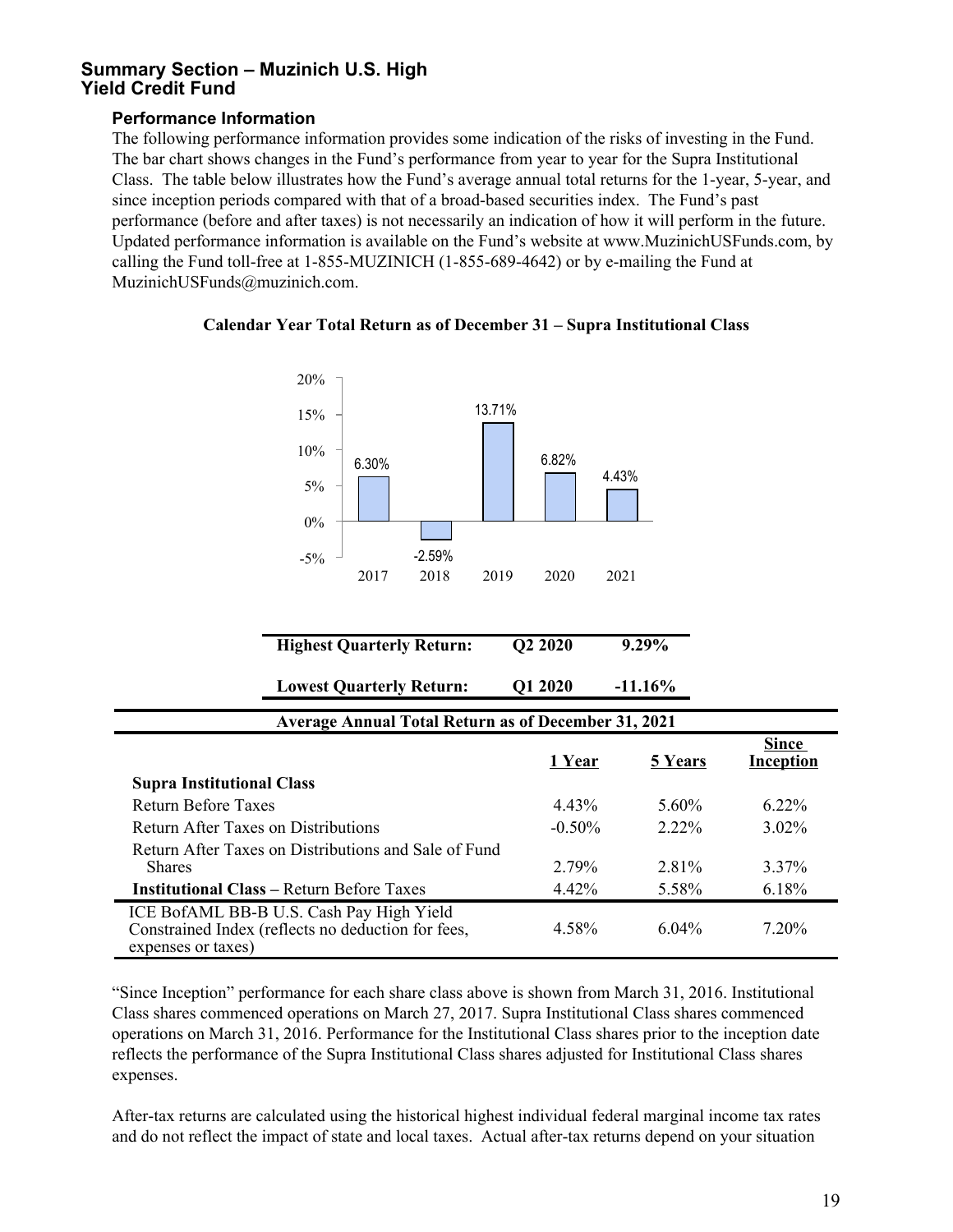and may differ from those shown. In certain cases, the figure representing "Return after Taxes on Distribution and Sale of Fund Shares" may be higher than the other return figures for the same period, since a higher after-tax return results when a capital loss occurs upon redemption and provides an assumed tax deduction that benefits the investor. Furthermore, the after-tax returns shown are not relevant to those who hold their shares through tax-deferred arrangements such as 401(k) plans or Individual Retirement Accounts ("IRAs"). After-tax returns are shown only for Supra Institutional Class and after-tax returns for other classes will differ.

#### **Management**

| <b>Investment Advisor</b> | Portfolio Managers                                                                    |
|---------------------------|---------------------------------------------------------------------------------------|
| Muzinich & Co., Inc.      | Bryan Petermann, MBA, Portfolio Manager, Managed the Fund since<br>inception in 2016. |
|                           | Kevin Ziets, MBA, CFA, Portfolio Manager, Managed the Fund since<br>2020.             |

#### **Purchase and Sale of Fund Shares**

You may purchase, exchange or redeem U.S. High Yield Fund shares on any business day by written request via mail (Muzinich U.S. High Yield Credit Fund, c/o U.S. Bank Global Fund Services, P.O. Box 701, Milwaukee, WI 53201-0701), by wire transfer, or by telephone at 1-855-MUZINICH (toll free). Investors who wish to purchase, exchange or redeem Fund shares through a broker-dealer should contact the broker-dealer directly. The minimum initial and subsequent investment amounts for various types of accounts are shown below.

| <b>Type of Account</b>                     | Minimum Initial<br>Investment | <b>Minimum</b><br><b>Additional</b><br>Investment |
|--------------------------------------------|-------------------------------|---------------------------------------------------|
| <b>Class A Shares</b>                      |                               |                                                   |
| - Standard Accounts                        | \$10,000                      | \$100                                             |
| - Traditional and Roth IRAs                | \$500                         | \$100                                             |
| - Accounts with Automatic Investment Plans | \$500                         | \$100                                             |
| <b>Institutional Shares</b>                |                               |                                                   |
| - Standard Accounts                        | \$1,000,000                   | \$100                                             |
| - Qualified Retirement Plans               | \$10,000                      | \$100                                             |
| <b>Supra Institutional Shares</b>          |                               |                                                   |
| - Standard Accounts                        | \$5,000,000                   | \$100                                             |
| - Qualified Retirement Plans               | \$50,000                      | \$100                                             |

# **Tax Information**

The U.S. High Yield Fund's distributions are taxed as ordinary income or capital gains, unless you are investing through a tax-deferred arrangement that does not use borrowed funds, such as a 401(k) plan or an individual retirement account. Distributions on investments made through tax-deferred arrangements may be taxed later upon withdrawal of assets from those accounts.

#### **Payments to Broker-Dealers and Other Financial Intermediaries**

If you purchase the U.S. High Yield Fund through a broker-dealer or other financial intermediary (such as a fund-supermarket), the Fund and its related companies may pay the intermediary for the sale of Fund shares and related services. These payments may create a conflict of interest by influencing the brokerdealer or other intermediary and your salesperson to recommend the Fund over another investment. Ask your salesperson or visit your financial intermediary's website for more information.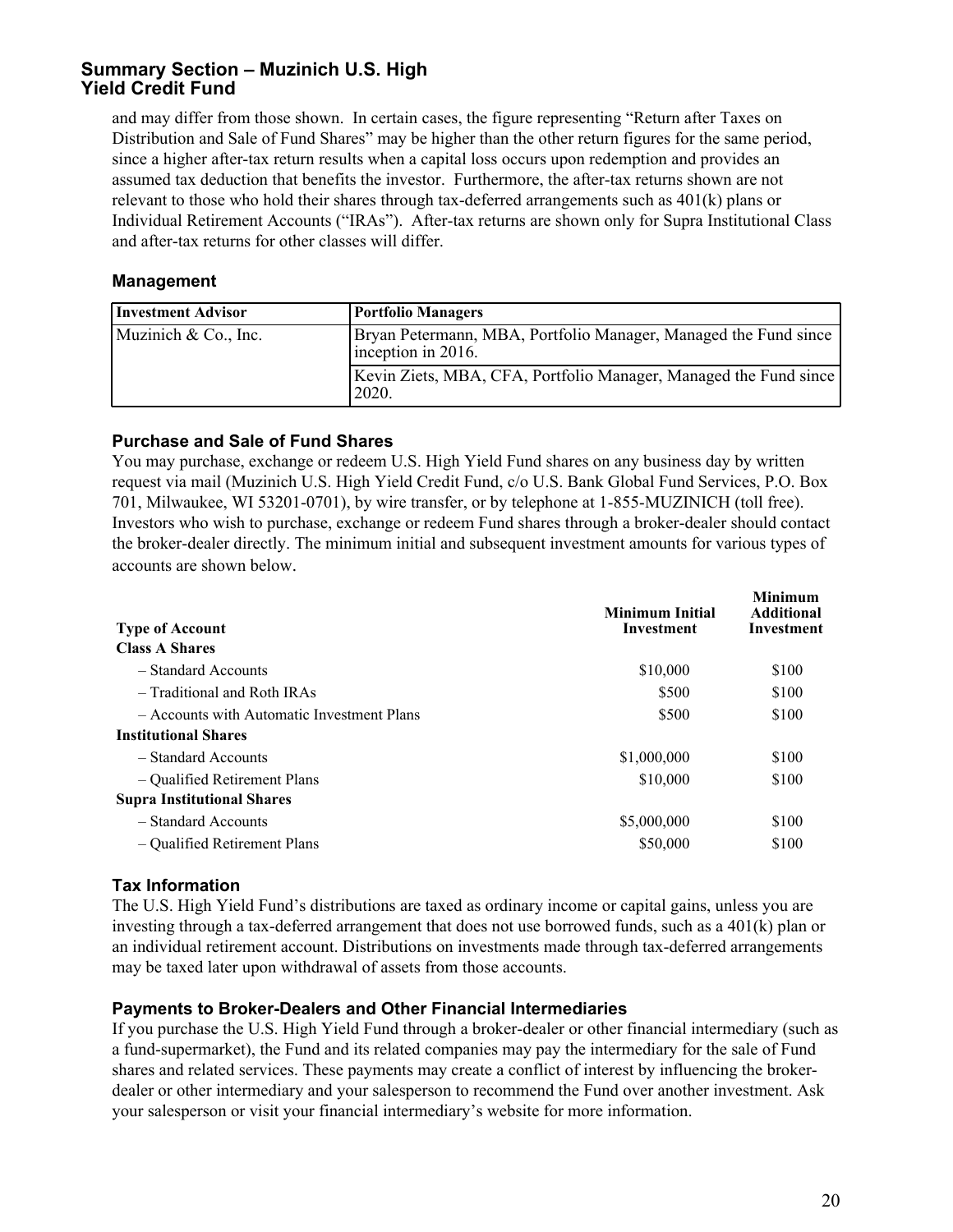# <span id="page-24-0"></span>**Summary Section**

# **Muzinich Low Duration Fund**

#### **Investment Objective**

The Muzinich Low Duration Fund (the "Low Duration Fund" or the "Fund") seeks to protect capital and generate positive returns under most market conditions.

# **Fees and Expenses**

The following table describes the fees and expenses that you may pay if you buy, hold and sell shares of the Low Duration Fund. You may pay other fees, such as brokerage commissions and other fees to financial intermediaries, which are not reflected in the tables and expenses below. You may qualify for sales charge discounts if you and your family invest, or agree to invest in the future, at least \$100,000 in the Fund. More information about these and other discounts is available from your financial professional and under "Choosing a Share Class" on Page 54 of the Prospectus and "Additional Purchase and Redemption Information" on Page 51 of the Statement of Additional Information ("SAI").

| <b>Shareholder Fees</b><br><i>(fees paid directly from your investment)</i>    | <b>Class A</b> | <b>Institutional</b> | Supra<br><b>Institutional</b> |
|--------------------------------------------------------------------------------|----------------|----------------------|-------------------------------|
| Maximum Front End Sales Charge                                                 | 4.25%          | Nonel                | Nonel                         |
| Redemption Fee (as a % of amount redeemed less than<br>90 days after purchase) | $1.00\%$       | $1.00\%$             | $1.00\%$ l                    |

| <b>Annual Fund Operating Expenses</b><br>(expenses that you pay each year as a<br><i>percentage of the value of your investment</i> ) | Class A  | <b>Institutional</b> | <b>Supra Institutional</b> |
|---------------------------------------------------------------------------------------------------------------------------------------|----------|----------------------|----------------------------|
| Management Fees                                                                                                                       | 0.45%    | 0.45%                | 0.45%                      |
| Distribution and/or Service (12b-1) Fees                                                                                              | 0.25%    | Nonel                | Nonel                      |
| Other Expenses $^{(1)}$                                                                                                               | 0.17%    | 0.17%                | 0.17%                      |
| Shareholder Servicing Fees (up to<br>0.10% for Class A and Institutional<br>Class shares)                                             | 0.10%    | $0.00\%$             | N/A                        |
| Acquired Fund Fees and Expenses                                                                                                       | 0.01%    | 0.01%                | 0.01%                      |
| <b>Total Annual Fund Operating Expenses</b>                                                                                           | 0.98%    | 0.63%                | 0.63%                      |
| Fee Waiver and/or Expense<br>Reimbursement                                                                                            | $-0.13%$ | $-0.13%$             | $-0.13%$                   |
| <b>Total Annual Fund Operating Expenses</b><br>After Fee Waiver and/or Expense<br>Reimbursement <sup><math>(2)(3)</math></sup>        | 0.85%    | 0.50%                | 0.50%                      |

(1) Other expenses for Class A shares of the Fund are based on estimated amounts for the current fiscal year.

<sup>&</sup>lt;sup>(2)</sup> Muzinich & Co., Inc. (the "Advisor") has contractually agreed to waive its fees and/or reimburse certain expenses (excluding taxes, interest expenses, interest on short positions, portfolio transaction expenses, acquired fund fees and expenses, extraordinary expenses, Rule 12b-1 fees, shareholder servicing fees and any other class specific expenses) to limit Total Annual Fund Operating Expenses After Fee Waiver and/or Expense Reimbursement to 0.50% of the Low Duration Fund's average daily net assets indefinitely, but at least through April 30, 2023 (the "Expense Cap"). The Expense Cap may be changed or eliminated at any time after April 30, 2023, by the Board of Trustees upon 60 days' prior written notice to the Advisor, or by the Advisor with the consent of the Board of Trustees. The Advisor is permitted, with Board approval, to be reimbursed for fee reductions and/or expense payments made in the prior three years from the date the fees were waived and/or expenses were paid. This reimbursement may be requested if the aggregate amount actually paid by the Fund toward operating expenses for such period (taking into account any reimbursement) does not exceed the lesser of the Expense Cap in place at the time of the waiver or at the time of reimbursement.

<sup>&</sup>lt;sup>(3)</sup> The Total Annual Fund Operating Expenses After Fee Waiver and/or Expense Reimbursement do not correlate to the Ratio of Expenses to Average Net Assets after Fees Waived provided in the Financial Highlights section of the Fund's audited financial statements for the period ended December 31, 2021, which reflects the operating expenses of the Fund and does not include Acquired Fund Fees and Expenses.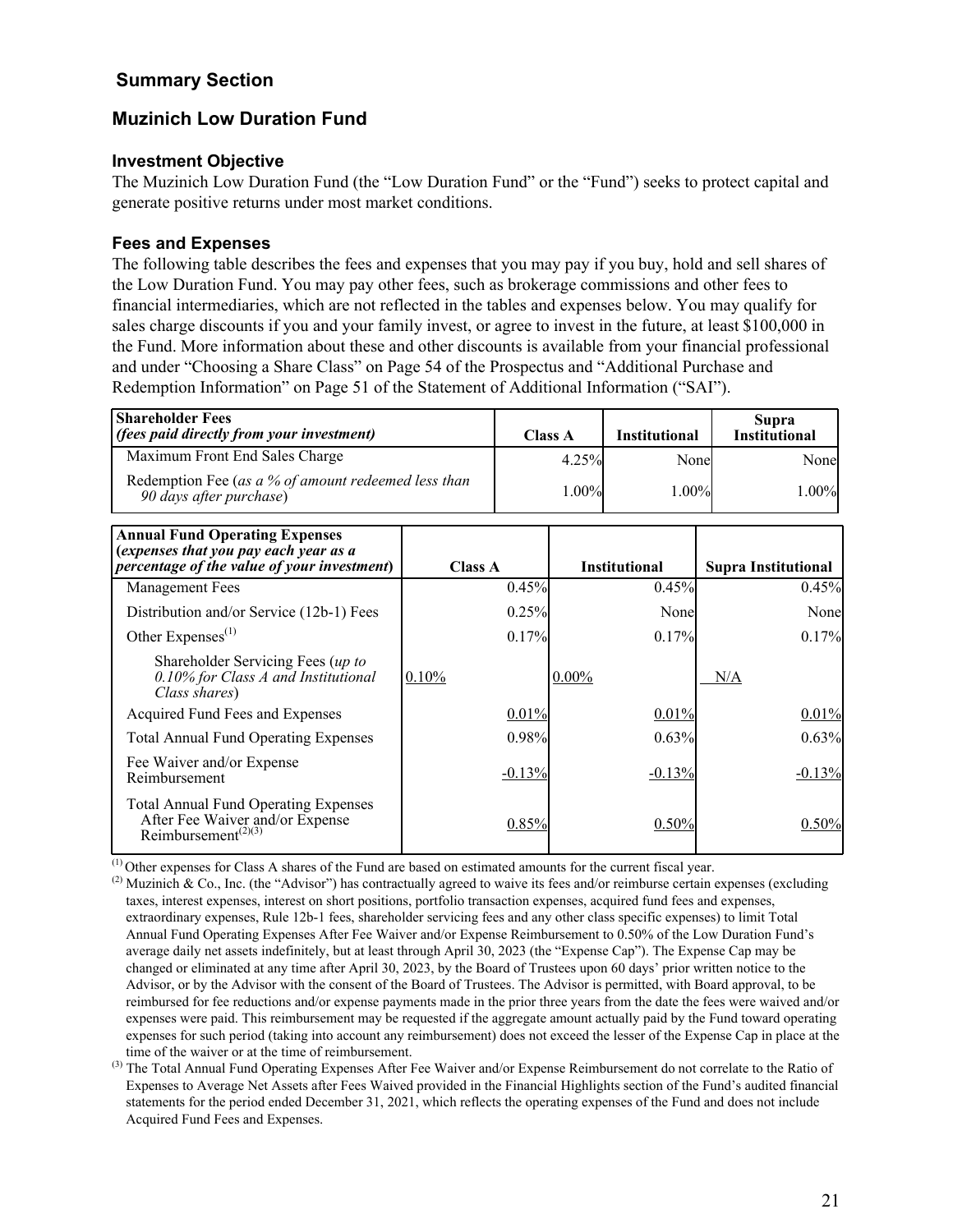#### *Example*

The Example below is intended to help you compare the cost of investing in the Low Duration Fund with the cost of investing in other mutual funds. This Example assumes that you invest \$10,000 in the Fund for the time periods indicated and then redeem all of your shares at the end of each period. The Example also assumes that your investment has a 5% annual return each year and that the Fund's operating expenses remain the same (taking into account the Expense Cap in the first year only). Although your actual costs may be higher or lower, based on these assumptions your costs would be:

|                             | Year  | 3 Years | 5 Years | 10 Years |
|-----------------------------|-------|---------|---------|----------|
| Class A Shares              | \$508 | \$711   | \$932   | \$1,564  |
| <b>Institutional Shares</b> | \$51  | \$189   | \$338   | \$774    |
| Supra Institutional Shares  | \$51  | \$189   | \$338   | \$774    |

#### *Portfolio Turnover*

The Low Duration Fund pays transaction costs, such as commissions or spreads, when it buys and sells securities (or "turns over" its portfolio). A higher portfolio turnover rate may indicate higher transaction costs and may result in higher taxes when Fund shares are held in a taxable account. These costs, which are not reflected in annual fund operating expenses or in the Example, affect the Fund's performance. For the fiscal year ended December 31, 2021, the Fund's portfolio turnover rate was 69% of the average value of its portfolio.

# **Principal Investment Strategies**

The Muzinich Low Duration Fund normally invests at least 80% of the Fund's net assets (plus any borrowings for investment purposes) in a well-diversified portfolio of corporate bonds and syndicated loans, including floating rate loans and restricted securities such as bonds issued pursuant to Rule 144A. Like bonds, syndicated loans represent amounts borrowed by companies or other entities. Investments are primarily made in securities of companies domiciled in or with principal business in developed markets, both outside and within the United States. The Fund may have a majority of its assets in foreign fixed income securities, with permitted-currency emerging market exposure not to exceed 20% of the Fund's net assets. The permitted currencies of the Fund's securities will be U.S. dollars (USD), euros (EUR), Swiss francs (CHF), and British pounds (GBP).

The Advisor may manage and adjust overall portfolio duration and credit risk exposure by the strategic use of derivatives that are primarily used to reduce portfolio volatility. In this context, the Advisor would expect to principally use credit index derivatives or options thereon and/or futures and options on primarily U.S. Treasuries and other developed market government bonds to manage portfolio duration and credit spread sensitivity. The Advisor generally focuses on risk management from a long-term perspective, rather than only being reactive to intermittent periods of market volatility, thus allowing portfolio management to focus on long-term investing.

The Fund's holdings maintain an average investment grade rating of at least Baa3 or BBB- according to the Manager's compilation of the highest ratings available for each bond from Moody's, Standard  $\&$ Poor's, or Fitch, as applicable. The Advisor will assign a rating to unrated bonds for this purpose. No more than 40% of the Fund's net assets may be "junk bonds" rated, by the highest rating available for each issue, below investment grade (Ba1 or BB1, as applicable) by Moody's, Standard & Poor's or Fitch, or as deemed equivalent by the Advisor. As this is a credit-focused fund, investments may also include asset-backed securities ("ABS") including mortgage-backed securities ("MBS") and securities backed by other forms of loans or securities. The Fund may invest in mutual funds (including affiliated mutual funds) and/or exchange-traded funds ("ETFs") which invest principally in any of the previously mentioned types of fixed income securities and such investments in fixed income mutual funds and ETFs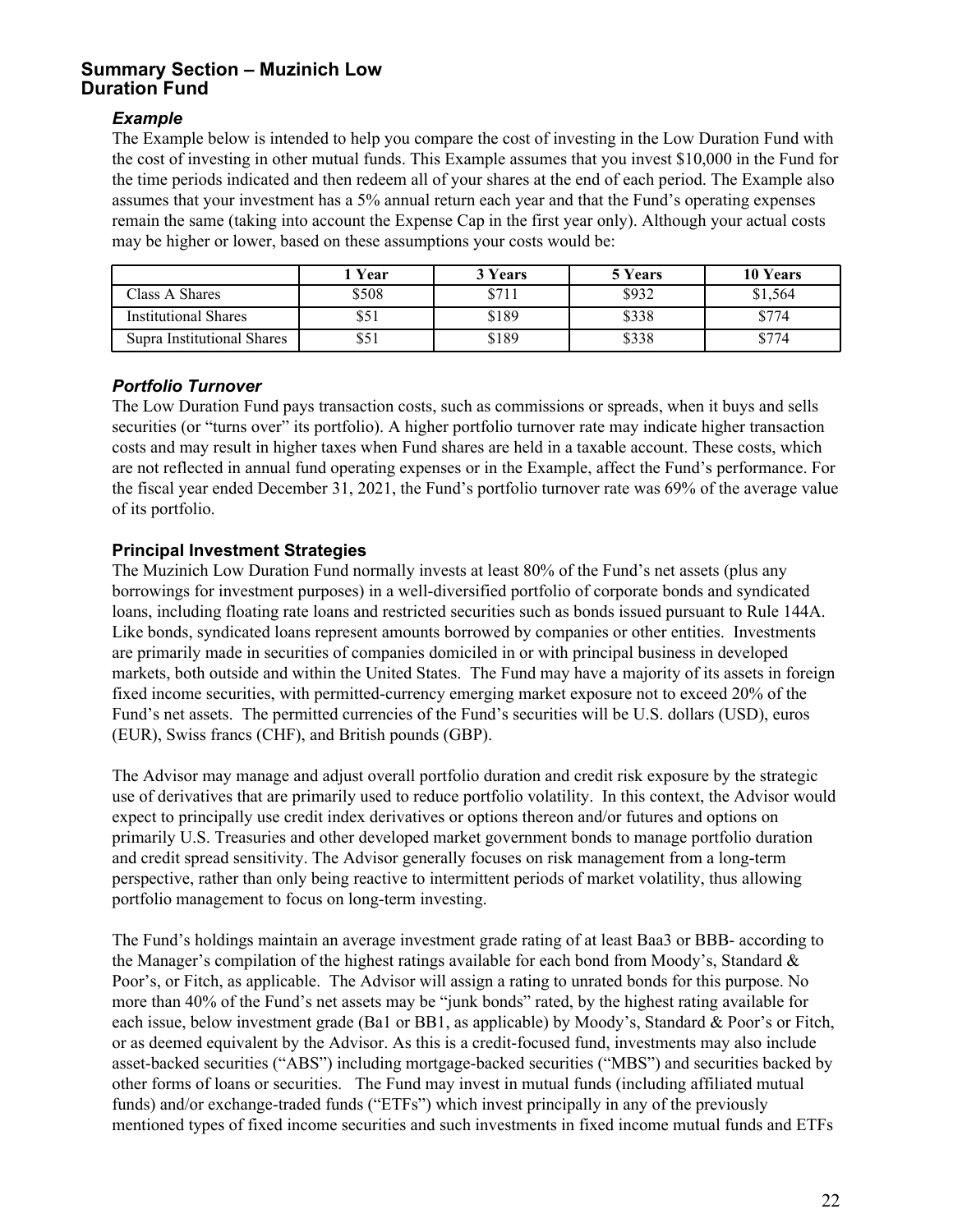will be included in the Fund's 80% test. The mutual funds and ETFs in which the Fund invests have an investment objective similar to that of the Fund or are otherwise permitted investments in accordance with the Fund's investment policies described herein.

The Advisor seeks to reduce, but cannot eliminate, the risk to the Fund from rising interest rates, which will typically result in falling bond prices, by investing principally in securities with shorter durations. The Low Duration Fund's average "duration-to-worst" profile is usually targeted at no more than two years, and, under normal market conditions, is not expected to exceed three years. Duration-to-worst is a measure of the expected life of a fixed income security that is used to determine the sensitivity of a security's price to changes in interest rates. Due to market fluctuations, the average "duration-to-worst" profile of the portfolio may vary from time to time. It is anticipated that most bonds in the portfolio will have a remaining maturity of between zero and ten years. The Advisor believes that this short duration approach reduces the risk to the portfolio from rising interest rates, but cannot eliminate it entirely.

Although the Advisor will consider ratings assigned by ratings agencies in selecting the portfolio's debt instruments, it relies principally on its own research and investment analysis. As applicable, the Advisor considers both company-specific quantitative and qualitative factors such as: a company's managerial strength and commitment to debt repayment, anticipated cash flow, debt maturity schedules, borrowing requirements, use of borrowing proceeds, asset coverage and earnings prospects; legislation, regulation, litigation, transparency, market perspective or other environmental, social and governance (ESG) risks; and the strength and depth of the protections afforded the lender through the documentation governing the bond or syndicated loan issuance. The types of ESG factors that the Advisor believes can impact financial risks derive from, among other issues: changes to regulations, changes to consumer preferences, technology advancements, climate impacts, litigation risks, efficiency, brand value, innovation, market disruption/obsolescence, respect for human rights, anti-corruption, anti-bribery matters, and social license to operate. As a result of considering ESG factors in the Advisor's investment decision process, an investment may be excluded or rejected where Muzinich believes those factors imply heightened risk of decreased liquidity of an investment and/or other negative financial impacts. In line with this, securities ineligible for investment by the Norges Bank Investment Management Company are also ineligible for inclusion in the Fund.

The portfolio is actively managed and the Fund may sell a holding when it has already met or no longer meets the portfolio managers' expectations, no longer offers compelling relative value, shows deteriorating fundamentals, or it falls short of the portfolio managers' expectations. The portfolio managers may also decide to continue to hold a bond or loan (or related securities) after a default.

#### **Principal Investment Risks**

As with all mutual funds, there is the risk that you could lose all or a portion of your investment in the Low Duration Fund. An investment in the Fund is not a deposit of a bank and is not insured or guaranteed by the Federal Deposit Insurance Corporation or any other government agency. The following are the principal risks that could affect the value of your investment. These principal risks are divided into (a) strategy-related risks, meaning those related to the Fund as a result of its particular investment strategy, (b) risks related to market, structural and/or operational matters which are applicable to investments more broadly due to the nature of investing in funds generally, and (c) additional risks, which are presented in alphabetical order (each of which is considered a "principal risk" of investing in the Fund, regardless of the order in which it appears):

#### **Strategy-Related Risks**

• *Credit Risk* – The risk that money lent to a company through a bond or syndicated loan will not be repaid. This risk is higher for high yield instruments than for higher-rated investment grade corporate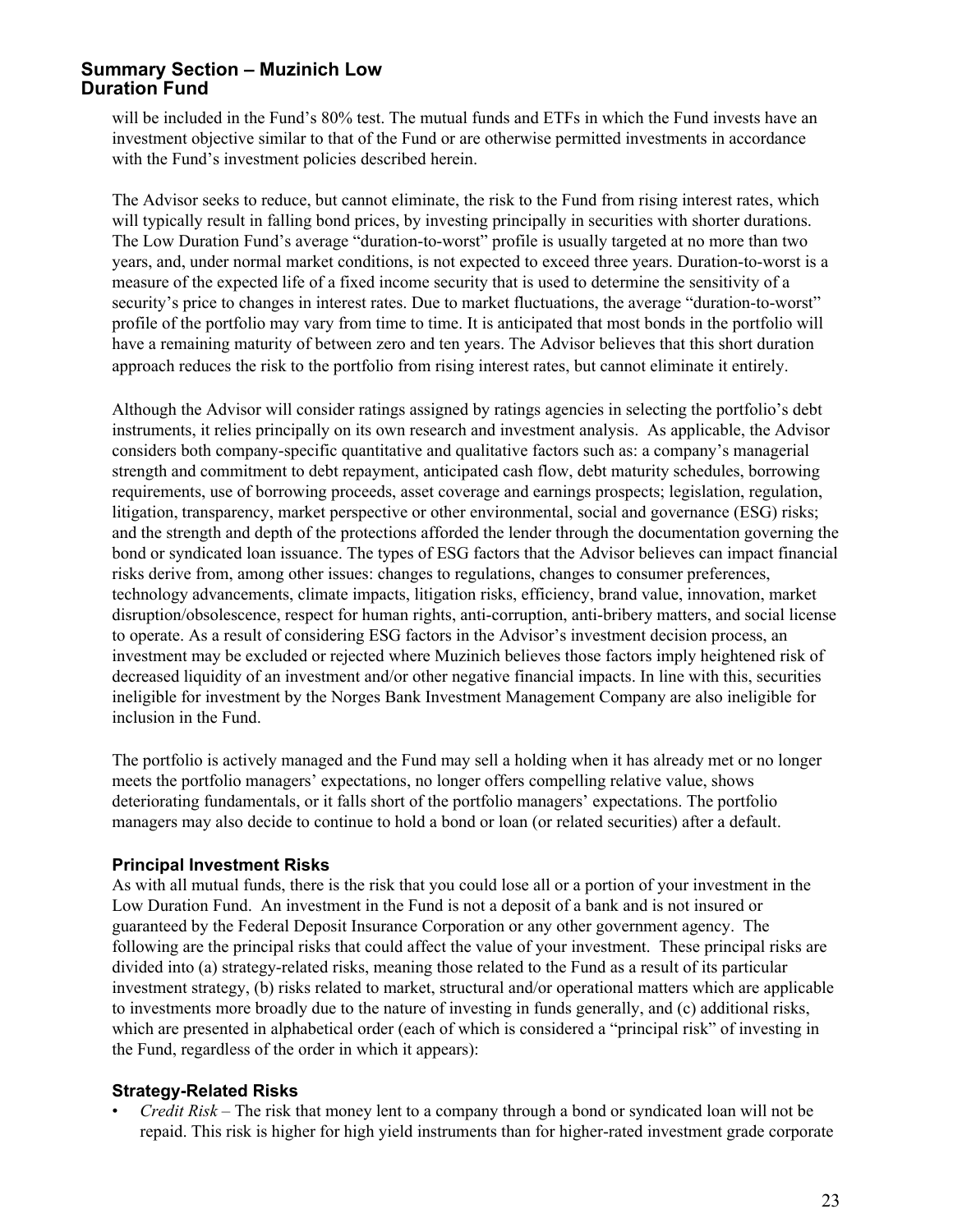paper. However, credit ratings are subjective; no rating level is immune from default. High yield bonds and other types of high yield debt securities have greater credit risk than higher quality debt securities because the companies that issue them are not as financially strong as companies with investment grade ratings and may be highly leveraged.

- *• Below Investment Grade Securities (Junk Bond) Risk* The Low Duration Fund's investment in below-investment grade bonds or loans or other fixed-income securities (*i.e.*, high yield or junk) exposes the Fund to a greater risk of loss of principal and income than a fund that invests solely or primarily in investment grade bonds or loans or other similarly rated debt securities. High yield securities are considered to be predominantly speculative with respect to the issuer's capacity to pay interest and repay principal. If there is a "flight to safety," the market's perception of "high yield" securities may turn negative, and these types of securities may become perceived as "high risk."
- *Foreign Securities and Emerging Markets Risk* Non-U.S. securities carry their own risks. Investments in foreign securities involve certain risks not associated with investments in U.S. companies. Foreign securities in the Low Duration Fund's portfolio subject the Fund to the risks associated with investing in the particular country, including the political, regulatory, economic, social and other conditions or events occurring in the country, as well as fluctuations in its currency and the risks associated with less developed custody and settlement practices. Emerging markets involve greater risk and volatility than more developed markets. Some emerging markets countries may have fixed or managed currencies the value of which against the U.S. dollar is determined by the government, rather than by the markets. It can be more difficult to enforce liens on collateral for securities purchased in some foreign jurisdictions, including some emerging market jurisdictions. Further, foreign securities are subject to the potential imposition of sanctions by the U.S. government which may impact the Fund's ability to transact in such assets and which may negatively impact the price and liquidity of such holdings.
- *• Currency Risk and Hedging Risk* The Low Duration Fund will endeavor to limit price fluctuations caused by the changing relative value of currencies in which the Fund invests, but hedging involves costs and there can be no assurance that the Fund will be perfectly hedged or that the hedging will work as anticipated.
- *Liquidity Risk* High yield fixed income instruments tend to be less liquid than higher quality debt instruments, meaning that at times it may be difficult to sell high yield fixed income instruments at a reasonable price. If the Low Duration Fund is unable to sell a high yield fixed income instrument, it may have to lower the selling price, sell other investments, or forgo another, more appealing investment opportunity. Additionally, floating rate loans generally are subject to legal or contractual restrictions on resale, may trade infrequently, and their value may be impaired when the Fund needs to liquidate such loans. Loans and other securities may trade only in the over-the-counter market rather than on an organized exchange and may be more difficult to purchase or sell at a fair price, which may have a negative impact on the Fund's performance. Additionally, loan transactions may require extended settlement periods before cash is received.
- *Interest Rate Risk* When interest rates rise, prices of fixed income securities generally fall and when interest rates fall, prices of fixed income securities generally rise. In general, fixed income securities with longer maturities or durations are more sensitive to interest rate changes.
- *Derivatives Risk* The risk that an investment in derivatives will not perform as anticipated, cannot be closed out at a favorable time or price, or will increase the Fund's volatility; that derivatives may create investment leverage; that, when a derivative is used as a substitute or alternative to a direct cash investment, the transaction may not provide a return that corresponds precisely with that of the cash investment; that a derivative will not perform in the manner anticipated by the Advisor; or that,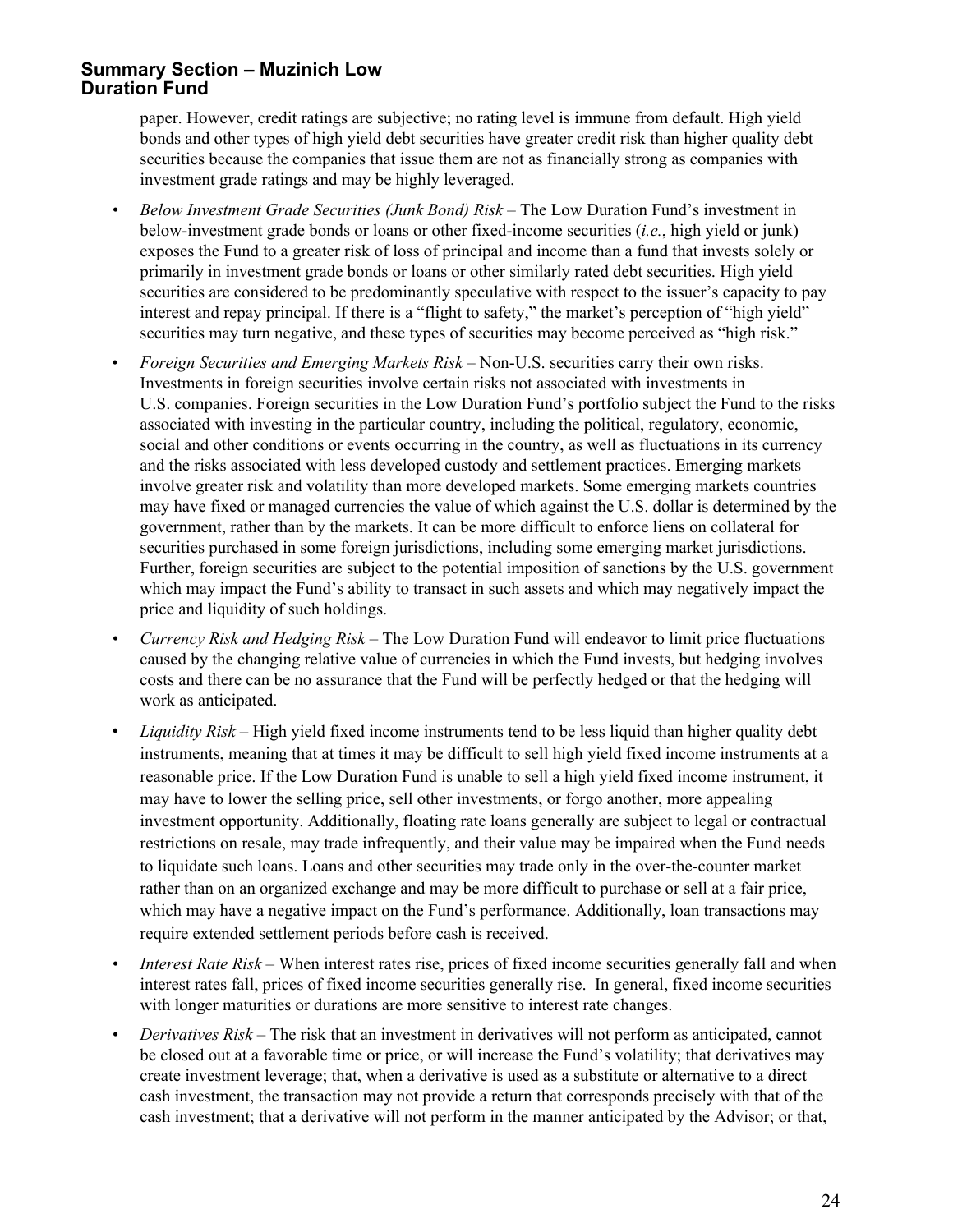when used for hedging purposes, derivatives will not provide the anticipated protection, causing the Fund to lose money on both the derivatives transaction and the exposure the Fund sought to hedge.

#### **Market-, Structural- and Operational-Related Risks**

- *• General Market Risk* Economies and financial markets throughout the world are becoming increasingly interconnected, which increases the likelihood that events or conditions in one country or region will adversely impact markets or issuers in other countries or regions. Securities in the Fund's portfolio may underperform in comparison to securities in general financial markets, a particular financial market or other asset classes due to a number of factors, including inflation (or expectations for inflation), deflation (or expectations for deflation), interest rates, global demand for particular products or resources, market instability, debt crises and downgrades, embargoes, tariffs, sanctions and other trade barriers, regulatory events, other governmental trade or market control programs and related geopolitical events. In addition, the value of the Fund's investments may be negatively affected by the occurrence of global events such as war, terrorism, environmental disasters, natural disasters or events, country instability, and infectious disease epidemics or pandemics. For example, the outbreak of COVID-19, a novel coronavirus disease, has negatively affected economies, markets and individual companies throughout the world, including those in which the Fund invests. The effects of this pandemic to public health and business and market conditions, including exchange trading suspensions and closures, may continue to have a significant negative impact on the performance of the Fund's investments, increase the Fund's volatility, exacerbate pre-existing political, social and economic risks to the Fund, and negatively impact broad segments of businesses and populations. The Fund's operations may be interrupted as a result, which may contribute to the negative impact on investment performance. In addition, governments, their regulatory agencies, or self-regulatory organizations may take actions in response to the pandemic that affect the instruments in which the Fund invests, or the issuers of such instruments, in ways that could have a significant negative impact on the Fund's investment performance. The full impact of the COVID-19 pandemic, or other future epidemics or pandemics, is currently unknown.
- *• Active Management Risk* The Low Duration Fund is actively managed and relies on the expertise of the Advisor. The Fund may underperform other mutual funds with similar investment objectives.
- *• Redemption Risk* The Fund may experience periods of heavy redemptions that could cause the Fund to sell assets at inopportune times or at a loss or depressed value. Redemption risk is heightened during periods of declining or illiquid markets. Heavy redemptions could hurt the Fund's performance. A general rise in interest rates, perhaps because of changing government policies, has the potential to cause investors to move out of fixed income securities on a large scale, which may increase redemptions from mutual funds that hold large amounts of fixed income securities. Such a move, coupled with a reduction in the ability or willingness of dealers and other institutional investors to buy or hold fixed income securities, may result in decreased liquidity and increased volatility in the fixed income markets.

#### **Additional Risks**

The remaining principal risks are presented in alphabetical order. Each risk summarized below is considered a "principal risk" of investing in the Fund, regardless of the order in which it appears.

- *Asset-Backed Securities Risk* Payment of principal and interest on asset-backed securities is dependent largely on the cash flows generated by the assets backing the securities, and asset-backed securities may not have the benefit of any security interest in the related assets.
- *• Counterparty Risk* Counterparty risk arises upon entering into borrowing arrangements and is the risk from the potential inability of counterparties to meet the terms of their contracts. If the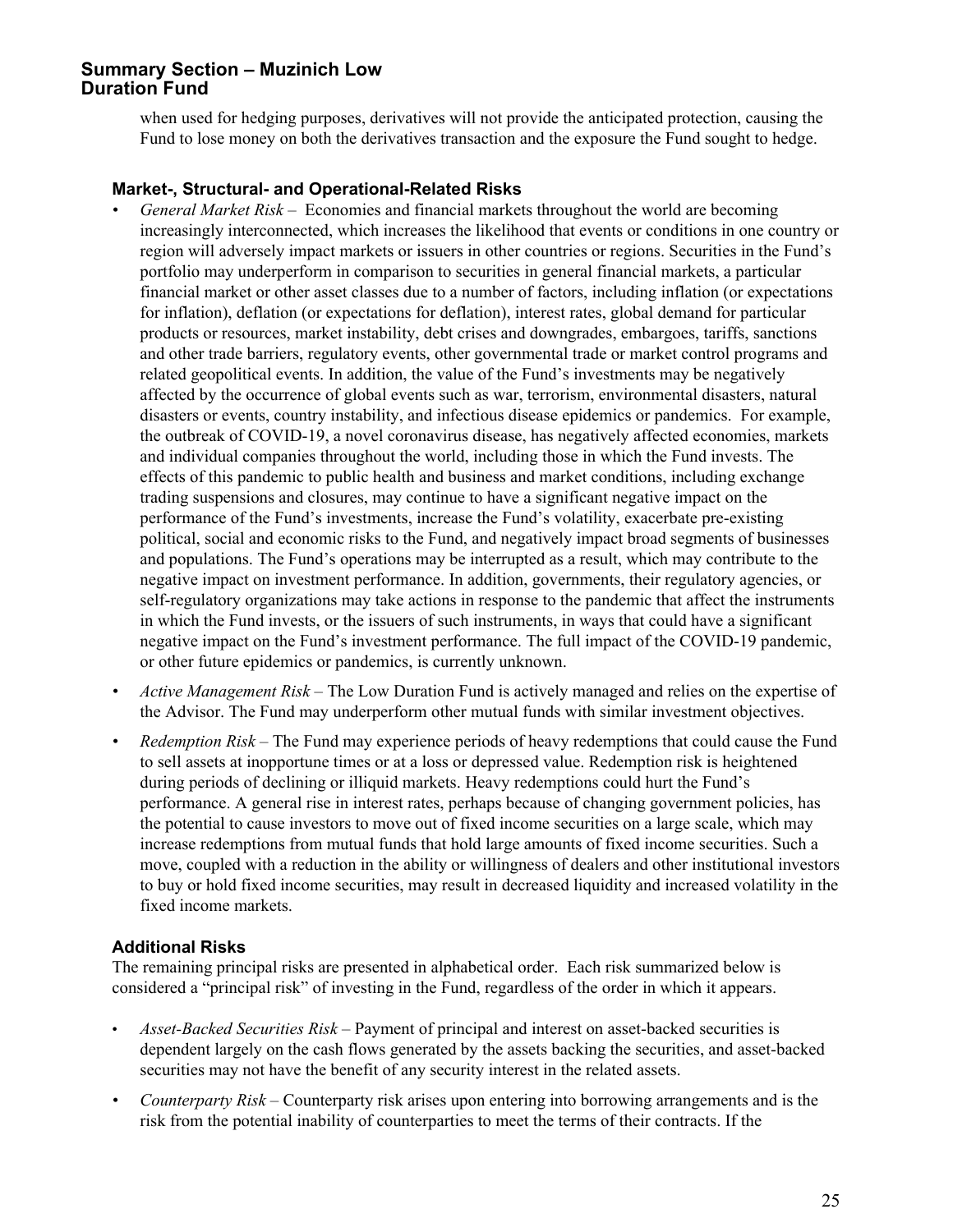counterparty defaults, the Low Duration Fund's loss will generally consist of the net amount of contractual payments that the Fund has not yet received, though the Fund's maximum risk due to counterparty credit risk could extend to the notional amount of the contract should the underlying asset on which the contract is written have no offsetting market value. The "notional value" is generally defined as the value of the derivative's underlying assets at the spot price. The Fund could be exposed to increased leverage risk should it finance derivative transactions without holding cash or cash equivalents equal to the notional value of its derivative positions.

- *• ESG Exclusion Risk* The risk arising from the Fund's exclusion of securities issued by companies deemed ineligible or unattractive for investment due to environmental, social and governance (ESG) related characteristics, even if these securities might otherwise comprise part of the Fund's eligible investment universe. One or more of the securities issued by these companies which may otherwise be eligible for investment by the Fund may outperform the securities selected for the Fund.
- *ESG Information Risk* In considering ESG risks in its investment decisions, the Advisor relies on information and data that could be incomplete or erroneous and/or which may reflect information and opinions that vary from source to source. Further, ESG data providers and market participants may have different methods for prioritizing or interpreting ESG information (or the lack thereof), causing them to reach different conclusions about the attractiveness or value of a particular company. These factors could cause the Advisor to incorrectly assess a company's ESG-related characteristics and risk therefrom, and to therefore under- or over-estimate a security's attractiveness relative to other investment opportunities.
- *Extension Risk* Some fixed income securities are subject to the risk that the fixed income security's effective maturity is extended because calls or prepayments are less or slower than anticipated, particularly when interest rates rise. The market value of such security may then decline and become more interest rate sensitive.
- *Impairment of Collateral Risk* The value of any collateral securing a bond or loan can decline, and may be insufficient to meet the borrower's obligations or be difficult to liquidate. In addition, the Low Duration Fund's access to collateral may be limited by bankruptcy or other insolvency laws.
- *Investment Company and ETF Risk* Investing in other investment companies, including ETFs, involves the risk that the other investment company or ETF will not achieve its investment objective or execute its investment strategy effectively or that large purchase or redemption activity by shareholders of such an investment company might negatively affect the value of the investment company's shares. Additionally, the Fund must pay its pro rata portion of an investment company's fees and expenses. (Affiliated mutual funds will not charge duplicate fees and expenses.) Finally, other investment companies and ETFs will have similar underlying risks as the Fund, including credit risk, liquidity risk and management risk.
- *Issuer Risk* An issuer may perform poorly, and therefore, the value of its securities may decline, which would negatively affect the Low Duration Fund's performance.
- *Portfolio Turnover Risk* High portfolio turnover involves correspondingly greater expenses to the Fund, including brokerage commissions or dealer mark-ups and other transaction costs on the sale of securities and reinvestments in other securities, which may result in adverse tax consequences to the Fund's shareholders.
- *Prepayment Risk* Prepayment risk occurs when a fixed income security can be repaid in whole or in part prior to the security's maturity and the Low Duration Fund must reinvest the proceeds it receives, during periods of declining interest rates, in securities that pay a lower rate of interest. Also, if a security has been purchased at a premium, the value of the premium would be lost in the event of prepayment. Prepayments generally increase when interest rates fall.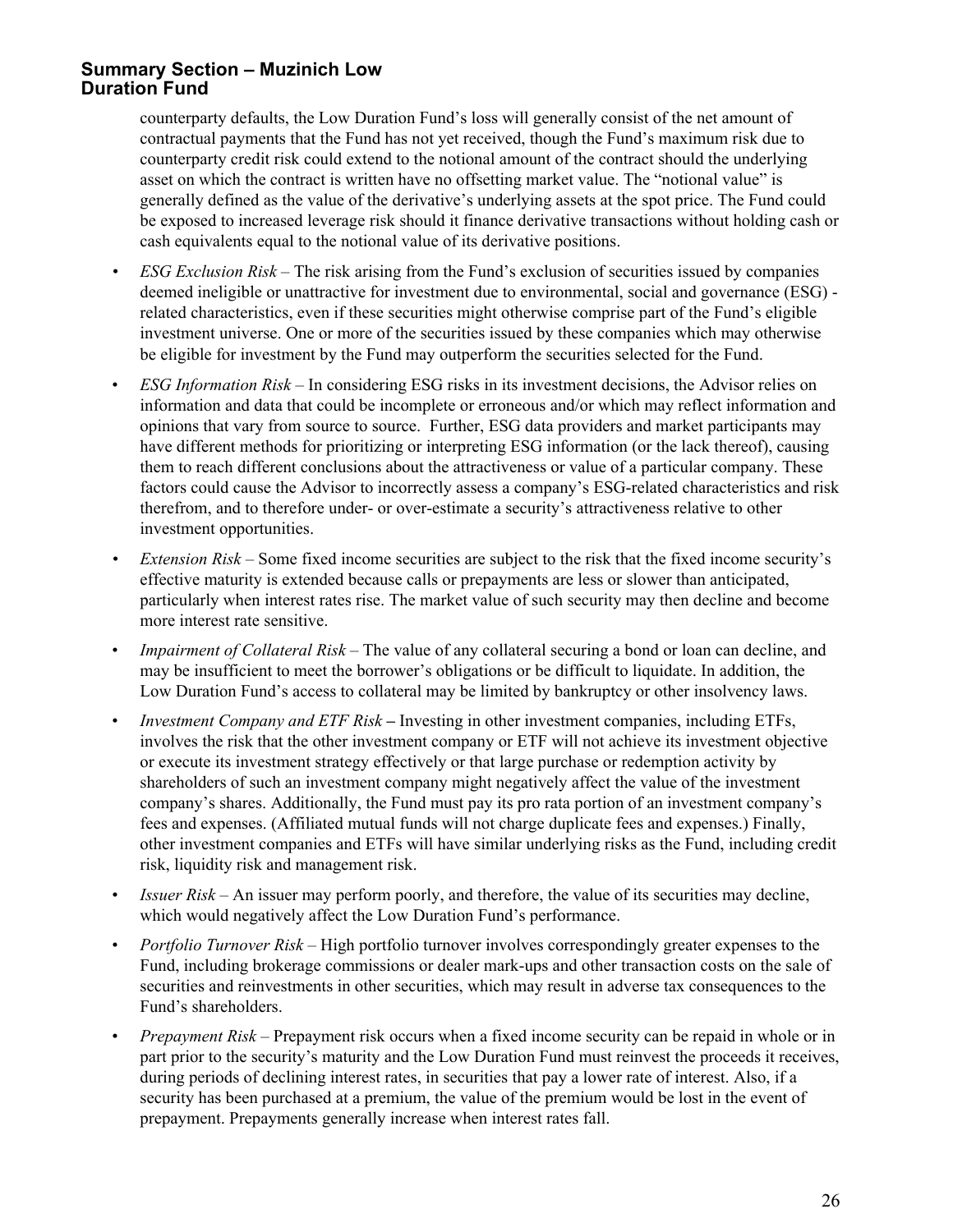- *Ratings Agencies Risk* The ratings of securitized assets may not adequately reflect the credit risk of those assets due to their structure. Ratings agencies may fail to make timely changes in credit ratings and an issuer's current financial condition may be better or worse than a rating indicates. In addition, ratings agencies are subject to an inherent conflict of interest, because they are often compensated by the same issuers whose securities they grade.
- *Restricted Securities Risk* Restricted securities may not be listed on an exchange and may have no active trading market. Restricted securities may be illiquid, and the Fund may be unable to sell them at a time when it may otherwise be desirable to do so or may be able to sell them only at prices that are less than what the Fund regards as their fair market value. Transaction costs may be higher for restricted securities. In addition, the Fund may get only limited information about the issuer of a restricted security.
- *Risks Associated with the Discontinuation of the London Interbank Offered Rate ("LIBOR")*  Certain instruments held by the Fund pay an interest rate based on LIBOR, which is the offered rate for short-term loans between certain major international banks. In July 2017, the United Kingdom's Financial Conduct Authority announced a desire to phase out the use of LIBOR by the end of 2021. The administrator of LIBOR ceased publication of most LIBOR settings on a representative basis at the end of 2021 and is expected to cease publication of a majority of U.S. dollar LIBOR settings on a representative basis after June 30, 2023. In addition, global regulators have announced that, with limited exceptions, no new LIBOR-based contracts should be entered into after 2021. Actions by regulators have resulted in the establishment of alternative reference rates to LIBOR in most major currencies. Various financial industry groups have been planning for the transition away from LIBOR, but there remains uncertainty regarding the nature of any replacement rate and the impact of the transition from LIBOR on the Fund's transactions and the financial markets generally. The transition away from LIBOR may lead to increased volatility and illiquidity in markets that currently rely on LIBOR and may adversely affect the Fund's performance. The transition may also result in a reduction in the value of certain LIBOR-based investments held by the Fund or reduce the effectiveness of related transactions such as hedges. Any such effects of the transition away from LIBOR, as well as other unforeseen effects, could result in losses for the Fund. Since the usefulness of LIBOR as a benchmark could also deteriorate during the transition period, effects could occur at any time.
- *• Syndicated (Floating Rate, Bank, Leveraged, Senior) Loan Risk*  The Fund may invest in syndicated loans which include interests in loans to companies or their affiliates undertaken for various purposes. These loans, which may bear fixed or floating rates, have generally been arranged through private negotiations between a company and one or more financial institutions, including banks. Loans are not registered under the federal securities laws like stocks and bonds, so investors in loans have less protection against improper practices than investors in registered securities. The Fund's investment may be in the form of participation in loans or of assignments of all or a portion of loans from third parties. Investments in syndicated loans involve credit risk, interest rate risk, liquidity risk and other risks, including, but not limited to, the risk that any collateral may become impaired, may be insufficient to meet the obligations of the borrower or may be difficult to liquidate. These investments are also subject to the risk that the Fund may obtain less than the full value for the loan interests when sold. Moreover, loan transactions may have significantly longer settlement periods (*i.e.*, longer than seven days) than more traditional investments and, as a result, sale proceeds related to the sale of loans may not be available to make additional investments or to meet the Fund's redemption obligations until potentially a substantial period after the sale of the loans. The Fund has the power to engage in short-term borrowing to meet short-term liquidity needs that might arise from any lengthy loan settlement periods.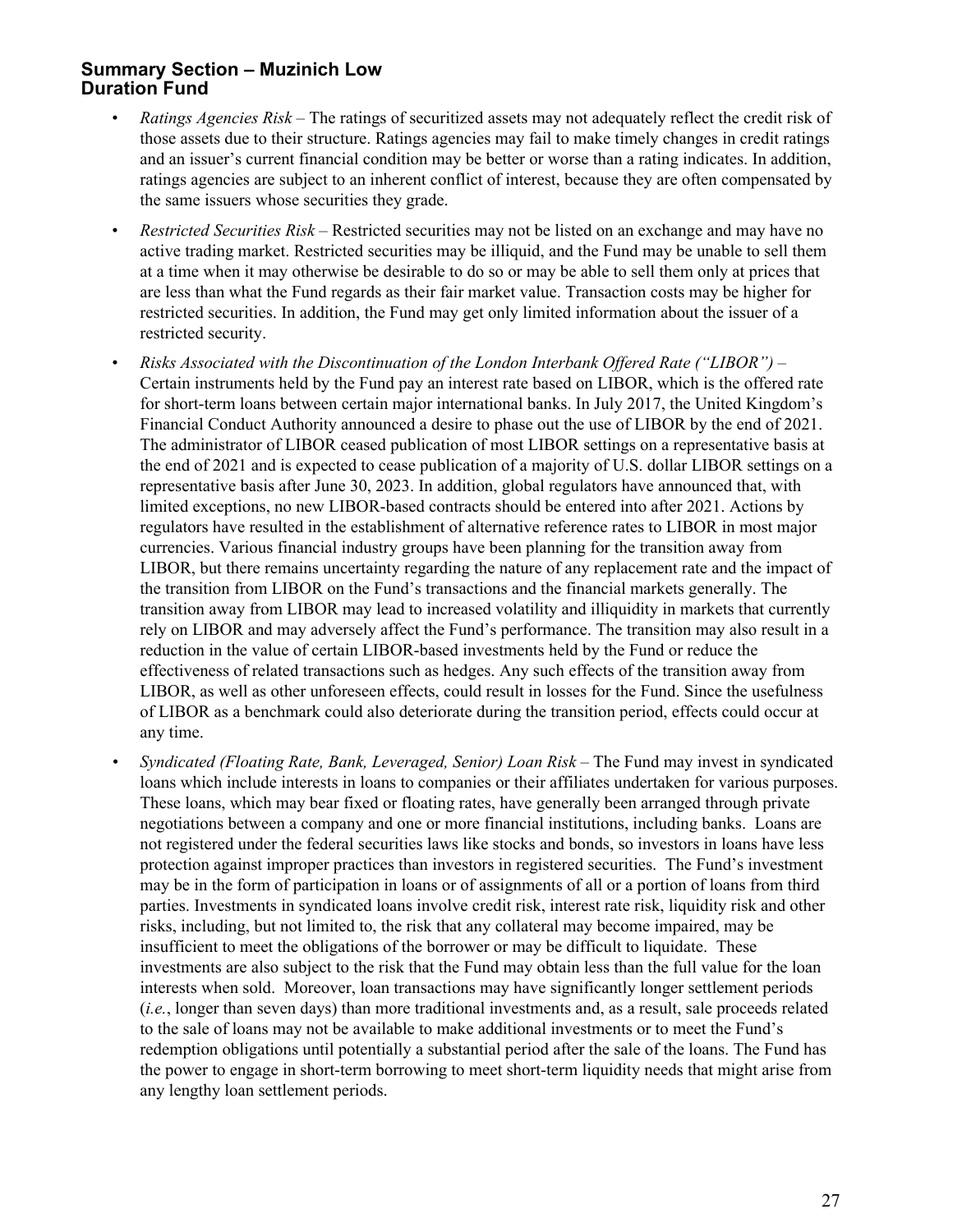• *U.S. Government Securities Risk* – Although the Fund may hold securities that carry U.S. government guarantees, these guarantees do not extend to shares of the Fund itself and do not guarantee the market prices of the securities. Furthermore, not all securities issued by the U.S. government and its agencies and instrumentalities are backed by the full faith and credit of the U.S. Treasury.

#### **Performance Information**

The following performance information provides some indication of the risks of investing in the Fund. The bar chart shows the Fund's performance from year to year for the Supra Institutional Class. The table below illustrates how the Fund's average annual total returns for the 1-year, 5-year, and since inception periods compared with that of a broad-based securities index. The Fund's past performance (before and after taxes) is not necessarily an indication of how it will perform in the future. Updated performance information is available on the Fund's website at www.MuzinichUSFunds.com, by calling the Fund tollfree at 1-855-MUZINICH (1-855-689-4642) or by e-mailing the Fund at MuzinichUSFunds@muzinich.com.



#### **Calendar Year Total Return as of December 31 – Supra Institutional Class**

| <b>Highest Quarterly Return:</b> | Q <sub>2</sub> 20 <sub>20</sub> | 7.86%     |
|----------------------------------|---------------------------------|-----------|
| <b>Lowest Quarterly Return:</b>  | Q1 2020                         | $-9.49\%$ |

| <b>Average Annual Total Return as of December 31, 2021</b>                                                    |           |                |                                  |
|---------------------------------------------------------------------------------------------------------------|-----------|----------------|----------------------------------|
|                                                                                                               | 1 Year    | <b>5 Years</b> | <b>Since</b><br><b>Inception</b> |
| <b>Supra Institutional Class</b>                                                                              |           |                |                                  |
| <b>Return Before Taxes</b>                                                                                    | $2.50\%$  | 3.58%          | 3.47 <sup>%</sup>                |
| <b>Return After Taxes on Distributions</b>                                                                    | $-0.04\%$ | 1.98%          | $1.96\%$                         |
| Return After Taxes on Distributions and Sale of Fund<br><b>Shares</b>                                         | $1.47\%$  | 2.13%          | $2.07\%$                         |
| <b>Institutional Class – Return Before Taxes</b>                                                              | $2.66\%$  | $3.63\%$       | $3.52\%$                         |
| ICE BofAML U.S. Corporate & Government Index 1-3<br>Years (reflects no deduction for fees, expenses or taxes) | $-0.41\%$ | 1.89%          | 1.64%                            |

"Since Inception" performance for each share class above is shown from June 30, 2016. Institutional Class shares commenced operations on April 30, 2019. Supra Institutional Class shares commenced operations on June 30, 2016. Performance for the Institutional Class shares prior to the inception date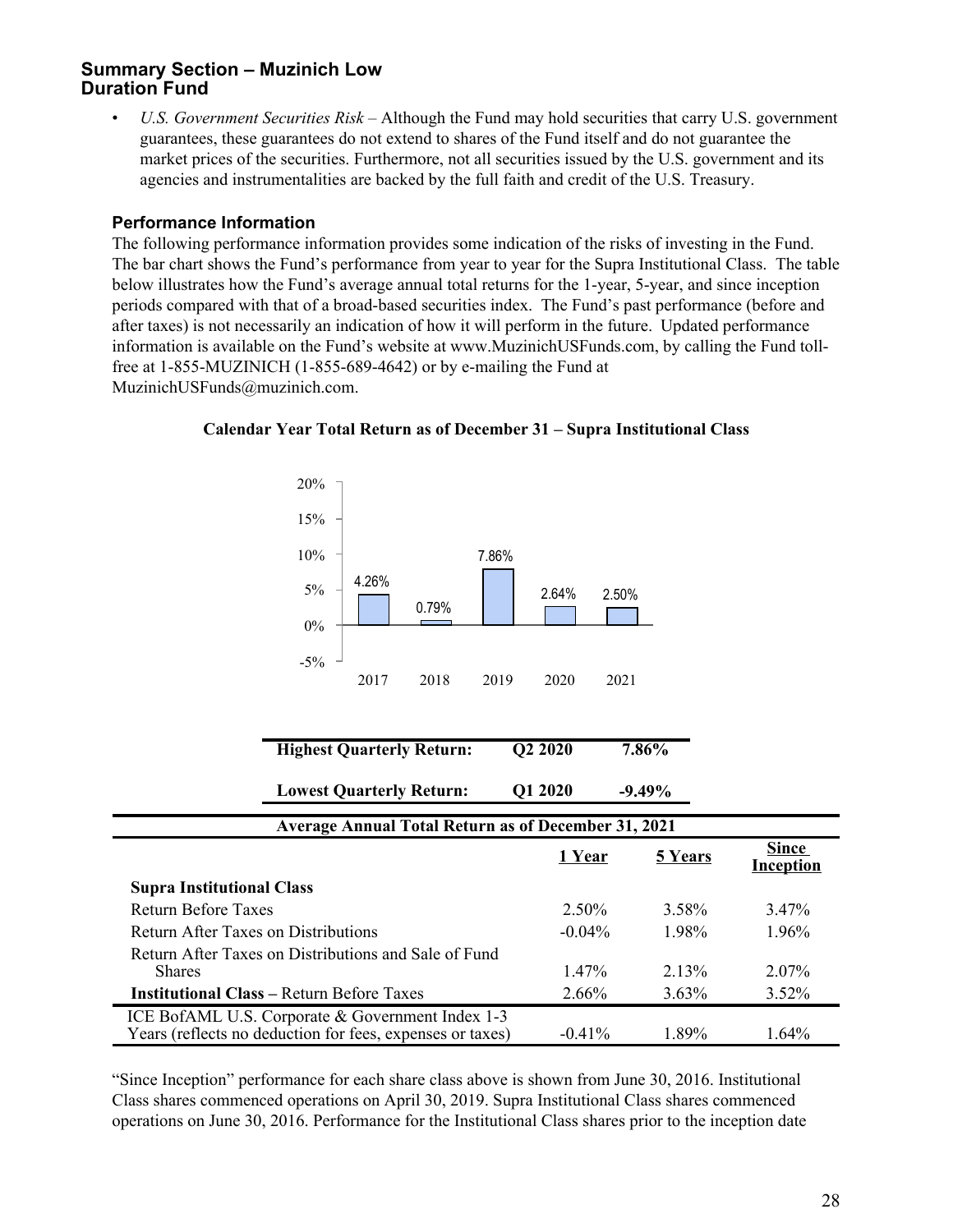reflects the performance of the Supra Institutional Class shares adjusted for Institutional Class shares expenses.

After-tax returns are calculated using the historical highest individual federal marginal income tax rates and do not reflect the impact of state and local taxes. Actual after-tax returns depend on your situation and may differ from those shown. Furthermore, the after-tax returns shown are not relevant to those who hold their shares through tax-deferred arrangements such as 401(k) plans or Individual Retirement Accounts ("IRAs").

#### **Management**

| <b>Investment Advisor</b> | <b>Portfolio Managers</b>                                                                         |
|---------------------------|---------------------------------------------------------------------------------------------------|
| Muzinich & Co., Inc.      | Tatjana Greil Castro, PhD, M.Sc., Portfolio Manager, Managed the<br>Fund since inception in 2016. |
|                           | Joseph Galzerano, MBA, CPA, Portfolio Manager, Managed the<br>Fund since 2021.                    |
|                           | Craig Guttenplan, CFA, Portfolio Manager, Managed the Fund since<br>2021                          |
|                           | Ian Horn, CFA, Portfolio Manager, Managed the Fund since 2020.                                    |

#### **Purchase and Sale of Fund Shares**

You may purchase, exchange or redeem Low Duration Fund shares on any business day by written request via mail (Muzinich Low Duration Fund, c/o U.S. Bank Global Fund Services, P.O. Box 701, Milwaukee, WI 53201-0701), by wire transfer, or by telephone at 1-855-MUZINICH (toll free). Investors who wish to purchase, exchange or redeem Fund shares through a broker-dealer should contact the broker-dealer directly. The minimum initial and subsequent investment amounts for various types of accounts are shown below.

| <b>Type of Account</b>                     | <b>Minimum Initial</b><br>Investment | <b>Minimum</b><br><b>Additional</b><br><b>Investment</b> |
|--------------------------------------------|--------------------------------------|----------------------------------------------------------|
| <b>Class A Shares</b>                      |                                      |                                                          |
| - Standard Accounts                        | \$10,000                             | \$100                                                    |
| - Traditional and Roth IRAs                | \$500                                | \$100                                                    |
| - Accounts with Automatic Investment Plans | \$500                                | \$100                                                    |
| <b>Institutional Shares</b>                |                                      |                                                          |
| - Standard Accounts                        | \$1,000,000                          | \$100                                                    |
| - Qualified Retirement Plans               | \$10,000                             | \$100                                                    |
| <b>Supra Institutional Shares</b>          |                                      |                                                          |
| - Standard Accounts                        | \$5,000,000                          | \$100                                                    |
| - Qualified Retirement Plans               | \$50,000                             | \$100                                                    |
|                                            |                                      |                                                          |

#### **Tax Information**

The Low Duration Fund's distributions will be taxed as ordinary income or capital gains, unless you are investing through a tax-deferred arrangement that does not use borrowed funds, such as a 401(k) plan or an individual retirement account. Distributions on investments made through tax-deferred arrangements may be taxed later upon withdrawal of assets from those accounts.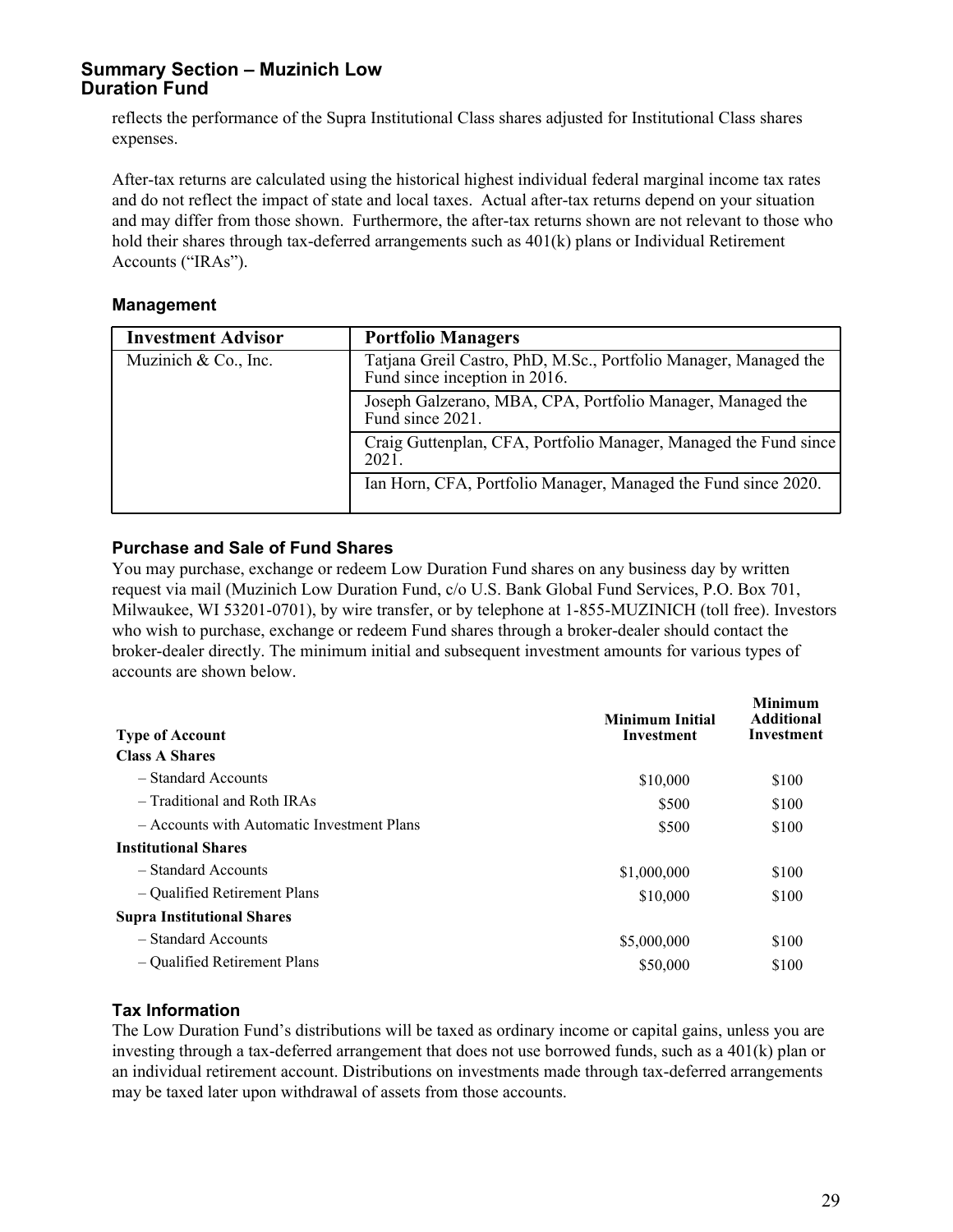#### **Payments to Broker-Dealers and Other Financial Intermediaries**

If you purchase the Low Duration Fund through a broker-dealer or other financial intermediary (such as a fund-supermarket), the Fund and its related companies may pay the intermediary for the sale of Fund shares and related services. These payments may create a conflict of interest by influencing the brokerdealer or other intermediary and your salesperson to recommend the Fund over another investment. Ask your salesperson or visit your financial intermediary's website for more information.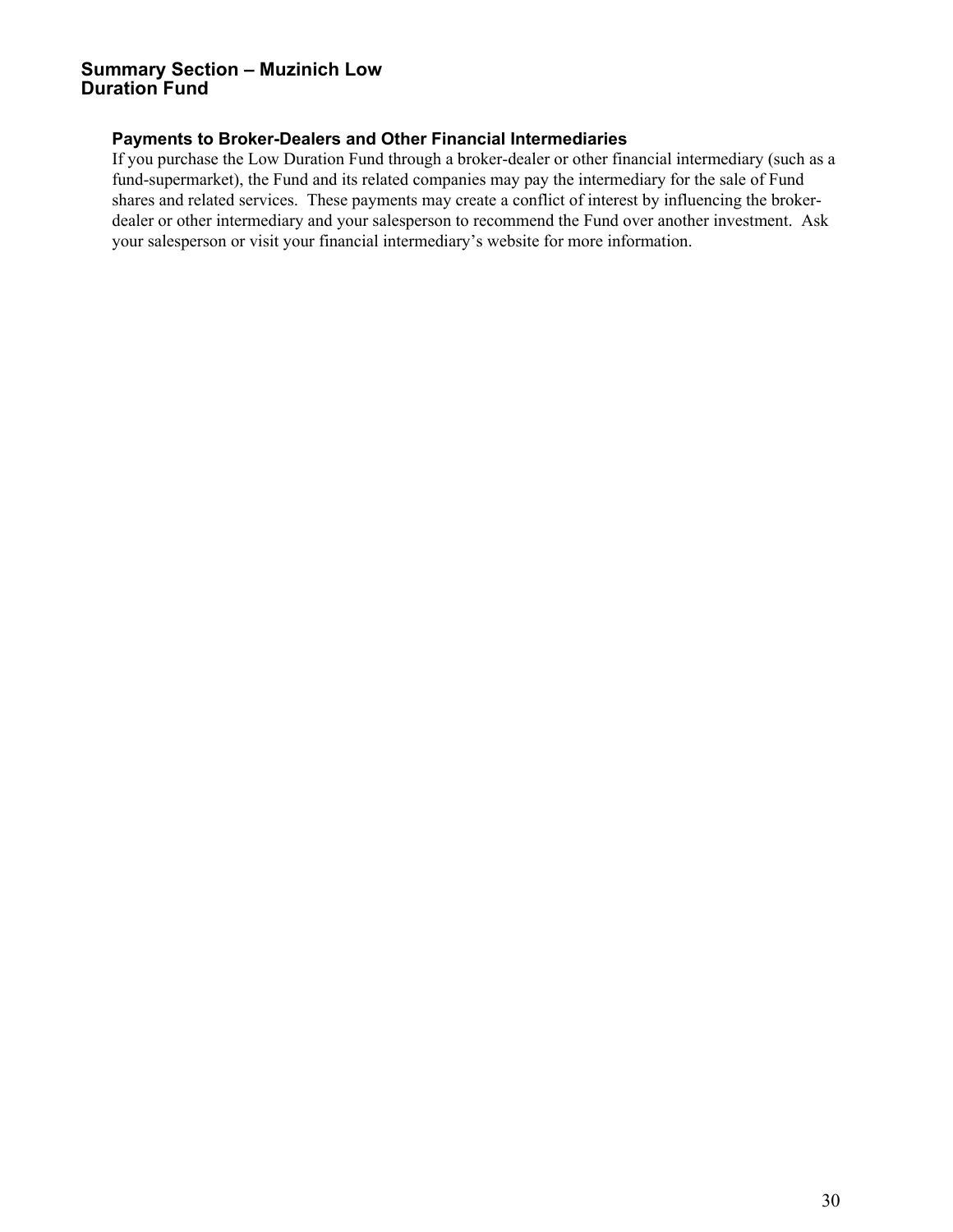# <span id="page-34-0"></span>**Additional Information about the Funds' Principal Investment Strategies**

# **Key Fund Information**

This Prospectus contains information about the Muzinich Credit Opportunities Fund, the Muzinich U.S. High Yield Credit Fund, and the Muzinich Low Duration Fund and is designed to provide you with important information to help you with your investment decisions. Please read it carefully and keep it for future reference.

#### **Investment Objective and Principal Investment Strategies**

The Credit Opportunities Fund seeks primarily to provide a high level of income and capital appreciation. The U.S. High Yield Fund seeks to provide a high level of income on a risk-adjusted basis over a full market cycle. The Low Duration Fund seeks to protect capital and generate positive returns under most market conditions.

The investment objective of each Fund is non-fundamental; that is, it can be changed by a vote of the Board of Trustees alone and without a shareholder vote upon at least 60 days' prior written notice to shareholders. The objective and strategies description for a Fund tell you:

- what the Fund is trying to achieve;
- how the Advisor intends to invest your money; and
- what makes the Funds different from each other.

This section also provides a summary of each Fund's principal investments, policies and practices. Unless otherwise indicated, these investment policies and practices apply on an ongoing basis. The investment policies of a Fund concerning "80% of the Fund's net assets" may be changed by the Board of Trustees without shareholder approval, but shareholders would be given at least 60 days' prior written notice. For the purpose of this Prospectus, foreign securities are defined as non-U.S. securities that trade on foreign exchanges, including foreign over-the-counter markets.

# **Muzinich Credit Opportunities Fund**

# **Principal Investment Strategies**

The Credit Opportunities Fund seeks to achieve its objective by allocating the Fund's assets among various credit sectors of the global fixed income markets which the Advisor finds attractive from time-totime. When allocating assets into these various credit segments, the Advisor seeks to take advantage of potential differences in return expectations over the course of a full market cycle which may arise as these different credit sectors move in and out of favor. In seeking to achieve the Fund's objective, the Advisor constructs the Fund's portfolio targeting an average annual return over a full market cycle that meaningfully exceeds LIBOR (or future market replacement for LIBOR) within a volatility-managed framework. There can be no guarantee that the Fund will be able to provide such returns and you may lose money by investing in the Fund. The Fund pursues a "go-anywhere" strategy within the credit markets and will normally invest at least 80% of its net assets in corporate bonds and syndicated loans, including floating rate loans, that the Advisor believes have attractive risk/reward characteristics and which are issued by U.S. and foreign corporations. Syndicated loans represent amounts borrowed by companies or other entities. In many cases, they are issued in connection with recapitalizations, acquisitions, leveraged buyouts and refinancings. A syndicated loan typically has priority with respect to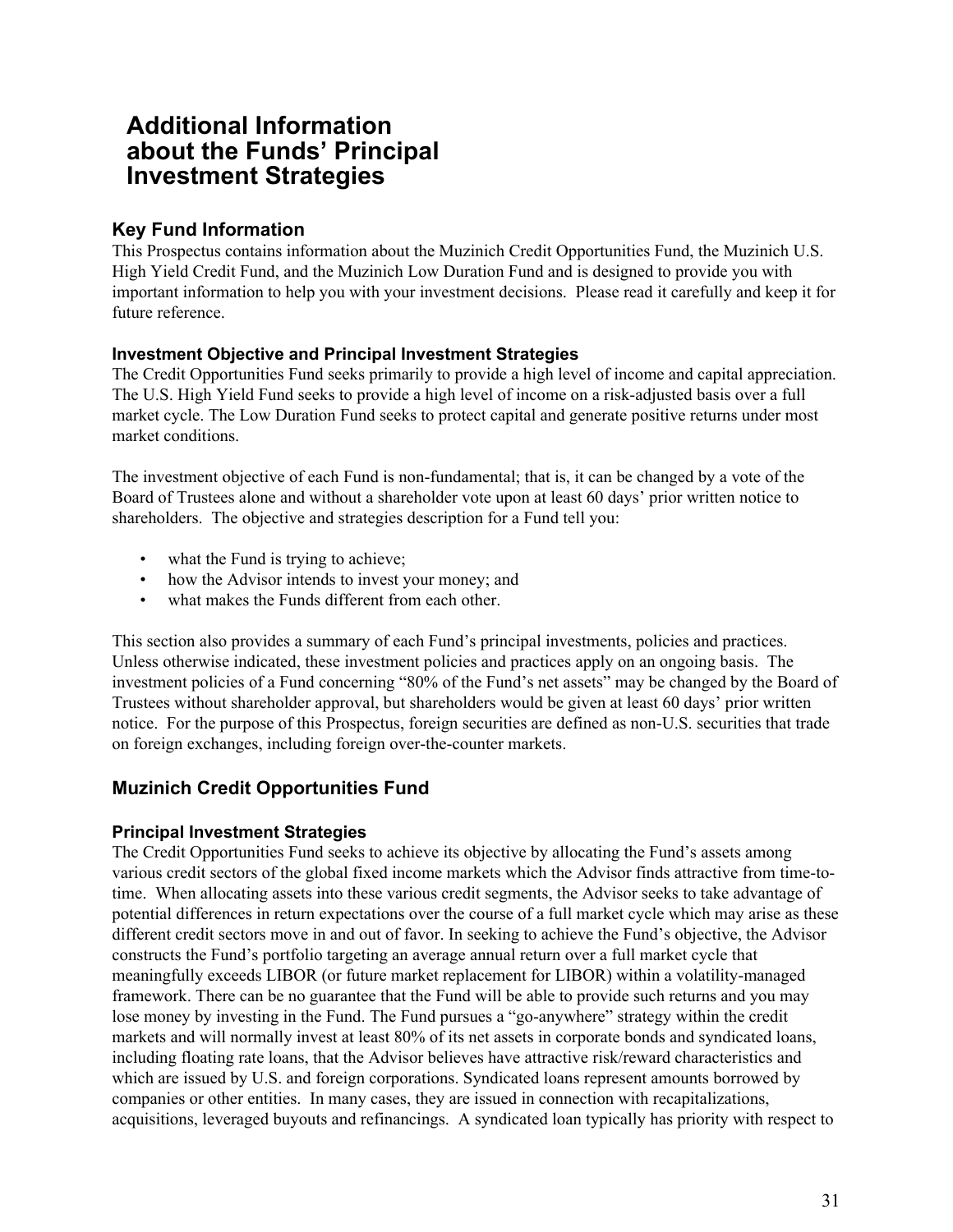payment (to the extent assets are available) in the event of bankruptcy. The Fund generally will acquire syndicated loans as assignments from lenders. Floating rate loans have interest rates that reset periodically (annually or more frequently), generally based on a common interest rate index.

The Fund may invest up to 70% of its net assets in foreign securities, including up to 40% in issuers located in emerging market countries. The Fund invests in both investment grade rated bonds as well as below-investment grade (or "junk") bonds. The Fund may invest up to 25% of its assets in belowinvestment grade bonds rated below B-/B3 (at the time of purchase) by Standard & Poor's, Fitch or Moody's, as applicable, or which are deemed equivalent by the Advisor. The Fund will not be required to sell holdings that fall to a rating below this ratings parameter. Moreover, up to 100% of the Fund may be invested in bonds that are rated below-investment grade or Advisor-rated at any time. The Fund will typically not purchase bonds that are in default. As this is a credit-focused fund, investments may also include asset-backed securities ("ABS") including mortgage-backed securities ("MBS") and securities backed by other forms of loans. The Fund may invest in mutual funds (including affiliated mutual funds) and/or exchange-traded funds which invest principally in any of the previously mentioned types of fixed income securities and such investments in fixed income mutual funds and ETFs will be included in the Fund's 80% test. The mutual funds and ETFs in which the Fund invests have an investment objective similar to the Fund's or are otherwise permitted investments in accordance with the Fund's investment policies described herein.

There are three major components to the Advisor's investment decision-making process: (i) the determination of the appropriate asset allocation across the credit spectrum as well as desired geographical diversification, (ii) selection of individual investments for the Fund, and (iii) portfolio risk management. In the first two components, the Advisor's Asset Allocation Group develops target topdown tactical allocation ranges. The portfolio managers then make the final allocation decision regarding the approximate percentage of the Fund that will be invested in each fixed income credit sector (for example, higher rated bonds vs. lower rated bonds), and within and across geographies (for example, emerging markets vs. U.S. bonds). The portfolio managers then select investments based on a bottom-up fundamental analysis/evaluation of potential investment opportunities. In the third component, the Advisor manages and adjusts overall portfolio duration and credit risk exposure by the strategic use of derivative transactions that are primarily used to reduce portfolio volatility. The Advisor expects to principally use credit index derivatives and/or futures and options on primarily U.S. Treasuries to manage portfolio duration and credit spread sensitivity. The Advisor focuses on risk management from a long term perspective, rather than being reactive to intermittent periods of market volatility, thus allowing portfolio management to focus on long-term investing.

The Fund may use derivatives in various ways. The Fund may use derivatives as a substitute for taking a long or short position in the reference asset or to gain exposure to certain asset classes; under such circumstances, the derivatives may have economic characteristics similar to those of the reference asset, and the Fund's investment in the derivatives may be applied toward meeting a requirement to invest a certain percentage of its net assets in instruments with such characteristics. The Fund may use derivatives to hedge (or reduce) its exposure to a portfolio asset or risk. The Fund may also use derivatives to manage cash. By investing in derivatives, the Fund attempts to achieve the economic equivalence it would achieve if it were to invest directly in the underlying security.

To mitigate the counterparty risk resulting from swap transactions, the Fund will only enter into swap transactions with highly rated financial institutions specializing in this type of transaction and in accordance with the standard terms laid down by the International Securities Dealers Association.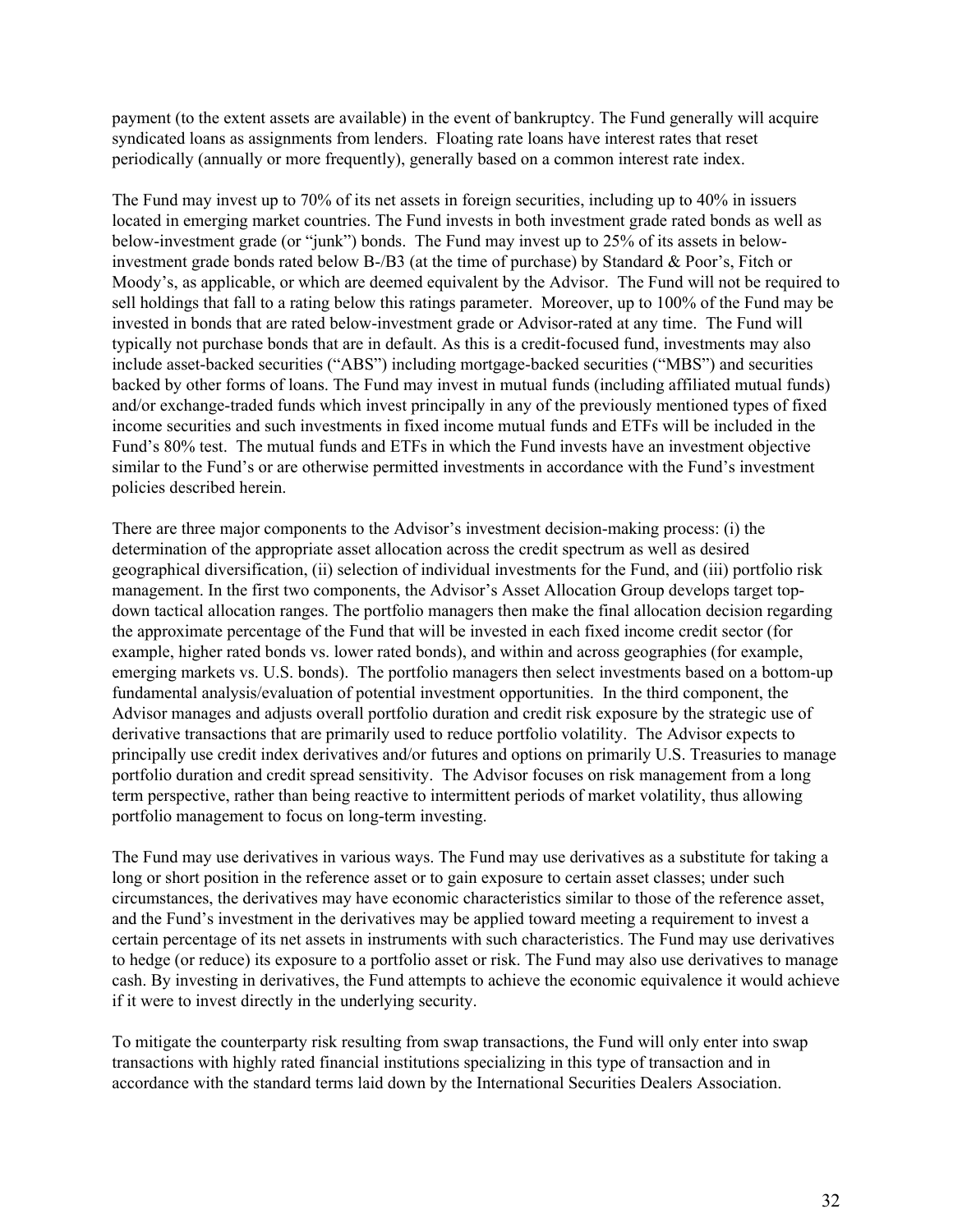Although the Advisor will consider ratings assigned by ratings agencies in selecting investments, it relies principally on its own research and investment analysis. Below investment grade debt securities are typically referred to as "high yield" or "junk" bonds or securities. The Fund's investments may be unsecured or backed by receivables or other assets. Syndicated loans (which may be commonly referred to as "floating rate loans") are another form of financing for corporations and are typically (1) secured by specific collateral or assets of the issuer or borrower, (2) will have claims senior to those of other parties who hold unsecured instruments, and (3) will feature interest rates that adjust or "float" periodically (generally with reference to a base lending rate such as London Interbank Offered Rate ("LIBOR") or LIBOR replacement, plus a premium). The Advisor also considers the potential future liquidity of an issuer's bonds.

By applying a bottom-up fundamental analysis/evaluation of potential investment opportunities and existing investments, the Advisor seeks to reduce the risk of default by the issuers of the investments in the portfolio. The Advisor believes that by diversifying the Fund's portfolio of investments, the impact of potential default is reduced. The Advisor considers both company-specific quantitative and qualitative factors in selecting debt instruments in which to invest and integrates that research with its views on the broader economy. As applicable, some of the factors the Credit Opportunities Fund considers include:

- the overall economic outlook;
- the outlook for an issuer's industry and an issuer's competitive position therein;
- a company's managerial strength and commitment to debt repayment;
- a company's anticipated cash flow:
- a company's debt maturity schedules;
- a company's borrowing requirements;
- a company's use of borrowing proceeds;
- a company's asset coverage;
- a company's earnings prospects;
- legislation, regulation, litigation, transparency, market perspective, or other environmental, social and governance (ESG) risks;
- the potential future liquidity of an issuer's debt; and
- the strength and depth of the protections afforded the lender through the documentation governing the bond or syndicated loan issuance.

As noted above, ESG issues are among the factors the Advisor's analysts consider in their credit evaluation processes in seeking to identify companies they believe pose risks that can negatively impact results for investors. The Advisor defines ESG factors as investment factors measured in non-financial terms (and not included on balance sheets) but which may be material to corporate financial performance. The types of ESG factors that the Advisor believes can impact financial risks derive from, among other issues: changes to regulations, changes to consumer preferences, technology advancements, climate impacts, litigation risks, efficiency, brand value, innovation, market disruption/obsolescence, respect for human rights, anti-corruption, anti-bribery matters, and social license to operate. The Advisor believes that ESG risks can have a material impact on the profitability, liquidity, financial profile and reputation of an investment and consequently on its return; however, the Advisor believes the materiality of ESG factors to investment outcomes can vary depending on sector, investment horizon and other contextual factors. Although the Advisor considers the potential materiality of ESG risks alongside financial metrics as part of its research and investment process, it generally does not follow a mechanistic approach to determine how certain ESG risks should impact buy, sell or weighting decisions on investments. Instead, it assesses ESG issues and potential materiality on a case-by-case basis based on available ESG data and other relevant investment considerations.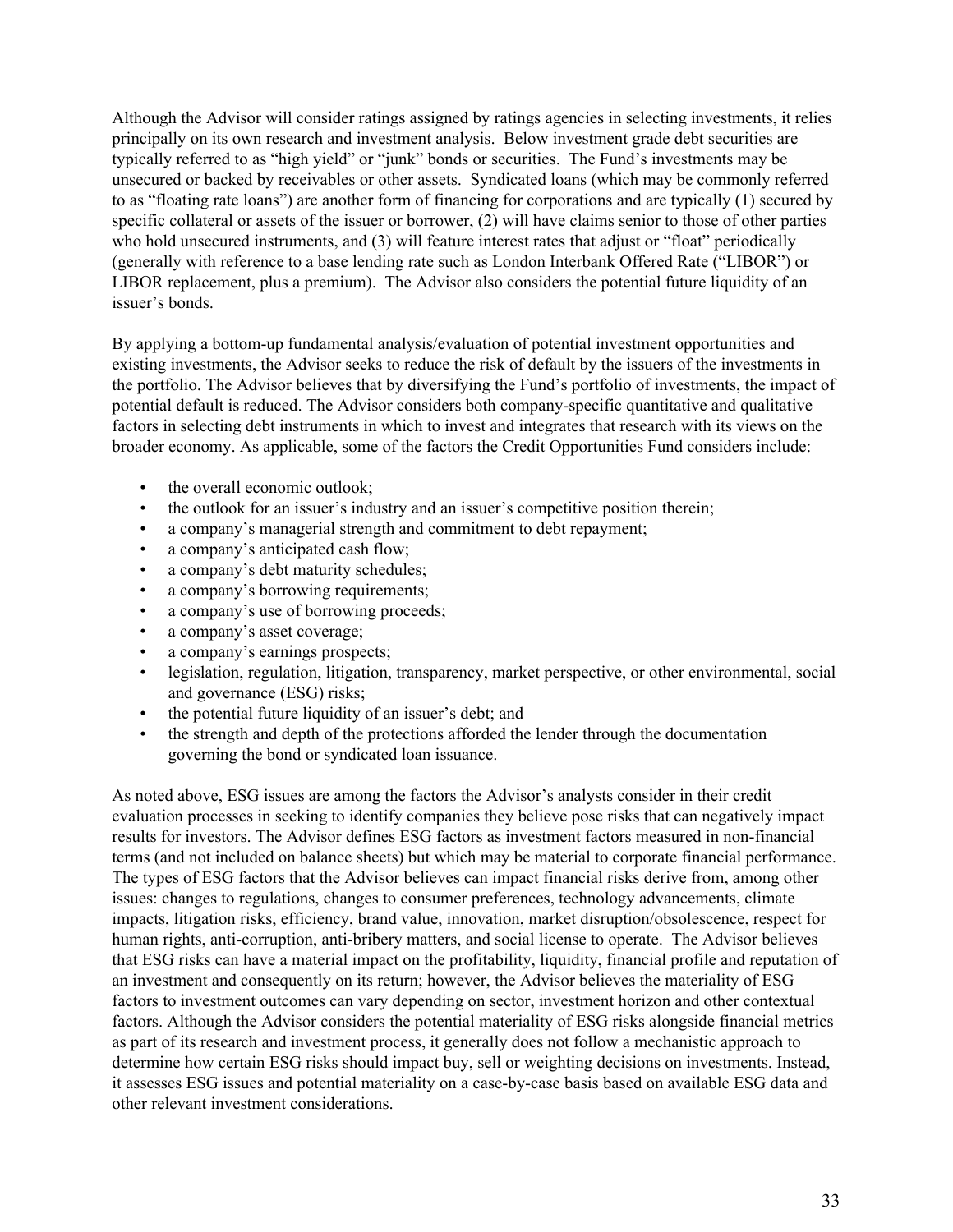In order to assess the financial implications that may arise from ESG risks, the Advisor may utilize techniques including (but not limited to) integrating ESG research into its bottom-up credit analysis; considering third party ESG data resources; and discussing directly with underlying issuers their practices that may bear on ESG risks. The Advisor utilizes a variety of third party ESG data resources, although the specific resources the Advisor consults may differ from investment to investment and may change from time to time. For instance, currently, the Advisor frequently references professional ESG risk scoring provider Sustainalytics and climate-related data provider Institutional Shareholder Services (ISS). In addition, the Advisor may consider ESG information to the extent it is included in the analyses made available by ratings agencies Moody's, Fitch and/or S&P. Furthermore the Advisor may review information produced by collaborative industry groups and/or non-governmental organizations (NGOs) such as, but not limited to, Transition Pathways Initiative and Climate Action 100+.

As a result of considering ESG factors in the Advisor's investment decision process, an investment may be excluded or rejected where Muzinich believes those factors imply heightened risk of decreased liquidity of an investment and/or other negative financial impacts. In line with this, securities ineligible for investment by the Norges Bank Investment Management Company are also ineligible for inclusion in the Fund.

The Credit Opportunities Fund invests in fixed income instruments which can rise and fall with changes in the interest rate environment. In general, the longer the duration profile of a fixed-income portfolio, the greater the likelihood that an increase in interest rates will cause a fall in the price of the Fund's securities. The Advisor does not manage the Fund to any particular duration. Rather, depending on the mix of securities within the Fund's portfolio and market conditions, the portfolio's average duration may change. The average duration-to-worst is anticipated to fall most often between zero and five years, with a concentration toward the middle of that range, but could be shortened or extended. (Duration-to-worst is a measure of the expected life of a fixed income security that is used to determine the sensitivity of a security's price to changes in interest rates.) In general, the longer the duration of the Fund's bonds and/ or loans, the greater the magnitude of the decline in the price of the Fund's shares that could result from an increase in interest rates.

The Advisor seeks to manage risk by managing portfolio duration and credit spread volatility using index derivatives.

The Fund is actively managed and the Fund may sell a holding when it no longer meets the portfolio managers' expectations, no longer offers compelling relative value, or shows deteriorating fundamentals. Tax consequences are not a primary consideration in the Fund's investment decisions. Trading securities frequently may lead to high portfolio turnover. The Fund may also sell holdings as result of a change in the top-down tactical asset allocation. Although the Fund will typically not purchase bonds or loans that are already in default, the portfolio managers may decide to continue to hold a bond or loan (or related securities) after a default. There is no limit on the amount of defaulted securities the Fund may hold.

#### **Temporary Defensive Position**

In order to respond to adverse market, economic, political or other conditions, the Credit Opportunities Fund may assume a temporary defensive position that is inconsistent with its principal investment strategies and invest, without limitation, in cash or prime quality cash equivalents (including short-term U.S. Government Securities, commercial paper, bankers' acceptances, time deposits, interest-bearing savings deposits of commercial banks, repurchase agreements concerning securities in which the Fund may invest, exchange traded funds and money market mutual funds). A defensive position, taken at the wrong time, may have an adverse impact on the Fund's performance. The Fund may be unable to achieve its investment objective during the employment of a temporary defensive measure.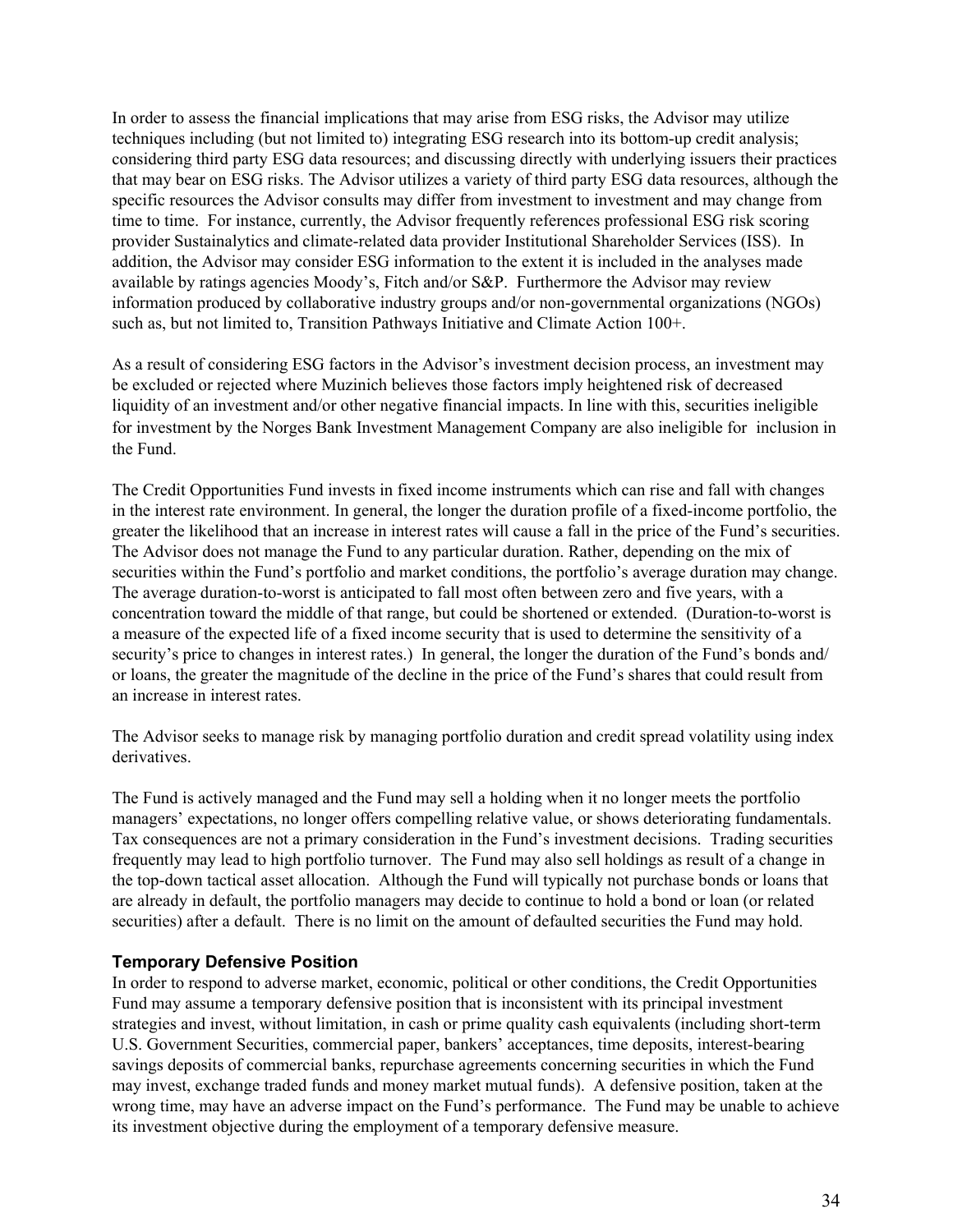# **Muzinich U.S. High Yield Credit Fund**

#### **Principal Investment Strategies**

The U.S. High Yield Fund normally invests at least 80% of its net assets in high yield credit issued by U.S. Corporations. Credit instruments may include high yield bonds (commonly referred to as "junk" bonds), notes, loans, and other debt instruments. The Fund's portfolio is typically well-diversified with below investment grade debt instruments issued by U.S. Corporations that the Advisor believes have attractive risk/reward characteristics. The Fund typically focuses on debt instruments rated below investment grade, defined as below BBB- or Baa3 by Standard & Poor's, Fitch or Moody's, as applicable, or which are deemed equivalent by the Advisor. High yield debt instruments in which the Fund invests may be unsecured or backed by receivables or other assets. The Fund may invest up to 20% of its net assets in foreign securities, of which 10% may include securities in emerging market countries. The Fund may invest in mutual funds (including affiliated mutual funds) and/or exchange-traded funds ("ETFs") which invest in any of the previously mentioned types of fixed income securities and such investments in fixed income mutual funds and ETFs will be included in the Fund's 80% test. The mutual funds and ETFs in which the Fund invests have an investment objective similar to the Fund's or are otherwise permitted investments in accordance with the Fund's investment policies described herein.

The Fund typically invests in highly leveraged companies. Although the Advisor will consider ratings assigned by ratings agencies in selecting high yield debt instruments, it relies principally on its own research and investment analysis. By applying a bottom-up fundamental evaluation of potential investment opportunities and existing investments, the Advisor seeks to reduce the risk of default inherent in high yield investments. The Advisor believes that by diversifying the Fund's portfolio of investments, the impact of potential default is reduced. The Advisor considers both company-specific quantitative and qualitative factors in selecting debt instruments in which to invest and integrates that research with its views on the broader economy. As applicable, some of the factors the U.S. High Yield Fund considers include:

- the overall economic outlook:
- the outlook for an issuer's industry and an issuer's competitive position therein;
- a company's managerial strength and commitment to debt repayment;
- a company's anticipated cash flow;
- a company's debt maturity schedules;
- a company's borrowing requirements;
- a company's use of borrowing proceeds;
- a company's asset coverage;
- a company's earnings prospects;
- legislation, regulation, litigation, transparency, market perspective or other environmental, social and governance (ESG) risks;
- the potential future liquidity of an issuer's debt; and
- the strength and depth of the protections afforded the lender through the documentation governing the bond or syndicated loan issuance.

As noted above, ESG issues are among the factors the Advisor's analysts consider in their credit evaluation processes, in seeking to identify companies they believe pose risks that can negatively impact results for investors. The Advisor defines ESG factors as investment factors measured in non-financial terms (and not included on balance sheets) but which may be material to corporate financial performance. The types of ESG factors that the Advisor believes can impact financial risks derive from, among other issues: changes to regulations, changes to consumer preferences, technology advancements, climate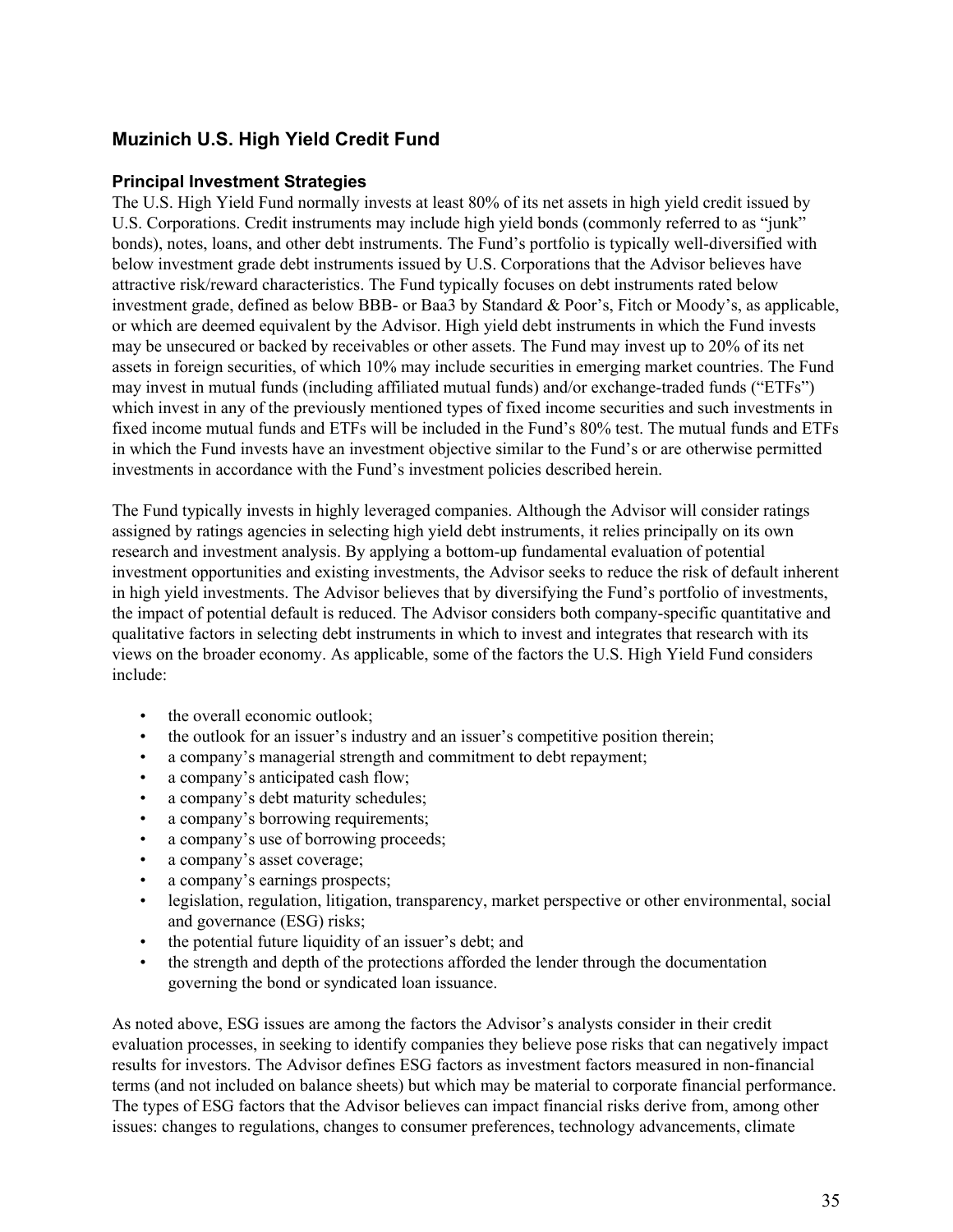impacts, litigation risks, efficiency, brand value, innovation, market disruption/obsolescence, respect for human rights, anti-corruption, anti-bribery matters, and social license to operate. The Advisor believes that ESG risks can have a material impact on the profitability, liquidity, financial profile and reputation of an investment and consequently on its return; however, the Advisor believes the materiality of ESG factors to investment outcomes can vary depending on sector, investment horizon and other contextual factors. Although the Advisor considers the potential materiality of ESG risks alongside financial metrics as part of its research and investment process, it generally does not follow a mechanistic approach to determine how certain ESG risks should impact buy, sell or weighting decisions on investments. Instead, it assesses ESG issues and potential materiality on a case-by-case basis based on available ESG data and other relevant investment considerations.

In order to assess the financial implications that may arise from ESG risks, the Advisor may utilize techniques including (but not limited to), integrating ESG research into its bottom-up credit analysis; considering third party ESG data resources; and discussing directly with underlying issuers their practices that may bear on ESG risks. The Advisor utilizes a variety of third party ESG data resources, although the specific resources the Advisor consults may differ from investment to investment and may change from time to time. For instance, currently, the Advisor frequently references professional ESG risk scoring provider Sustainalytics and climate-related data provider Institutional Shareholder Services (ISS). In addition, the Advisor may consider ESG information to the extent it is included in the analyses made available by ratings agencies Moody's, Fitch and/or S&P. Furthermore the Advisor may review information produced by collaborative industry groups and/or non-governmental organizations (NGOs) such as, but not limited to, Transition Pathways Initiative and Climate Action 100+.

As a result of considering ESG factors in the Advisor's investment decision process, an investment may be excluded or rejected where Muzinich believes those factors imply heightened risk of decreased liquidity of an investment and/or other negative financial impacts. In line with this, securities ineligible for investment by the Norges Bank Investment Management Company are also ineligible for inclusion in the Fund.

The U.S. High Yield Fund invests in fixed income instruments which can rise and fall with changes in the interest rate environment. In general, the longer the duration-to-worst profile of a fixed-income portfolio, the greater the magnitude of the increase in interest rates will cause a fall in the price of the Fund's securities that could result from an increase in interest rates. The Advisor does not manage the Fund to any particular duration. Rather, the securities within the Fund's portfolio are consistent with general market duration (defined as "duration-to-worst"), averaging between two to four years at any point in time. (Duration-to-worst is a measure of the expected life of a fixed income security that is used to determine the sensitivity of a security's price to changes in interest rates. The duration-to-worst of the Fund's investment portfolio may vary materially from its target, from time to time, and there is no assurance that the effective duration of the Fund's investment portfolio will not exceed these limits.)

The Fund may use derivatives in various ways. The Fund may use derivatives as a substitute for taking a long or short position in the reference asset or to gain exposure to certain asset classes; under such circumstances, the derivatives may have economic characteristics similar to those of the reference asset, and the Fund's investment in the derivatives may be applied toward meeting a requirement to invest a certain percentage of its net assets in instruments with such characteristics. The Fund may use derivatives to hedge (or reduce) its exposure to a portfolio asset or risk. The Fund may also use derivatives to manage cash. By investing in derivatives, the Fund attempts to achieve the economic equivalence it would achieve if it were to invest directly in the underlying security.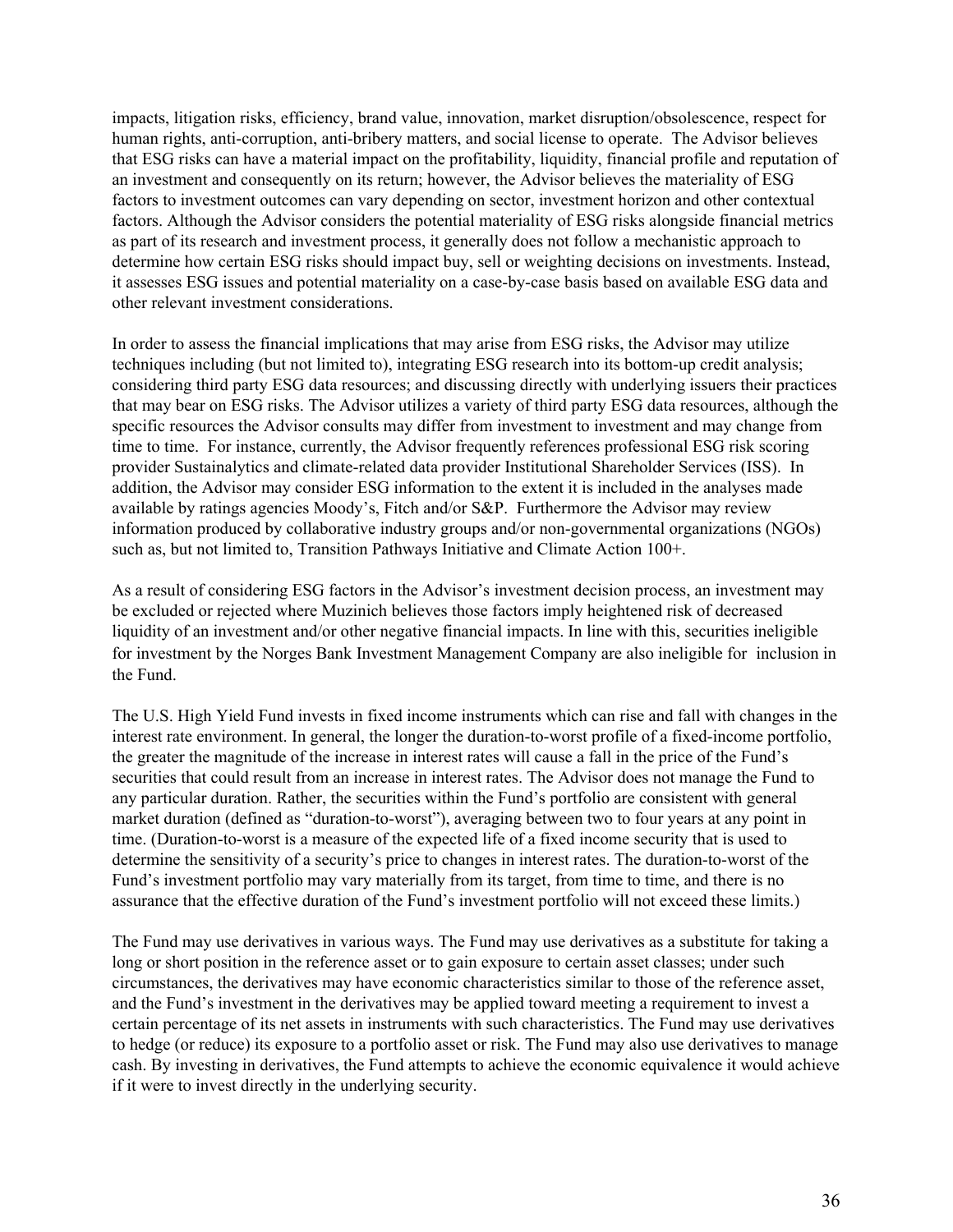The Fund is actively managed and the Fund may sell a holding when it has already met or no longer meets the portfolio managers' expectations, no longer offers compelling relative value, shows deteriorating fundamentals, or if it falls short of the portfolio managers' expectations. Trading securities frequently may lead to high portfolio turnover. Tax consequences are not a primary consideration in the Fund's investment decisions. Although the Fund will typically not purchase bonds or loans that are already in default, the portfolio managers may decide to continue to hold a bond or loan (or related securities) after a default. There is no limit on the amount of defaulted securities the Fund may hold.

#### **Temporary Defensive Position**

In order to respond to adverse market, economic, political or other conditions, the U.S. High Yield Fund may assume a temporary defensive position that is inconsistent with its principal investment strategies and invest, without limitation, in cash or prime quality cash equivalents (including short-term U.S. Government Securities, commercial paper, bankers' acceptances, time deposits, interest-bearing savings deposits of commercial banks, repurchase agreements concerning securities in which the Fund may invest, exchange traded funds and money market mutual funds). A defensive position, taken at the wrong time, may have an adverse impact on the Fund's performance. The Fund may be unable to achieve its investment objective during the employment of a temporary defensive measure.

## **Muzinich Low Duration Fund**

#### **Principal Investment Strategies**

The Muzinich Low Duration Fund normally invests at least 80% of the Fund's net assets (plus any borrowings for investment purposes) in a well-diversified portfolio of corporate bonds and syndicated loans, including floating rate loans. Like bonds, syndicated loans represent amounts borrowed by companies or other entities. Investments are primarily made in securities domiciled in or with principal business in developed markets, both outside the United States and within the United States. The Fund is not limited in its exposure to foreign securities, except that permitted-currency emerging market exposure is not to exceed 20% of the Fund's net assets. The Fund's permitted currencies will be USD, EUR, CHF, or GBP. The Fund's holdings maintain an average investment grade rating of at least Baa3 or BBBaccording to the Manager's compilation of the highest ratings available for each bond from Moody's, Standard & Poor's or Fitch, as applicable (or as deemed equivalent by the Advisor), respectively, and will at all times invest at least 60% of its net asset value in investment grade bonds (including ancillary liquid assets) including bonds with at least one investment grade rating or as deemed equivalent by the Advisor. The Advisor will assign a rating to unrated bonds for this purpose. No more than 40% of the Fund's net asset value may be rated below investment grade (each holding according to its highest rating available), and each security must have a rating at purchase of at least B3/B- by at least one rating agency (or as deemed equivalent by the Advisor). As this is a credit-focused fund, investments may also include assetbacked securities ("ABS") including mortgage-backed securities ("MBS") and securities backed by other forms of loans or securities. The Fund may invest in mutual funds (including affiliated mutual funds) and/ or exchange-traded funds (up to 80% of its net assets) which invest principally in any of the previously mentioned types of fixed income securities and such investments in fixed income mutual funds and ETFs will be included in the Fund's 80% test. The mutual funds and ETFs in which the Fund invests have an investment objective similar to the Fund's or are otherwise permitted investments in accordance with the Fund's investment policies described herein.

The Advisor seeks to reduce, but cannot eliminate, the risk to the Fund from rising interest rates, which will typically result in falling bond prices, by investing principally in securities with shorter durations. The Low Duration Fund's "duration-to-worst" profile is usually no more than two years on average, and, under normal market conditions, is not expected to exceed three years. Due to market fluctuations, the average "duration-to-worst" profile of the portfolio may vary from time to time. (Duration-to-worst is a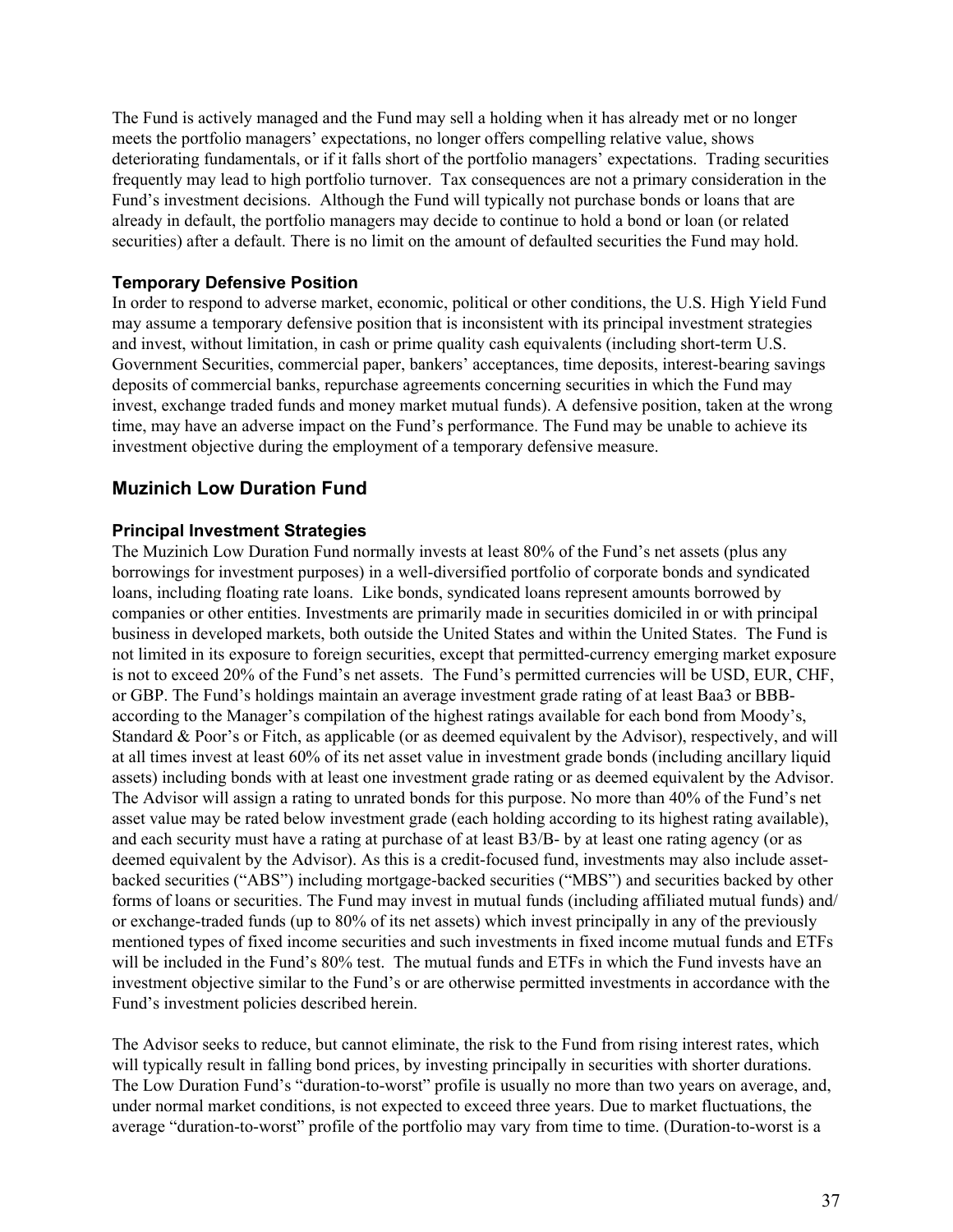measure of the expected life of a fixed income security that is used to determine the sensitivity of a security's price to changes in interest rates.) In general, the longer the duration of the Fund's bonds and/ or loans, the greater the likelihood that an increase in interest rates would cause a decline in the price of the Fund's shares. The Advisor believes that this short duration approach reduces the risk to the portfolio from rising interest rates, although it cannot eliminate it entirely.

Although the Advisor will consider ratings assigned by ratings agencies in selecting the portfolio's debt instruments, it relies principally on its own research and investment analysis. For bonds rated below investment grade in particular, by applying a bottom-up fundamental evaluation of potential investment opportunities and existing investments, the Advisor seeks to reduce the risk of default by the issuers of the investments in the portfolio. The Advisor believes that by diversifying the Fund's portfolio of investments, the impact of potential default is reduced. The Advisor considers both company-specific quantitative and qualitative factors in selecting debt instruments in which to invest and integrates that research with its views on the broader economy. As applicable, some of the factors the Low Duration Fund considers include:

- the overall economic outlook:
- the outlook for an issuer's industry and an issuer's competitive position therein;
- a company's managerial strength and commitment to debt repayment;
- a company's anticipated cash flow;
- a company's debt maturity schedules;
- a company's borrowing requirements:
- a company's use of borrowing proceeds;
- a company's asset coverage;
- a company's earnings prospects;
- legislation, regulation, litigation, transparency, market perspective, or other environmental, social and governance (ESG) risks;
- the potential future liquidity of an issuer's debt; and
- the strength and depth of the protections afforded the lender through the documentation governing the bond or syndicated loan issuance.

As noted above, ESG issues are among the factors the Advisor's analysts consider in their credit evaluation processes in seeking to identify companies they believe pose risks that can negatively impact results for investors. The Advisor defines ESG factors as investment factors measured in non-financial terms (and not included on balance sheets) but which may be material to corporate financial performance. The types of ESG factors that the Advisor believes can impact financial risks derive from, among other issues: changes to regulations, changes to consumer preferences, technology advancements, climate impacts, litigation risks, efficiency, brand value, innovation, market disruption/obsolescence, respect for human rights, anti-corruption, anti-bribery matters, and social license to operate. The Advisor believes that ESG risks can have a material impact on the profitability, liquidity, financial profile and reputation of an investment and consequently on its return; however, the Advisor believes the materiality of ESG factors to investment outcomes can vary depending on sector, investment horizon and other contextual factors. Although the Advisor considers the potential materiality of ESG risks alongside financial metrics as part of its research and investment process, it generally does not follow a mechanistic approach to determine how certain ESG risks should impact buy, sell or weighting decisions on investments. Instead, it assesses ESG issues and potential materiality on a case-by-case basis based on available ESG data and other relevant investment considerations.

In order to assess the financial implications that may arise from ESG risks, the Advisor may utilize techniques including (but not limited to) integrating ESG research into its bottom-up credit analysis;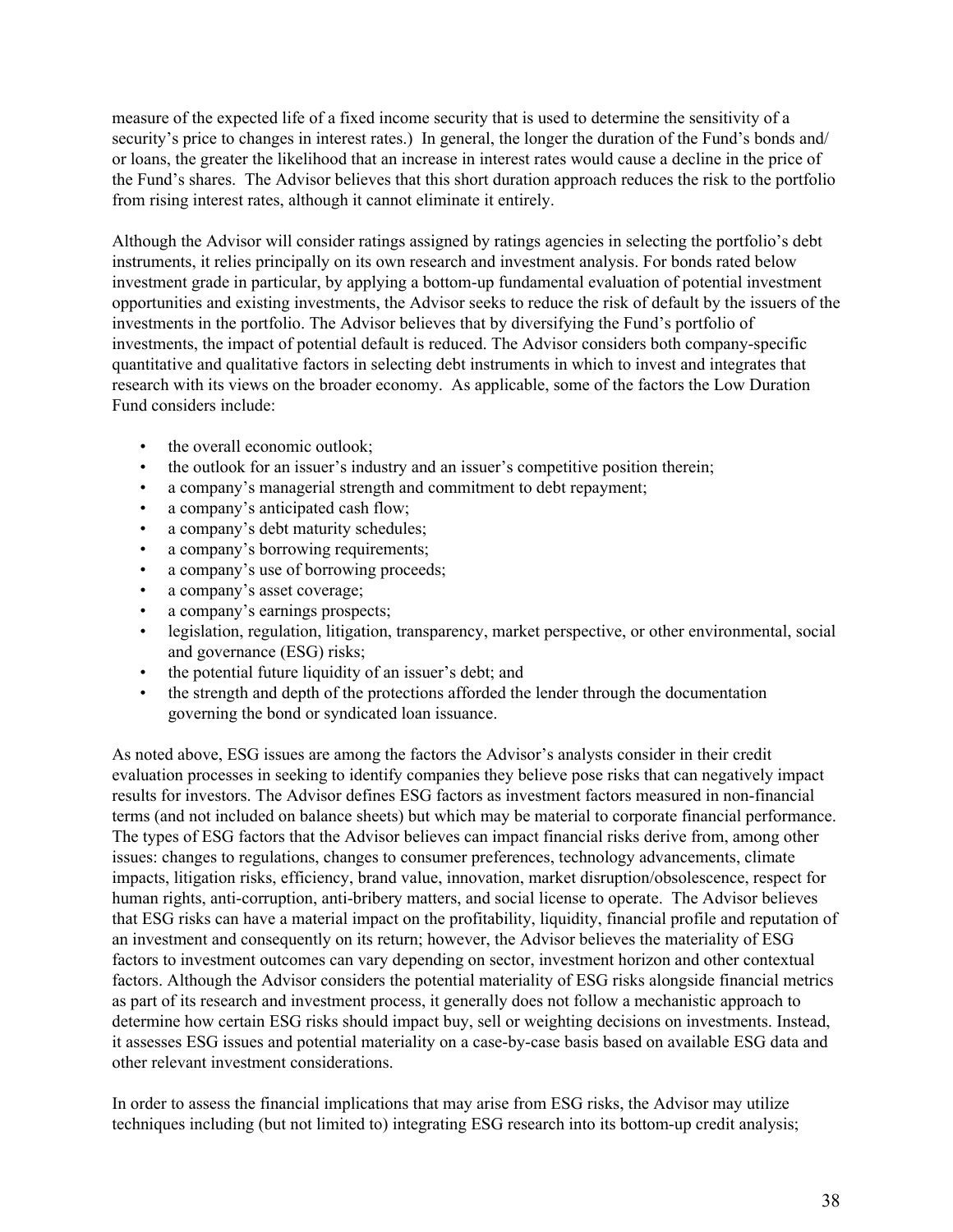considering third party ESG data resources; and discussing directly with underlying issuers their practices that may bear on ESG risks. The Advisor utilizes a variety of third party ESG data resources, although the specific resources the Advisor consults may differ from investment to investment and may change from time to time. For instance, currently, the Advisor frequently references professional ESG risk scoring provider Sustainalytics and climate-related data provider Institutional Shareholder Services (ISS). In addition, the Advisor may consider ESG information to the extent it is included in the analyses made available by ratings agencies Moody's, Fitch and/or S&P. Furthermore the Advisor may review information produced by collaborative industry groups and/or non-governmental organizations (NGOs) such as, but not limited to, Transition Pathways Initiative and Climate Action 100+.

As a result of considering ESG factors in the Advisor's investment decision process, an investment may be excluded or rejected where Muzinich believes those factors imply heightened risk of decreased liquidity of an investment and/or other negative financial impacts. In line with this, securities ineligible for investment by the Norges Bank Investment Management Company are also ineligible for inclusion in the Fund.

The Fund's investment portfolio will be diversified as to issuer and industry, with no single corporate issuer comprising more than 3% of the Fund's net asset value.

The Advisor may manage and adjust overall portfolio duration and credit risk exposure by the strategic use of derivatives that are primarily used to reduce portfolio volatility. In this context, the Advisor would expect to principally use credit index derivatives and/or futures and options on primarily U.S. Treasuries and other developed market government bonds to manage portfolio duration and credit spread sensitivity. The Advisor focuses on risk management from a long-term perspective, rather than being reactive to intermittent periods of market volatility, thus allowing portfolio management to focus on long-term investing.

To mitigate the counterparty risk resulting in swap transactions, the Fund will only enter into swap transactions with highly rated financial institutions specializing in this type of transaction and in accordance with the standard terms laid down by the International Securities Dealers Association.

The Fund is actively managed and the Fund may sell a holding when it meets the portfolio managers' expectations, no longer offers compelling relative value, shows deteriorating fundamentals, or it falls short of the portfolio managers' expectations. The portfolio managers may also decide to continue to hold a bond or loan (or related securities) after a default.

#### **Temporary Defensive Position**

In order to respond to adverse market, economic, political or other conditions, the Low Duration Fund may assume a temporary defensive position that is inconsistent with its principal investment strategies and invest, without limitation, in cash or prime quality cash equivalents (including short-term U.S. Government Securities, commercial paper, bankers' acceptances, time deposits, interest-bearing savings deposits of commercial banks, repurchase agreements concerning securities in which the Fund may invest, exchange traded funds and money market mutual funds). A defensive position, taken at the wrong time, may have an adverse impact on the Fund's performance and there is no assurance that a defensive position will be used. The Fund may be unable to achieve its investment objective during the employment of a temporary defensive measure.

# **Principal Risks**

An investment in a Fund is subject to the principal risks identified with respect to such Fund below. As with all mutual funds, there is the risk that you could lose all or a portion of your investment in the Funds.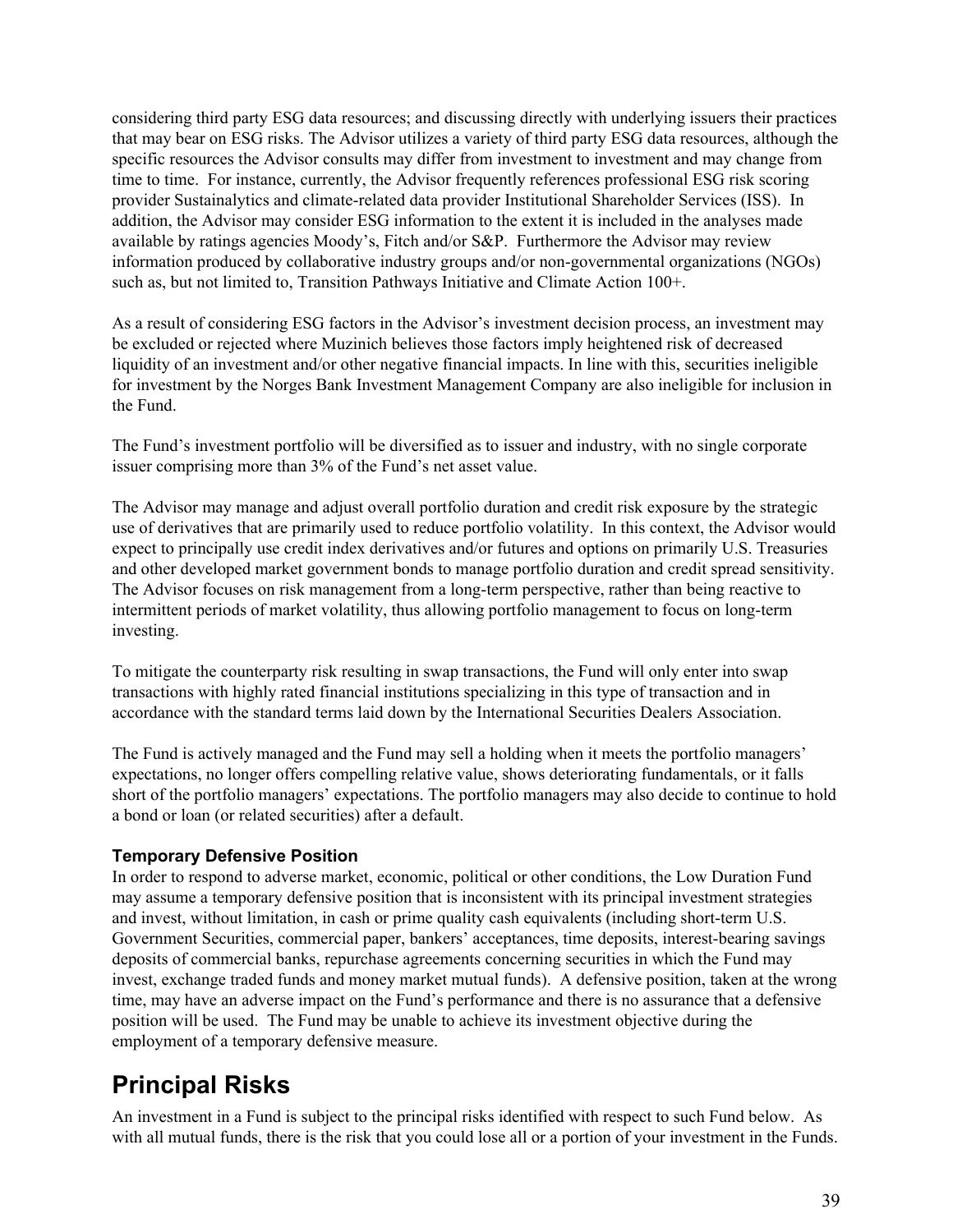An investment in a Fund is not a deposit of a bank and is not insured or guaranteed by the Federal Deposit Insurance Corporation or any other government agency. There is no assurance that a Fund will achieve its investment objective, and an investment in the Fund is not by itself a complete or balanced investment program. The principal risks are presented in alphabetical order to facilitate finding particular risks and comparing them with other funds. Each risk summarized below is considered a "principal risk" of investing in the applicable Fund(s), regardless of the order in which they appear. Following the table, each risk is explained to provide additional information regarding the principal risks that could affect the value of your investment:

|                                                                                             | <b>Muzinich Credit</b><br><b>Opportunities</b><br>Fund | <b>Muzinich U.S.</b><br><b>High Yield Credit</b><br>Fund | <b>Muzinich Low</b><br><b>Duration</b><br>Fund |
|---------------------------------------------------------------------------------------------|--------------------------------------------------------|----------------------------------------------------------|------------------------------------------------|
| <b>Active Management Risk</b>                                                               | $\mathbf{X}$                                           | $\mathbf{X}$                                             | $\mathbf{X}$                                   |
| <b>Asset-Backed Securities Risk</b>                                                         | $\mathbf X$                                            |                                                          | X                                              |
| <b>Below-Investment Grade Securities Risk</b>                                               | $\overline{\mathbf{X}}$                                | $\overline{\mathbf{X}}$                                  | $\overline{\mathbf{X}}$                        |
|                                                                                             |                                                        |                                                          |                                                |
| <b>Counterparty Risk</b>                                                                    | $\mathbf{X}$                                           | $\mathbf{X}$                                             | X                                              |
| <b>Credit Risk</b>                                                                          | $\mathbf X$                                            | $\mathbf{X}$                                             | $\mathbf{X}$                                   |
| Currency Risk and Hedging Risk                                                              | $\mathbf{X}$                                           | X                                                        | $\mathbf{X}$                                   |
| <b>Derivatives Risk</b>                                                                     | $\mathbf X$                                            | $\mathbf{X}$                                             | $\mathbf{X}$                                   |
| <b>ESG Exclusion Risk</b>                                                                   | $\mathbf X$                                            | $\overline{\mathbf{X}}$                                  | $\mathbf{X}$                                   |
| <b>ESG Information Risk</b>                                                                 | $\mathbf{X}$                                           | X                                                        | X                                              |
| <b>Extension Risk</b>                                                                       | $\mathbf X$                                            | $\mathbf{X}$                                             | $\mathbf{X}$                                   |
| Foreign Securities and Emerging Market Risk                                                 | $\mathbf{X}$                                           | X                                                        | $\mathbf{X}$                                   |
| <b>General Market Risk</b>                                                                  | $\mathbf X$                                            | $\mathbf X$                                              | X                                              |
| <b>Impairment</b> of Collateral Risk                                                        | $\mathbf X$                                            | $\mathbf{X}$                                             | $\mathbf{X}$                                   |
| <b>Interest Rate Risk</b>                                                                   | $\overline{\mathbf{X}}$                                | $\mathbf{X}$                                             | $\mathbf{X}$                                   |
| Investment Company and ETF Risk                                                             | $\mathbf X$                                            | $\mathbf X$                                              | $\mathbf{X}$                                   |
| <b>Issuer Risk</b>                                                                          | $\mathbf{X}$                                           | X                                                        | X                                              |
| <b>Liquidity Risk</b>                                                                       | $\mathbf X$                                            | $\mathbf X$                                              | $\mathbf{X}$                                   |
| Portfolio Turnover Risk                                                                     | $\mathbf X$                                            | $\mathbf{X}$                                             | $\mathbf{X}$                                   |
| Prepayment Risk                                                                             | $\mathbf X$                                            | $\mathbf{X}$                                             | $\mathbf X$                                    |
| Ratings Agencies Risk                                                                       | X                                                      | $\mathbf{X}$                                             | X                                              |
| <b>Redemption Risk</b>                                                                      | $\mathbf{X}$                                           | $\mathbf{X}$                                             | X                                              |
| <b>Restricted Securities Risk</b>                                                           | $\mathbf X$                                            | $\mathbf X$                                              | $\mathbf{X}$                                   |
| Risks Associated with the Discontinuation of the<br>London Interbank Offered Rate ("LIBOR") | X                                                      | X                                                        | $\mathbf{X}$                                   |
| Syndicated (Floating Rate, Bank, Leveraged, Senior)<br>Loan Risk                            | X                                                      | X                                                        | X                                              |
| <b>U.S. Government Securities Risk</b>                                                      | $\mathbf X$                                            | $\mathbf X$                                              | $\mathbf{X}$                                   |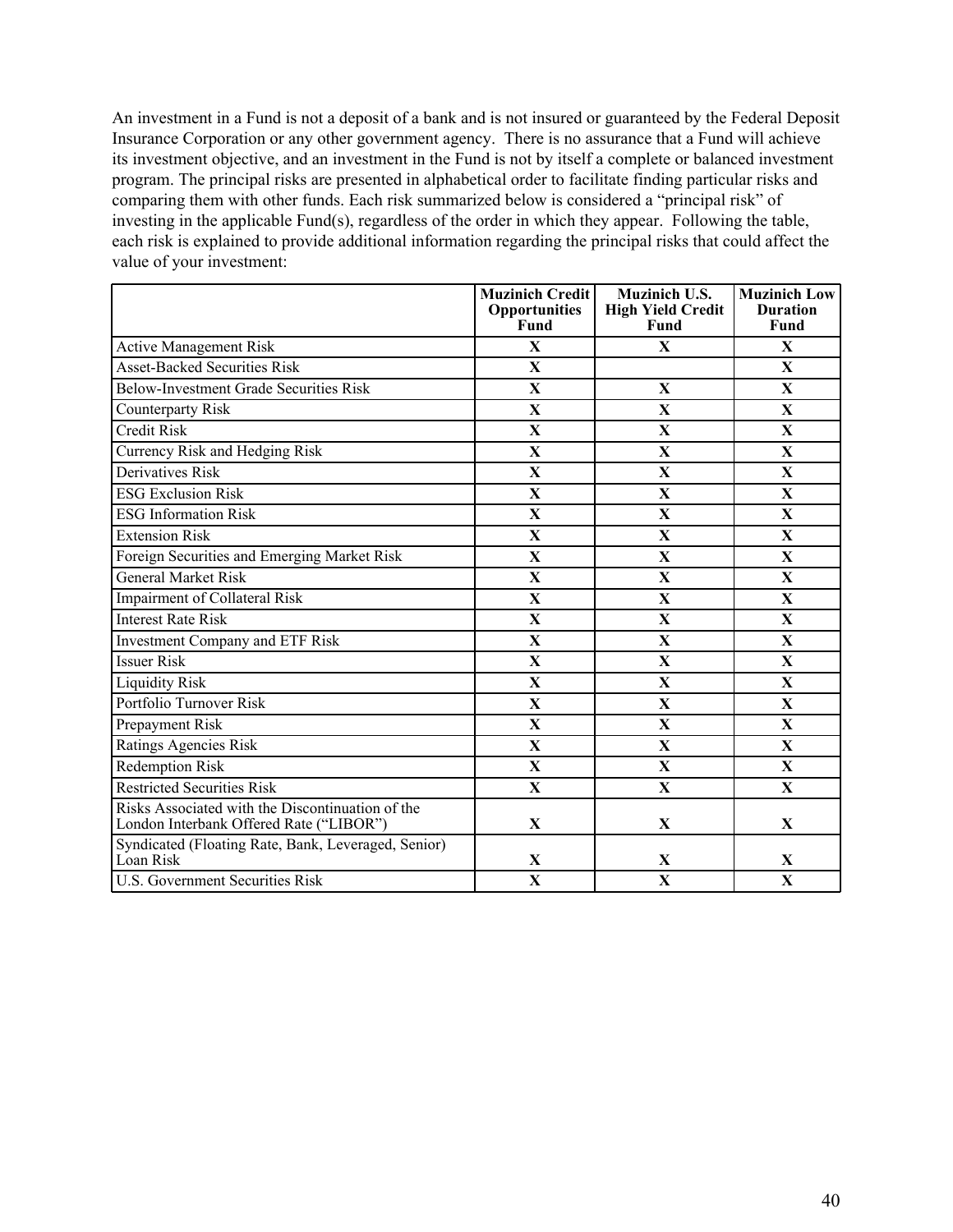**Active Management Risk:** Each Fund is actively managed and relies on the expertise of the Advisor, and its performance therefore will reflect in part the ability of the portfolio managers to select securities and to make investment decisions that are suited to achieving a Fund's investment objective. Due to its active management, a Fund could underperform other mutual funds with similar investment objectives. **Asset-Backed Securities Risk:** Asset-backed securities are securities backed by non-mortgage assets such as company receivables, truck and auto loans, leases and credit card receivables. Asset-backed securities may be issued as pass-through certificates, which represent undivided fractional ownership interests in the underlying pools of assets. Therefore, repayment depends largely on the cash flows generated by the assets backing the securities. Asset-backed securities entail prepayment risk, which may vary depending on the type of asset. If the issuer of an asset-backed security defaults on its payment obligations, there is the possibility that, in some cases, a Fund will be unable to possess and sell the underlying collateral and that the Fund's recoveries on repossessed collateral may not be available to support payments on the security. In the event of a default, a Fund may suffer a loss if it cannot sell collateral quickly and receive the amount it is owed. **Below-Investment Grade Securities Risk:** Securities that are rated below-investment grade (sometimes referred to as "highyield" or "junk"), including those bonds rated lower than "BBB-" by Standard and Poor's or Fitch or "Baa3" by Moody's, or that are unrated but judged by the Advisor to be of comparable quality, at the time of purchase, involve greater risk of default and are more volatile than investment grade securities. Belowinvestment grade securities may also be less liquid than higher quality securities, and may cause income and principal losses for the Fund. If there is a "flight to safety," the market's perception of "high yield" securities may turn negative, and these types of securities may become perceived as "high risk." **Counterparty Risk:** Counterparty risk arises upon entering into borrowing arrangements and is the risk from the potential inability of counterparties to meet the terms of their contracts. If the counterparty defaults, the Fund's loss will generally consist of the net amount of contractual payments that the Fund has not yet received, though the Fund's maximum risk due to counterparty credit risk could extend to the notional amount of the contract should the underlying asset on which the contract is written have no offsetting market value. The "notional value" is generally defined as the value of the derivative's underlying assets at the spot price. The Fund could be exposed to increased leverage risk should it finance derivative transactions without holding cash or cash equivalents equal to the notional value of its derivative positions. **Credit Risk:** The value of your investment in a Fund may change in response to the credit ratings of that Fund's fixed income portfolio securities. The degree of risk for a particular security may be reflected in its credit rating. However, credit ratings are subjective; no rating level is immune from default. Generally, investment risk and price volatility increase as a security's credit rating declines. The financial condition of an issuer of a fixed income security held by a Fund may cause it to default or become unable to pay interest or principal due on the security. A Fund may not collect interest and principal payments on a fixed income security if the issuer defaults. High yield bonds, loans and other types of high yield debt securities have greater credit risk than higher quality debt securities because the companies that issue them are not as financially strong as companies with investment grade ratings and may be highly leveraged. **Currency Risk and Hedging Risk:** Each Fund will endeavor to limit price fluctuations caused by the changing relative value of currencies in which a Fund invests, but hedging involves costs and there can be no assurance that a Fund will be perfectly hedged or that the hedging will work as anticipated.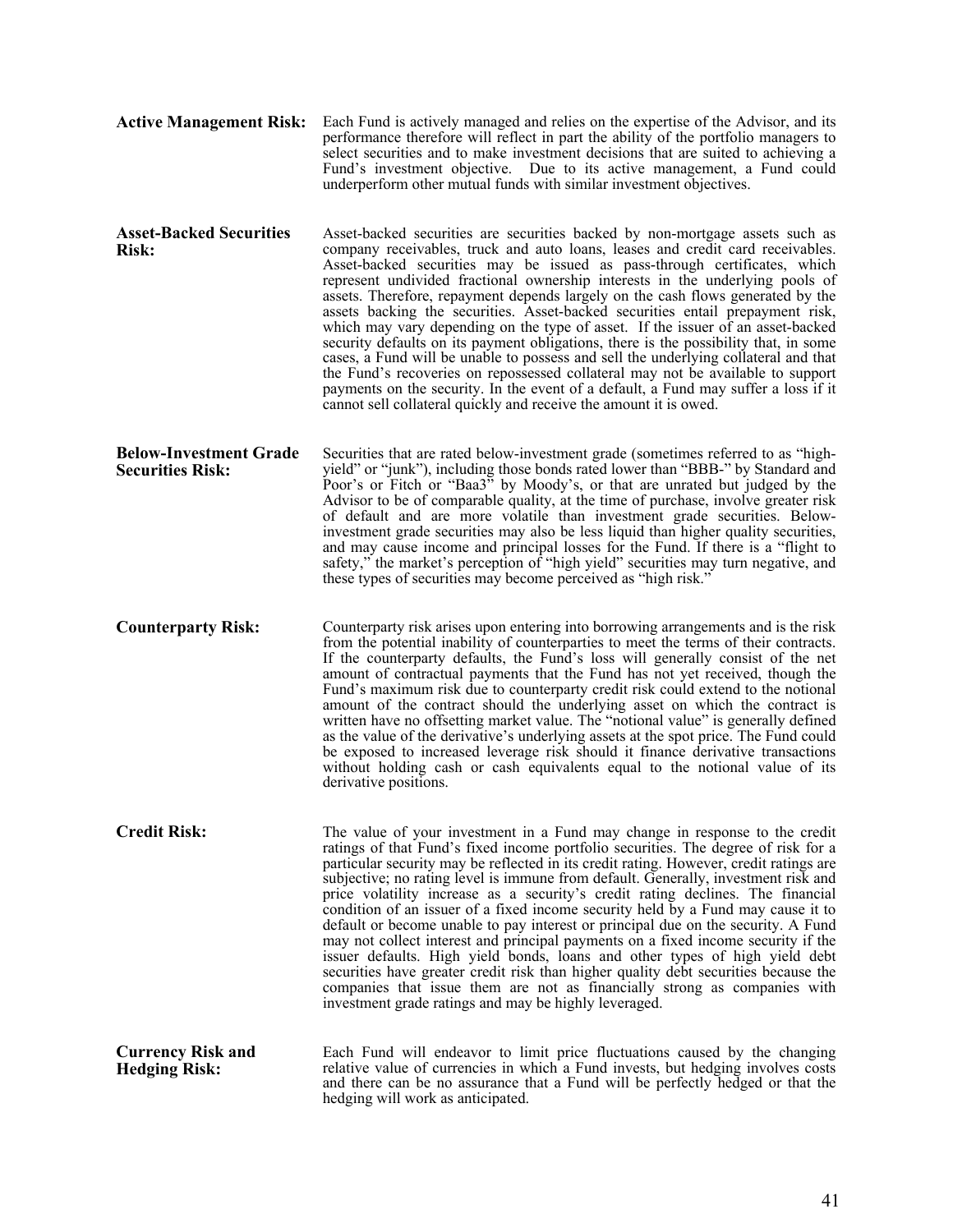**Derivatives Risk:** Derivatives are financial instruments that have a value which depends upon, or is derived from, a reference asset, such as one or more underlying securities, pools of securities, options, futures, indexes or currencies. Derivatives may result in investment exposures that are greater than their cost would suggest; in other words, a small investment in a derivative may have a large impact on a Fund's performance. The successful use of derivatives may depend on the manager's ability to anticipate market movements.

> A Fund may use derivatives in various ways. A Fund may use derivatives as a substitute for taking a position in the reference asset or to gain exposure to certain asset classes; under such circumstances, the derivatives may have economic characteristics similar to those of the reference asset, and the Fund's investment in the derivatives may be applied toward meeting a requirement to invest a certain percentage of its net assets in instruments with such characteristics. A Fund may use derivatives to hedge (or reduce) its exposure to a portfolio asset or risk. A Fund may use derivatives for leverage. A Fund may also use derivatives to manage cash.

> Derivatives are subject to a number of risks described elsewhere in this section, such as liquidity risk, interest rate risk, credit risk and general market risks. A Fund's use of derivatives may entail risks greater than, or possibly different from, such risks and other Principal Risks to which the Fund is exposed, as described below. Certain of the different risks to which a Fund might be exposed due to its use of derivatives include the following:

> > *Hedging Risk* is the risk that derivative instruments used to hedge against an opposite position may offset losses, but they also may offset gains.

> > *Correlation Risk* is the risk that derivative instruments may be mispriced or improperly valued and that changes in the value of the derivatives may not correlate perfectly with the underlying asset or security.

> > *Volatility Risk* is the risk that, because a Fund may use some derivatives that involve economic leverage, this economic leverage will increase the volatility of the derivative instruments as they may increase or decrease in value more quickly than the underlying currency, security, interest rate or other economic variable.

> > *Credit Derivatives Risk* is the risk associated with the use of derivatives, which are highly specialized activities or instruments that involve strategies and risks different from those associated with ordinary portfolio security transactions. If the Advisor is incorrect in its forecast of default risks, market spreads or other applicable factors, a Fund's investment performance would diminish compared with what it would have been if these techniques were not used. Moreover, even if the Advisor is correct in its forecast, there is a risk that a credit derivative position may correlate imperfectly with the price of the asset or liability being hedged. A Fund's risk of loss in a credit derivative transaction varies with the form of the transaction.

> > *Segregation Risk* is the risk associated with any requirement, which may be imposed on a Fund, to segregate assets or enter into offsetting positions in connection with investments in derivatives. Such segregation will not limit a Fund's exposure to loss, and the Fund may incur investment risk with respect to the segregated assets to the extent that, but for the applicable segregation requirement, the Fund would sell the segregated assets.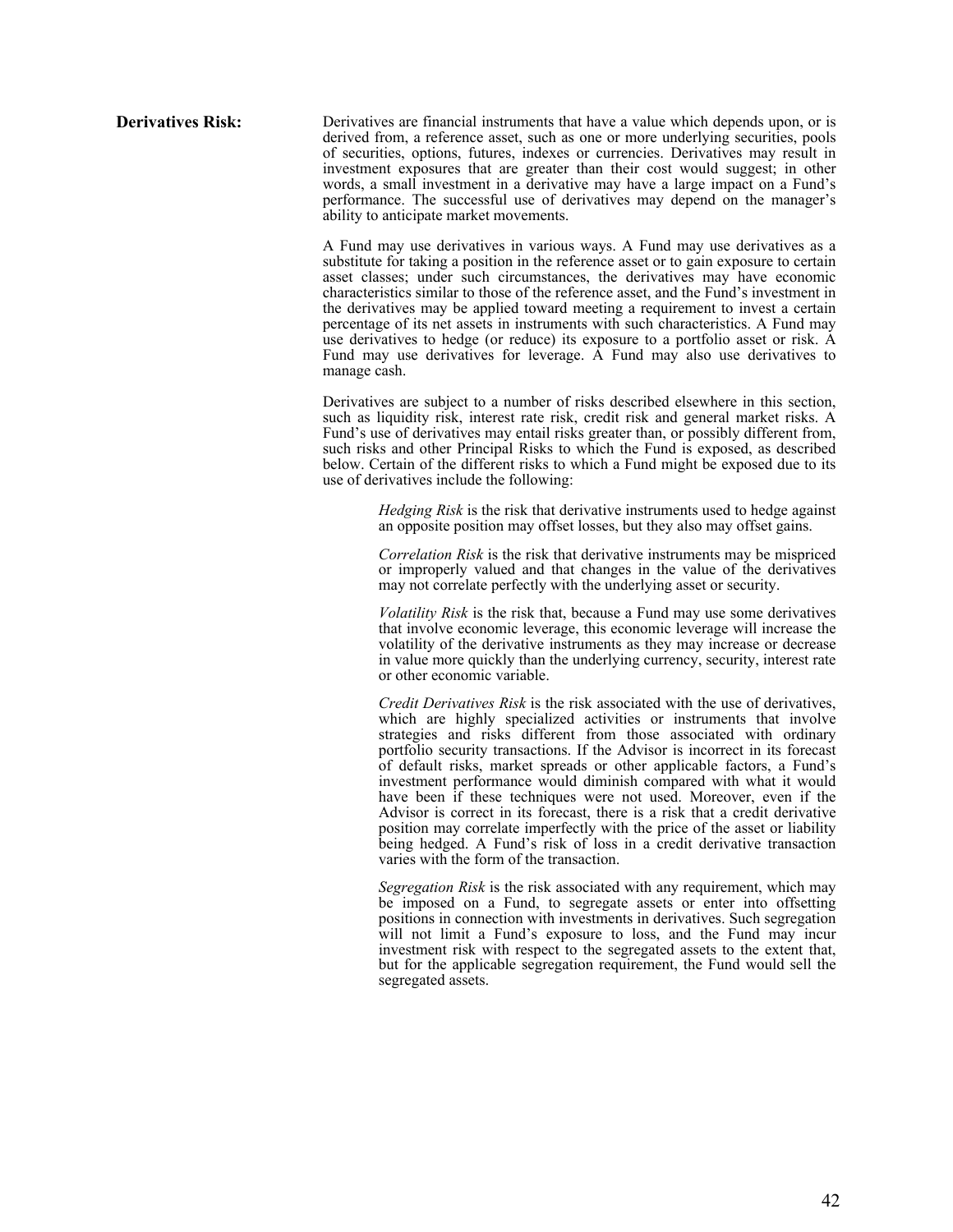New Rule 18f-4, adopted by the SEC on October 28, 2020, replaces current asset segregation requirements with a new framework for the use of derivatives by registered funds. For funds using a significant amount of derivatives, Rule 18f-4 mandates a fund adopt and/or implement: (i) value at risk limitations in lieu of asset segregation requirements; (ii) a written derivatives risk management program; (iii) new Board oversight responsibilities; and (iv) new reporting and recordkeeping requirements. Rule 18f-4 provides an exception for funds with derivative exposure not exceeding 10% of its net assets, excluding certain currency and interest rate hedging transactions. In addition, Rule 18f-4 provides special treatment for reverse repurchase agreements and similar financing transactions and unfunded commitment agreements. Funds will be required to comply with Rule 18f-4 starting on August 19, 2022.

- **ESG Exclusion Risk:** A Fund may exclude or reject securities on the basis that they are issued by companies deemed ineligible or unattractive for investment due to environmental, social and governance (ESG) -related characteristics, even if these securities might otherwise comprise part of the Fund's eligible investment universe. One or more of the securities issued by these companies which may otherwise be eligible for investment by the Fund may outperform the securities selected for the Fund.
- **ESG Information Risk:** In considering ESG risks in its investment decisions, the Advisor relies on information and data that could be incomplete or erroneous and/or which may reflect information and opinions that vary from source to source. Further, ESG data providers and market participants may have different methods for prioritizing or interpreting ESG information (or the lack thereof), causing them to reach different conclusions about the attractiveness or value of a particular company. These factors could cause the Advisor to incorrectly assess a company's ESGrelated characteristics and risk therefrom, and to therefore under- or over-estimate a security's attractiveness relative to other investment opportunities.

**Extension Risk:** The market value of some fixed income securities (such as certain asset-backed and mortgage-backed securities) will be adversely affected when bond calls or prepayments on underlying mortgages or other assets are less or slower than anticipated, particularly when interest rates rise. When that occurs, the effective maturity date of a Fund's investment may be extended, resulting in an increase in interest rate sensitivity to that of a longer-term instrument. Such extension may also effectively lock-in a below market interest rate and reduce the value of the fixed income security.

**Foreign Securities and Emerging Market Risk:** If a Fund invests in foreign securities and American Depositary Receipts ("ADRs"), an investment in that Fund may have the following additional risks:

> Foreign securities may be subject to greater fluctuations in price than securities of U.S. companies because foreign markets may be smaller and less liquid than U.S. markets.

> Changes in foreign tax laws, exchange controls, investment regulations and policies on nationalization and expropriation as well as political instability may affect the operations of foreign companies and the value of their securities.

> Fluctuations in currency exchange rates and currency transfer restitution may adversely affect the value of a Fund's investments in foreign securities, which are denominated or quoted in currencies other than the U.S. dollar.

> Foreign securities and their issuers are not subject to the same degree of regulation as U.S. issuers regarding information disclosure, insider trading and market manipulation. There may be less publicly available information on foreign companies and foreign companies may not be subject to uniform accounting, auditing, and financial standards as are U.S. companies.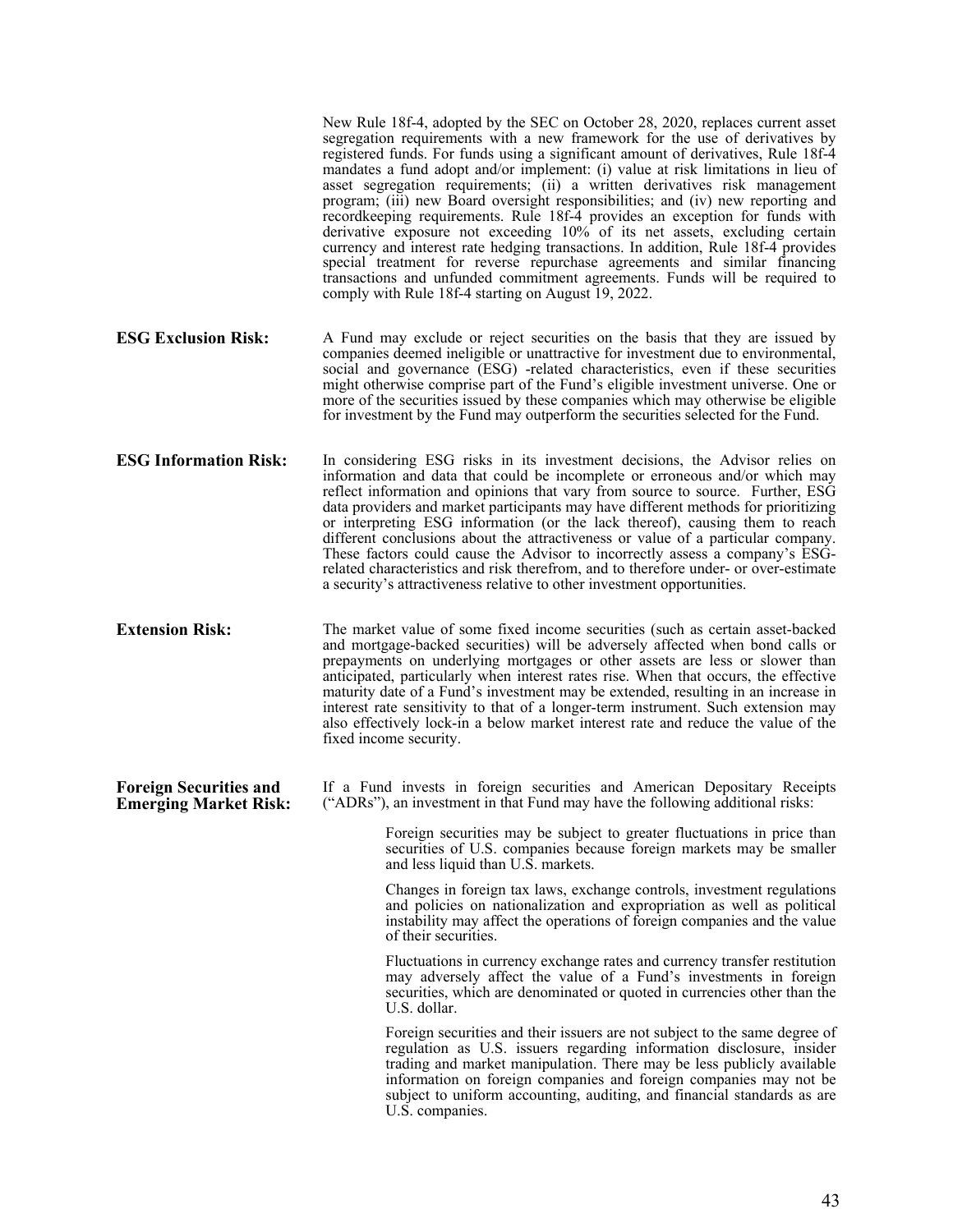Foreign securities registration, custody and settlements may be subject to delays or other operational and administrative problems.

Certain foreign brokerage commissions and custody fees may be higher than those in the United States.

Coupon income payable on the foreign securities contained in a Fund's portfolio may be subject to foreign withholding taxes, thus reducing the income available for distribution to the Fund's shareholders.

It can be more difficult to enforce liens on collateral for securities purchased in some foreign jurisdictions, including some emerging market jurisdictions.

Further, foreign securities are subject to the potential imposition of sanctions by the U.S. government which may impact the Fund's ability to transact in such assets and which may negatively impact the price and liquidity of such holdings.

If a Fund invests in emerging markets, an investment in that Fund may have the following additional risks:

> Information about the companies in emerging markets is not always readily available.

> Bonds of companies traded in emerging markets may be less liquid and the prices of those instruments may be more volatile than the prices of the instruments in more established markets.

> Greater political and economic uncertainties exist in emerging markets than in developed foreign markets.

> The securities markets and legal systems in emerging markets may not be well developed and may not provide the protections and advantages of the markets and systems available in more developed countries.

> Very high inflation rates may exist in emerging markets and could negatively impact a country's economy and securities markets.

> Emerging markets may impose restrictions on the Fund's ability to repatriate investment income or capital and thus may adversely affect the operations of the Fund.

> Certain emerging markets impose constraints on currency exchange and some currencies in emerging markets may have been devalued significantly against the U.S. dollar.

> Governments of some emerging markets exercise substantial influence over the private sector and may own or control many companies. As such, governmental actions could have a significant effect on economic conditions in emerging markets, which, in turn, could affect the value of a Fund's investments.

Emerging markets may be subject to less government supervision and regulation of business and industry practices, stock exchanges, brokers and listed companies.

ADR investments may subject a Fund to the same risks as direct investments in foreign companies.

For these and other reasons, the prices of instruments in emerging markets can fluctuate more significantly than the prices of instruments of companies in developed countries. The less developed the country, the greater affect these risks may have on your investment in a Fund, and as a result, an investment in that Fund may exhibit a higher degree of volatility than either the general domestic financial market or the financial markets of developed foreign countries.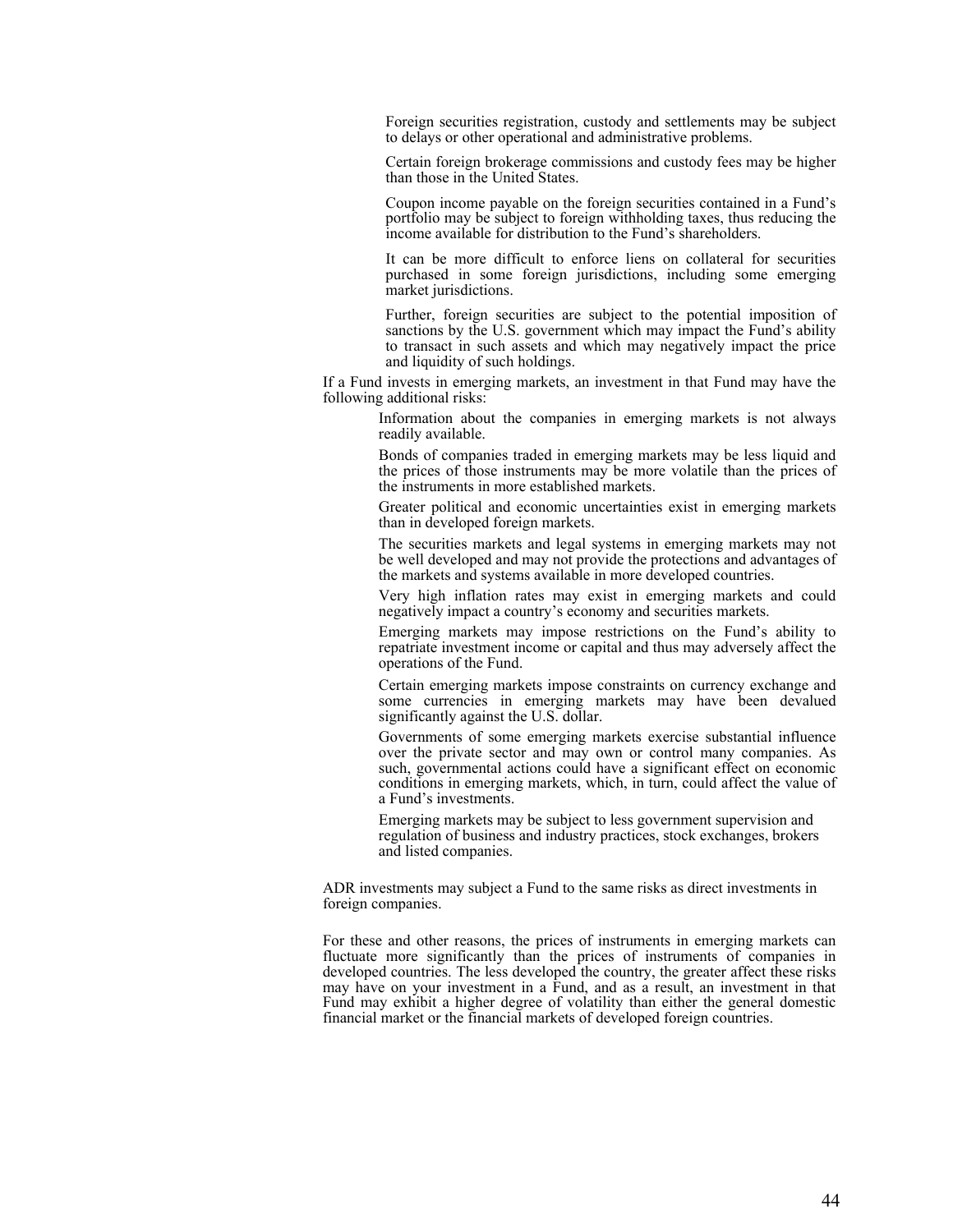| <b>General Market Risk:</b>                     | Economies and financial markets throughout the world are becoming increasingly<br>interconnected, which increases the likelihood that events or conditions in one<br>country or region will adversely impact markets or issuers in other countries or<br>regions. Securities in a Fund's portfolio may underperform in comparison to<br>securities in general financial markets, a particular financial market or other asset<br>classes due to a number of factors, including inflation (or expectations for<br>inflation), deflation (or expectations for deflation), interest rates, global demand<br>for particular products or resources, market instability, debt crises and<br>downgrades, embargoes, tariffs, sanctions and other trade barriers, regulatory<br>events, other governmental trade or market control programs and related<br>geopolitical events. In addition, the value of a Fund's investments may be<br>negatively affected by the occurrence of global events such as war, terrorism,<br>environmental disasters, natural disasters or events, country instability, and<br>infectious disease epidemics or pandemics. For example, the outbreak of<br>COVID-19, a novel coronavirus disease, has negatively affected economies,<br>markets and individual companies throughout the world, including those in which<br>the Funds invest. The effects of this pandemic to public health and business and<br>market conditions, including exchange trading suspensions and closures, may<br>continue to have a significant negative impact on the performance of a Fund's<br>investments, increase the Fund's volatility, exacerbate pre-existing political,<br>social and economic risks to the Fund, and negatively impact broad segments of<br>businesses and populations. A Fund's operations may be interrupted as a result,<br>which may contribute to the negative impact on investment performance. In<br>addition, governments, their regulatory agencies, or self-regulatory organizations<br>may take actions in response to the pandemic that affect the instruments in which<br>a Fund invests, or the issuers of such instruments, in ways that could have a<br>significant negative impact on the Fund's investment performance. The full<br>impact of the COVID-19 pandemic, or other future epidemics or pandemics, is<br>currently unknown. |
|-------------------------------------------------|--------------------------------------------------------------------------------------------------------------------------------------------------------------------------------------------------------------------------------------------------------------------------------------------------------------------------------------------------------------------------------------------------------------------------------------------------------------------------------------------------------------------------------------------------------------------------------------------------------------------------------------------------------------------------------------------------------------------------------------------------------------------------------------------------------------------------------------------------------------------------------------------------------------------------------------------------------------------------------------------------------------------------------------------------------------------------------------------------------------------------------------------------------------------------------------------------------------------------------------------------------------------------------------------------------------------------------------------------------------------------------------------------------------------------------------------------------------------------------------------------------------------------------------------------------------------------------------------------------------------------------------------------------------------------------------------------------------------------------------------------------------------------------------------------------------------------------------------------------------------------------------------------------------------------------------------------------------------------------------------------------------------------------------------------------------------------------------------------------------------------------------------------------------------------------------------------------------------------------------------------------------------------------------------------------------------------------------------------------------------------------------|
| <b>Impairment of Collateral</b><br><b>Risk:</b> | The value of any collateral securing a bond or floating rate loan can decline and<br>may be insufficient to meet the borrower's obligations or be difficult to liquidate.<br>In addition, a Fund's access to collateral may be limited by bankruptcy or other<br>insolvency laws.                                                                                                                                                                                                                                                                                                                                                                                                                                                                                                                                                                                                                                                                                                                                                                                                                                                                                                                                                                                                                                                                                                                                                                                                                                                                                                                                                                                                                                                                                                                                                                                                                                                                                                                                                                                                                                                                                                                                                                                                                                                                                                    |
| <b>Interest Rate Risk:</b>                      | Interest rate changes can be sudden and unpredictable, and are influenced by a<br>number of factors, including government policy, monetary policy, inflation<br>expectations, perceptions of risk, and supply and demand of bonds. Changes in<br>government monetary policy, including changes in tax policy or changes in a<br>central bank's implementation of specific policy goals, may have a substantial<br>impact on interest rates. There can be no assurance that any particular government<br>or central bank policy will be continued, discontinued or changed, nor that any<br>such policy will have the desired effect on interest rates. Debt securities generally<br>tend to lose market value when interest rates rise and increase in value when<br>interest rates fall. A rise in interest rates also has the potential to cause investors to<br>rapidly move out of fixed-income securities, which may increase redemptions in a<br>Fund. A substantial increase in interest rates may also have an adverse impact on<br>the liquidity of a security, especially those with longer maturities. Securities with<br>longer maturities or durations or lower coupons or that make little (or no) interest                                                                                                                                                                                                                                                                                                                                                                                                                                                                                                                                                                                                                                                                                                                                                                                                                                                                                                                                                                                                                                                                                                                                                            |

share price.

payments before maturity tend to be more sensitive to these interest rate changes. The longer a Fund's average weighted portfolio maturity or average weighted portfolio duration, the greater the impact a change in interest rates will have on its

45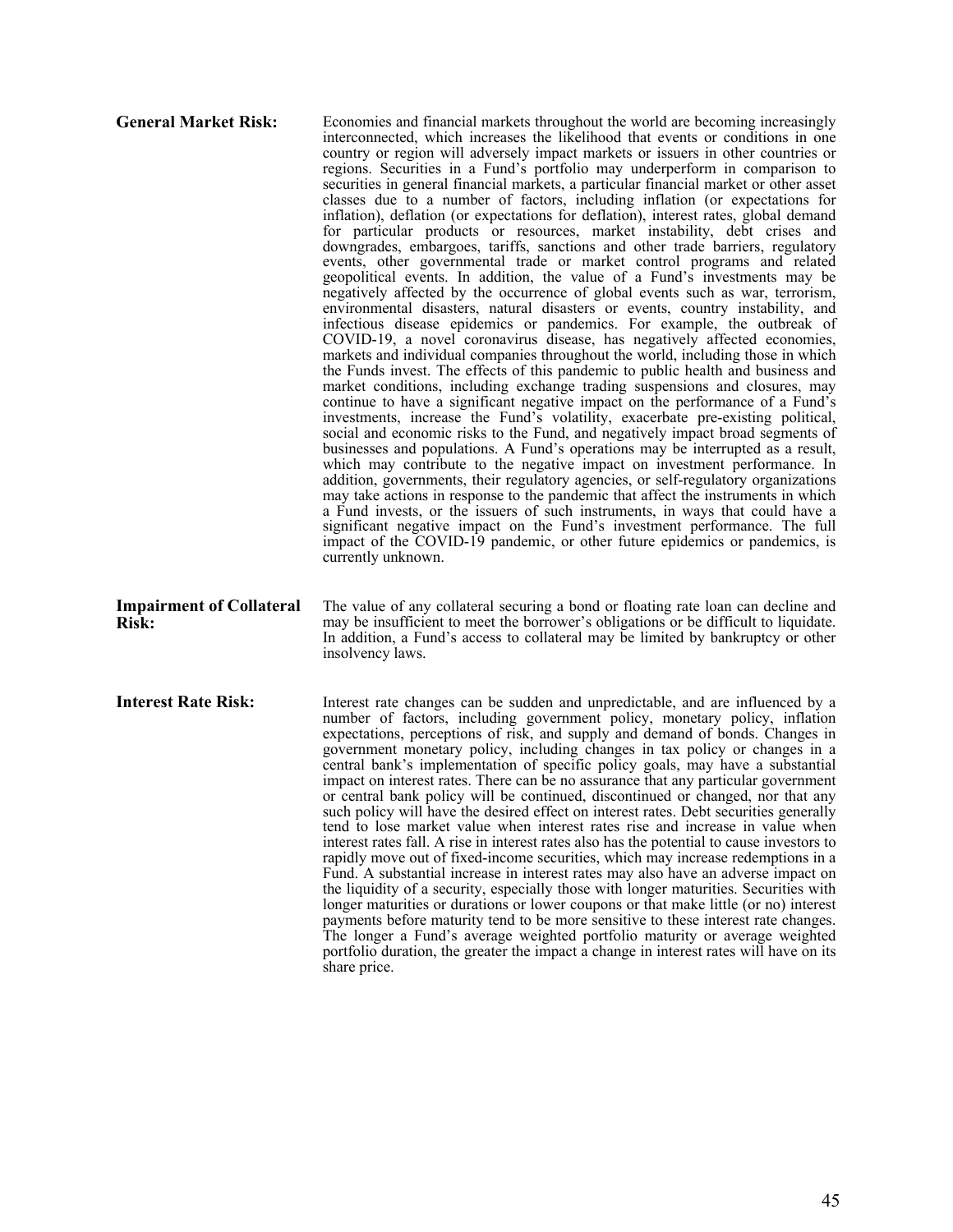| <b>Investment Company and</b><br><b>ETF Risk:</b> | Investments in open-end and closed-end investment companies, including ETFs<br>(which may, in turn, invest in bonds, and other financial vehicles), involve<br>substantially the same risks as investing directly in the instruments held by these<br>entities. However, the investment may involve duplication of certain fees and<br>expenses. By investing in an investment company or ETF, a Fund becomes a<br>shareholder of that fund. As a result, Fund shareholders indirectly bear their<br>proportionate share of the investment company's or ETF's fees and expenses<br>which are paid by a Fund as a shareholder of the fund. (Affiliated mutual funds<br>will not charge duplicate fees and expenses.) These fees and expenses are in<br>addition to the fees and expenses that Fund shareholders directly bear in<br>connection with a Fund's own operations. If the investment company or ETF fails<br>to achieve its investment objective, a Fund's investment in the fund may<br>adversely affect the Fund's performance. In addition, because ETFs and many<br>closed-end funds are listed on national stock exchanges and are traded like stocks<br>listed on an exchange, (1) a Fund may acquire ETF or closed-end fund shares at a<br>discount or premium to their NAV and (2) ETFs are subject to brokerage and<br>other trading costs, which could result in greater expenses to the Fund. Finally,<br>because the value of ETF shares depends on the demand in the market, the<br>Advisor may not be able to liquidate a Fund's holdings at the most optimal time,<br>adversely affecting the Fund's performance. |
|---------------------------------------------------|-------------------------------------------------------------------------------------------------------------------------------------------------------------------------------------------------------------------------------------------------------------------------------------------------------------------------------------------------------------------------------------------------------------------------------------------------------------------------------------------------------------------------------------------------------------------------------------------------------------------------------------------------------------------------------------------------------------------------------------------------------------------------------------------------------------------------------------------------------------------------------------------------------------------------------------------------------------------------------------------------------------------------------------------------------------------------------------------------------------------------------------------------------------------------------------------------------------------------------------------------------------------------------------------------------------------------------------------------------------------------------------------------------------------------------------------------------------------------------------------------------------------------------------------------------------------------------------------------------------------------------------------|
| <b>Issuer Risk:</b>                               | An issuer may perform poorly, and therefore, the value of its securities may<br>decline, which would negatively affect the Fund's performance. Poor performance<br>may be caused by poor management decisions, competitive pressures,<br>breakthroughs in technology, reliance on suppliers, labor problems or shortages,<br>corporate restructurings, fraudulent disclosures or other events, conditions or<br>factors.                                                                                                                                                                                                                                                                                                                                                                                                                                                                                                                                                                                                                                                                                                                                                                                                                                                                                                                                                                                                                                                                                                                                                                                                                  |
| <b>Liquidity Risk:</b>                            | The risk associated with a lack of marketability of instruments which may make it<br>difficult or impossible to sell the instruments at desirable prices in order to<br>minimize loss. A Fund may have to reduce the selling price, sell other<br>investments, or forgo another more appealing investment opportunity. Floating<br>rate loans generally are subject to legal or contractual restrictions on resale.<br>Floating rate loans also may trade infrequently on the secondary market. The<br>value of the loan to a Fund may be impaired in the event that the Fund needs to<br>liquidate such loans. The inability to purchase or sell floating rate loans and other<br>debt securities at a fair price may have a negative impact on a Fund's<br>performance. Securities in which a Fund invests may be traded in the over-the-<br>counter market rather than on an organized exchange and therefore may be more<br>difficult to purchase or sell at a fair price. Additionally, loan transactions may<br>require extended settlement periods before cash is received.                                                                                                                                                                                                                                                                                                                                                                                                                                                                                                                                                        |
|                                                   | No Fund will acquire any illiquid investment if, immediately after the acquisition,<br>the Fund will have invested more than 15% of its net assets in illiquid<br>investments. Illiquid investments means any investments that the Advisor<br>reasonably expects cannot be sold or disposed of in seven calendar days or less<br>under current market conditions without the sale or disposition significantly<br>changing the market value of the investment.                                                                                                                                                                                                                                                                                                                                                                                                                                                                                                                                                                                                                                                                                                                                                                                                                                                                                                                                                                                                                                                                                                                                                                            |
| <b>Portfolio Turnover Risk:</b>                   | Each Fund may have a high turnover rate, given the inherent volatility of<br>concentrated positions. A higher portfolio turnover may enhance returns by<br>capturing and holding portfolio gains. However, it also may result in<br>correspondingly greater brokerage commission expenses and may result in the<br>distribution to shareholders of additional dividends and capital gains for tax<br>purposes. These factors may negatively affect a Fund's performance.                                                                                                                                                                                                                                                                                                                                                                                                                                                                                                                                                                                                                                                                                                                                                                                                                                                                                                                                                                                                                                                                                                                                                                  |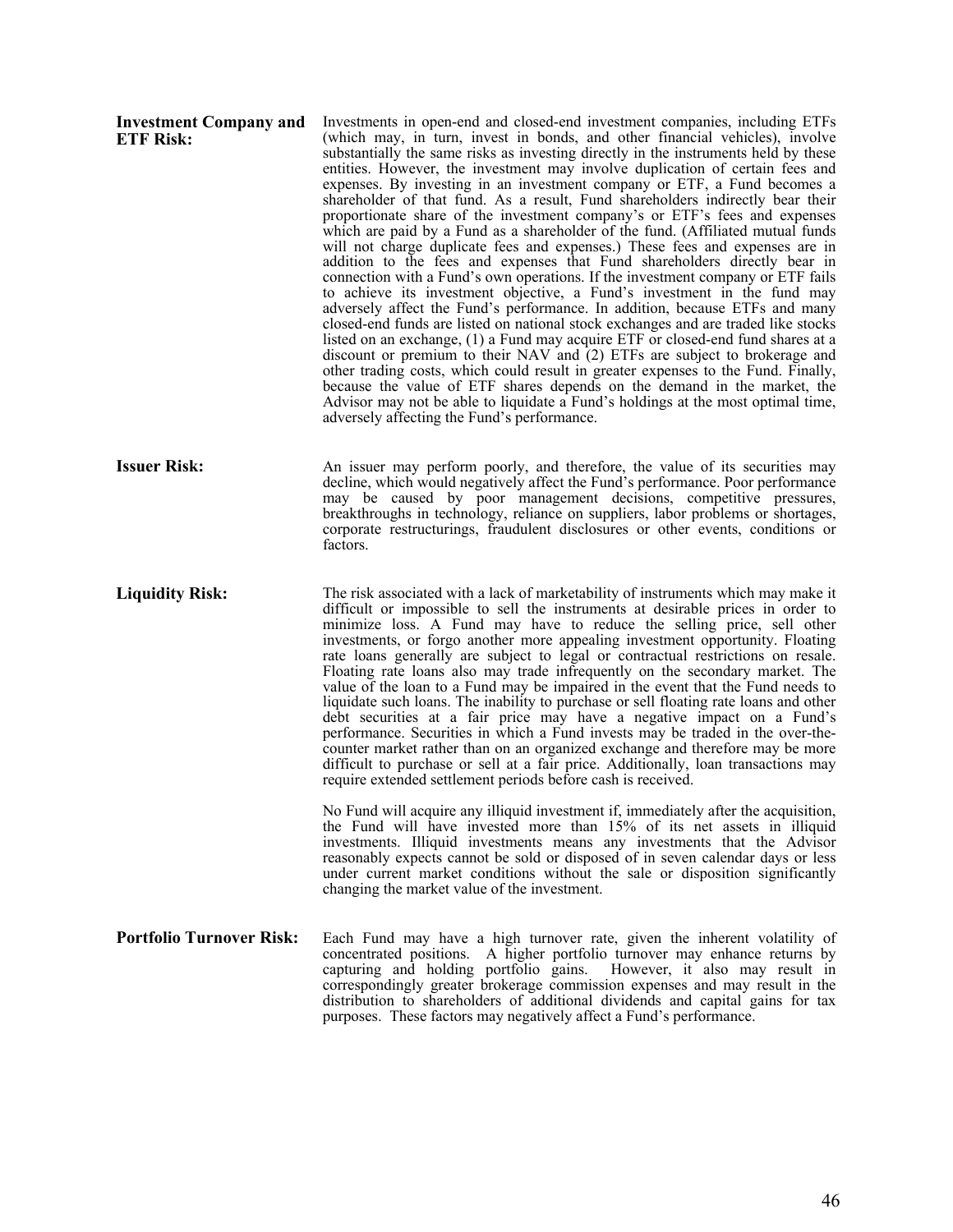- **Prepayment Risk:** Fixed income securities are subject to prepayment risk when the issuer can "call" the security, or repay principal, in whole or in part, prior to the security's maturity. When a Fund reinvests the prepayments of principal it receives, it may receive a rate of interest that is lower than the rate on the existing security, potentially lowering the Fund's income, yield and its distributions to shareholders. Securities subject to partial or complete prepayment(s) may offer less potential for gains during a declining interest rate environment and have greater price volatility. Prepayment risk is greater in periods of falling interest rates for fixedrate assets, and for floating or variable rate securities, rising interest rates generally increase the risk of refinancings or prepayments.
- **Ratings Agencies Risk:** Ratings are not an absolute standard of quality, but rather general indicators that reflect only the view of the originating rating agencies from which an explanation of the significance of such ratings may be obtained. There is no assurance that a particular rating will continue for any given period of time or that any such rating will not be revised downward or withdrawn entirely if, in the judgment of the agency establishing the rating, circumstances so warrant. A downward revision or withdrawal of such ratings, or either of them, may have an effect on the liquidity or market price of the securities in which the Fund invests. The ratings of securitized assets may not adequately reflect the credit risk of those assets due to their structure. Rating agencies may fail to make timely changes in credit ratings and an issuer's current financial condition may be better or worse than a rating indicates. In addition, rating agencies are subject to an inherent conflict of interest because they are often compensated by the same issuers whose securities they grade.
- **Redemption Risk:** The Funds may experience periods of heavy redemptions that could cause a Fund to sell assets at inopportune times or at a loss or depressed value. Redemption risk is heightened during periods of declining or illiquid markets. Heavy redemptions could hurt a Fund's performance. A general rise in interest rates, perhaps because of changing government policies, has the potential to cause investors to move out of fixed income securities on a large scale, which may increase redemptions from mutual funds that hold large amounts of fixed income securities. Such a move, coupled with a reduction in the ability or willingness of dealers and other institutional investors to buy or hold fixed income securities, may result in decreased liquidity and increased volatility in the fixed income markets.
- **Restricted Securities Risk:** Restricted securities may not be listed on an exchange and may have no active trading market. Restricted securities may be illiquid, and the Fund may be unable to sell them at a time when it may otherwise be desirable to do so or may be able to sell them only at prices that are less than what the Fund regards as their fair market value. Transaction costs may be higher for restricted securities. In addition, the Fund may get only limited information about the issuer of a restricted security.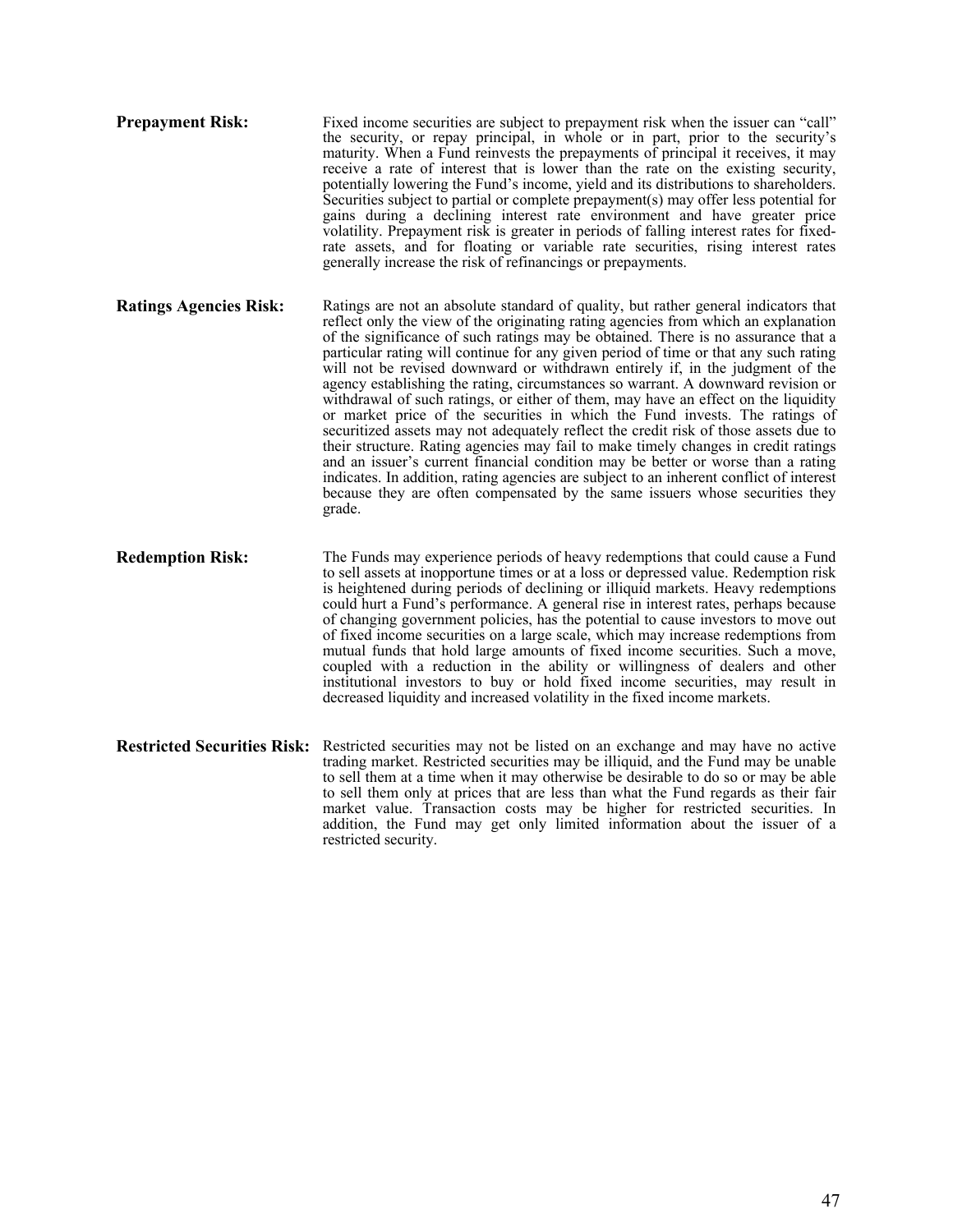#### **Risks Associated with the Discontinuation of the London Interbank Offered Rate ("LIBOR"):**

The Funds invest in certain debt securities, derivatives or other financial instruments that utilize the London Inter-bank Offered Rate, or "LIBOR," as a "benchmark" or "reference rate" for variable interest rate calculations. In July 2017, the United Kingdom Financial Conduct Authority, which regulates LIBOR, announced a desire to phase out the use of LIBOR by the end of 2021. The administrator of LIBOR ceased publication of most LIBOR settings on a representative basis at the end of 2021 and is expected to cease publication of a majority of U.S. dollar LIBOR settings on a representative basis after June 30, 2023. In addition, global regulators have announced that, with limited exceptions, no new LIBOR-based contracts should be entered into after 2021. Actions by regulators have resulted in the establishment of alternative reference rates to LIBOR in most major currencies. Various financial industry groups have been planning for the transition away from LIBOR, but there remains uncertainty regarding the nature of any replacement rate and the impact of the transition from LIBOR on the Funds' transactions and the financial markets generally. The transition away from LIBOR may lead to increased volatility and illiquidity in markets that currently rely on LIBOR and may adversely affect the Funds' performance. The transition may also result in a reduction in the value of certain LIBOR-based investments held by the Funds or reduce the effectiveness of related transactions such as hedges. Any such effects of the transition away from LIBOR, as well as other unforeseen effects, could result in losses for the Fund. Since the usefulness of LIBOR as a benchmark could also deteriorate during the transition period, effects could occur at any time.

Syndicated (Floating Rate, The Funds may invest in syndicated loans which include interests in loans to **Bank, Leveraged, Senior) Loan Risk:** companies or their affiliates undertaken for various purposes. These loans, which may bear fixed or floating rates, have generally been arranged through private negotiations between a company and one or more financial institutions, including banks. Loans are not registered under the federal securities laws like stocks and bonds, so investors in loans have less protection against improper practices than investors in registered securities. The Funds' investments may be in the form of participation in loans or of assignments of all or a portion of loans from third parties. Investments in syndicated loans involve credit risk, interest rate risk, liquidity risk and other risks, including, but not limited to, the risk that any collateral may become impaired, may be insufficient to meet the obligations of the borrower or may be difficult to liquidate. These investments are also subject to the risk that a Fund may obtain less than the full value for the loan interests when sold. Moreover, loan transactions may have significantly longer settlement periods (i.e., longer than seven days) than more traditional investments and, as a result, sale proceeds related to the sale of loans may not be available to make additional investments or to meet a Fund's redemption obligations until potentially a substantial period after the sale of the loans. The Funds have the power to engage in short term borrowing to meet short-term liquidity needs that might arise from any lengthy loan settlement periods.

**U.S. Government Securities Risk:** Although each of the Funds may hold securities that carry U.S. government guarantees, these guarantees do not extend to shares of a Fund itself and do not guarantee the market prices of the securities. Furthermore, not all securities issued by the U.S. government and its agencies and instrumentalities are backed by the full faith and credit of the U.S. Treasury.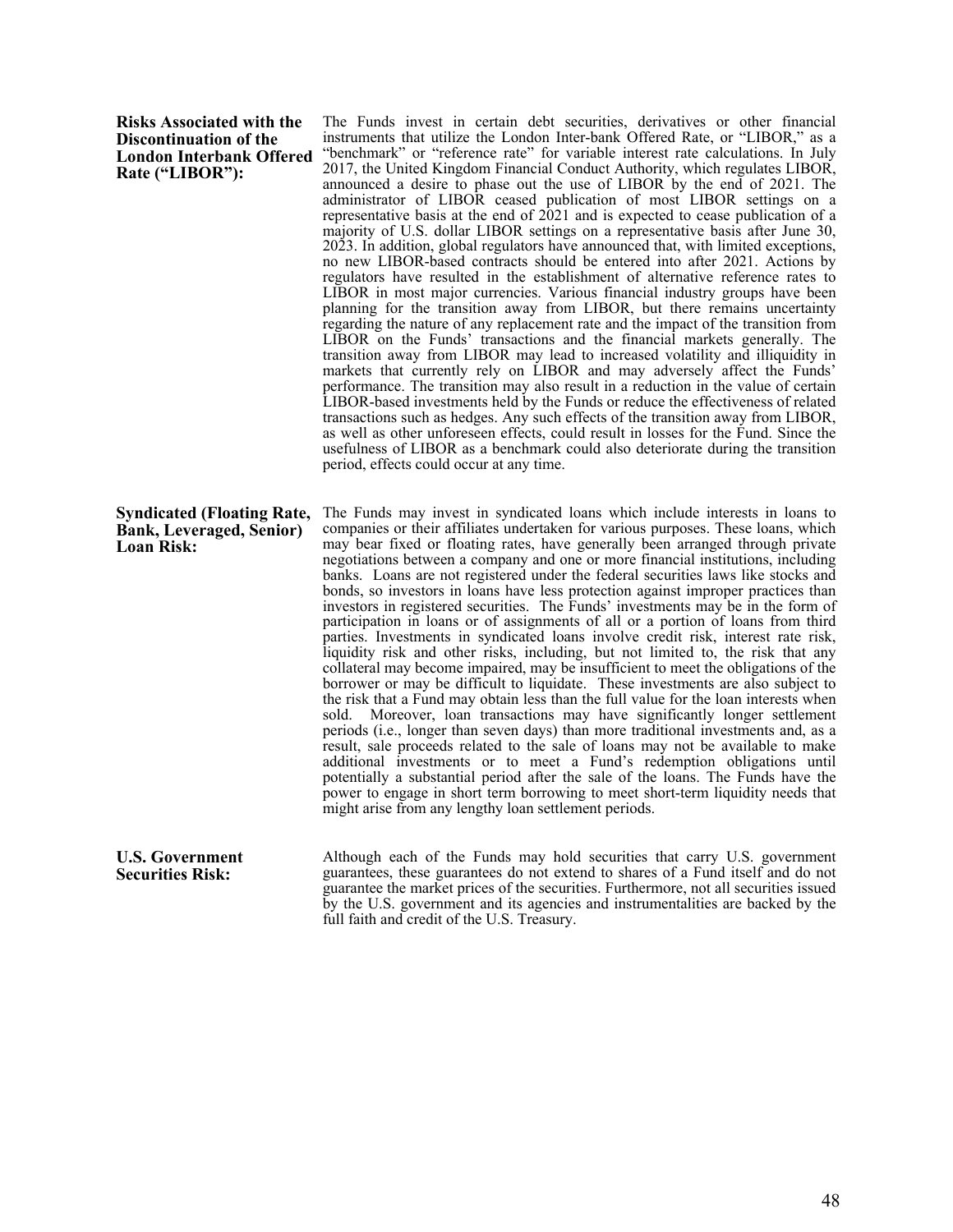# **Management**

## **The Advisor**

**Muzinich & Co., Inc.** Each Fund's Advisor is Muzinich & Co., Inc., located at 450 Park Avenue, New York, New York 10022. The Advisor is an institutional asset manager specializing in corporate debt investing and credit-oriented strategies. The Advisor has been registered with the SEC since 1991. As of February 28, 2022, the Advisor and its global affiliates, collectively, managed approximately \$43.3 billion in assets. Under the Investment Advisory Agreement with the Advisor, each Fund compensates the Advisor for its advisory services as shown in the table below. For the fiscal year ended December 31, 2021, the Advisor received the following net advisory fees as a percentage of average annual daily net assets. The "net" advisory fee reflects the amount received because the Advisor was required to waive a portion of its fees and/or reimburse expenses pursuant to the expense limitation agreement described below.

|                           | <b>Annual Advisory Fee</b> | <b>Net Advisory Fee Received</b><br>after Waivers and/or Expense<br><b>Reimbursement for 2021</b> |
|---------------------------|----------------------------|---------------------------------------------------------------------------------------------------|
| Credit Opportunities Fund | $0.60\%$                   | $0.43\%$                                                                                          |
| U.S. High Yield Fund      | $0.55\%$                   | $0.00\%$                                                                                          |
| Low Duration Fund         | 0.45%                      | $0.32\%$                                                                                          |

A discussion summarizing the primary (but not exclusive) basis for the Board's approval of the Investment Advisory Agreement between the Trust on behalf of the Credit Opportunities Fund, the U.S. High Yield Fund, the Low Duration Fund and the Advisor is included in the Funds' Annual Report dated December 31, 2021.

Subject to the general oversight of the Board, the Advisor is directly responsible for making the investment decisions for the Funds.

#### **Portfolio Managers**

The Funds are managed by a team of investment professionals who take active roles in managing the Fund and retain shared decision-making authority over the management of the Funds' assets as indicated below.

| <b>Portfolio Manager/Fund</b>                            | Bio                                                                                                                                                                                                                                                                                                                                                                                                                                                                                                                                               |
|----------------------------------------------------------|---------------------------------------------------------------------------------------------------------------------------------------------------------------------------------------------------------------------------------------------------------------------------------------------------------------------------------------------------------------------------------------------------------------------------------------------------------------------------------------------------------------------------------------------------|
| <b>Anthony DeMeo</b><br><b>Credit Opportunities Fund</b> | Anthony DeMeo joined Muzinich in 2015. Anthony is a<br>Portfolio Manager with 22 years of investment industry<br>experience. Prior to joining Muzinich, Anthony was an<br>investment grade credit trader at Société Géneralé for four<br>years focusing on the consumer, retail and industrial sectors.<br>Prior to that, he spent 11 years in debt capital markets at<br>Barclays Capital and Deutsche Bank where he advised<br>corporations on financing and solution strategies. Anthony<br>holds a B.A. in Economics from Cornell University. |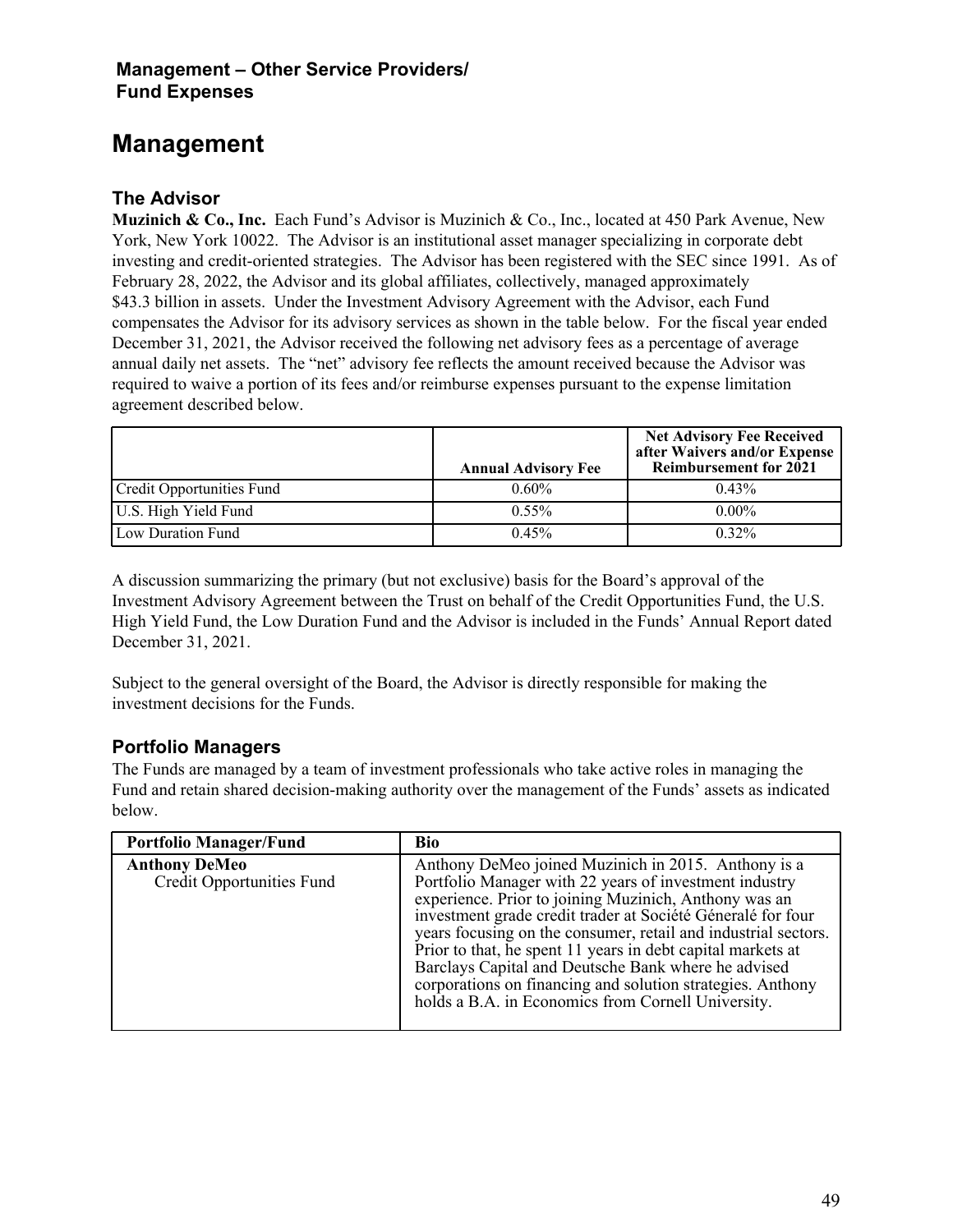| <b>Portfolio Manager/Fund</b>                                                | <b>Bio</b>                                                                                                                                                                                                                                                                                                                                                                                                                                                                                                                                                                                                                                                                                                                                                                                                                                                                                                                                                                                                                                                                                                                                      |
|------------------------------------------------------------------------------|-------------------------------------------------------------------------------------------------------------------------------------------------------------------------------------------------------------------------------------------------------------------------------------------------------------------------------------------------------------------------------------------------------------------------------------------------------------------------------------------------------------------------------------------------------------------------------------------------------------------------------------------------------------------------------------------------------------------------------------------------------------------------------------------------------------------------------------------------------------------------------------------------------------------------------------------------------------------------------------------------------------------------------------------------------------------------------------------------------------------------------------------------|
| <b>Stuart Fuller</b><br><b>Credit Opportunities Fund</b>                     | Stuart Fuller joined Muzinich in 2016. Stuart is a Portfolio<br>Manager with 21 years of investment industry experience.<br>Prior to joining Muzinich, Stuart worked for ECM Asset<br>Management Limited from 2002 to 2016, where he was a<br>Portfolio Manager responsible for loan and high yield<br>investments in multi-strategy and asset-class-specific<br>programs and credit analysis of senior and subordinated loan<br>positions across a wide range of industries for all of ECM's<br>portfolios. Stuart started his career at Tullett & Tokyo<br>Liberty Ltd. Stuart earned a B.Sc. from the Faculty of<br>Science at St Andrews University.                                                                                                                                                                                                                                                                                                                                                                                                                                                                                        |
| Joseph Galzerano, MBA, CPA<br>Credit Opportunities Fund<br>Low Duration Fund | Joseph Galzerano joined Muzinich in 2010. Joseph is a<br>Portfolio Manager with 35 years of investment industry<br>experience, focusing on U.S. high yield. Prior to joining<br>Muzinich, Joseph worked at Babson Capital Management<br>where he was Managing Director and Senior Investment<br>Analyst. Previously, he held Senior Analyst positions in high<br>yield research at CIBC World Markets and Citicorp<br>Securities. Joseph earned a B.A., Epsilon Sigma Pi, cum<br>laude, from Manhattan College, and an M.B.A. in Corporate<br>Finance from Fordham University where he finished his<br>degree with honor designations Phi Kappa Phi and Beta<br>Gamma Sigma. He was formally credit trained at the<br>Citicorp Global Institute of Finance and is a Certified Public<br>Accountant.                                                                                                                                                                                                                                                                                                                                             |
| Tatjana Greil-Castro, PhD, M.Sc.<br>Low Duration Fund                        | Tatjana Greil-Castro joined Muzinich in 2007. Tatjana is a<br>Portfolio Manager with 26 years of investment industry<br>experience. She is a founding member of the European<br>Leveraged Finance Association and a member of the<br>European Central Bank's Bond Market Contact Group. In<br>2019, she was appointed as an advisor to the Dalai Lama<br>Centre for Compassion. She is also a member of the<br>Consultative Group for the Taskforce of Scaling Voluntary<br>Carbon Trading. Prior to joining Muzinich, Tatjana worked<br>for Metlife Investments, where she served as an Associate<br>Director of the High Return Unit. Earlier, Tatjana worked as<br>Senior Portfolio Manager in European high yield for Fortis<br>Investments and as a portfolio manager and credit analyst at<br>Legal & General Investment Management. She started her<br>career as a high yield telecom analyst with Merrill Lynch.<br>She has a Ph.D. from the London School of Economics $\&$<br>Political Science, a Masters from the Kiel Institute of World<br>Economics in Germany, and an M.Sc./B.S. in Economics<br>from the University of Vienna. |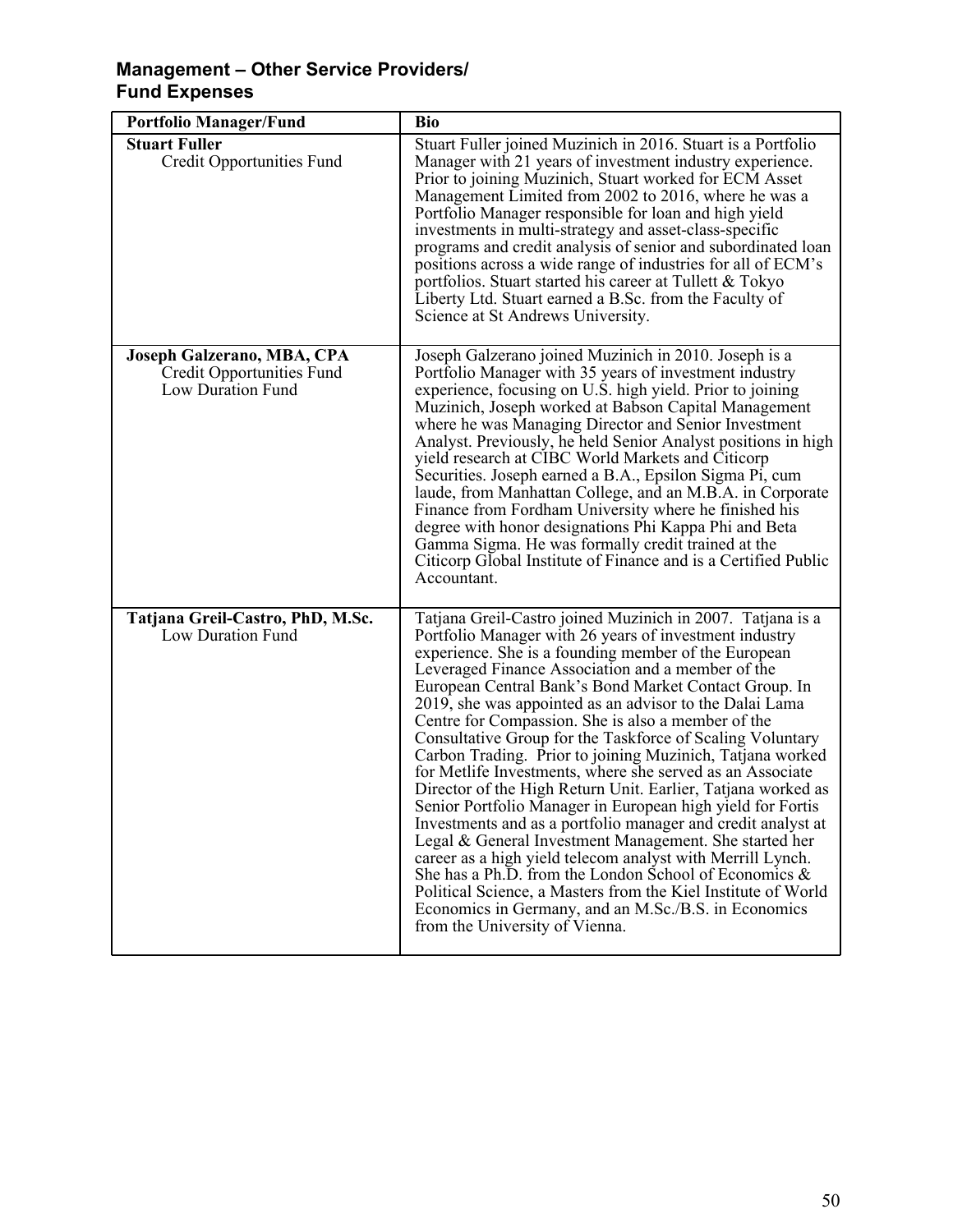| <b>Portfolio Manager/Fund</b>                               | <b>Bio</b>                                                                                                                                                                                                                                                                                                                                                                                                                                                                                                                                                                                                                                                                                                                                                                                        |
|-------------------------------------------------------------|---------------------------------------------------------------------------------------------------------------------------------------------------------------------------------------------------------------------------------------------------------------------------------------------------------------------------------------------------------------------------------------------------------------------------------------------------------------------------------------------------------------------------------------------------------------------------------------------------------------------------------------------------------------------------------------------------------------------------------------------------------------------------------------------------|
| Craig Guttenplan, CFA<br>Low Duration Fund                  | Craig Guttenplan joined Muzinich in 2016. Mr. Guttenplan is<br>a Portfolio Manager, focusing on investment-grade<br>strategies, with 18 years of investment industry experience.<br>He also has credit analysis responsibilities focusing on the<br>financials industry. Prior to joining Muzinich, he was at<br>Rogge Global Partners where he was an Analyst focusing on<br>global financials across investment-grade and high yield.<br>Previously, he was an Analyst at a leading independent<br>research firm, CreditSights, where he also covered a variety<br>of financial sectors. Mr. Guttenplan earned a B.S. in Finance<br>and International Business from New York University's<br>Leonard H. Stern School of Business. He also holds the<br>Chartered Financial Analyst designation. |
| Ian Horn, CFA<br>Low Duration Fund                          | Ian Horn joined Muzinich in 2013. Ian is a Portfolio<br>Manager on Muzinich's Investment Grade strategies with 9<br>years of investment industry experience. Ian also has credit<br>analysis responsibilities within European investment grade,<br>having previously covered the utilities, real estate and<br>transportation sectors specifically. Prior to joining<br>Muzinich, Ian spent 2 years at the Royal Bank of Canada in<br>their Wealth Management division, and previously worked at<br>Lazard and JP Morgan. Ian earned a Masters in Engineering<br>from the University of Oxford, where he received academic<br>awards including a scholarship from the Institution of<br>Mechanical Engineers. Ian holds the Chartered Financial<br>Analyst designation.                           |
| Warren Hyland, M.Sc., CFA<br>Credit Opportunities Fund      | Warren Hyland joined Muzinich in 2013. Warren is a<br>Portfolio Manager with 26 years of investment industry<br>experience. Prior to joining Muzinich, Warren worked for<br>Schroders, where he was a Global Portfolio Manager and<br>later, the Senior Portfolio Manager for Global Emerging<br>Markets. In the latter role, he managed about \$2 billion and<br>helped to develop the firm's emerging markets corporate<br>capabilities. Previously, Warren was the Head of European<br>Money Markets at UniCredito Italiano. Warren has a BSc in<br>Mathematics for Business from the Middlesex University<br>London, and later received his M.Sc. in Shipping Trade and<br>Finance from the CASS Business School. He holds the<br>Chartered Financial Analyst designation.                    |
| Michael L. McEachern, MBA, CFA<br>Credit Opportunities Fund | Michael McEachern joined Muzinich in 2012. Michael is a<br>Head of Public Markets/Portfolio Manager with 38 years of<br>investment industry experience. Prior to joining Muzinich,<br>Michael was president and Head of the High Yield Division<br>at Seix Advisors, Inc. At Seix Advisors, Michael was the<br>founding partner of the high yield strategy that grew to over<br>\$13 billion under his leadership. Prior to Seix Advisors,<br>Michael served in various research and portfolio<br>management capacities at American General Corp. and at<br>Capital Holding Corporation. Michael holds a B.A. in<br>Management Science from the University of California, San<br>Diego, and an M.B.A. from Rice University. Michael holds<br>the Chartered Financial Analyst designation.         |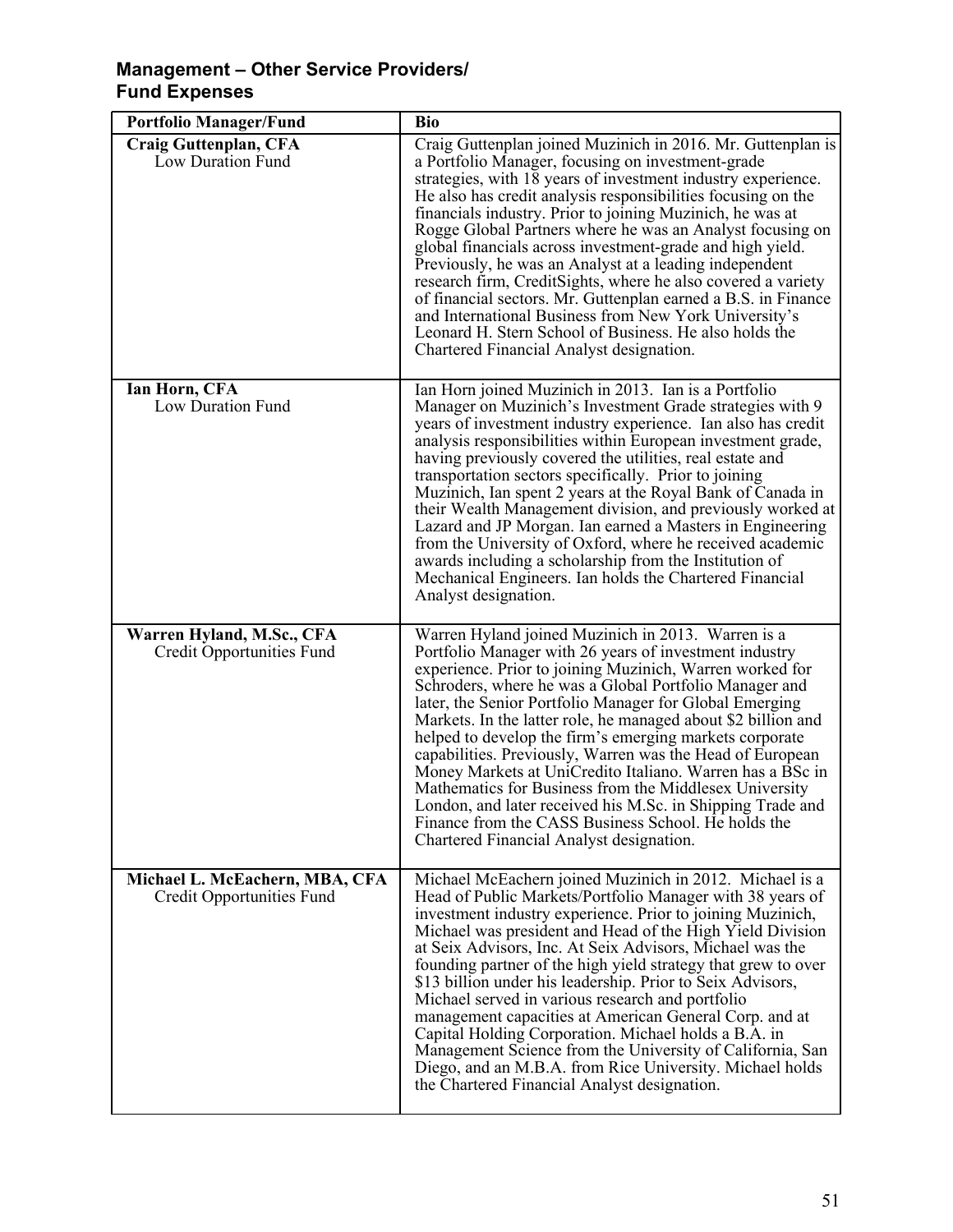| <b>Portfolio Manager/Fund</b>                          | <b>Bio</b>                                                                                                                                                                                                                                                                                                                                                                                                                                                                                                                                                                                                                                                                                                                                                                                                                                                                                                                                       |
|--------------------------------------------------------|--------------------------------------------------------------------------------------------------------------------------------------------------------------------------------------------------------------------------------------------------------------------------------------------------------------------------------------------------------------------------------------------------------------------------------------------------------------------------------------------------------------------------------------------------------------------------------------------------------------------------------------------------------------------------------------------------------------------------------------------------------------------------------------------------------------------------------------------------------------------------------------------------------------------------------------------------|
| <b>Brian Nold</b><br><b>Credit Opportunities Fund</b>  | Brian Nold joined Muzinich in 2021. Brian is a Portfolio<br>Manager with 22 years of investment industry experience.<br>Prior to joining Muzinich, Brian was a Founding Partner and<br>Chief Investment Officer of Column Park Asset<br>Management. Before Column Park, Brian spent 10 years at<br>Seix Investment Advisors as a Managing Director and Senior<br>Portfolio Manager. He started his career in Global High<br>Yield Research at Morgan Stanley. Brian graduated from<br>University of Virginia with a Bachelor of Arts degree in<br>Environmental Science. Brian is also a medical doctor with a<br>Doctor of Medicine degree from the University of Virginia.                                                                                                                                                                                                                                                                     |
| <b>Bryan Petermann, MBA</b><br>U.S. High Yield Fund    | Bryan Petermann joined Muzinich in 2010. Bryan is a<br>Portfolio Manager with 33 years of investment industry<br>experience. Prior to joining Muzinich, Bryan worked for<br>Pinebridge Investments (formerly AIG Investments) where<br>he served as Managing Director, Head of High Yield for the<br>last five years of his tenure. Bryan started his career in the<br>banking sector. He worked in the media and cable groups at<br>the Union Bank of California and Banque Paribas.<br>Previously, he participated in the start of Société Générale's<br>cable and media group. Bryan received a B.A. from the<br>University of California, Los Angeles where he was a Phi<br>Beta Kappa scholar, and an M.B.A. from the University of<br>California, Berkeley.                                                                                                                                                                                |
| Thomas Samson, M.Sc., CFA<br>Credit Opportunities Fund | Thomas Samson joined Muzinich in 2004. Thomas is a<br>Portfolio Manager with 24 years of investment industry<br>experience. Prior to joining Muzinich, Thomas worked as an<br>investment analyst at Trafalgar Asset Managers, a distressed-<br>debt hedge fund. Prior to that, he worked as a financial<br>analyst at GE Capital. Thomas has a Masters in Finance from<br>London Business School, holds the Chartered Financial<br>Analyst designation and has an M.Sc. in Corporate Finance<br>from the Institut d'Etudes Politiques de Paris, France.                                                                                                                                                                                                                                                                                                                                                                                          |
| Kevin Ziets, MBA, CFA<br>U.S. High Yield Fund          | Kevin Ziets joined Muzinich in 2017. Kevin serves as a<br>Portfolio Manager with 22 years of investment industry<br>experience. Kevin focuses on U.S. High Yield credits after<br>spending over 20 years as a research analyst primarily in the<br>U.S. high yield market, covering a variety of sectors across<br>buy side, sell side, and rating agency roles. Previously, as a<br>Senior Credit Analyst for Muzinich, Kevin covered the<br>gaming, lodging, leisure, airlines, homebuilders/building<br>products, packaging and transportation sectors. Prior to<br>joining Muzinich, Kevin was a high yield corporate Credit<br>Analyst most recently at Citigroup and before that at<br>Goldman Sachs, Moody's, Lazard, PrinceRidge and Pali<br>Capital. Kevin earned a B.A. from Northwestern University<br>and an M.B.A. from New York University's Stern School of<br>Business. He holds the Chartered Financial Analyst<br>designation. |

The Funds' SAI provides additional information about Muzinich's methods of portfolio manager compensation, other accounts managed by the Portfolio Managers and the Portfolio Managers' ownership of securities in the Funds.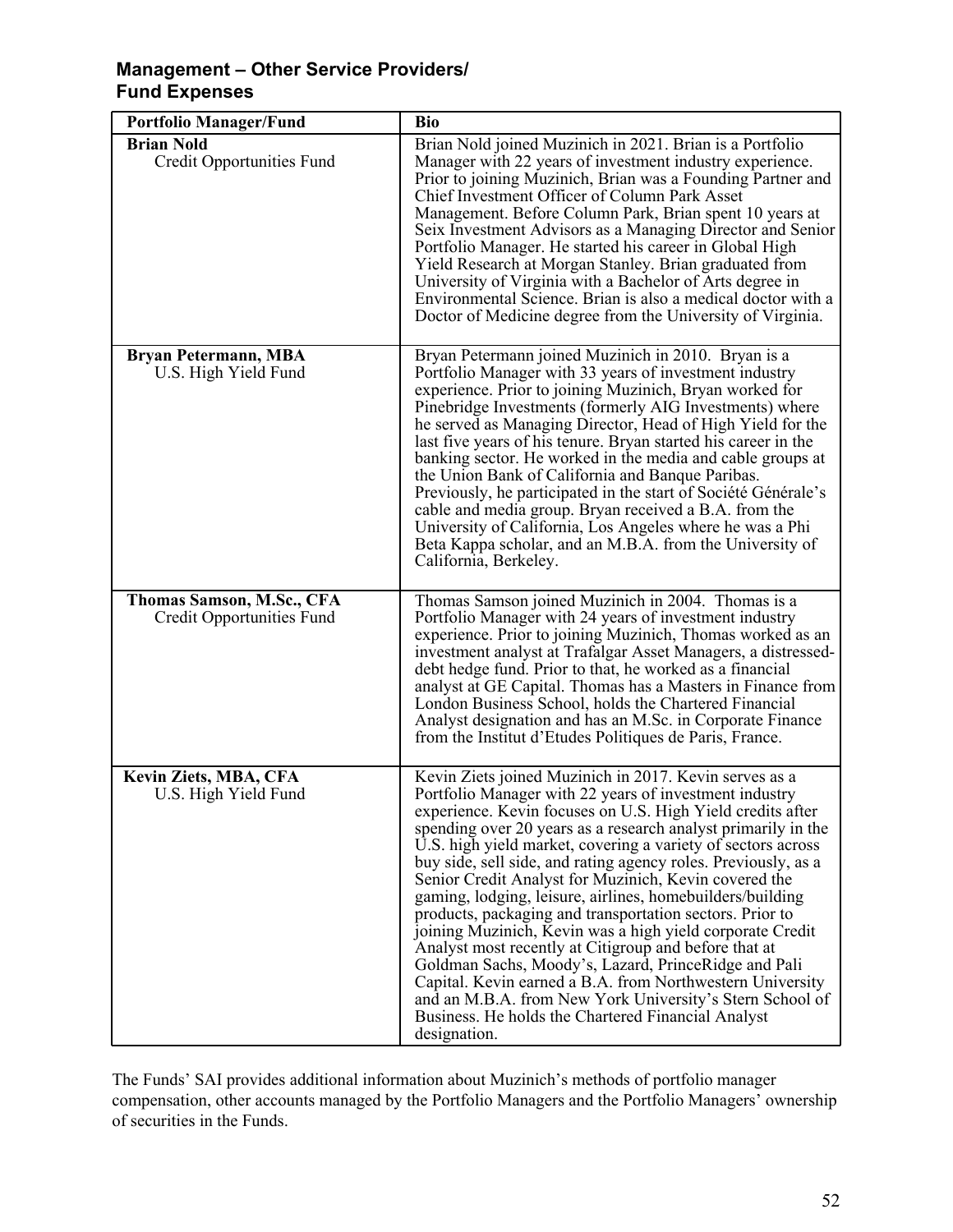## **Other Service Providers**

U.S. Bancorp Fund Services, LLC doing business as U.S Bank Global Fund Services (the "Transfer Agent") provides certain administration, fund and transfer agency services to the Funds.

Quasar Distributors, LLC (the "Distributor") serves as the Funds' Distributor and principal underwriter in connection with the offering of the Funds' shares. The Distributor may enter into arrangements with banks, broker-dealers and other financial institutions through which investors may purchase or redeem Fund shares.

## **Fund Expenses**

In addition to the advisory fees discussed above, the Funds incur other expenses such as custodian fees, transfer agency fees, interest, acquired fund fees and expenses and other customary Fund expenses. (acquired fund fees and expenses are indirect fees that the Funds incur from investing in the shares of other investment companies.) The Advisor has contractually agreed to reduce its fees and/or pay Fund expenses (excluding taxes, interest expenses, interest on short positions, portfolio transaction expenses, acquired fund fees and expenses, extraordinary expenses, Rule 12b-1 fees, shareholder servicing fees and any other class specific expenses) to limit Total Annual Fund Operating Expenses After Fee Waiver and/ or Expense Reimbursement to the amounts shown below of each Fund's average net assets ("Expense  $Cap$ ").

| <b>Fund Expense Caps</b>  | <b>Expense Cap</b> |
|---------------------------|--------------------|
| Credit Opportunities Fund | $0.60\%$           |
| U.S. High Yield Fund      | 0.58%              |
| Low Duration Fund         | $0.50\%$           |

Any reduction in advisory fees or payment of expenses made by the Advisor is subject to reimbursement by the Fund if requested by the Advisor, and the Board approves such reimbursement in subsequent fiscal years. This reimbursement may be requested by the Advisor if the aggregate amount actually paid by the Fund toward operating expenses for such year (taking into account any reimbursements) does not exceed the Expense Cap. The Advisor is permitted to be reimbursed for fee reductions and expense payments it made in the prior three years from the date the fees were waived and/or expenses were paid. This reimbursement may be requested if the aggregate amount actually paid by a Fund toward operating expenses for such period (taking into account any reimbursement) does not exceed the lesser of the Expense Cap in place at the time of the waiver or at the time of reimbursement. The Fund must pay its current ordinary operating expenses before the Advisor is entitled to any reimbursement of fees and expenses. The current Expense Cap are in place indefinitely, but at a minimum through April 30, 2023. The Expense Cap may be terminated after April 30, 2023, by the Board of Trustees upon 60 days' prior written notice to the Advisor, or by the Advisor with the consent of the Board.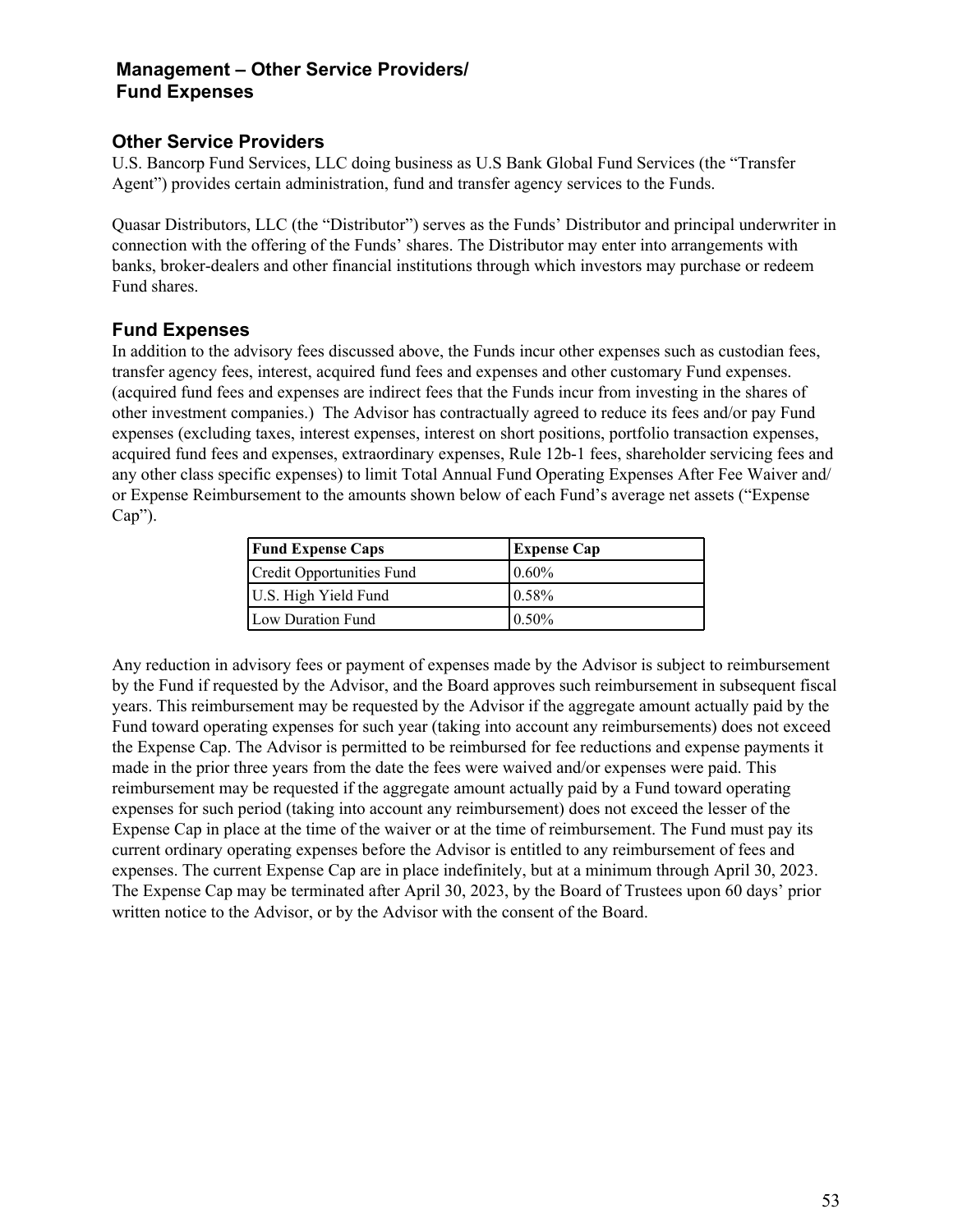The following is a summary of the differences between Class A Shares, Institutional Shares and Supra Institutional Shares for each of the Funds, as applicable. Note, the Muzinich Credit Opportunities Fund does not offer Class A Shares.

|                                             | <b>Class A Shares</b>                                                                                                                                                                                                                                                                                                                                                                                                                                                                                                                                                                                        | <b>Institutional Shares</b>                                                                                                                                                                                                                                                                                                                                                                                                                                                                                                                                 | <b>Supra Institutional</b><br><b>Shares</b>  |
|---------------------------------------------|--------------------------------------------------------------------------------------------------------------------------------------------------------------------------------------------------------------------------------------------------------------------------------------------------------------------------------------------------------------------------------------------------------------------------------------------------------------------------------------------------------------------------------------------------------------------------------------------------------------|-------------------------------------------------------------------------------------------------------------------------------------------------------------------------------------------------------------------------------------------------------------------------------------------------------------------------------------------------------------------------------------------------------------------------------------------------------------------------------------------------------------------------------------------------------------|----------------------------------------------|
| <b>Eligible Shareholder</b>                 | Retail                                                                                                                                                                                                                                                                                                                                                                                                                                                                                                                                                                                                       | Eligible institutions<br>and qualified plans                                                                                                                                                                                                                                                                                                                                                                                                                                                                                                                | Eligible institutions<br>and qualified plans |
| <b>Initial Sales Charge</b>                 | 4.25%                                                                                                                                                                                                                                                                                                                                                                                                                                                                                                                                                                                                        | None                                                                                                                                                                                                                                                                                                                                                                                                                                                                                                                                                        | None                                         |
| <b>Contingent Deferred Sales</b><br>Charge  | None                                                                                                                                                                                                                                                                                                                                                                                                                                                                                                                                                                                                         | None                                                                                                                                                                                                                                                                                                                                                                                                                                                                                                                                                        | None                                         |
| <b>Redemption Fee</b>                       | 1.00%/<90 day<br>holding period                                                                                                                                                                                                                                                                                                                                                                                                                                                                                                                                                                              | $1.00\%/<90$ day<br>holding period                                                                                                                                                                                                                                                                                                                                                                                                                                                                                                                          | $1.00\%$ /<90 day holding<br>period          |
| <b>Ongoing distribution (12b-1)</b><br>fees | 0.25%                                                                                                                                                                                                                                                                                                                                                                                                                                                                                                                                                                                                        | None                                                                                                                                                                                                                                                                                                                                                                                                                                                                                                                                                        | None                                         |
| <b>Shareholder Service Fee</b>              | up to $0.10\%$                                                                                                                                                                                                                                                                                                                                                                                                                                                                                                                                                                                               | up to $0.10\%$                                                                                                                                                                                                                                                                                                                                                                                                                                                                                                                                              | None                                         |
| <b>Conversion Feature</b>                   | Subject to the<br>Advisor's approval (or<br>in certain cases, Trust<br>Officers), if investors<br>currently holding Class<br>A shares meet the<br>criteria for eligible<br>investors and would<br>like to convert to<br><b>Institutional Class</b><br>shares or Supra<br><b>Institutional Class</b><br>shares, there are no tax<br>consequences and<br>investors are not<br>subject to the<br>redemption/exchange<br>fees. To inquire about<br>converting your Class<br>A shares to<br><b>Institutional Class</b><br>shares or Supra<br><b>Institutional Class</b><br>shares, please call<br>1-855-MUZINICH. | Subject to the<br>Advisor's approval (or<br>in certain cases, Trust<br>Officers), if investors<br>currently holding<br><b>Institutional Class</b><br>shares meet the criteria<br>for eligible investors<br>and would like to<br>convert to Supra<br>Institutional Class<br>shares, there are no tax<br>consequences and<br>investors are not<br>subject to the<br>redemption/exchange<br>fees. To inquire about<br>converting your<br><b>Institutional Class</b><br>shares to Supra<br><b>Institutional Class</b><br>shares, please call<br>1-855-MUZINICH. | None                                         |

# **Class A Shares**

Class A shares of the U.S. High Yield Fund and Low Duration Fund are retail shares that require that you pay a front-end sales charge when you invest in the Fund unless you qualify for a reduction or waiver of the sales charge. Prior to December 4, 2019, the Credit Opportunities Fund offered Class A shares, along with Supra Institutional Class and Institutional Class shares. Class A Shares were converted to Institutional Class shares at the close of business on December 27, 2019. Class A shares are currently not available for purchase.

If you purchase Class A shares of the U.S. High Yield Fund or Low Duration Fund you will pay the public offering price ("POP") which is the NAV per share next determined after your order is received plus a sales charge (shown in percentages below) depending on the amount of your investment. Since sales charges are reduced for Class A share purchases above certain dollar amounts, known as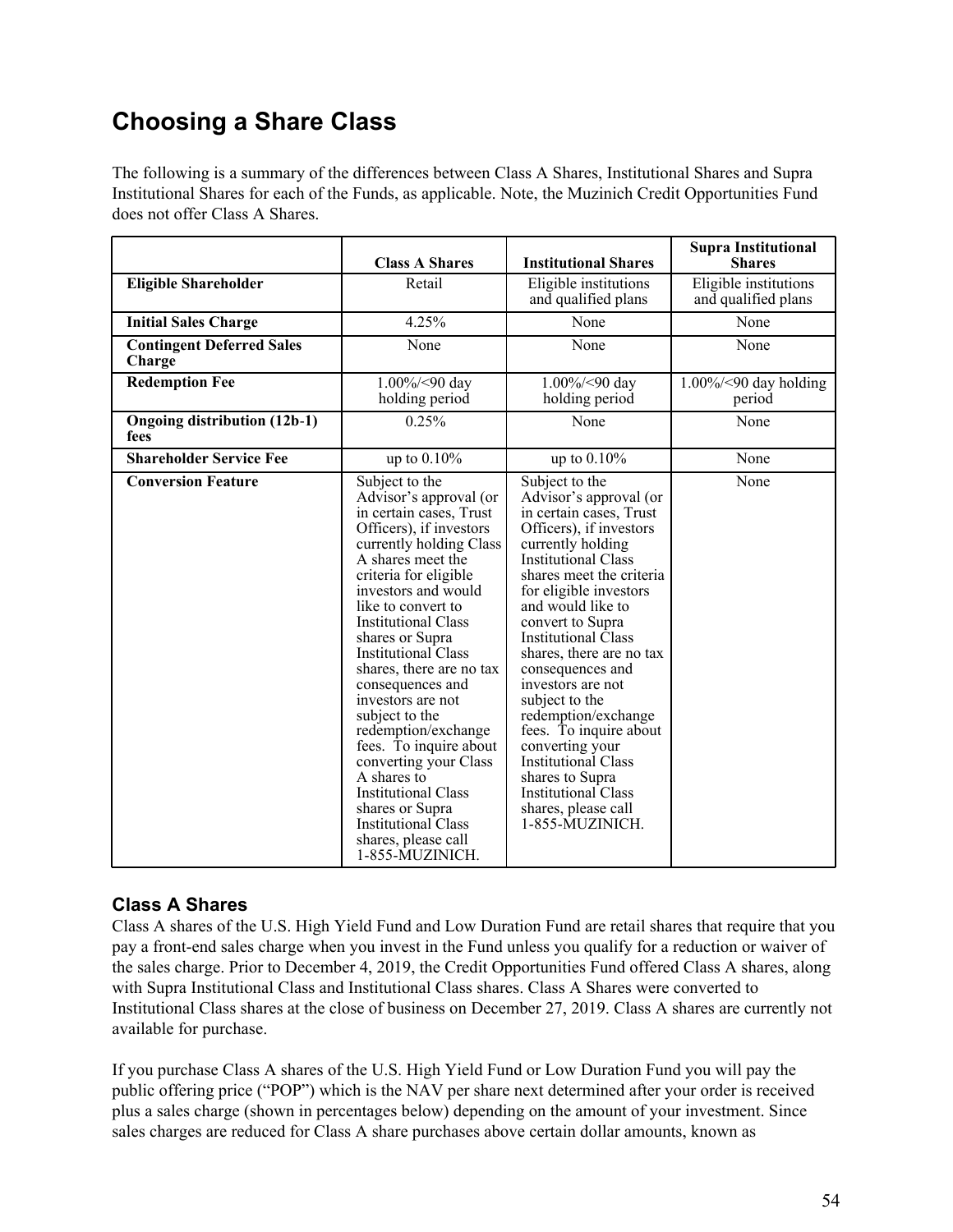"breakpoint levels," the POP is lower for these purchases. The dollar amount of the sales charge is the difference between the POP of the shares purchased (based on the applicable sales charge in the table below) and the NAV of those shares. Because of rounding in the calculation of the POP, the actual sales charge you pay may be more or less than that calculated using the percentages shown below. The sales charge does not apply to shares purchased with reinvested dividends. The sales charge is calculated as follows:

| <b>Amount of Transaction</b>         | <b>Sales Charge as</b><br>% of Public<br>Offering Price <sup>(1)</sup> | <b>Sales Charge as</b><br>% of Net Amount<br><b>Invested</b> | <b>Dealer Reallowance</b><br>as a Percentage of<br><b>Public Offering</b><br>Price |
|--------------------------------------|------------------------------------------------------------------------|--------------------------------------------------------------|------------------------------------------------------------------------------------|
| Less than $$100,000$                 | 4.25%                                                                  | $4.44\%$                                                     | 4.25%                                                                              |
| \$100,000 but less than \$250,000    | 3.25%                                                                  | 3.36%                                                        | 3.25%                                                                              |
| \$250,000 but less than \$500,000    | 2.25%                                                                  | 2.30%                                                        | 2.25%                                                                              |
| \$500, 000 but less than \$1,000,000 | 1.75%                                                                  | 1.78%                                                        | 1.75%                                                                              |
| $\frac{1}{2}$ [\$1,000,000 or more   | N/A                                                                    | N/A                                                          | N/A                                                                                |

(1) Offering price includes the front-end sales load. The sales charge you pay may differ slightly from the amount set forth above because of rounding that occurs in the calculation used to determine your sales charge.

#### **Reducing Your Sales Charge**

You may be able to reduce the sales charge on Class A shares of the U.S. High Yield Fund and Low Duration Fund based on the combined market value of your accounts. If you believe you are eligible for any of the following reductions or waivers, it is up to you to ask the selling agent or shareholder servicing agent for the reduction and to provide appropriate proof of eligibility.

- You pay no sales charges on Fund shares you buy with reinvested distributions.
- You pay a lower sales charge if you are investing an amount over a specific breakpoint level as indicated by the above table.
- You pay no sales charges on Fund shares you purchase with the proceeds of a redemption of Class A shares of the Fund within 30 days of the date of the redemption.
- By signing a **Letter of Intent** ("LOI") prior to purchase, you pay a lower sales charge now in exchange for promising to invest an amount over a specified breakpoint within the next 13 months. Any shares purchased within 90 days of the date you sign the LOI may be used as credit toward completion, but the reduced sales charge will only apply to new purchases made on or after the date of the LOI. Reinvested dividends and capital gains do not count as purchases made during this period. We will hold in escrow shares equal to approximately 4.25% of the amount you say you intend to buy. If you do not invest the amount specified in the LOI before the expiration date, we will redeem enough escrowed shares to pay the difference between the reduced sales load you paid and the sales load you would have paid based on the total amount actually invested in Class A shares on the expiration date. Otherwise, we will release the escrowed shares when you have invested the agreed amount.
- **Rights of Accumulation** ("ROA") allow you to combine Class A shares of any Muzinich Fund you already own in order to reach breakpoint levels and to qualify for sales load discounts on subsequent purchases of Class A shares. The purchase amount used in determining the sales charge on your purchase will be calculated by multiplying the maximum public offering price by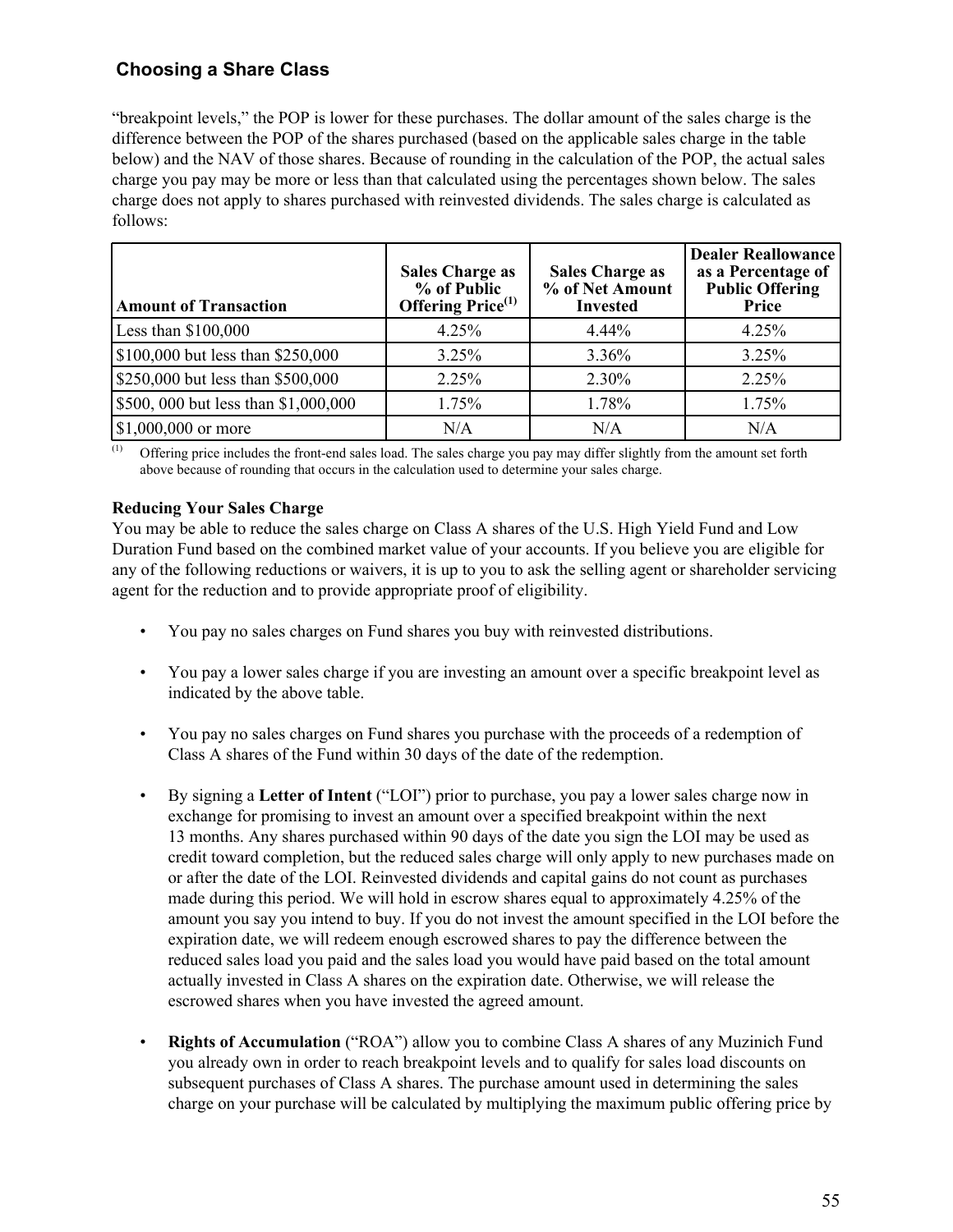the number of Class A shares of the Fund already owned and adding the dollar amount of your current purchase.

#### *Eligible Accounts*

Certain accounts may be aggregated for ROA eligibility, including your current investment in the Fund, and previous investments you and members of your primary household group have made in the Fund. (Your primary household group consists of you, your spouse and children under age 21 living at home.) Only eligible accounts held at the Transfer Agent or the financial intermediary at which you are making the purchase may be aggregated. Specifically, the following accounts are eligible to be included in determining the sales charge on your purchase:

- Individual or joint accounts held in your name:
- Coverdell Savings Accounts and UGMA/UTMA accounts for which you or your spouse is parent or guardian of the minor child;
- Trust accounts for which you or a member of your primary household group, individually, is the beneficiary;
- Accounts held in the name of your or your spouse's sole proprietorship or single owner limited liability company or S corporation; and
- Investors who purchase shares that are to be included in certain retirement, benefit, pension, trust or investment "wrap accounts" or through an omnibus account maintained with the Fund by a broker-dealer.

#### **Waiving Your Sales Charge**

We reserve the right to waive the sales charges for certain groups or classes of shareholders. If you fall into any of the following categories, you can buy Class A shares at NAV without a sales charge:

- Current and former employees, directors/trustees and officers of:
	- Professionally Managed Portfolios;
	- Muzinich & Co., Inc. and its affiliates; and
	- Family members (spouse, domestic partner, parents, grandparents, children, grandchildren and siblings (including step and in-law)) of any of the above.
- Current employees of:
	- the Fund's Transfer Agent;
	- broker-dealers who act as selling agents; and
	- family members (spouse, domestic partner, parents, grandparents, children, grandchildren and siblings (including step and in-law)) of any of the above.
- Qualified registered investment advisors who buy through a broker-dealer or service agent who has entered into an agreement with the Fund's distributor that allows for load-waived Class A purchases.
- Qualified broker-dealers who have entered into an agreement with the Fund's distributor that allows for load-waived Class A purchases.

The Funds also reserve the right to enter into agreements that reduce or eliminate sales charges for groups or classes of shareholders, or for Fund shares included in other investment plans such as "wrap accounts." If you own Fund shares as part of another account or package, such as an IRA or a sweep account, you should read the terms and conditions that apply for that account. Those terms and conditions may supersede the terms and conditions discussed here. Contact your selling agent for further information.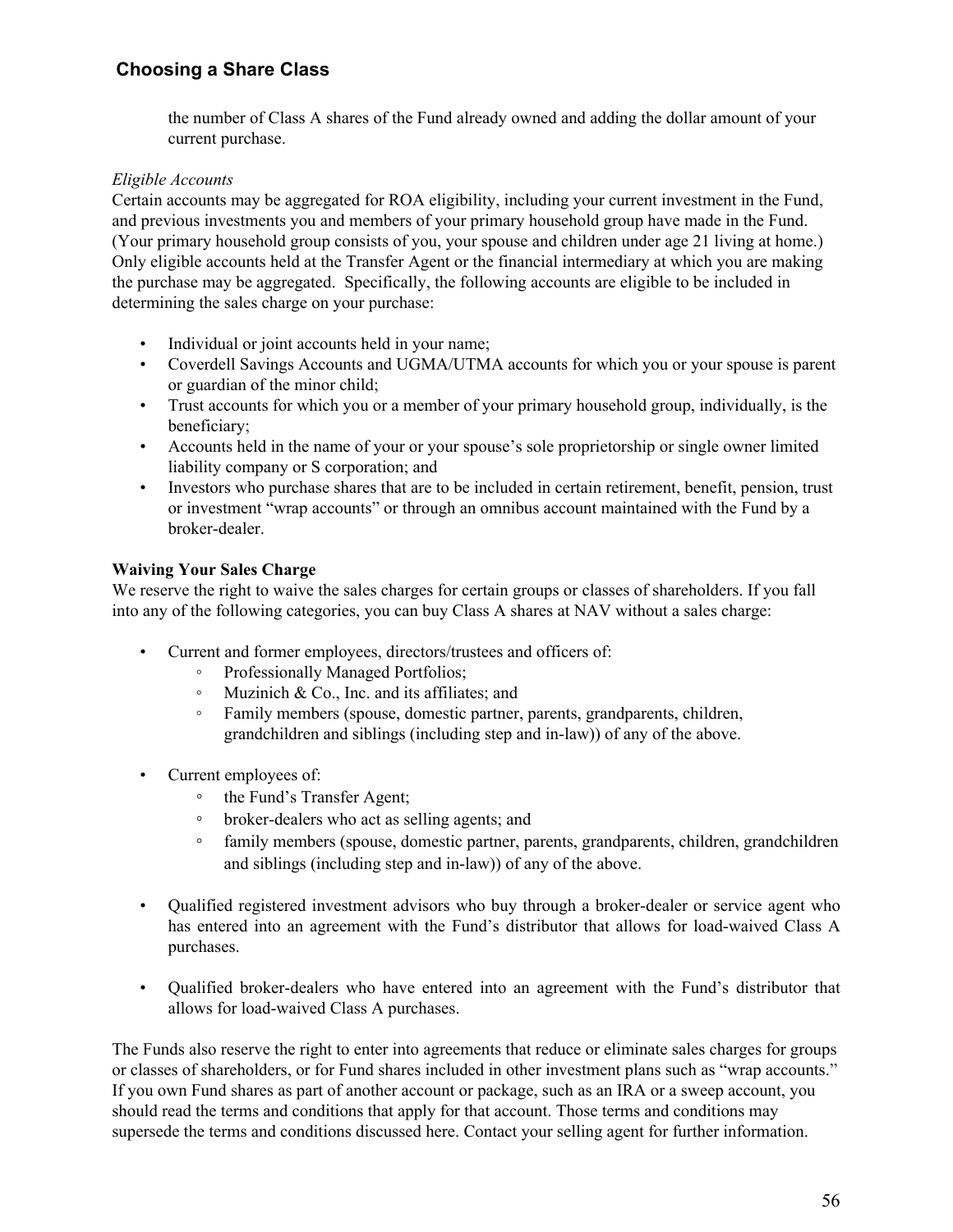More information regarding the Funds' sales charges, breakpoints and waivers is available free of charge on the Funds' website: www.MuzinichUSFunds.com. Click on "Breakpoints and Sales Loads."

#### **Institutional Class Shares**

Institutional Class shares of the Funds are offered without any sales charge on purchases or sales and without any ongoing distribution fee. The minimum initial investment for Institutional Class shares is \$1,000,000.

Institutional Class shares are available for purchase exclusively by (1) eligible institutions (*e.g.,* a financial institution, corporation, trust, estate, or educational, religious or charitable institution) with assets of at least \$1,000,000, (2) tax-exempt retirement plans with assets of at least \$1,000,000 (including 401(k) plans, 457 plans, employer-sponsored 403(b) plans, profit sharing and money purchase plans, defined benefit plans and non-qualified deferred compensation plans), (3) fee-based investment programs with assets of at least \$1,000,000, (4) qualified state tuition plan (529 plan) accounts, and (5) high net worth/ultra high net worth individuals/families. The minimum asset requirements may be waived from time to time by the Advisor. In addition, the Advisor may permit certain financial intermediaries to aggregate up to 10 customer accounts to accumulate the requisite \$1,000,000 initial investment minimum.

Institutional Class share participants in tax-exempt retirement plans must contact the plan's administrator to purchase shares. For plan administrator contact information, participants should contact their respective employer's human resources department. Institutional Class share participants in fee-based investment programs should contact the program's administrator or their financial advisor to purchase shares. Transactions generally are effected on behalf of a tax-exempt retirement plan participant by the administrator or a custodian, trustee or record keeper for the plan and on behalf of a fee-based investment program participant by their administrator or financial advisor. Institutional Class shares institutional clients may purchase shares either directly or through an authorized dealer.

The minimum initial investment for Institutional Class shares may be waived or reduced by the Advisor at any time.

#### **Supra Institutional Class Shares**

Supra Institutional Class shares of the Funds are offered without any sales charge on purchases or sales and without any ongoing distribution fee. The minimum initial investment for the Funds' Supra Institutional Class shares is \$5,000,000.

Supra Institutional Class shares are available for purchase exclusively by (1) eligible institutions (*e.g.*, a financial institution or any of its clients, a corporation, trust, estate, or educational, religious or charitable institution) with assets of at least \$5,000,000, (2) tax-exempt retirement plans with assets of at least \$5,000,000 (including 401(k) plans, 457 plans, employer-sponsored 403(b) plans, profit sharing and money purchase plans, defined benefit plans and non-qualified deferred compensation plans), (3) feebased investment programs with assets of at least \$5,000,000 (4) qualified state tuition plan (529 plan) accounts, (5) officers, directors and/or employees of the Advisor and/or its affiliates, and family members of any such persons, and (6) high net worth/ultra high net worth individuals/families. The minimum asset requirements may be waived from time to time by the Advisor.

Supra Institutional Class share participants in tax-exempt retirement plans must contact the plan's administrator to purchase shares. For plan administrator contact information, participants should contact their respective employer's human resources department. Supra Institutional Class share participants in fee-based investment programs should contact the program's administrator or their financial advisor to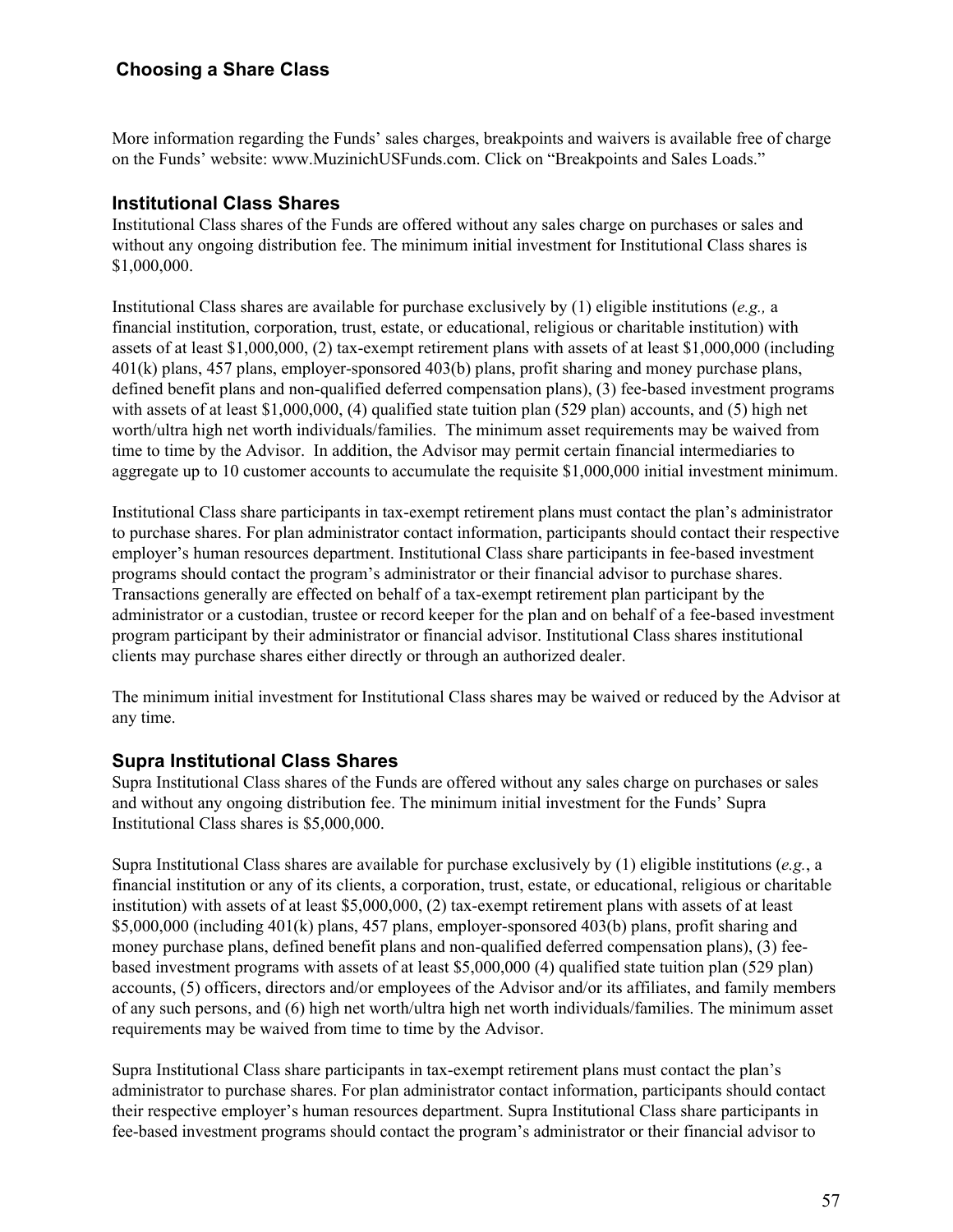purchase shares. Transactions generally are effected on behalf of a tax-exempt retirement plan participant by the administrator or a custodian, trustee or record keeper for the plan and on behalf of a fee-based investment program participant by their administrator or financial advisor. Supra Institutional Class shares institutional clients may purchase shares either directly or through an authorized dealer.

The minimum initial investment for Supra Institutional Class shares may be waived or reduced by the Advisor at any time.

#### **Rule 12b-1 Distribution Fees**

The Trust has adopted a Rule 12b-1 plan under which each Fund is authorized to pay to the Distributor or such other entities as approved by the Board, as compensation for the distribution-related and/or shareholder services provided by such entities, an aggregate fee equal to the 0.25% of the average daily net assets of Class A Shares, as applicable. The Distributor may pay any or all amounts received under the Rule 12b-1 Plan to other persons, including the Advisor, for any distribution service or activity designed to retain Fund shareholders.

Because the Funds' Class A Shares pay distribution fees on an ongoing basis, your investment cost over time may be higher than paying other types of sales charges.

#### **Shareholder Service Fees**

The Trust has also adopted a Shareholder Service Plan under which the Funds may pay a fee of up to 0.10% of the average daily net assets of the Funds' Class A Shares and Institutional Shares for shareholder services provided to the Funds by financial institutions, including the Advisor.

Because the Funds' Class A Shares and Institutional Class Shares pay shareholder service fees on an ongoing basis, your investment cost over time may be higher than paying other types of sales charges.

The Fund has policies and procedures in place for the monitoring of payments to broker-dealers and other financial intermediaries for distribution-related activities and the following non-distribution activities: sub-transfer agent, administrative, and other shareholder servicing services.

#### **Additional Payments to Dealers**

In addition to dealer reallowances and payments made by the Funds for distribution and shareholder servicing, the Advisor or its affiliates may make additional payments ("Additional Payments") to certain selling or shareholder servicing agents for the Funds, which include broker-dealers. These Additional Payments, which may be significant, are paid by the Advisor or its affiliates, out of their revenues, which generally come directly or indirectly from fees paid by the entire Fund complex. Such payments by such parties may create an incentive for these financial institutions to recommend that you purchase Fund shares.

In return for these Additional Payments, the Advisor expects to receive certain marketing or servicing advantages that are not generally available to mutual funds that do not make such payments. Such advantages are expected to include, without limitation, placement of the Funds on a list of mutual funds offered as investment options to the selling agent's clients (sometimes referred to as "Shelf Space"); access to the selling agent's registered representatives; and/or ability to assist in training and educating the selling agent's registered representatives.

Certain selling or shareholder servicing agents receive these Additional Payments to supplement amounts payable by the Fund under the shareholder servicing plans. In exchange, these agents provide services including, but not limited to, establishing and maintaining accounts and records; answering inquiries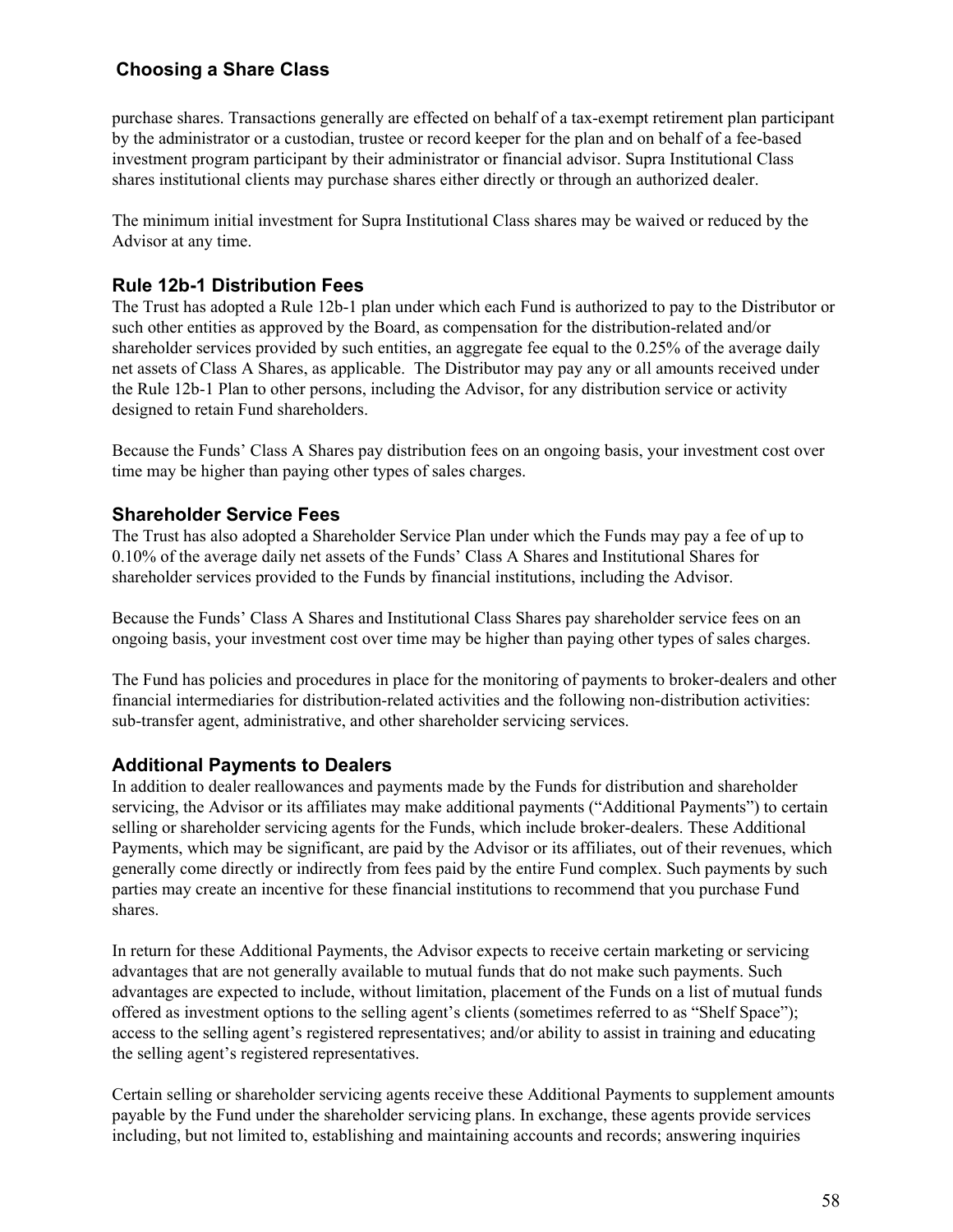regarding purchases, exchanges and redemptions; processing and verifying purchase, redemption and exchange transactions; furnishing account statements and confirmations of transactions; processing and mailing monthly statements, prospectuses, shareholder reports and other SEC-required communications; and providing the types of services that might typically be provided by the Funds' Transfer Agent (*e.g*., the maintenance of omnibus or omnibus-like accounts, the use of the National Securities Clearing Corporation for the transmission of transaction information and the transmission of shareholder mailings).

The Additional Payments may create potential conflicts of interests between an investor and a selling agent who is recommending a particular mutual fund over other mutual funds. Before investing, you should consult with your financial consultant and review carefully any disclosure by the selling agent as to what monies they receive from mutual fund advisers and distributors, as well as how your financial consultant is compensated.

More information on the FINRA member firms that have received the Additional Payments described in this section is available in the Statement of Additional Information, which is on file with the SEC and is also available on the Funds' website www.MuzinichUSFunds.com.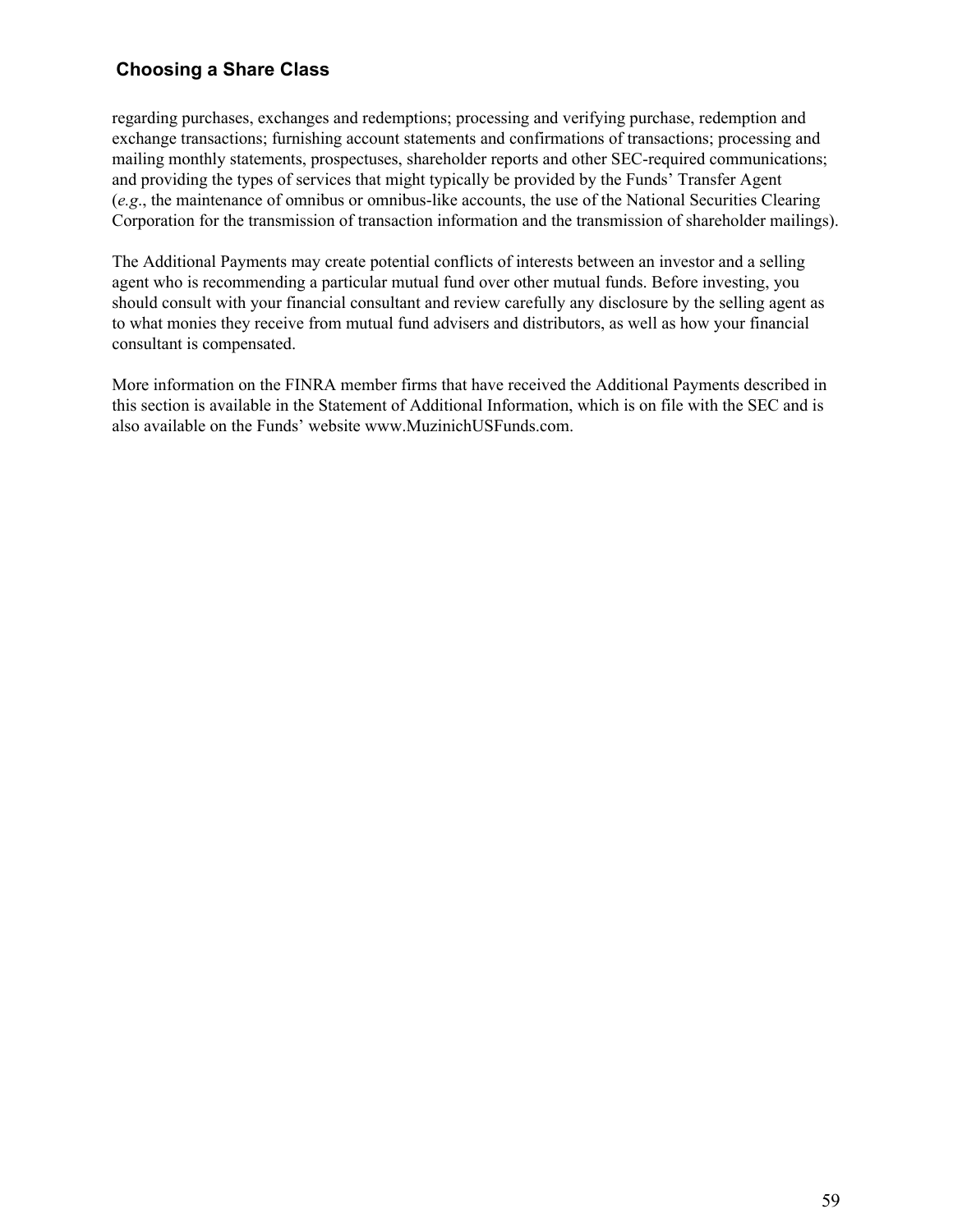#### **How to Contact the Fund General Information**

*Write to us at:* Muzinich Funds c/o U.S. Bank Global Fund Services P.O. Box 701 Milwaukee, WI 53201-0701

#### *Overnight address:*

Muzinich Funds c/o U.S. Bank Global Fund Services 615 E. Michigan Street, Third Floor Milwaukee, WI 53202-5207

#### *Telephone us at:*

1-855-MUZINICH (toll free) or 1-855-689-4642

*Visit our Web site at:* www.MuzinichUSFunds.com

*E-mail us at:* MuzinichUSFunds@muzinich.com

# You may purchase shares of a Fund class or sell (request a

Fund redeem) such shares on each weekday that the New York Stock Exchange ("NYSE") is open. Under unusual circumstances, the Fund class may accept and process shareholder orders when the NYSE is closed if deemed appropriate.

You may purchase shares of a Fund class or sell (request a Fund redeem) such shares at the NAV of a share of that Fund class next calculated (or minus a redemption fee in the case of redemptions or exchanges) after the Transfer Agent receives your request in good order (as described in this Prospectus on page 78).

#### **When and How NAV is Determined**

A Fund's share price is known as its NAV. The NAV is determined by dividing the value of the Fund's securities, cash and other assets, minus all liabilities, by the number of shares outstanding (assets – liabilities / number of shares = NAV). The NAV takes into account the expenses and fees of the Fund, including management, administration and other fees, which are accrued daily. Each Fund's share price is calculated as of the close of regular trading (generally 4:00 p.m., Eastern time) on each day the New York Stock Exchange ("NYSE") is open for business.

Shares of the Funds will not be priced and are not available for purchase when the NYSE and/or Federal Reserve are closed, including the following days: New Year's Day, Martin Luther King, Jr. Day, Washington's Birthday/Presidents' Day, Good Friday, Memorial Day, Juneteenth National Independence Day, Independence Day, Labor Day, Columbus Day, Veteran's Day, Thanksgiving Day and Christmas Day.

All shareholder transaction orders received in proper form (as described below under "How to Buy Shares") by the Transfer Agent, or a Financial Intermediary by 4:00 p.m., Eastern time will be processed at that day's NAV plus any applicable sales charge. Transaction orders received after 4:00 p.m., Eastern time will be priced at the applicable price determined on the next business day. A Fund's NAV, however, may be calculated earlier if trading on the NYSE is restricted or as permitted by the SEC. A Fund does not determine the NAV of its shares on any day when the NYSE is not open for trading, such as weekends and certain national holidays as disclosed in the SAI (even if there is sufficient trading in its portfolio securities on such days to materially affect the NAV per share). Fair value determinations may be made as described below under procedures as adopted by the Funds' Board of Trustees.

**Fair Value Pricing.** Occasionally, reliable market quotations are not readily available or there may be events affecting the value of foreign securities or other securities held by the Fund that occur when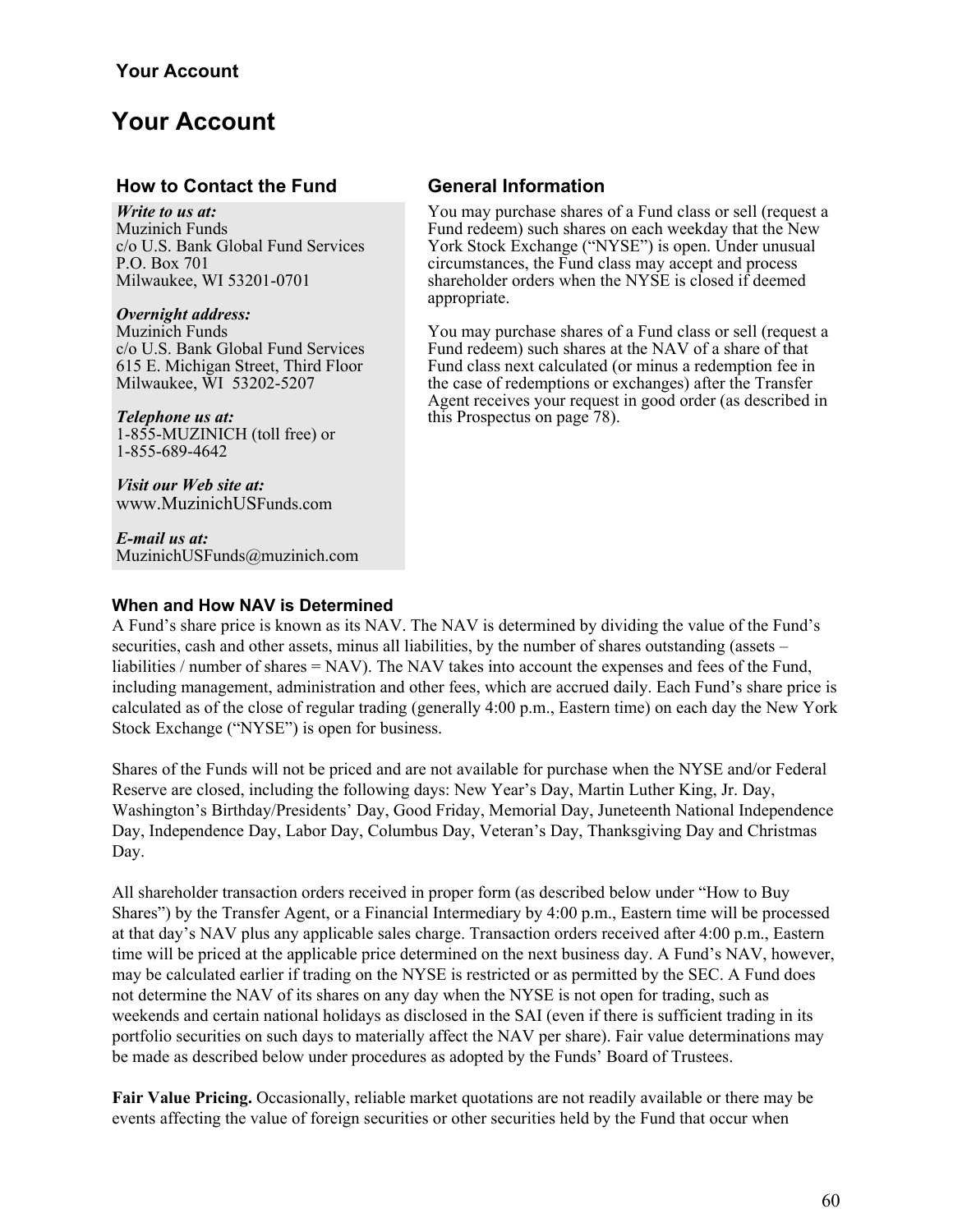regular trading on foreign or other exchanges is closed, but before trading on the NYSE is closed. Fair value determinations are then made in good faith in accordance with procedures adopted by the Board. Generally, the fair value of a portfolio security or other asset shall be the amount that the owner of the security or asset might reasonably expect to receive upon its current sale.

Attempts to determine the fair value of securities introduce an element of subjectivity to the pricing of securities. As a result, the price of a security determined through fair valuation techniques may differ from the price quoted or published by other sources and may not accurately reflect the market value of the security when trading resumes. If a reliable market quotation becomes available for a security formerly valued through fair valuation techniques, the Fund would compare the new market quotation to the fair value price to evaluate the effectiveness of its fair valuation determination. If any significant discrepancies are found, the Fund will likely adjust its fair valuation procedures. The net asset value of a Fund's shares may change on days when shareholders will not be able to purchase or redeem the Fund's shares.

#### **Types of Accounts**

#### **Type of Account Requirement**

*Individual, Sole Proprietorship and Joint Accounts* Individual accounts and sole

proprietorship accounts are owned by one person. Joint accounts have two or more owners (tenants).

#### *Gifts or Transfers to a Minor (UGMA, UTMA)*

These custodial accounts provide a way to give money to a child and obtain tax benefits.

*Trusts (including corporate pension plans)*

- Instructions must be signed by all persons required to sign exactly as their names appear on the account.
- Provide a power of attorney or similar document for each person that is authorized to open or transact business for the account if not a named account owner.
- Depending on state laws, you can set up a custodial account under the UGMA or the UTMA.
- The custodian must sign instructions in a manner indicating custodial capacity.
- **Business Entities** Provide certified articles of incorporation, a government-issued business license or certificate, partnership agreement or similar document evidencing the identity and existence of the business entity.
	- Submit a secretary's (or similar) certificate listing the person(s) authorized to open or transact business for the account.
	- The trust must be established before an account can be opened.
	- You must supply documentation to substantiate existence of your organization (*i.e.*, Articles of Incorporation/Formation/Organization, Trust Agreements, Partnership Agreement or other official documents).
	- Remember to include a separate sheet detailing the full name, date of birth, social security number and permanent street address for all authorized individuals.

#### **Retirement Accounts**

You may invest in Fund shares through an IRA account sponsored by the Advisor, including traditional and Roth IRAs. The Fund may also be appropriate for other retirement plans. Before investing in any IRA or other retirement plan, you should consult your tax adviser. Whenever making an investment in an IRA, be sure to indicate the year in which the contribution is made.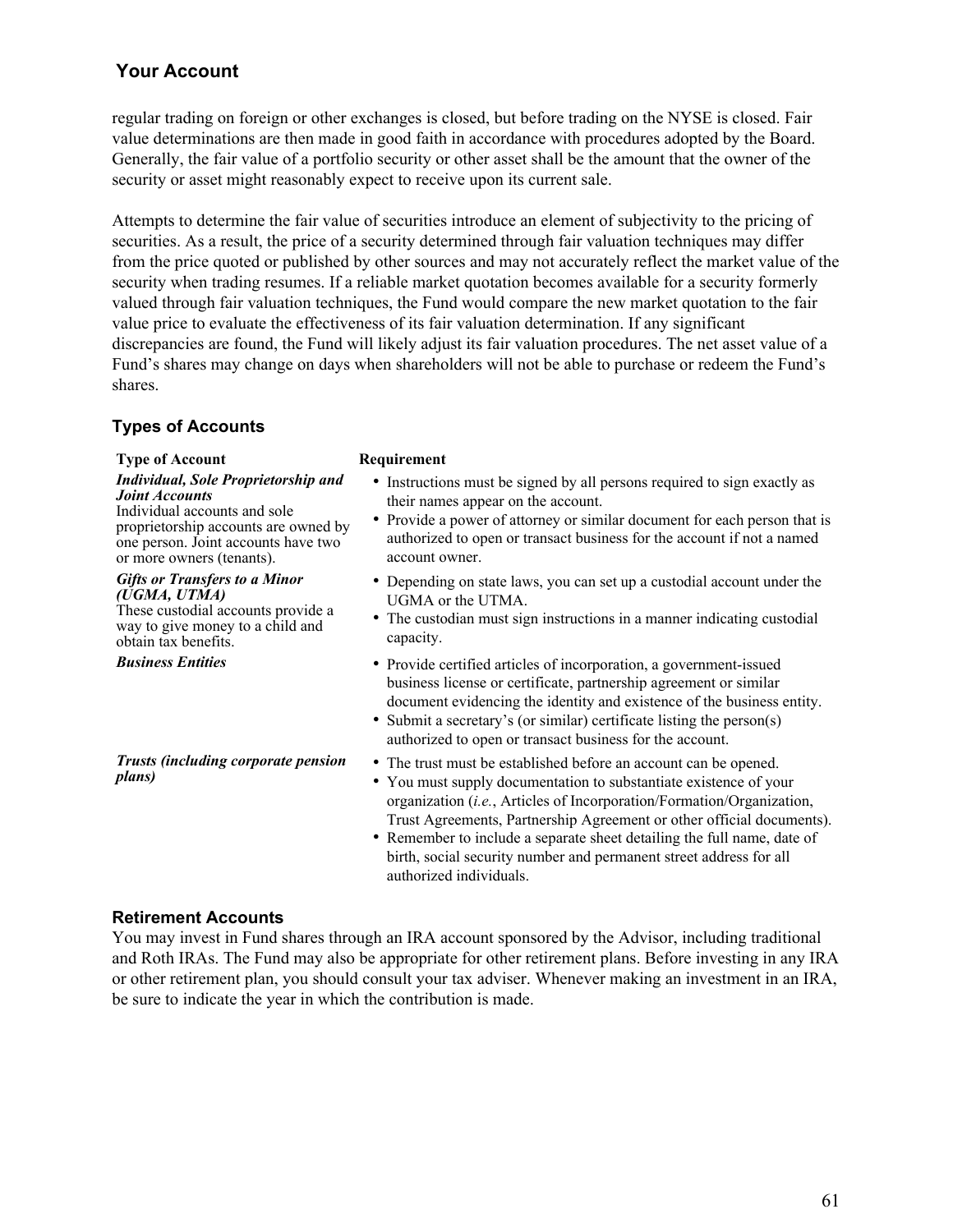#### **Minimum Investments**

To purchase shares of a Fund, you must make at least the minimum initial investment (or subsequent investment) as shown in the table below. **The minimum investment requirements may be waived from time to time.**

| <b>Type of Account</b>                     | Minimum<br><b>Initial</b><br><b>Investment</b> | Minimum<br><b>Additional</b><br><b>Investment</b> |
|--------------------------------------------|------------------------------------------------|---------------------------------------------------|
| <b>Class A Shares</b>                      |                                                |                                                   |
| - Standard Accounts                        | \$10,000                                       | \$100                                             |
| - Traditional and Roth IRAs                | \$500                                          | \$100                                             |
| - Accounts with Automatic Investment Plans | \$500                                          | \$100                                             |
| <b>Institutional Shares</b>                |                                                |                                                   |
| - Standard Accounts                        | \$1,000,000                                    | \$100                                             |
| – Qualified Retirement Plans               | \$10,000                                       | \$100                                             |
| <b>Supra Institutional Shares</b>          |                                                |                                                   |
| - Standard Accounts                        | \$5,000,000                                    | \$100                                             |
| – Qualified Retirement Plans               | \$50,000                                       | \$100                                             |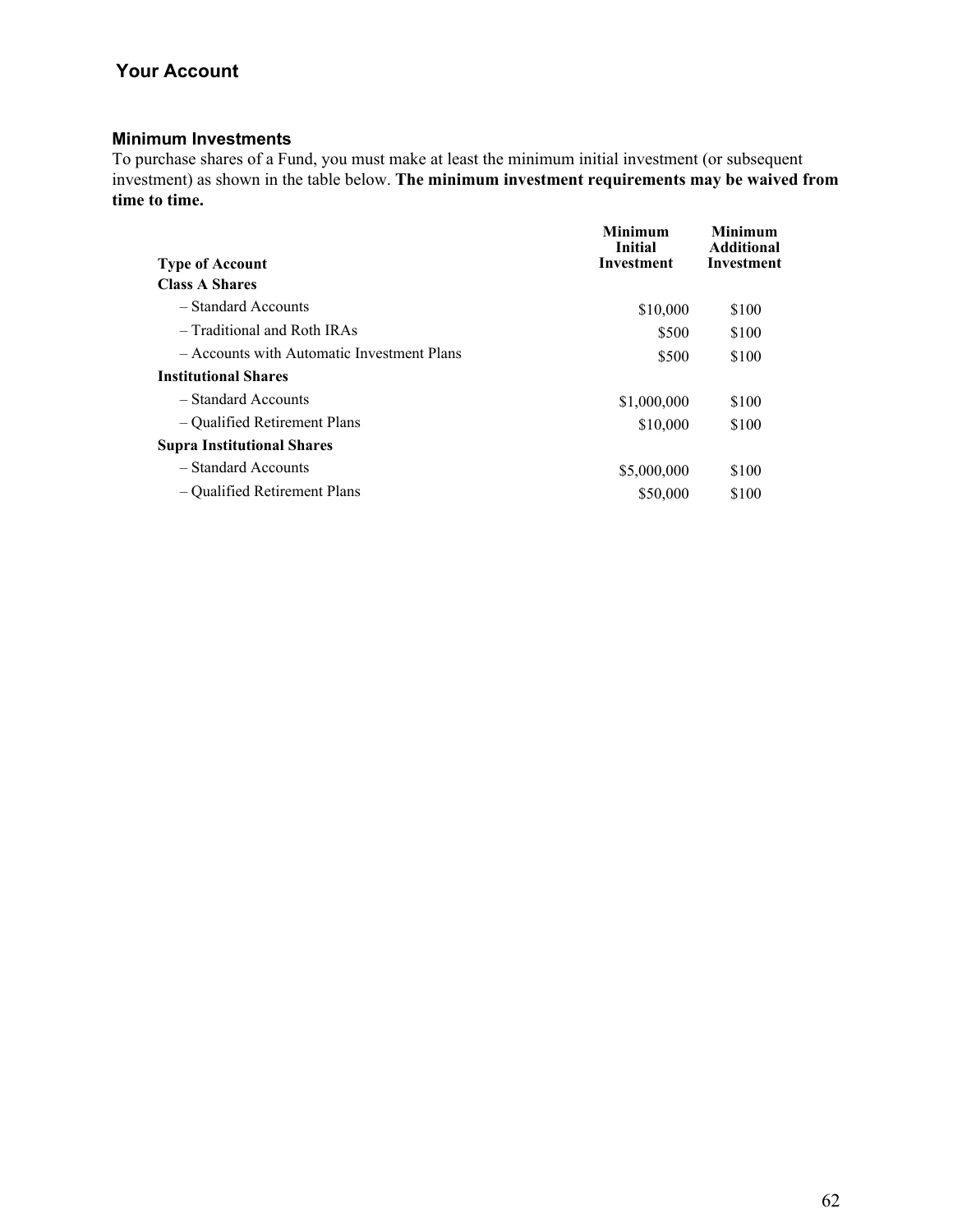# **How to Buy Shares**

This section explains how you can purchase shares of the Funds. If you're opening a new account, an account application is available online at www.MuzinichUSFunds.com or by calling 1-855-MUZINICH. For Fund shares held through brokerage and other types of accounts, please consult your Financial Intermediary.

| <b>Buying Shares</b>                | <b>Opening an Account</b>                                                                                                                                                                                                                                                                                  | <b>Adding to an Account</b>                                                                                                                                                                                                                                                                                                                                                                                                                                                                        |
|-------------------------------------|------------------------------------------------------------------------------------------------------------------------------------------------------------------------------------------------------------------------------------------------------------------------------------------------------------|----------------------------------------------------------------------------------------------------------------------------------------------------------------------------------------------------------------------------------------------------------------------------------------------------------------------------------------------------------------------------------------------------------------------------------------------------------------------------------------------------|
| Through a Financial<br>Intermediary | Contact your Financial Intermediary                                                                                                                                                                                                                                                                        | Contact your Financial Intermediary                                                                                                                                                                                                                                                                                                                                                                                                                                                                |
| By Mail (with Check)                | • Mail your completed application<br>(along with other required<br>documents) and a check to:<br><b>Muzinich Funds</b><br>c/o U.S. Bank Global Fund Services<br>P.O. Box 701<br>Milwaukee, WI 53201-0701                                                                                                   | Write your account number on<br>your check.<br>Send your check with (a) a<br>completed investment slip from a<br>prior statement or confirmation or<br>$(b)$ letter of instruction to:<br>Muzinich Funds<br>c/o U.S. Bank Global Fund<br>Services<br>P.O. Box 701<br>Milwaukee, WI 53201-0701                                                                                                                                                                                                      |
| By Wire                             | • Submit your completed application<br>(and other required documents). An<br>account will be established for you<br>and you will be contacted with the<br>account number.<br>• Instruct your financial institution to<br>wire your money using the<br>instructions found on page 76 of<br>this prospectus. | • Call to notify us of your incoming<br>wire.<br>• Instruct your financial institution to<br>wire your money using the<br>instructions found on page 76 of<br>this prospectus.                                                                                                                                                                                                                                                                                                                     |
| By Telephone                        | Not accepted for initial purchases                                                                                                                                                                                                                                                                         | • If you have telephone purchase<br>privileges on the account, you may<br>purchase additional shares in the<br>amount of \$100 or more using the<br>bank account on record by calling<br>1-855-MUZINICH.                                                                                                                                                                                                                                                                                           |
| By Automatic Investment Plan        | Not accepted for initial purchases                                                                                                                                                                                                                                                                         | • Complete the Automatic<br>Investment Plan section of the<br>application or submit a letter of<br>instruction if your account was<br>opened without this being done.<br>• Attach a voided check or savings<br>deposit slip to your application or<br>letter of instruction.<br>• Mail the completed application or<br>letter and voided check or savings<br>deposit slip.<br>• Your purchase will be<br>electronically debited from the<br>bank account on record as directed<br>in your request. |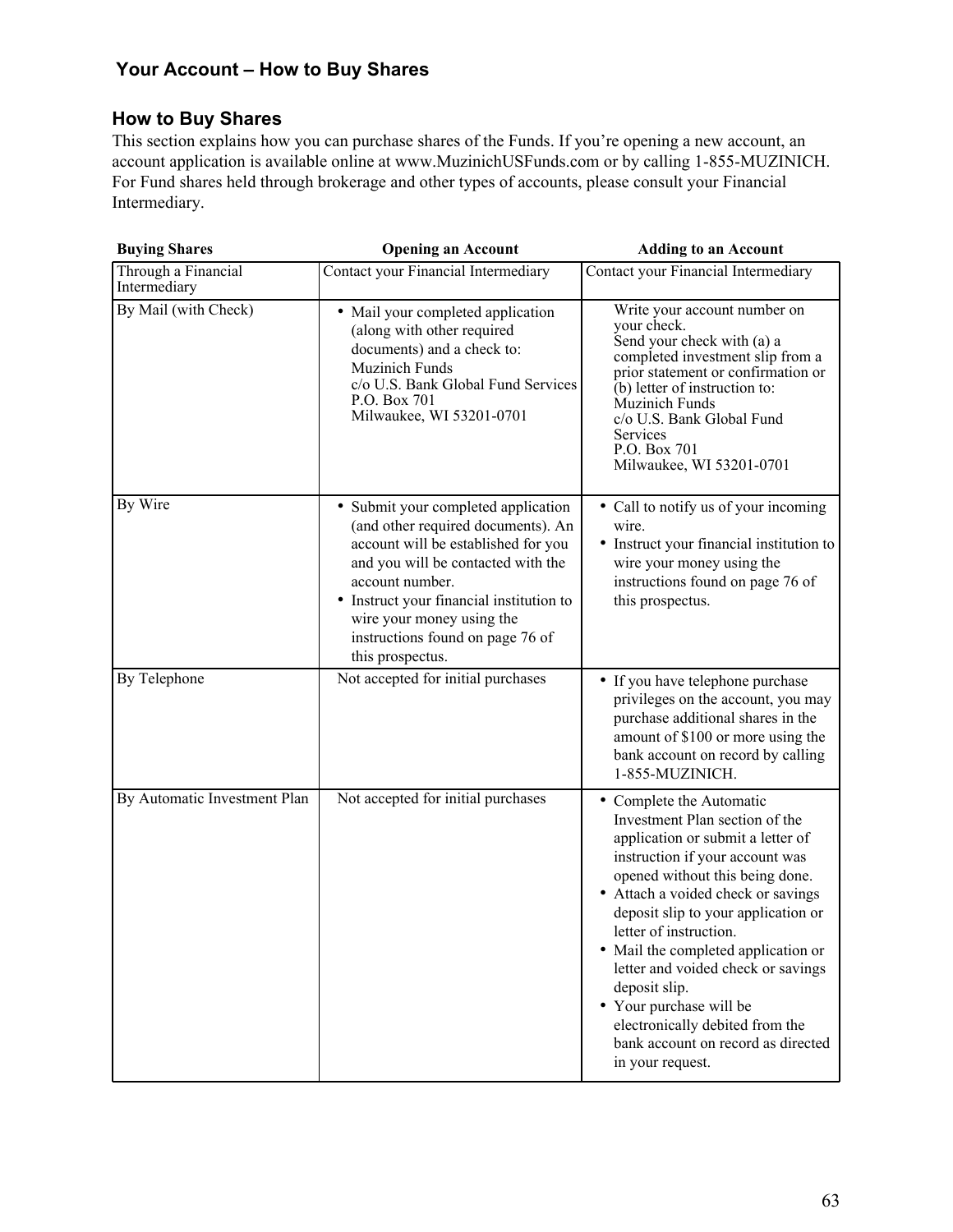#### **General Notes for Buying Shares**

Unless purchased through a Financial Intermediary, all investments must be made by check, ACH, or wire. All checks must be payable in U.S. dollars drawn on U.S. financial institutions. In the absence of the granting of an exception consistent with the Trust's anti-money laundering procedures, the Funds do not accept payment in cash or money orders. To prevent check fraud, the Funds will not accept third party checks, Treasury checks, credit card checks, traveler's checks or starter checks for the purchase of shares. The Funds are unable to accept post-dated checks or any conditional order or payment.

- **Checks** for all accounts, including individual, sole proprietorship, joint, Uniform Gifts to Minors Act ("UGMA") or Uniform Transfers to Minors Act ("UTMA") accounts, the check must be made payable to "Muzinich Funds." A \$25 charge may be imposed on any returned payment; you will also be responsible for any losses suffered by a Fund as a result.
- **ACH** refers to the "Automated Clearing House" System maintained by the Federal Reserve Bank, which allows banks to process checks, transfer funds and perform other tasks. Your financial institution may charge you a fee for this service. A \$25 charge may be imposed on any rejected transfers; you will also be responsible for any losses suffered by a Fund as a result.
- **Wires** instruct your financial institution with whom you have an account to make a Federal funds wire payment to us. Your financial institution may charge you a fee for this service.

**Purchase through Financial Intermediaries.** You may buy and sell shares of a Fund through certain financial intermediaries and their agents that have made arrangements with the Fund and are authorized to buy and sell shares of the Fund (collectively, "Financial Intermediaries"). Financial Intermediaries may have different investment minimum requirements than those outlined in this prospectus. Additionally, Financial Intermediaries may aggregate several customer accounts to accumulate the requisite initial investment minimum. Please consult your Financial Intermediary for their account policies. Your order will be priced at the relevant Fund's NAV plus any applicable sales charge next computed after it is received by a Financial Intermediary. A Fund will be deemed to have received a purchase or redemption order when an authorized broker or, if applicable, a broker's authorized designee, receives the order. A Financial Intermediary may hold your shares in an omnibus account in the Financial Intermediary's name and the Financial Intermediary may maintain your individual ownership records. Each Fund may pay the Financial Intermediary for maintaining individual ownership records as well as providing other shareholder services. Financial Intermediaries may charge fees for the services they provide to you in connection with processing your transaction order or maintaining your account with them. Financial Intermediaries are responsible for placing your order correctly and promptly with the relevant Fund, forwarding payment promptly, as well as ensuring that you receive copies of the Funds' Prospectus. If you transmit your order with these Financial Intermediaries before the close of regular trading (generally 4:00 p.m., Eastern time) on a day that the NYSE is open for business, your order will be priced at the relevant Fund's NAV plus any applicable sales charge next computed after it is received by the Financial Intermediary. Investors should check with their Financial Intermediary to determine if it is subject to these arrangements.

**Purchase by Mail.** Follow the instructions outlined in the table above. The Funds do not consider the U.S. Postal Service or other independent delivery services to be their agents. Therefore, deposits in the mail or with such services, or receipt at the Transfer Agent's post office box of purchase orders or redemption requests, do not constitute receipt by the Transfer Agent. Receipt of purchase orders or redemption requests is based on when the order is received at the Transfer Agent's offices.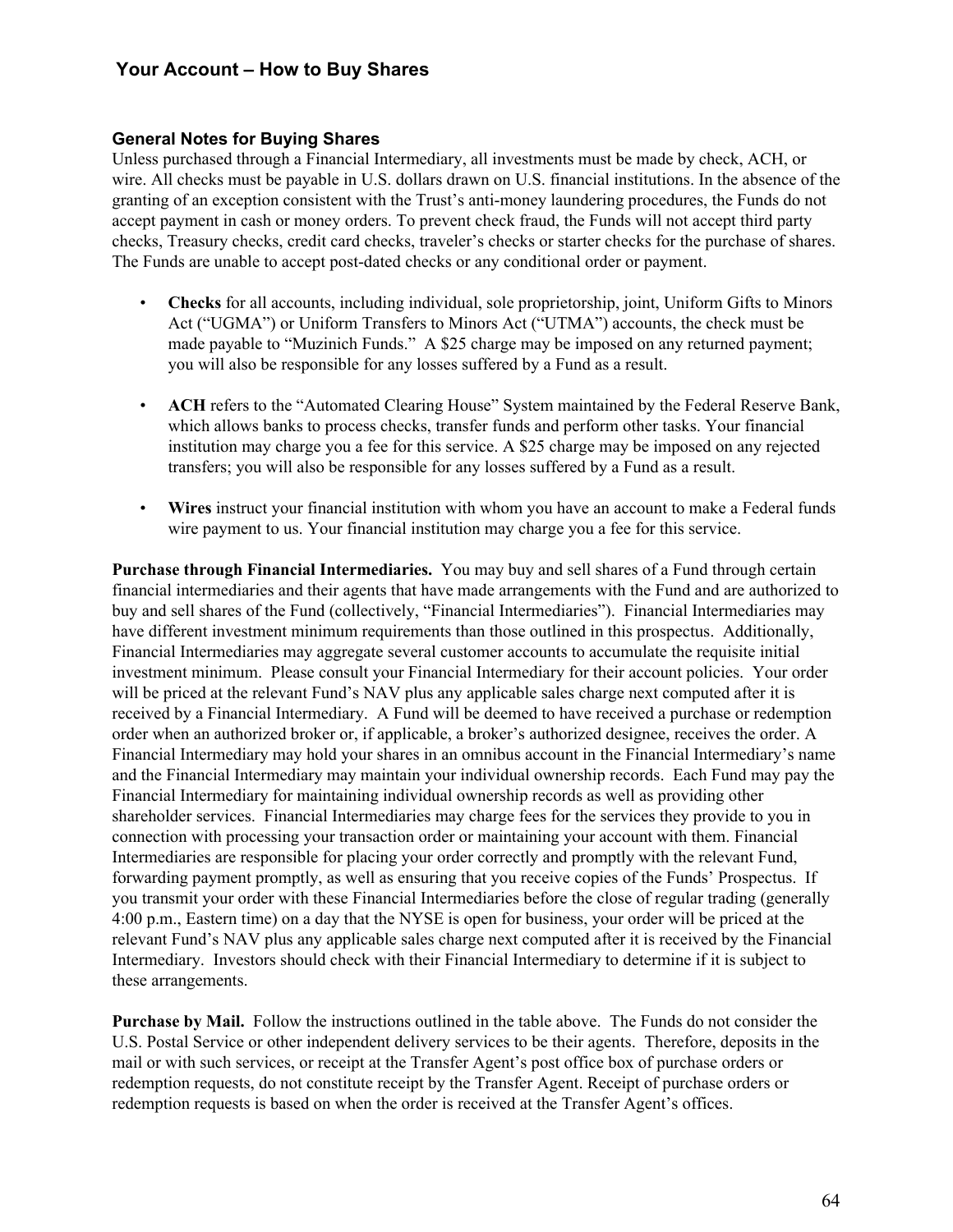**Purchase by Wire.** If you are making your first investment in the Funds, before you wire funds, please contact the Transfer Agent by phone to make arrangements with a telephone service representative to submit your completed account application via mail, overnight delivery or facsimile. Upon receipt of your completed account application, your account will be established and a service representative will contact you to provide your new account number and wiring instructions. If you do not receive this information within one business day, you may call the Transfer Agent at 1-855-MUZINICH. Once your account has been established, you may instruct your bank to initiate the wire using the instructions you were given.

For either initial or subsequent investments, prior to sending the wire, please call the Transfer Agent at 1-855-MUZINICH to advise of your wire to ensure proper credit upon receipt. Your bank must include the name of the Fund, your name and account number so that your wire can be correctly applied.

| Instruct your bank to send the wire to:            |  |  |
|----------------------------------------------------|--|--|
| U.S. Bank N.A.                                     |  |  |
| 777 East Wisconsin Avenue                          |  |  |
| Milwaukee, Wisconsin 53202                         |  |  |
| ABA #075000022                                     |  |  |
| Credit: U.S. Bancorp Fund Services, LLC            |  |  |
| Account #112-952-137                               |  |  |
| Further Credit: Muzinich Funds, [Insert Fund Name] |  |  |
| (Shareholder Name, Shareholder Account #)          |  |  |

Your bank may impose a fee for investments by wire. Wired funds must be received prior to 4:00 p.m., Eastern time, to be eligible for same day pricing. The Funds and the Transfer Agent are not responsible for the consequences of delays resulting from the banking or Federal Reserve wire system or from incomplete wiring instructions. If you have questions about how to invest by wire, you may call the Funds at 1-855-MUZINICH.

**Purchase by Telephone.** If your account has been open for seven business days and unless you declined telephone options on your account application, you may purchase additional shares in the amount of \$100 or more from your bank account upon request by telephoning the Transfer Agent toll free at 1-855-MUZINICH. You may not make your initial purchase of the Fund's shares by telephone. Telephone orders will be accepted via electronic funds transfer from your pre-designated bank account through the Automated Clearing House ("ACH") network. You must have banking information established on your account prior to making a purchase. Only bank accounts held at domestic institutions that are ACH members may be used for telephone transactions. If your order is received prior to 4:00 p.m. Eastern time, shares will be purchased at the price next calculated. For security reasons, requests by telephone may be recorded.

**Automatic Investment Plan.** For your convenience, the Funds offer an Automatic Investment Plan ("AIP"). Under the AIP, after you make your initial investment, you may authorize a Fund to withdraw automatically from your personal checking or savings account an amount that you wish to invest, which must be at least \$100 on a monthly or quarterly basis. If you wish to enroll in the AIP, complete the "Automatic Investment Plan" section in the account application or call the Transfer Agent at 1-855-MUZINICH for additional information. In order to participate in the AIP, your bank or financial institution must be a member of the ACH network. The Funds may terminate or modify this privilege at any time. You may terminate your participation in the AIP at any time by notifying the Transfer Agent at least five days prior to the effective date. A fee (\$25) will be charged if your bank does not honor the AIP draft for any reason.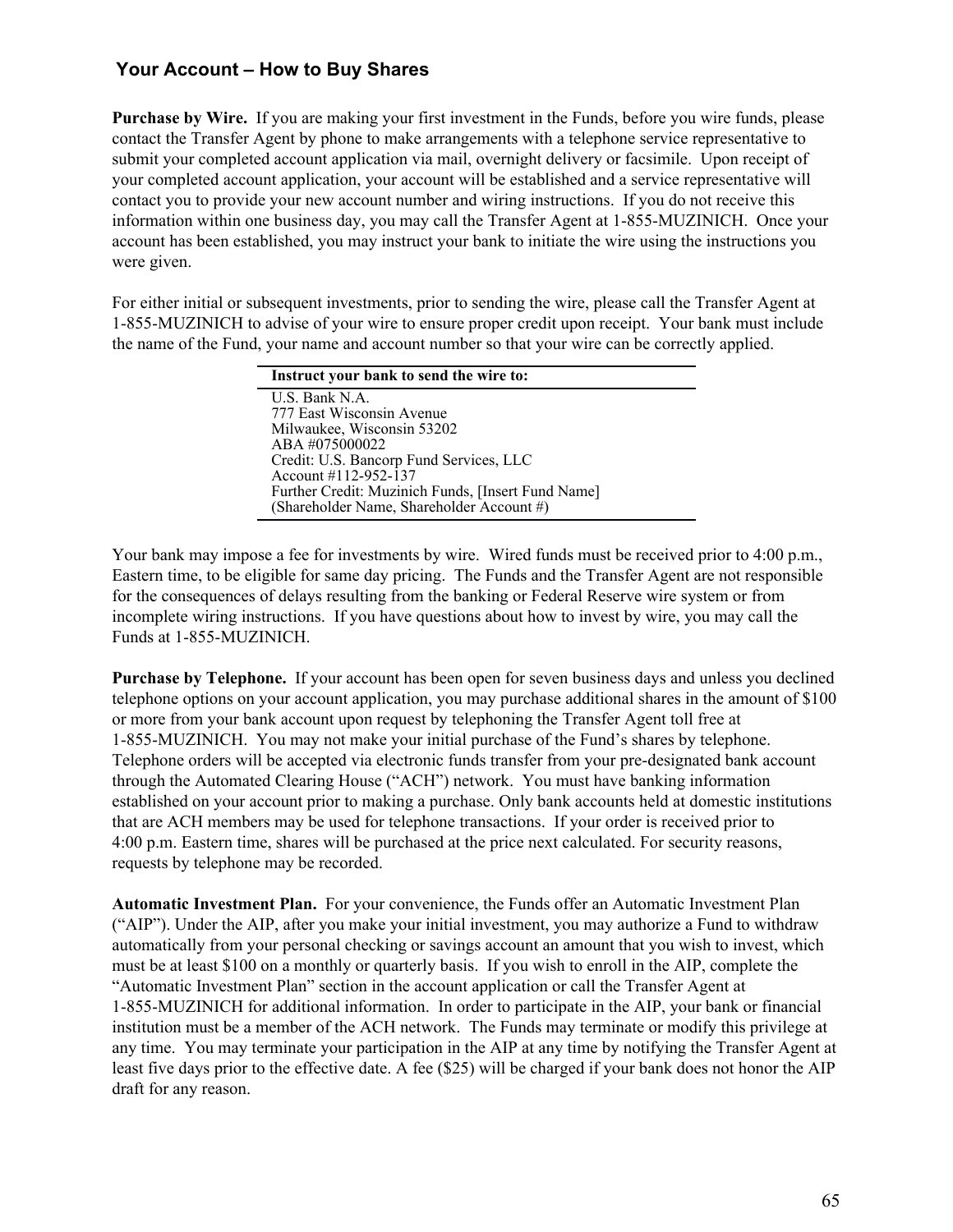The AIP is a method of using dollar cost averaging as an investment strategy that involves investing a fixed amount of money at regular time intervals. However, a program of regular investment cannot ensure a profit or protect against a loss as a result of declining markets. By continually investing the same amount, you will be purchasing more shares when the price is low and fewer shares when the price is high. Please call 1-855-MUZINICH for additional information regarding a Fund's AIP.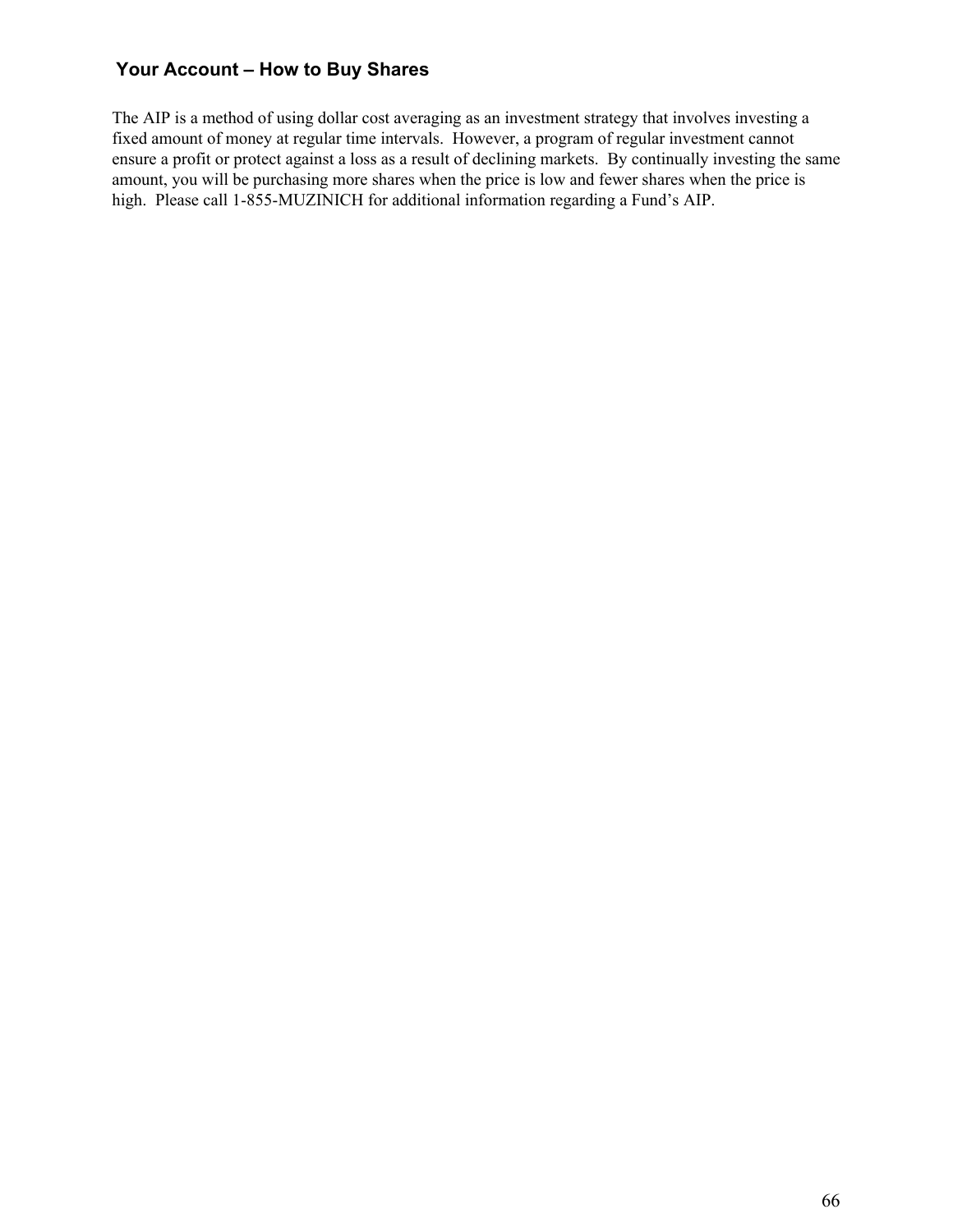## **How to Sell Shares**

Each Fund processes redemption orders received in good order promptly. "Good order" means your redemption request includes: (1) the name of the Fund, (2) the number of shares or dollar amount to be redeemed, (3) the account number and (4) signatures by all of the shareholders whose names appear on the account registration with a signature guarantee, if applicable. If the Fund class has not yet collected payment for the shares you are selling, it may delay sending redemption proceeds until it receives payment, which may be up to seven days.

| <b>Selling Shares</b> |  |
|-----------------------|--|
|-----------------------|--|

| Through a Financial Intermediary | • Contact your Financial Intermediary                                                                                                                                                                                                                                                                                                                                                                                                                        |
|----------------------------------|--------------------------------------------------------------------------------------------------------------------------------------------------------------------------------------------------------------------------------------------------------------------------------------------------------------------------------------------------------------------------------------------------------------------------------------------------------------|
| By Mail                          | • Prepare a written request including:<br>• Your name(s) and signature(s);<br>Your account number;<br>The Fund name and class;<br>The dollar amount or number of shares you want to sell;<br>• How and where to send the redemption proceeds;<br>• Obtain a signature guarantee (if required) (See "Signature"<br>Guarantee Requirements below");<br>• Obtain other documentation (if required);<br>• Mail us your request and documentation.                |
| By Wire                          | • Wire redemptions are available only if your redemption is for<br>\$2,500 or more;<br>• Call us with your request (unless you declined telephone<br>redemption privileges on your account application) (See "By<br>Telephone"); or<br>• Mail us your request (See "By Mail").                                                                                                                                                                               |
| By Telephone                     | • Call us with your request (unless you declined telephone<br>redemption privileges on your account application).<br>Provide the following information:<br>Your account number.<br>Exact name $(s)$ in which the account is registered.<br>• Additional form of identification.<br>• Redemption proceeds will be:<br>• Mailed to you or<br>• Electronically credited to your account at the financial<br>institution identified on your account application. |
| Systematically                   | • Complete the systematic withdrawal program section of the<br>application.<br>• Attach a voided check or savings deposit slip to your application.<br>• Mail us your completed application.<br>• Redemption proceeds will be electronically credited to your<br>account at the financial institution identified on your account<br>application or sent by check to your address of record.                                                                  |

#### **General Notes for Selling Shares**

In general, orders to sell or "redeem" shares may be placed either directly with a Fund, the Transfer Agent or with your Financial Intermediary. You may redeem part or all of a Fund's shares at the next determined NAV after the Fund receives your order. You should request your redemption prior to the close of the NYSE, generally 4:00 p.m., Eastern time, to obtain that day's closing NAV. Redemption requests received after the close of the NYSE will be treated as though received on the next business day.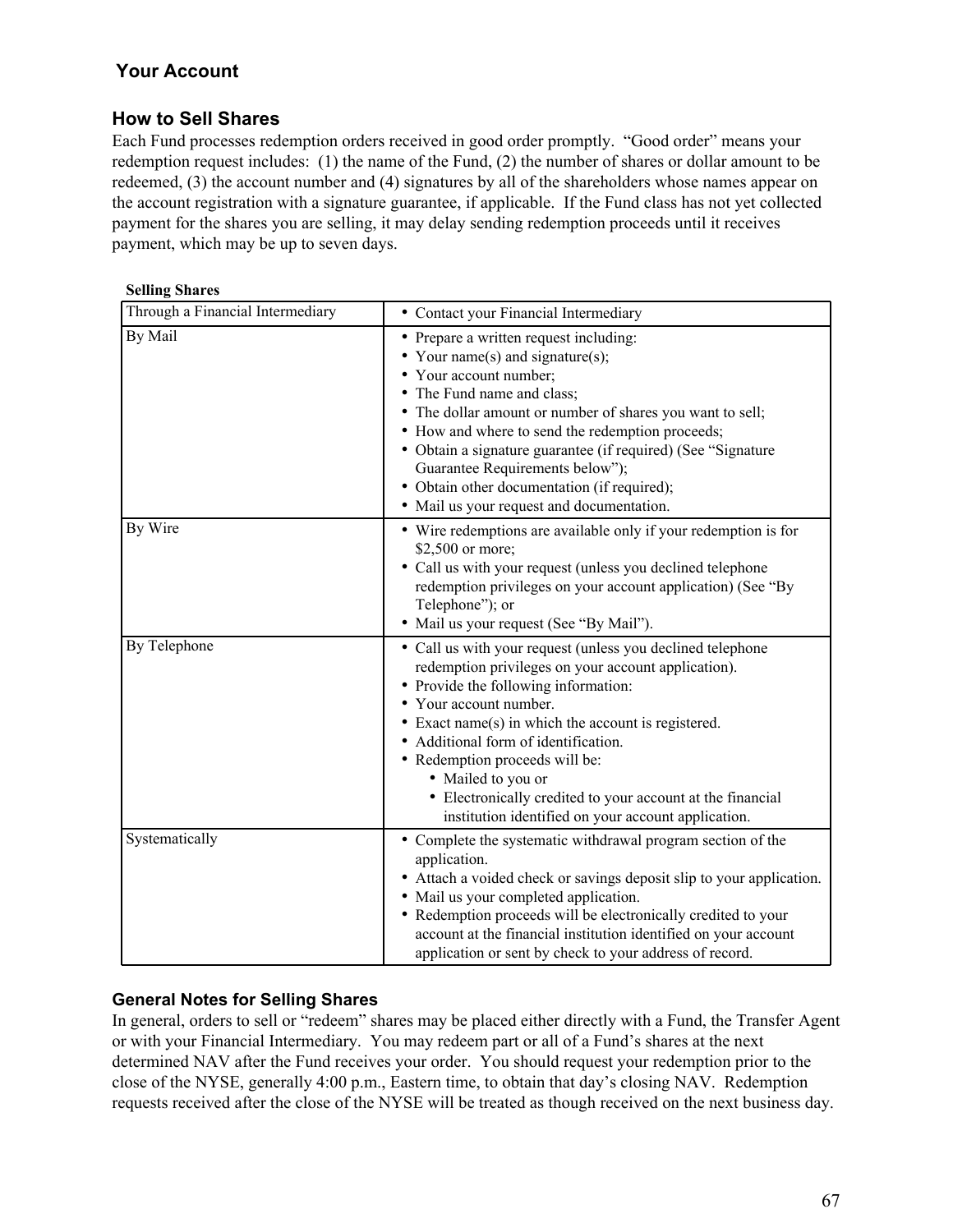## **Your Account – How to Sell Shares**

**Through a Financial Intermediary.** You may redeem Fund shares through your Financial Intermediary. Redemptions made through a Financial Intermediary may be subject to procedures established by that institution. Your Financial Intermediary is responsible for sending your order to the Fund and for crediting your account with the proceeds. For redemption through Financial Intermediaries, orders will be processed at the NAV per share next effective after receipt of the order by the Financial Intermediary. Please keep in mind that your Financial Intermediary may charge additional fees for its services. A Fund will be deemed to have received a purchase or redemption order when an authorized broker or, if applicable, a broker's authorized designee, receives the order**.** Investors should check with their Financial Intermediary to determine if it is subject to these arrangements.

**By Mail.** You may redeem Fund shares by simply sending a written request to the Transfer Agent. Please provide the name of the Fund, account number and state the number of shares or dollar amount you would like redeemed. The letter should be signed by all shareholders whose names appear on the account registration. Redemption requests will not become effective until all documents have been received in good form by the Fund. Additional documents are required for certain types of shareholders, such as corporations, partnerships, executors, trustees, administrators, or guardians (*i.e.,* corporate resolutions, or trust documents indicating proper authorization). Shareholders should contact the Fund for further information concerning documentation required for redemption of Fund shares.

Shareholders who have an IRA or other retirement plan must indicate on their written redemption request whether or not to withhold federal income tax. Redemption requests failing to indicate an election not to have tax withheld will generally be subject to a 10% withholding tax.

Shares held in IRAs may be redeemed by telephone at 1-855-MUZINICH. Investors will be asked whether or not to withhold taxes from any distribution.

**Telephone or Wire Redemption.** You may redeem Fund shares by telephone unless you declined telephone options on your account application. You may request telephone options after your account is opened by calling the Transfer Agent at 1-855-MUZINICH for additional information. A signature guarantee or a signature verification from a Signature Validation Program member or other acceptable form of authentication from a financial institution source may be required of shareholders in order to qualify for or to change telephone options on an existing account. During periods of high market activity, you may encounter higher than usual wait times. Please allow sufficient time to ensure that you will be able to complete your telephone transaction prior to market close. If you are unable to contact the Transfer Agent by telephone, you may also mail the requests to a Fund at the address listed under "Contacting the Funds." Once a telephone transaction has been placed, it cannot be canceled or modified after the close of regular trading on the NYSE (generally, 4:00 p.m., Eastern time) on the day the telephone transaction was originally placed.

You may redeem up to \$100,000 in shares by calling the Transfer Agent at 1-855-MUZINICH prior to the close of trading on the NYSE, generally 4:00 p.m., Eastern time. Redemption proceeds will be sent on the next business day to the mailing address that appears on the Fund's records. Per your request, redemption proceeds may be wired or may be sent by electronic funds transfer via the ACH network to your pre-designated bank account. The minimum amount that may be wired is \$2,500. Wires are subject to a \$15 fee paid by the investor and your bank may charge a fee to receive wired funds. You will not incur any charge when proceeds are sent via the ACH network; however, most ACH transfers require two days for the bank account to receive credit. Telephone redemptions cannot be made if you notify the Transfer Agent of a change of address within 30 calendar days before the redemption request.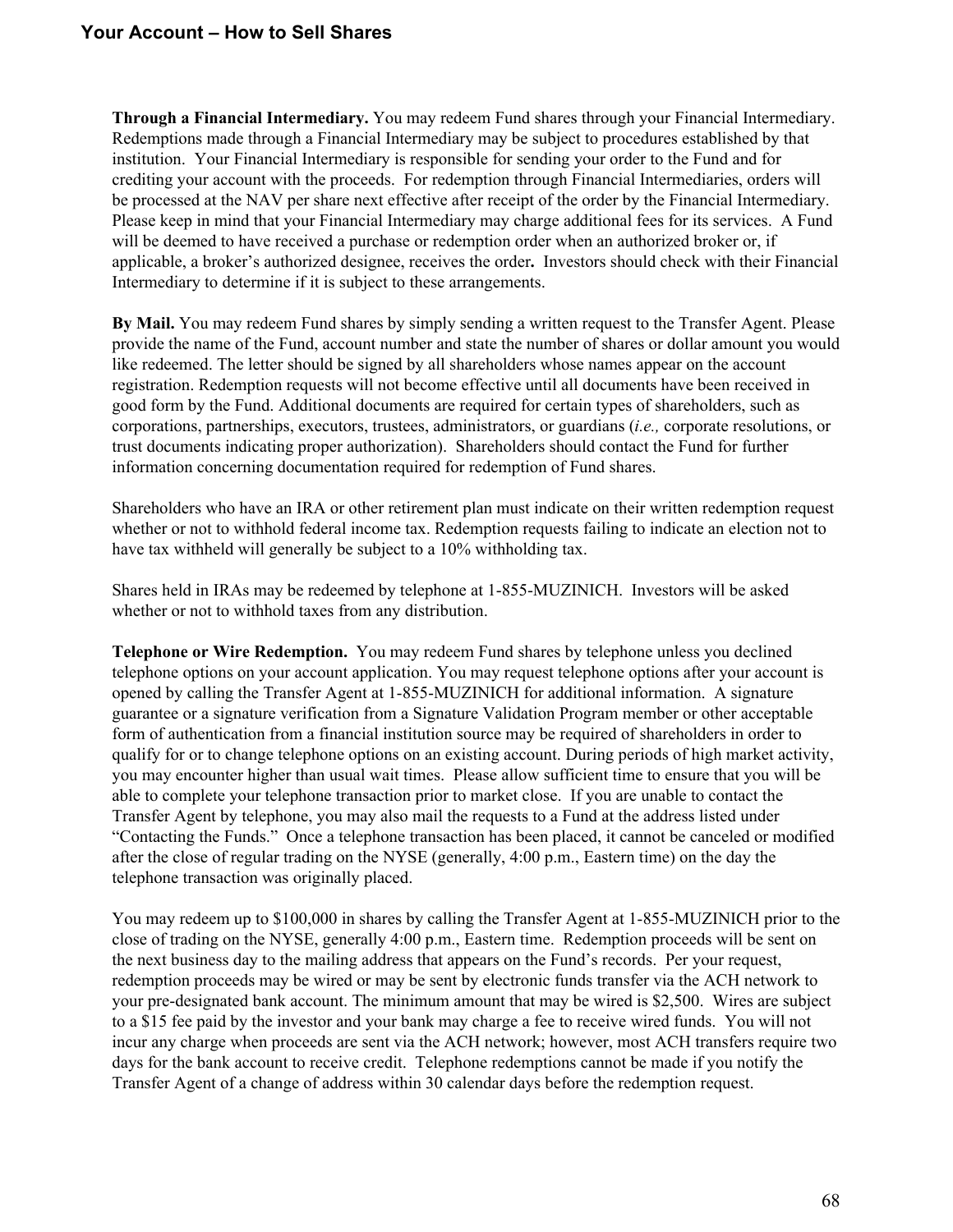Prior to executing instructions received to redeem shares by telephone, the Funds will use reasonable procedures to confirm that the telephone instructions are genuine. The telephone call may be recorded and the caller may be asked to verify certain personal identification information. If the Funds or their agents follow these procedures, they cannot be held liable for any loss, expense, or cost arising out of any telephone redemption request that is reasonably believed to be genuine. This includes any fraudulent or unauthorized request. If an account has more than one owner or authorized person, the Funds will accept telephone instructions from any one owner or authorized person. The Funds may change, modify or terminate these privileges at any time upon at least a 60-day prior written notice to shareholders.

**Systematic Withdrawal Program.** The Funds offer a Systematic Withdrawal Program ("SWP") whereby shareholders or their representatives may request a redemption in a predetermined amount each month or calendar quarter. Proceeds can be sent via check to the address on the account or proceeds can be sent by electronic funds transfer via the ACH network to a designated bank account. To start this program, your account must have Fund shares with a value of at least \$10,000, and the minimum amount that may be withdrawn each month or quarter is \$250. This program may be terminated or modified by the Funds at any time without charge or penalty. You may also elect to terminate your participation in this program at any time by contacting the Transfer Agent at least five days prior to the next scheduled withdrawal.

A withdrawal under the SWP involves a redemption of Fund shares, and may result in a gain or loss for federal income tax purposes. In addition, if the amount withdrawn exceeds the dividends credited to your account, the account ultimately may be depleted. To establish the SWP, complete the SWP section of the account application. Please call 1-855-MUZINICH for additional information regarding the SWP.

# **Exchange Privileges**

You may exchange your Fund shares of the same class for shares of certain other Muzinich Funds, provided you have met any minimum investment requirements of the new Fund. If you are opening a new account with your exchange, you must meet each Fund's minimum initial investment amount. Be sure to confirm with the Transfer Agent that the Fund into which you exchange is available for sale in your state. Not all Funds available for exchange may be available for purchase in your state. Because exchanges are a sale and purchase of shares, they are taxable transactions, see "Taxes."

There will be no charge for exchanges between Muzinich Funds; however, if you exchange shares of a Fund less than 90 days after initial purchase, redemption fees may apply.

**Requirements**. You may make exchanges only between identically registered accounts (name(s), address, and taxpayer ID number). There is currently no limit on exchanges, but the Funds reserve the right to limit exchanges (See "Tools to Combat Frequent Transaction"). You may exchange your shares by mail or telephone, unless you declined telephone privileges on your account application. You may be responsible for any unauthorized telephone order as long as the transfer agent takes reasonable measures to verify that the order is genuine. This exchange privilege may be terminated or modified by the Funds at any time upon a 60-day notice to shareholders.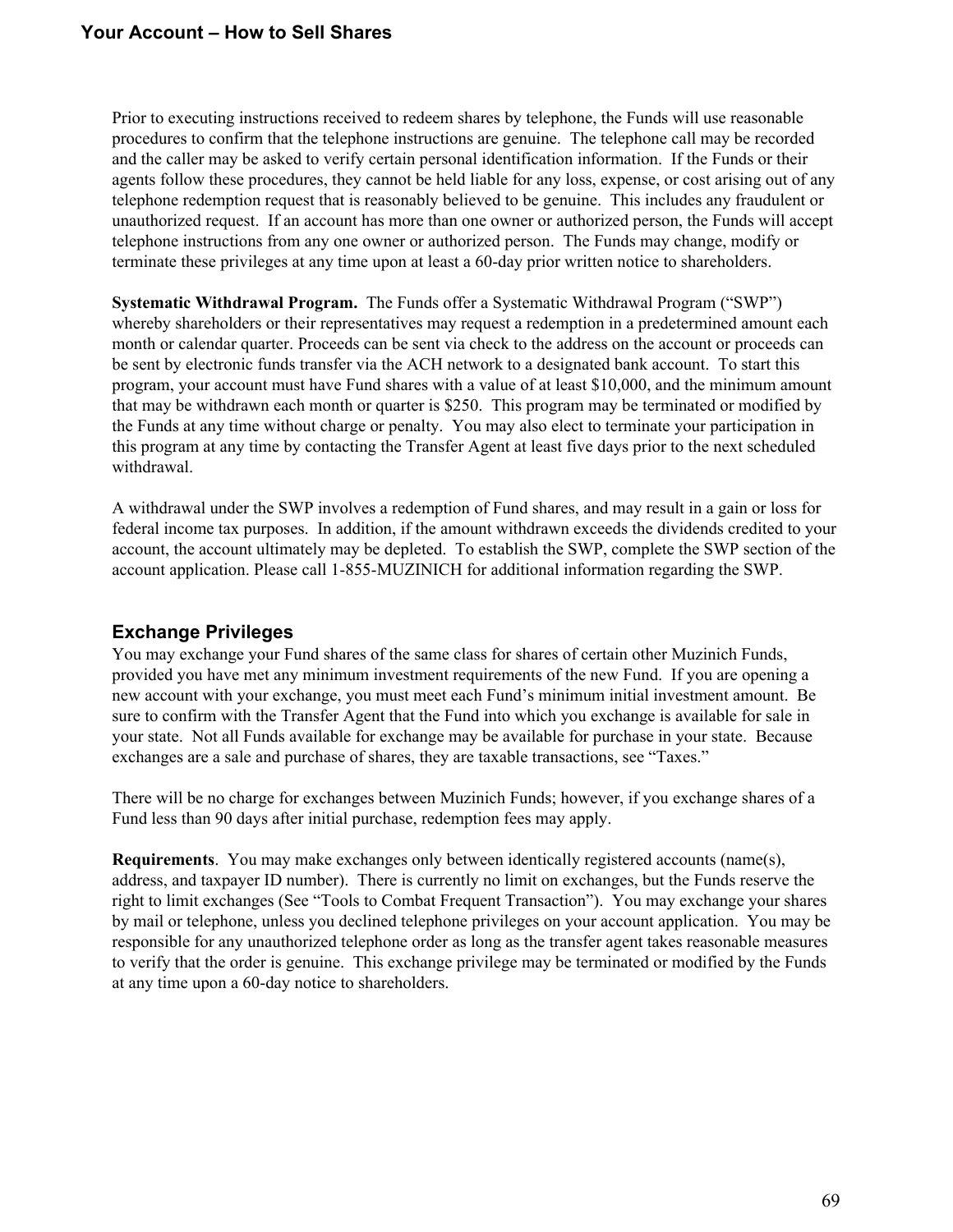# **Your Account – Exchange Privileges**

## **Exchanging Shares**

| Through a Financial Intermediary | Contact your Financial Intermediary                                                                                                                                                                                                                                                                                                                                                                    |
|----------------------------------|--------------------------------------------------------------------------------------------------------------------------------------------------------------------------------------------------------------------------------------------------------------------------------------------------------------------------------------------------------------------------------------------------------|
| By Mail                          | • Prepare a written request including:<br>Your name(s) and signature(s).<br>Your account number.<br>The names of the Fund (and class) you are exchanging.<br>The dollar amount or number of shares you want to sell (and<br>exchange).<br>Open a new account and complete an account application if<br>you are requesting different shareholder privileges.<br>Mail us your request and documentation. |
| By Telephone                     | • Call us with your request (unless you declined telephone<br>privileges on your account application).<br>• Provide the following information:<br>Your account number.<br>Exact name(s) in which account is registered.<br>Additional form of identification.                                                                                                                                          |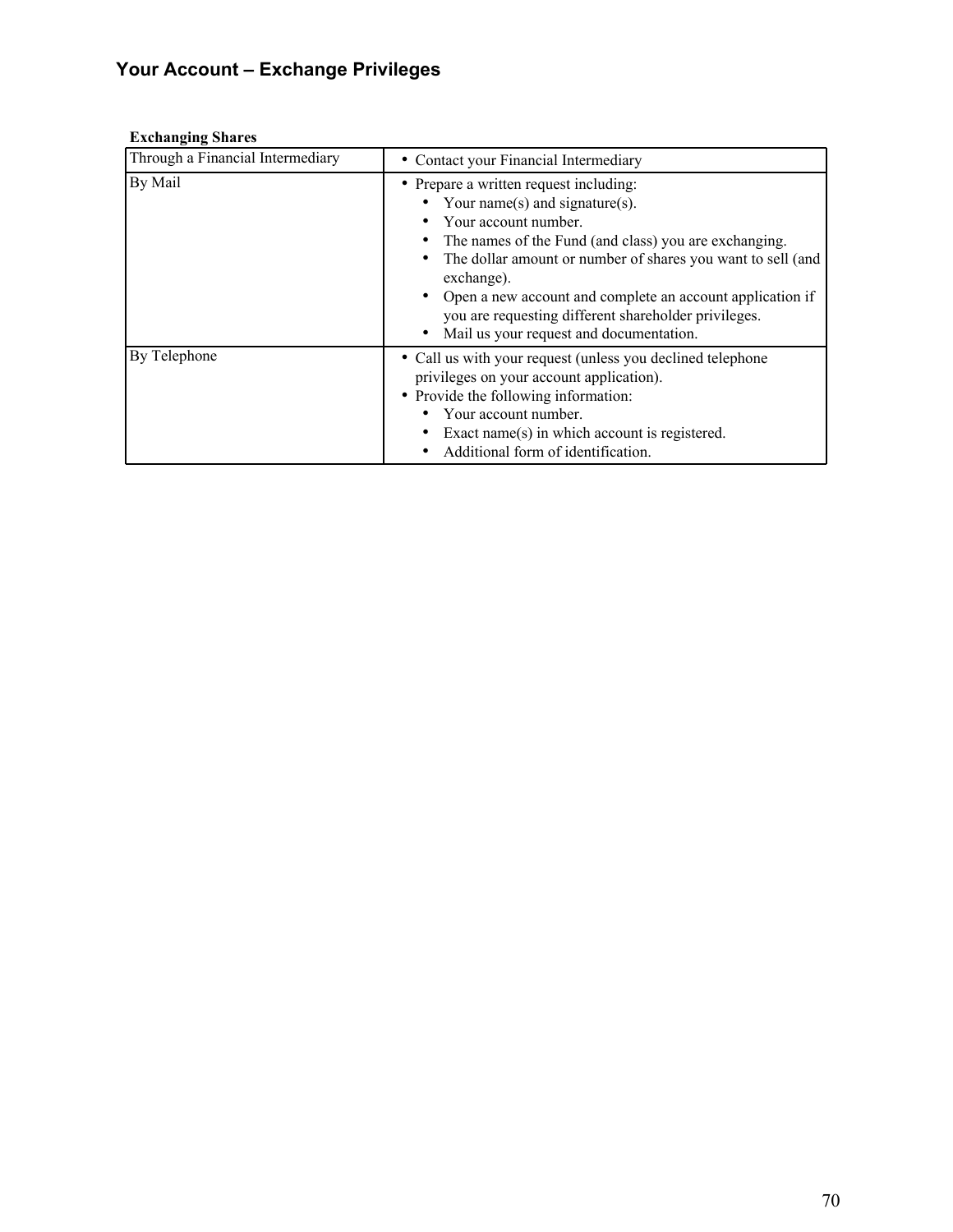# **Your Account**

## **Account and Transaction Policies**

**Redemption Fee.** The sale of Fund shares is subject to a redemption fee of 1.00% of the current NAV of shares redeemed or exchanged after being held for less than 90 days from the date of purchase. The Funds use the "first in first out" ("FIFO") method to determine the holding period; this means that if you purchase shares on different days, the shares you held longest will be redeemed first for purposes of determining whether the short-term trading fee applies. The redemption fee is charged for the benefit of its long-term shareholders and is deducted from your proceeds and retained by the Funds to help offset transaction costs. Each Fund reserves the right to waive redemption fees, withdraw exceptions, or otherwise modify the terms of the redemption fee at its discretion at any time, to the extent permitted by law.

There are limited exceptions to the imposition of the redemption fee. The following redemptions are exempt from application of the redemption fee:

- Redemptions in a deceased shareholder account if such an account is registered in the deceased's name.
- Redemptions in the account of a disabled individual (disability of the shareholder as determined by the Social Security Administration).
- Redemptions of shares purchased through a dividend reinvestment program.
- Redemptions pursuant to a Fund's systematic programs.
- Redemptions in qualified retirement plans under Section 401(a) of the Internal Revenue Code ("IRC"), and plans operating consistent with  $403(a)$ ,  $403(b)$ ,  $408$ ,  $408(A)$ ,  $457$ ,  $501(c)$  and  $223(d)$ of the IRC.
- Redemptions of shares made in connection with non-discretionary portfolio rebalancing associated with certain asset-allocation programs managed by fee-based investment advisors, certain wrap accounts and certain retirement plans.

Although the Funds have the goal of applying this redemption fee to most redemptions of shares held for less than 90 days, a Fund may not always be able to track short-term trading effected through Financial Intermediaries in non-disclosed or omnibus accounts. While the Funds have entered into information sharing agreements with such Financial Intermediaries as described under "Tools to Combat Frequent Transactions" which contractually require such Financial Intermediaries to provide a Fund with information relating to its customers investing in the Fund through non-disclosed or omnibus accounts, the Funds cannot guarantee the accuracy of the information provided to them from Financial Intermediaries and may not always be able to track short-term trading effected through these Financial Intermediaries. In addition, because the Funds are required to rely on information provided by the Financial Intermediary as to the redemption fee, a Fund cannot ensure that the Financial Intermediary is always imposing such fee on the underlying shareholder in accordance with the Funds' policies.

**Tools to Combat Frequent Transactions.** The Funds are intended for long-term investors and do not accommodate frequent transactions. Short-term "market-timers" who engage in frequent purchases and redemptions can disrupt a Fund's investment program and create additional transaction costs that are borne by all of the Fund's shareholders. The Board has adopted policies and procedures that are designed to discourage excessive, short-term trading and other abusive trading practices that may disrupt portfolio management strategies and harm performance. In addition, the Funds discourage excessive, short-term trading and other abusive trading practices and the Funds may use a variety of techniques to monitor trading activity and detect abusive trading practices. These steps may include, among other things, the imposition of redemption fees, if necessary, monitoring trading activity, or using fair value pricing when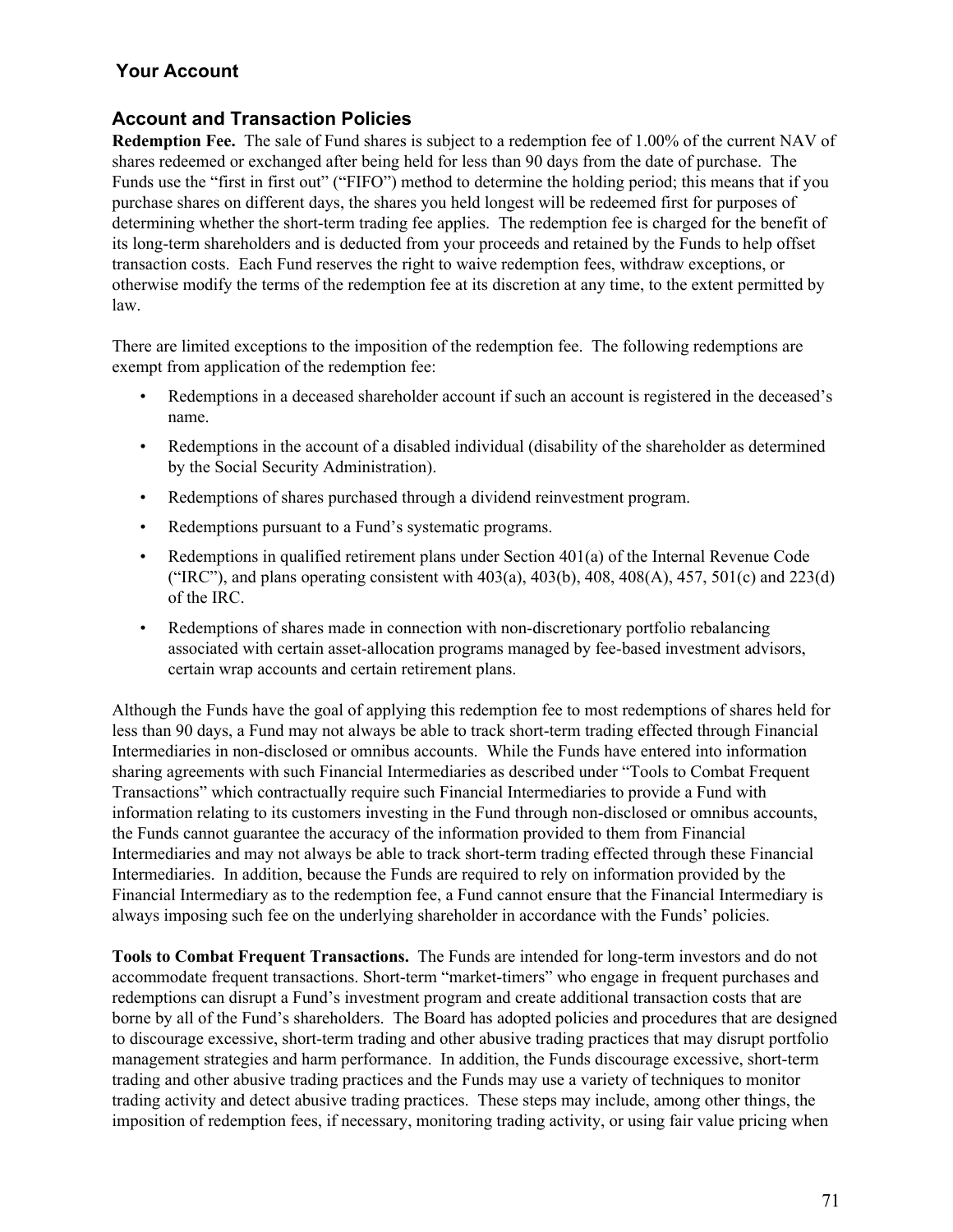appropriate, under procedures as adopted by the Board when the Advisor determines current market prices are not readily available. As approved by the Board, these techniques may change from time to time as determined by the Funds in their sole discretion.

In an effort to discourage abusive trading practices and minimize harm to a Fund and its shareholders, each Fund reserves the right, in its sole discretion, to reject any purchase order, in whole or in part, for any reason (including, without limitation, purchases by persons whose trading activity in Fund shares is believed by the Advisor to be harmful to the Funds) and without prior notice. The Funds may decide to restrict purchase and sale activity in its shares based on various factors, including whether frequent purchase and sale activity will disrupt portfolio management strategies and adversely affect a Fund's performance or whether the shareholder has conducted four round trip transactions within a 12-month period. Although these efforts are designed to discourage abusive trading practices, these tools cannot eliminate the possibility that such activity will occur. The Funds seek to exercise their judgment in implementing these tools to the best of their ability in a manner that they believe is consistent with shareholder interests. Except as noted in the Prospectus, the Funds apply all restrictions uniformly in all applicable cases.

Due to the complexity and subjectivity involved in identifying abusive trading activity and the volume of shareholder transactions a Fund handles, there can be no assurance that the Fund's efforts will identify all trades or trading practices that may be considered abusive. In particular, since the Funds receive purchase and sale orders through Financial Intermediaries that use group or omnibus accounts, a Fund cannot always detect frequent trading. However, the Funds will work with Financial Intermediaries as necessary to discourage shareholders from engaging in abusive trading practices and to impose restrictions on excessive trades. In this regard, each Fund has entered into information sharing agreements with Financial Intermediaries pursuant to which these intermediaries are required to provide to the Fund, at its request, certain information relating to their customers investing in the Fund through non-disclosed or omnibus accounts. The Funds will use this information to attempt to identify abusive trading practices. Financial Intermediaries are contractually required to follow any instructions from the Funds to restrict or prohibit future purchases from shareholders that are found to have engaged in abusive trading in violation of a Fund's policies. However, the Funds cannot guarantee the accuracy of the information provided to them from Financial Intermediaries and cannot ensure that they will always be able to detect abusive trading practices that occur through non-disclosed and omnibus accounts. As a consequence, a Fund's ability to monitor and discourage abusive trading practices in omnibus accounts may be limited.

**Proceeds.** The Funds typically send redemption proceeds on the next business day (a day when the NYSE is open for normal business) after the redemption request is received in good order and prior to market close, regardless of whether the redemption proceeds are sent via check, wire, or automated clearing house (ACH) transfer. Under unusual circumstances, a Fund may suspend redemptions, or postpone payment for up to seven days, as permitted by federal securities law.

Each Fund typically expects that it will hold cash or cash equivalents to meet redemption requests. A Fund may also use the proceeds from the sale of portfolio securities to meet redemption requests if consistent with the management of the Fund. In situations in which investment holdings in cash or cash equivalents are not sufficient to meet redemption requests or when the sale of portfolio securities is not sufficient to meet redemption requests, a Fund will typically borrow money through its line of credit. These redemption methods will be used regularly and may also be used in stressed market conditions. Each Fund reserves the right to pay redemption proceeds to you in whole or in part through a redemption in-kind as described under "Redemption In-Kind" below. Redemptions in-kind are typically used to meet redemption requests that are a large percentage of a Fund's net assets in order to minimize the effect of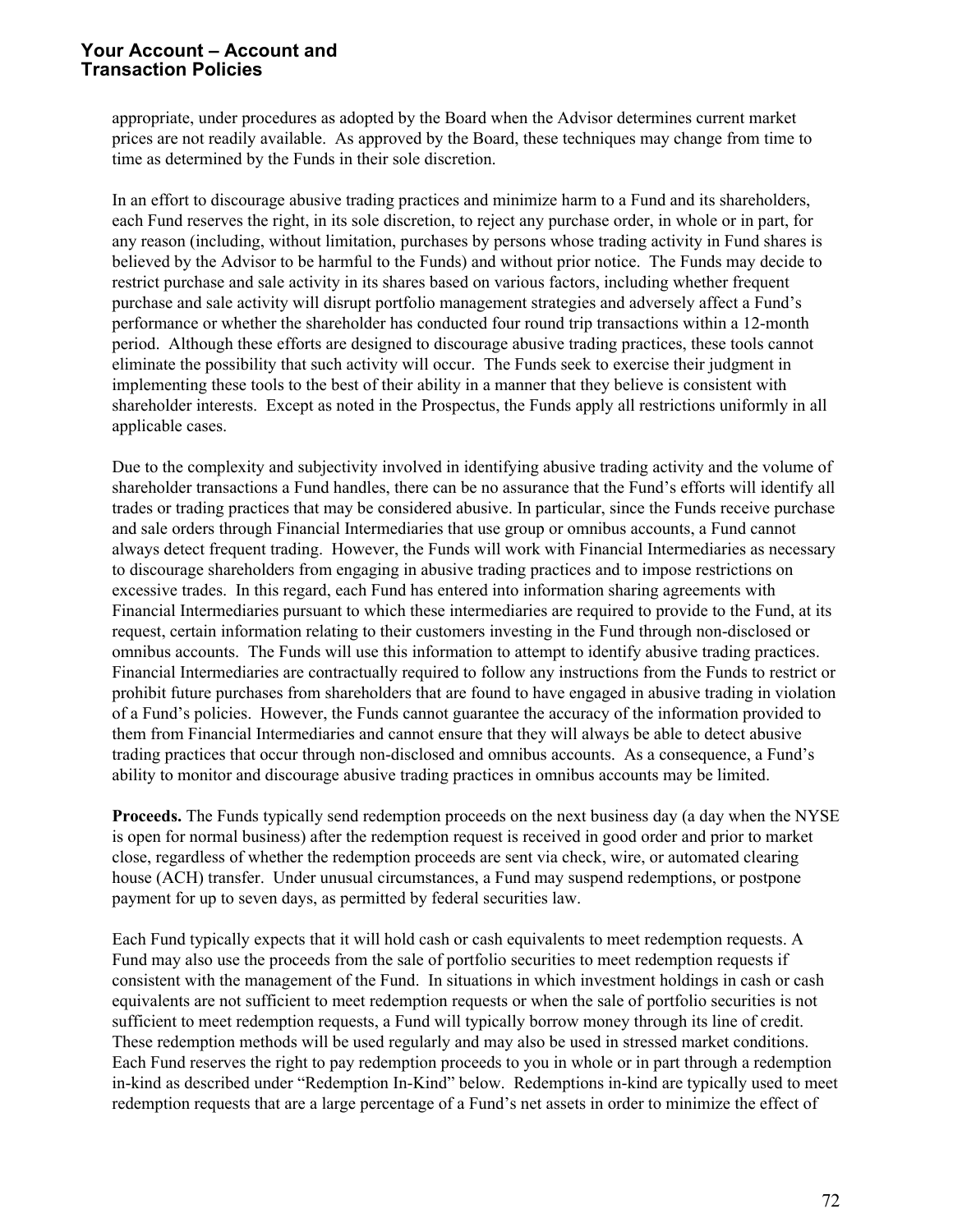large redemptions on the Fund and its remaining shareholders. Redemptions in-kind may be used regularly in such circumstances and may also be used in stressed market conditions.

If elected on your account application, you may have the proceeds of the redemption request sent by check to your address of record, by wire to a pre-determined bank, or by electronic funds transfer via the ACH network to the bank account designated by you on your fund account application. When proceeds are sent via the ACH network, the funds are usually available in your bank account in two to three business days.

**Check Clearance.** The proceeds from a redemption request may be delayed up to seven days from the date of purchase if the redemption includes shares purchased by check or electronic funds transfers via the Automated Clearing House ("ACH") network. If the purchase payment does not clear, you will be responsible for any losses suffered by the relevant Fund as well as a \$25 service charge imposed by the Transfer Agent. This delay can be avoided by purchasing shares by wire.

**Suspension of Redemptions.** A Fund may temporarily suspend the right to redeem shares or postpone the date of payment upon redemption for more than seven days (1) for any period during which the NYSE is closed (other than customary weekend or holiday closings) or trading on the NYSE is restricted; (2) for any period during which an emergency exists as a result of which disposal by a Fund of securities owned by it is not reasonably practicable or it is not reasonably practicable for a Fund fairly to determine the value of its net assets; or (3) for such other periods as the SEC may permit for the protection of the Fund's shareholders.

**Signature Guarantees.** The Transfer Agent may require a signature guarantee for certain redemption requests. A signature guarantee assures that your signature is genuine and protects you from unauthorized transactions. A signature guarantee, from either a Medallion program member or a non-Medallion program member, of each owner is required in each of the following situations:

- For all redemption requests in excess of \$100,000;
- When a redemption is received by the Transfer Agent and the account address has changed within the last 30 calendar days;
- When requesting a change in ownership on your account; and
- When redemption proceeds are payable or sent to any person, address or bank account not on record.

In addition to the situations described above, a Fund and/or the Transfer Agent may require a signature guarantee in other instances based on the circumstances relative to the particular situation. Non-financial transactions including establishing or modifying certain services on an account may require a signature guarantee, signature verification from a Signature Validation Program member, or other acceptable form of authentication from a financial institution source. Signature guarantees will generally be accepted from domestic banks, brokers, dealers, credit unions, national securities exchanges, registered securities associations, clearing agencies and savings associations, as well as from participants in the New York Stock Exchange Medallion Signature Program and the Securities Transfer Agents Medallion Program ("STAMP"). A notary public is not an acceptable signature guarantor. The Advisor reserves the right to waive any signature requirement at its discretion.

**Customer Identification Program.** Please note that, in compliance with the USA PATRIOT Act of 2001, the Transfer Agent will verify certain information on your account application as part of the Funds' Anti-Money Laundering Program. As requested on the account application, you must supply your full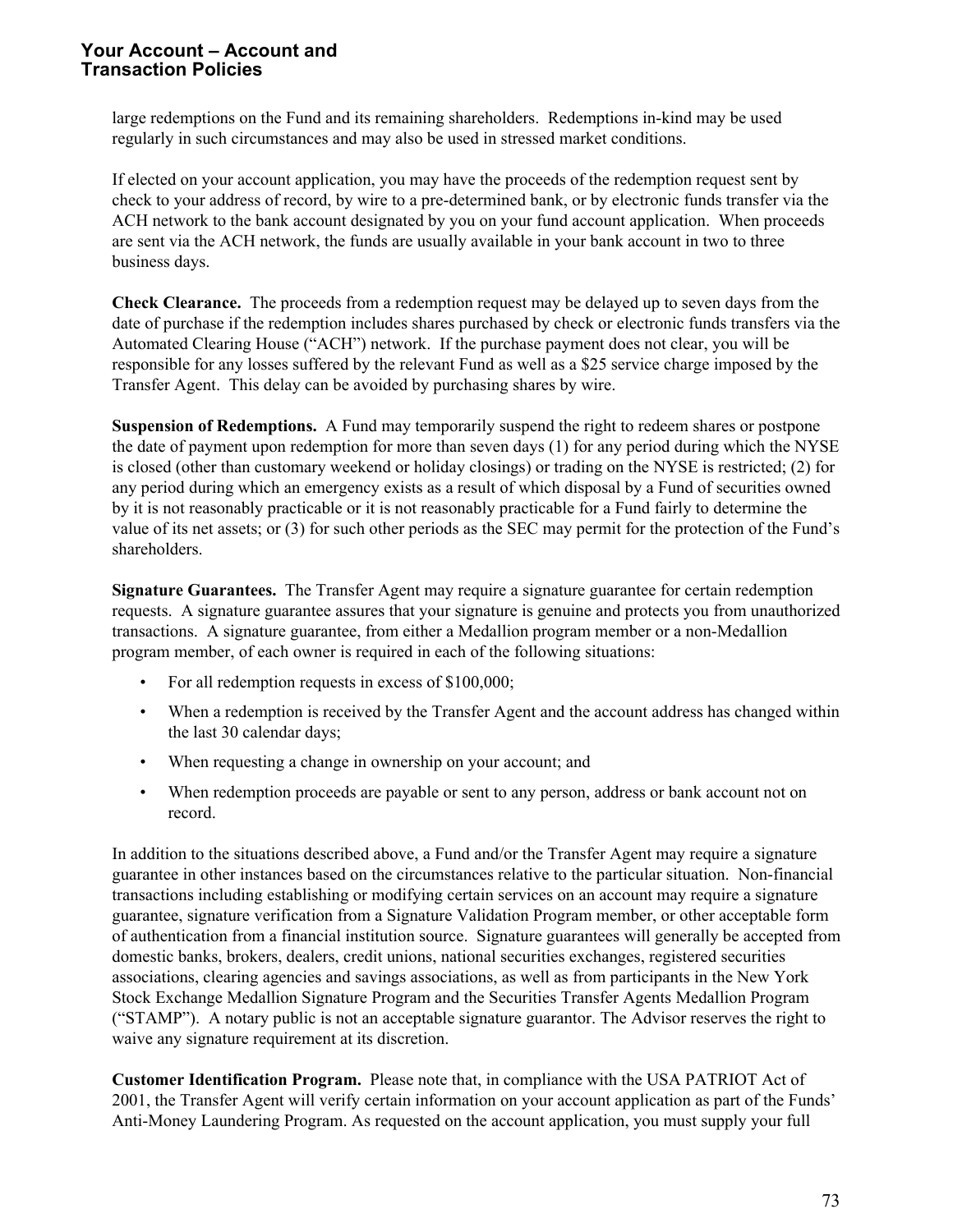name, date of birth, social security number and permanent street address. If you are opening the account in the name of a legal entity (e.g., partnership, limited liability company, business trust, corporation, etc.), you must also supply the identity of the beneficial owners. Mailing addresses containing only a P.O. Box will not be accepted. If you do not supply the necessary information, the Transfer Agent may not be able to open your account. Please contact the Transfer Agent at 1-855-MUZINICH if you need additional assistance when completing your application. If the Transfer Agent is unable to verify your identity or that of another person authorized to act on your behalf, or if it believes it has identified potentially criminal activity, each Fund reserves the right to temporarily limit additional share purchases, close your account or take any other action they deem reasonable or required by law.

**No Certificates.** The Funds do not issue share certificates.

**Right to Reject Purchases.** Each Fund reserves the right to reject any purchase in whole or in part. We may cease taking purchase orders for a Fund at any time when we believe that it is in the best interest of our current shareholders. The purpose of such action is to limit increased Fund expenses incurred when certain investors buy and sell shares of a Fund for the short-term when the markets are highly volatile.

**Redemption In-Kind.** Each Fund reserves the right to pay redemption proceeds to you in whole or in part by a distribution of securities from a Fund's portfolio (a "redemption in-kind"). It is not expected that the Funds would do so except during unusual market conditions. If a Fund pays your redemption proceeds by a distribution of securities, you could incur brokerage or other charges in converting the securities to cash and will bear any market risks associated with such securities until they are converted into cash. A redemption in-kind is treated as a taxable transaction and a sale of the redeemed shares, generally resulting in capital gain or loss to you, subject to certain loss limitation rules.

**Small Accounts.** To reduce our expenses, if the value of your account falls below \$1,000 (excluding Qualified Retirement Accounts) with respect to Class A Shares, a Fund may ask you to increase your balance. If after 60 days, the account value is still below \$1,000 (excluding Qualified Retirement Accounts), the Fund may close your account and send you the proceeds. A Fund will not close your account if it falls below these amounts solely as a result of a reduction in your account's market value. There are no minimum balance requirements for Qualified Retirement Accounts.

**Householding.** In an effort to decrease costs, the Funds will reduce the number of duplicate Prospectuses and other similar documents that you receive by sending only one copy of each to those addresses shown by two or more accounts. Please call the Transfer Agent toll free at 1-855-MUZINICH to request individual copies of these documents. The Funds will begin sending individual copies 30 days after receiving your request. This policy does not apply to account statements.

**Confirmations.** If you purchase shares directly from a Fund, you will receive monthly statements detailing Fund balances and all transactions completed during the prior month and a confirmation of each transaction. Automatic reinvestments of distributions and systematic investments/withdrawals may be confirmed only by monthly statement. You should verify the accuracy of all transactions in your account as soon as you receive your confirmations and monthly statements.

Portfolio Holdings. A description of the Funds' policies and procedures with respect to the disclosure of portfolio securities is available in the Funds' SAI.

**Policy on Foreign Shareholders**. Shares of the Funds have not been registered for sale outside of the United States. The Funds generally do not sell shares to investors residing outside the United States even if they are United States citizens or lawful permanent residents. However, there are certain exceptions,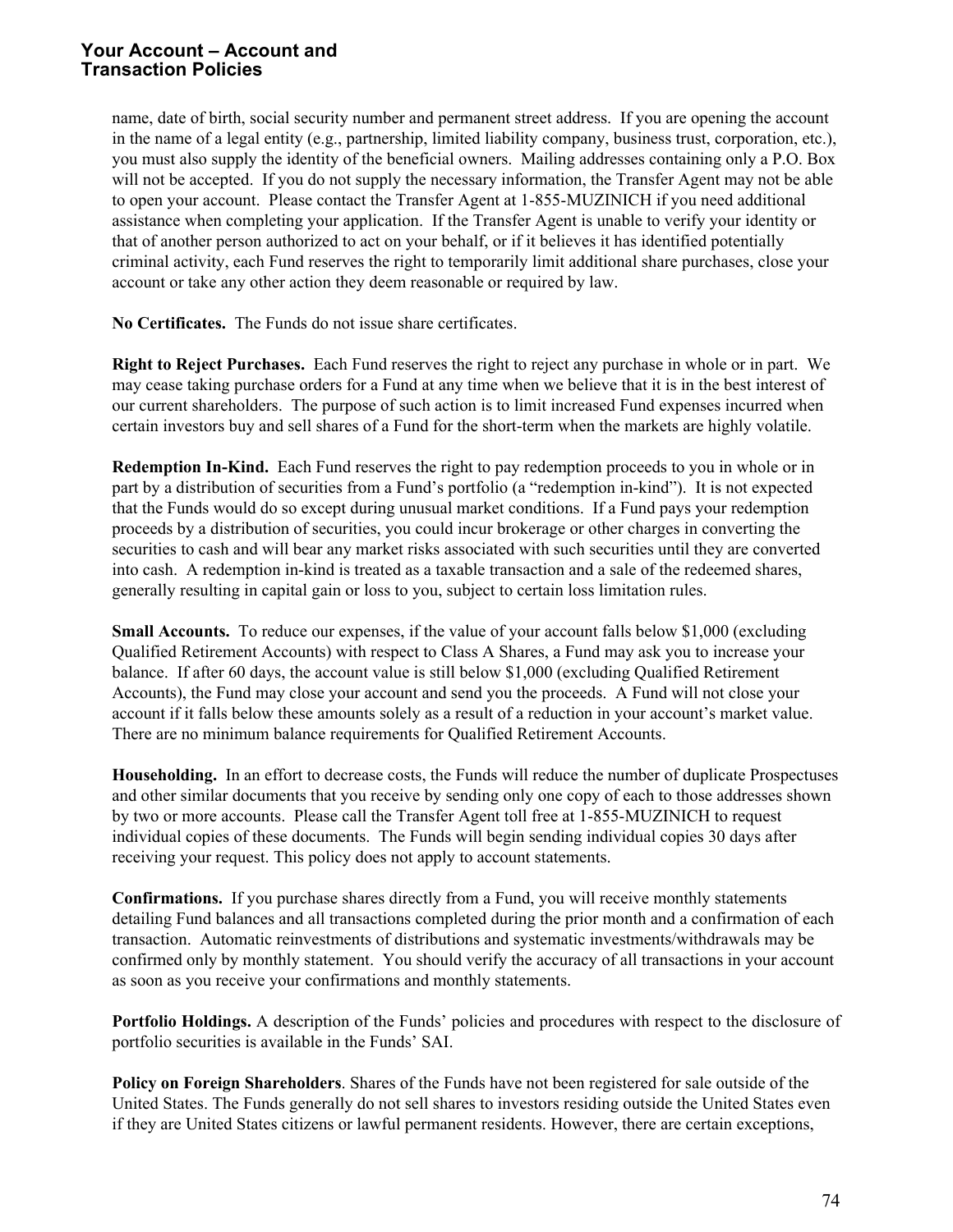which include, but are not limited to, to investors with United States military APO or FPO addresses. In the rare event that the Transfer Agent is unable to verify your identity, the Funds reserve the right to redeem your account at the current day's net asset value.

**Canceled or Failed Payments.** Each Fund accepts checks and ACH transfers at full value subject to collection. If a Fund does not receive your payment for shares or you pay with a check or ACH transfer that does not clear, your purchase will be canceled within two business days of bank notification. You will be responsible for any actual losses or expenses incurred by the Fund or the Transfer Agent as a result of the cancellation, and a Fund may redeem shares you own in the account (or another identically registered account that you maintain with the Transfer Agent) as reimbursement. The Funds and their agents have the right to reject or cancel any purchase or exchange (purchase side only) due to nonpayment.

**Lost Shareholders, Inactive Accounts and Unclaimed Property.** It is important that the Funds maintain a correct address for each shareholder. An incorrect address may cause a shareholder's account statements and other mailings to be returned to the Funds. Based upon statutory requirements for returned mail, the Funds will attempt to locate the shareholder or rightful owner of the account. If a Fund is unable to locate the shareholder, then it will determine whether the shareholder's account can legally be considered abandoned. Your mutual fund account may be transferred to the state government of your state of residence if no activity occurs within your account during the "inactivity period" specified in your state's abandoned property laws. Each Fund is legally obligated to escheat (or transfer) abandoned property to the appropriate state's unclaimed property administrator in accordance with statutory requirements. The shareholder's last known address of record determines which state has jurisdiction. Please proactively contact the Transfer Agent toll-free at 1-855-MUZINICH at least annually to ensure your account remains in active status.

If you are a resident of the state of Texas, you may designate a representative to receive notifications that, due to inactivity, your mutual fund account assets may be delivered to the Texas Comptroller. Please contact the Transfer Agent if you wish to complete a Texas Designation of Representative form.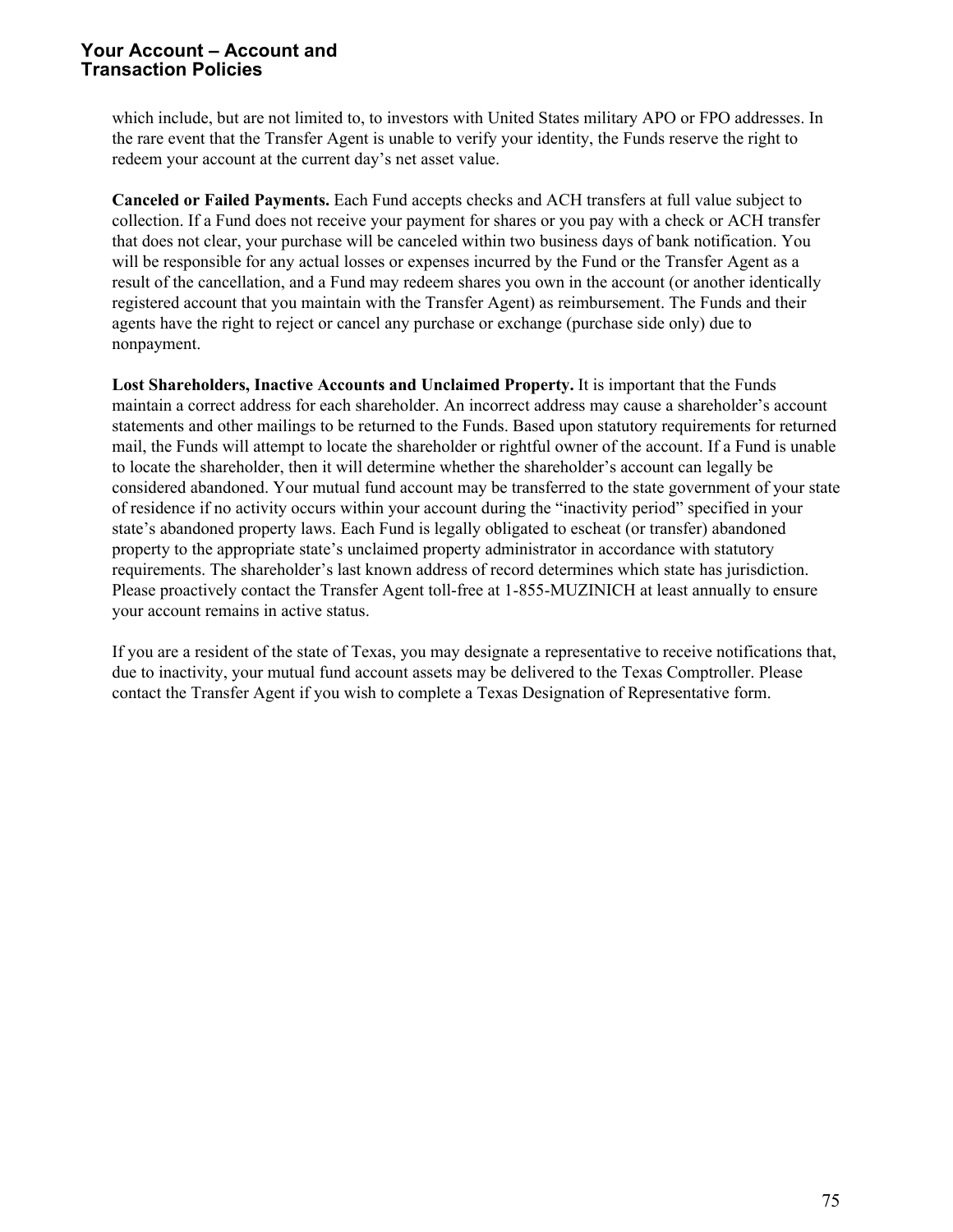# **Distributions and Taxes**

# **Distributions**

The Credit Opportunities Fund declares distributions from net investment income at least quarterly. The U.S. High Yield Fund and Low Duration Fund declare distributions from net investment income at least monthly. Any net capital gain realized by the Funds will be distributed at least annually. Any Fund may make an additional payment of dividends or distributions if it deems it desirable at other times during any year.

All distributions of the Funds are reinvested in additional shares, unless you choose one of the following options:

- (1) receive dividends in cash, while reinvesting capital gain distributions in additional Fund shares;
- (2) receive all distributions in cash; or
- (3) reinvest dividends in additional Fund shares while receiving capital gain distributions in cash.

If you wish to change your distribution option, please contact the Transfer Agent in writing or by telephone at least five days prior to the next distributions. For Federal income tax purposes, distributions are treated the same whether they are received in cash or reinvested. Shares become entitled to receive distributions on the day after the shares are issued.

If an investor elects to receive distributions in cash and the U.S. Postal Service cannot deliver your check, or if a check remains uncashed for six months, the Funds reserve the right to reinvest the distribution check in the shareholder's account at a Fund's then current NAV and to reinvest all subsequent distributions.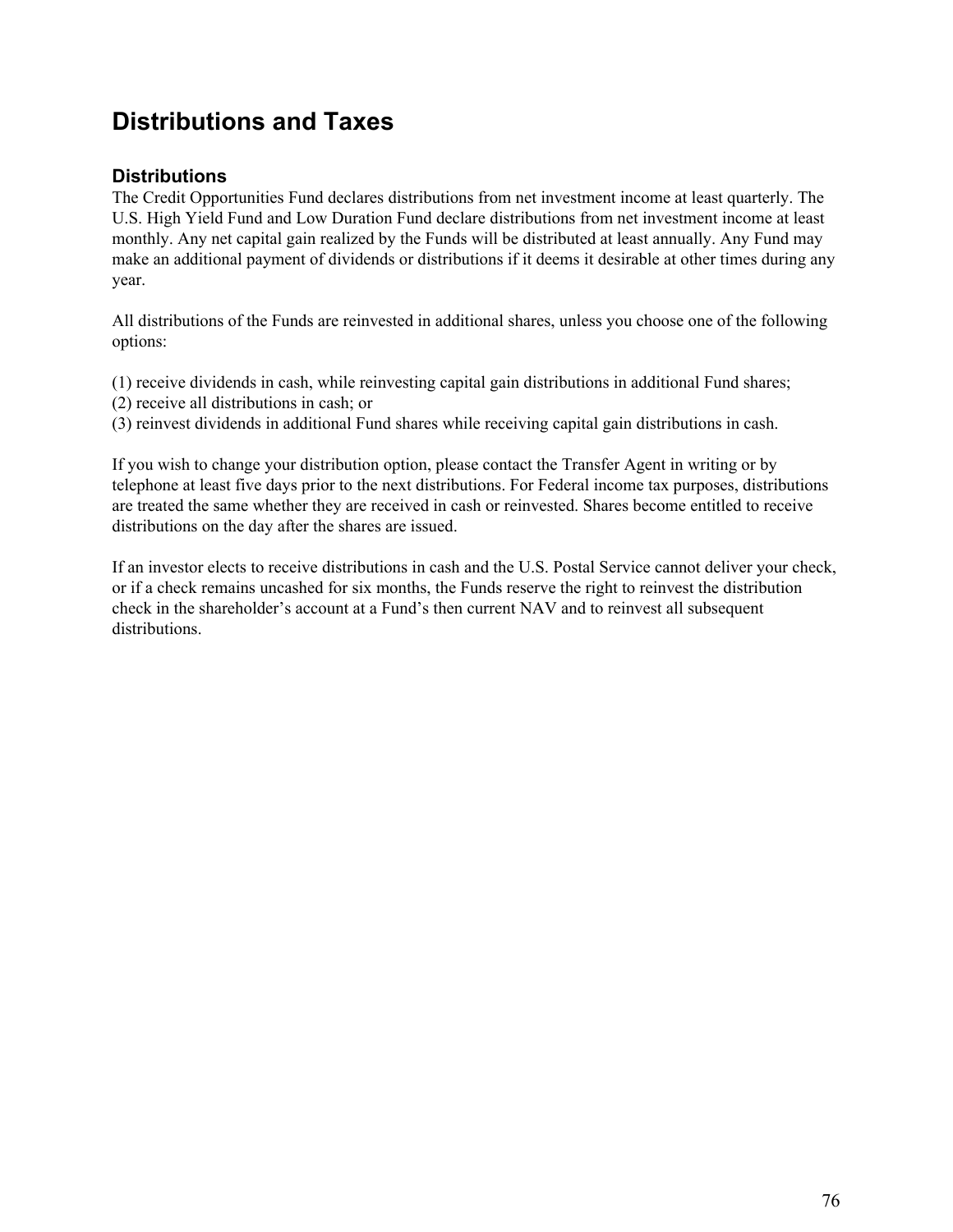# **Distributions and Taxes**

## **Taxes**

Each Fund has elected and intends to continue to qualify to be taxed as a regulated investment company under Subchapter M of the Internal Revenue Code of 1986, as amended (the "Code"). As a regulated investment company, a Fund will not be subject to federal income tax if it distributes its income as required by the tax law and satisfies certain other requirements that are described in the SAI.

Each Fund generally intends to operate in a manner such that it will not be liable for Federal income or excise taxes. There is no assurance that a Fund's distributions or investments will enable it to avoid all taxes in all periods.

You will generally be taxed on a Fund's distributions, regardless of whether you reinvest them in additional Fund shares or receive them in cash. A Fund's distributions of net investment income (including short-term capital gain) are taxable to you as ordinary income. A Fund's distributions of longterm capital gain, if any, are taxable to you as long-term capital gain, regardless of how long you have held your shares. Distributions may also be subject to certain state and local taxes. Some Fund distributions may also include nontaxable returns of capital. Return of capital distributions reduce your tax basis in your Fund shares and, after tax basis is reduced to zero, would be treated as gain from the sale of the shares.

A distribution is treated as qualified dividend income to the extent that a Fund receives dividend income from taxable domestic corporations and certain qualified foreign corporations, provided that certain holding period and other requirements are met by the Fund and the shareholder. Qualified dividends are taxable to individuals at a maximum federal rate of 20%. To the extent a Fund's distributions are attributable to other sources, such as interest or capital gains, the distributions are not treated as qualified dividend income. A Fund's distributions of dividends that it receives from REITs or other regulated investment companies generally do not constitute "qualified dividend income." Based on the investment policies of the Funds, it is expected that little, if any, of a Fund's distributions will be treated as qualified dividend income.

Distributions of capital gain and distributions of net investment income reduce the NAV of a Fund's shares by the amount of the distribution. If you purchase shares prior to these distributions, you are taxed on the distribution even though the distribution economically may represent a return of a portion of your investment.

For taxable years beginning after 2017 and before 2025, non-corporate taxpayers generally may deduct 20% of "qualified business income" derived either directly or through partnerships or S corporations. For this purpose, "qualified business income" generally includes ordinary real estate investment trust ("REIT") dividends and income derived from master limited partnership ("MLP") investments. Regulations recently adopted by the United States Treasury allow non-corporate shareholders of a Fund to benefit from the 20% deduction with respect to net REIT dividends received by the Fund if the Fund meets certain reporting requirements, but do not permit any such deduction with respect to publicly traded partnerships.

The sale or exchange of Fund shares is a taxable transaction for Federal income tax purposes. You will recognize a gain or loss on such transactions equal to the difference, if any, between the amount of your net sales proceeds and your tax basis in the Fund shares. Such gain or loss will be capital gain or loss if you held your Fund shares as capital assets. Any capital gain or loss will generally be treated as long-term capital gain or loss if you held the Fund shares for more than one year at the time of the sale or exchange, and otherwise as short-term capital gain. Any capital loss arising from the sale or exchange of shares held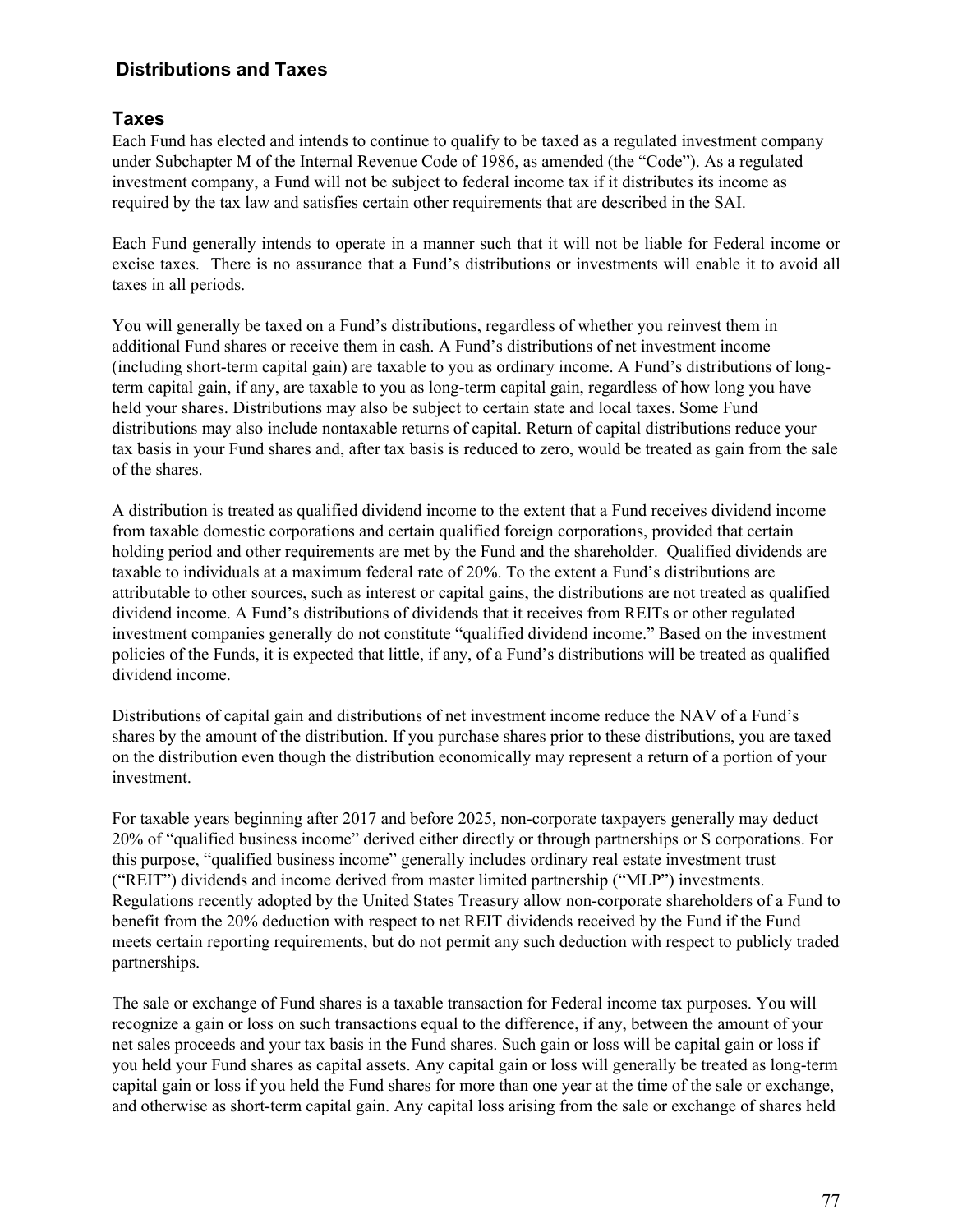# **Distributions and Taxes**

for six months or less, however, will be treated as long-term capital loss to the extent of the amount of net long-term capital gain distributions with respect to those shares.

Interest, dividends and capital gains from the Fund generally will be subject to the 3.8% Medicare tax that is imposed on the net investment income of individual taxpayers in the higher income brackets and on certain estates and trusts.

The Funds' transactions in foreign currencies may give rise to ordinary income or loss to the extent such income or loss results from fluctuations in the value of the foreign currency concerned. This treatment could increase or decrease the Funds' ordinary income distributions to you, and may cause some or all of the Funds' previously distributed income to be classified as a return of capital. Return of capital distributions generally are not taxable to you. Your cost basis in your Fund shares will be decreased by the amount of any return of capital. Any return of capital distributions in excess of your cost basis will be treated as capital gains. Adjustments to reflect these gains and losses will be made at the end of the Funds' taxable year. A Fund may decide not to make a previously scheduled distribution if it would consist only of return of capital.

A Fund may be required to withhold Federal income tax at the Federal backup withholding rate on all taxable distributions and redemption proceeds otherwise payable to you if you fail to provide the Fund with your correct taxpayer identification number or to make required certifications, or if you have been notified by the IRS that you are subject to backup withholding. Backup withholding is not an additional tax. Rather, any amounts withheld may be credited against your Federal income tax liability, so long as you timely provide the required information or certification. Investment income received by a Fund from sources within foreign countries may be subject to foreign income taxes withheld at the source.

After December 31 of each year, the Funds will mail you reports containing information about the income tax classification of distributions paid during the year. Distributions declared in October, November or December to shareholders of record on a specified date in such a month, but paid in January, are taxable as if they were paid in December.

A Fund may make taxable distributions to shareholders even in periods during which the share price has declined. The Funds do not consider taxes to be of primary importance in implementing their investment strategies. For further information about the tax effects of investing in the Funds, including state and local tax matters, please see the SAI and consult your tax adviser.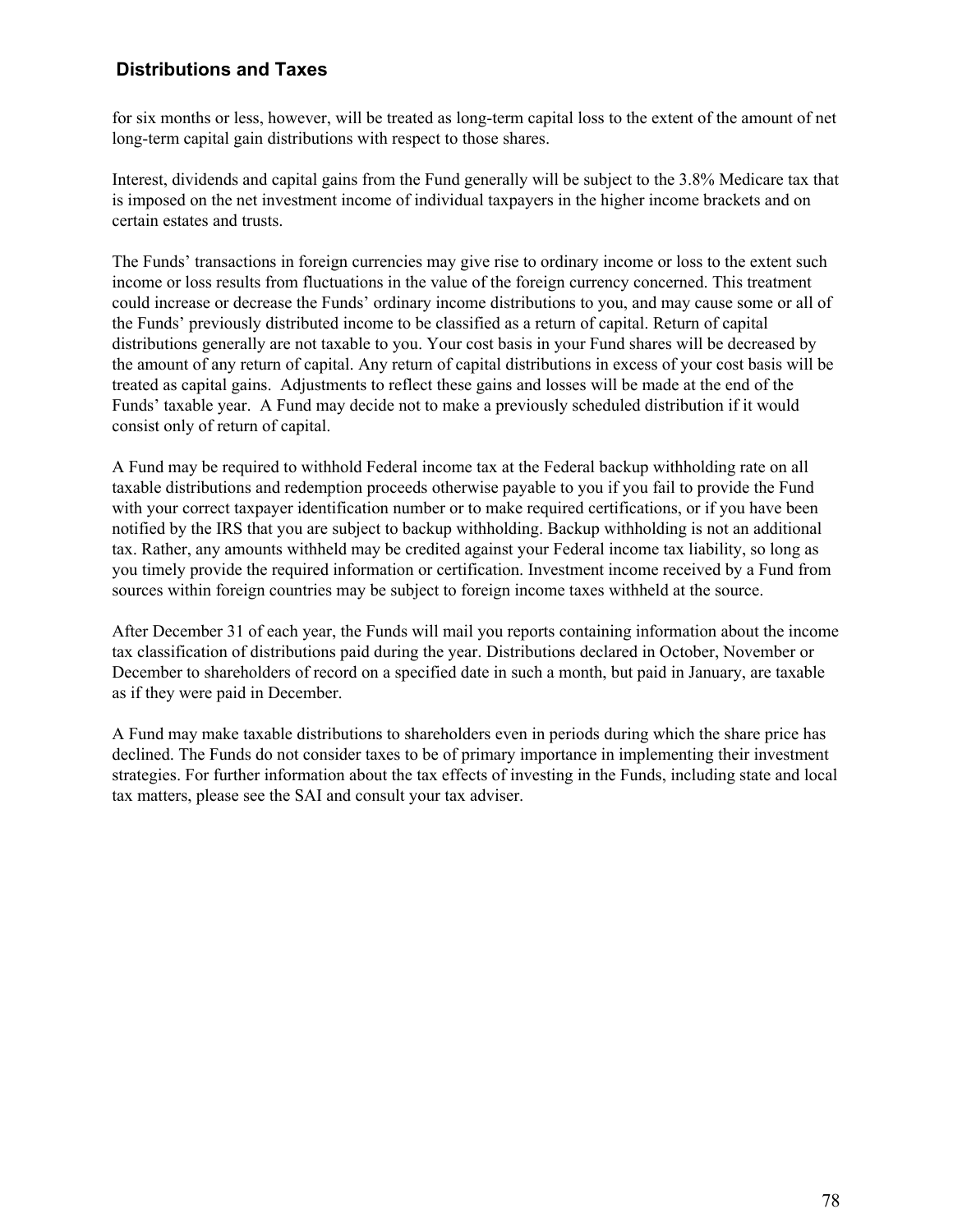## **Index Descriptions**

The ICE BofAML Global Corporate & High Yield Index (GI00) is an unmanaged index tracking the performance of fixed-rate investment grade and below investment grade corporate debt publicly issued in the major domestic and Eurobond markets. Qualifying currencies include AUD, CAD, EUR, JPY, GBP, and USD. Qualifying issues must meet minimum size requirements denominated in the currency of issue, and must have a remaining term of at least one year to maturity. The Index's performance is presented in each of hedged 100% to USD, in local currency (LOC).

The ICE BofAML BB-B U.S. Cash Pay High Yield Constrained Index (JUC4) contains all securities in the ICE BofAML U.S. Cash Pay High Yield Index (J0A0) rated BB1 through B3, based on an average of Moody's, Standard & Poor's and Fitch, but caps issuer exposure at 2%. The ICE BofAML U.S. Cash Pay High Yield Index (J0A0) tracks the performance of US dollar denominated below investment grade corporate debt, currently in a coupon paying period that is publicly issued in the US domestic market. Qualifying securities must have a below investment grade rating (based on an average of Moody's, Standard & Poor's and Fitch), at least 18 months to final maturity at the time of issuance, at least one year remaining term to final maturity as of the rebalancing date, a fixed coupon schedule and a minimum amount outstanding of \$250 million.

The ICE BofAML 1-3 Year U.S. Corporate & Government Index (B1A0) is a subset of the ICE BofAML US Corporate & Government Index (B0A0) including all securities with a remaining term to final maturity less than 3 years. The ICE BofAML US Corporate & Government Index (B0A0) tracks the performance of US dollar denominated investment grade debt publicly issued in the US domestic market, including US Treasury, US agency, foreign government, supranational and corporate securities. Qualifying securities must have an investment grade rating (based on an average of Moody's, Standard & Poor's and Fitch), at least one year remaining term to final maturity, at least 18 months to final maturity at point of issuance, fixed coupon schedule and a minimum amount outstanding of \$1 billion for US Treasuries and \$250 million for all other securities.

It is not possible to invest directly in an index.

 $\mathcal{L}_\text{max}$  and  $\mathcal{L}_\text{max}$  and  $\mathcal{L}_\text{max}$  and  $\mathcal{L}_\text{max}$ 

Source ICE Data Indices, LLC ("ICE DATA"), used with permission. ICE DATA PERMITS USE OF ICE DATA INDICES AND RELATED DATA ON AN "AS IS" BASIS, MAKES NO WARRANTIES REGARDING SAME, DOES NOT GUARANTEE THE SUITABILITY, QUALITY, ACCURACY, TIMELINESS, AND/OR COMPLETENESS OF THE ICE DATA INDICES OR ANY DATA INCLUDED IN, RELATED TO, OR DERIVED THEREFROM, ASSUMES NO LIABILITY IN CONNECTION WITH THE USE OF THE FOREGOING, AND DOES NOT SPONSOR, ENDORSE, OR RECOMMEND MUZINICH & CO., INC., OR ANY OF ITS PRODUCTS OR SERVICES.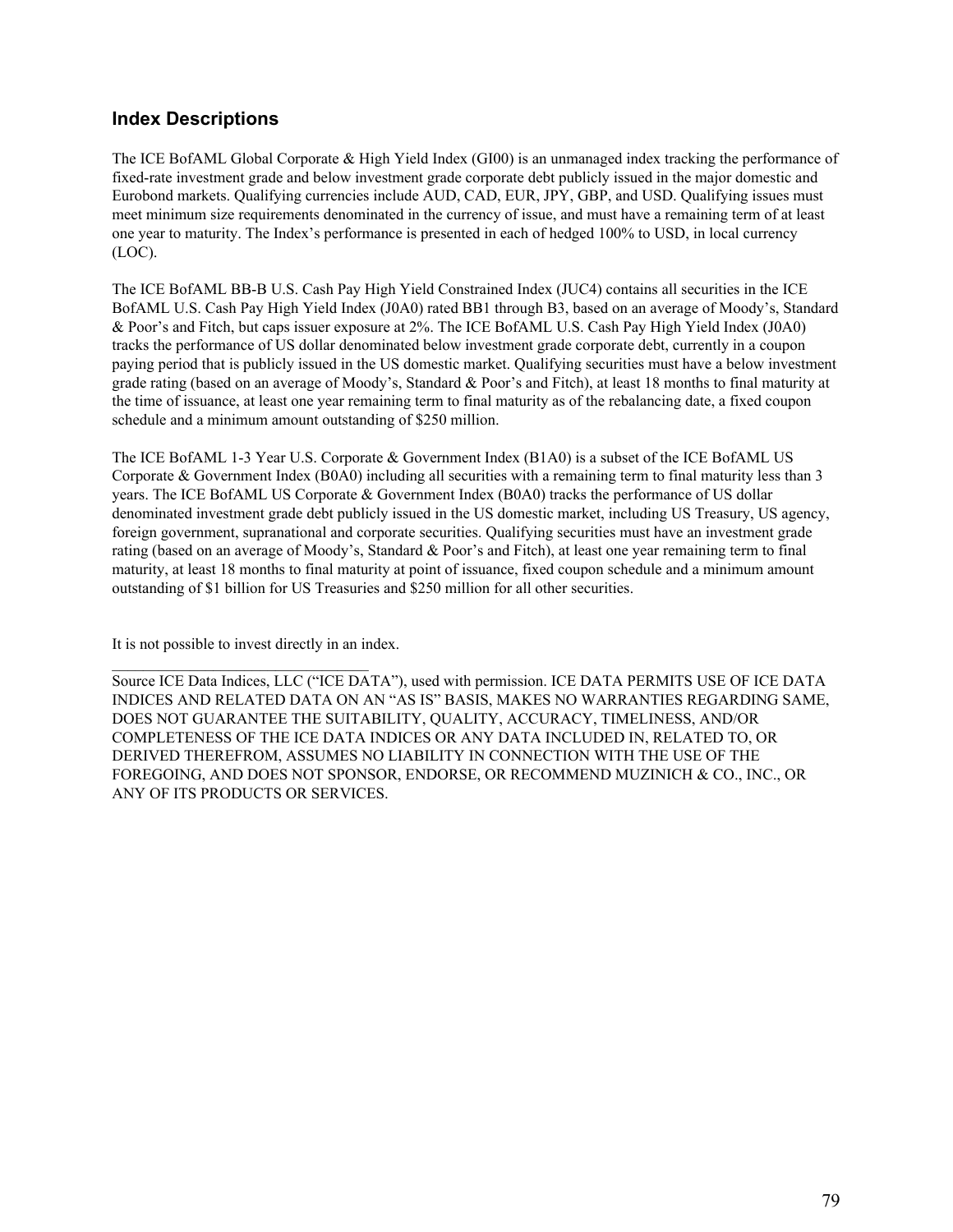# **Financial Highlights**

The tables below illustrate the Funds' financial performance for the periods shown. Certain information reflects financial results for a single Fund share. "Total return" illustrates how much your investment in the Funds would have increased or decreased during each period, assuming you had reinvested all dividends and distributions. This information has been audited by Tait, Weller & Baker LLP, the Funds' independent registered public accounting firm. Their report and the Funds' financial statements are included in the annual report which is available upon request.

## **Credit Opportunities Fund**

FINANCIAL HIGHLIGHTS For a capital share outstanding throughout each year

|                                                                                                        | <b>Year Ended December 31,</b> |           |         |               |           |  |  |  |
|--------------------------------------------------------------------------------------------------------|--------------------------------|-----------|---------|---------------|-----------|--|--|--|
| <b>Supra Institutional Class</b>                                                                       | 2021                           | 2020      | 2019    | 2018          | 2017      |  |  |  |
|                                                                                                        | \$11.23                        | \$10.90   | \$10.49 | \$10.69       | \$10.50   |  |  |  |
|                                                                                                        |                                |           |         |               |           |  |  |  |
| <b>INCOME (LOSS) FROM INVESTMENT OPERATIONS:</b>                                                       |                                |           |         |               |           |  |  |  |
|                                                                                                        | 0.32                           | 0.30      | 0.35    | 0.29          | 0.34      |  |  |  |
| Net realized and unrealized gain (loss) on<br>investments                                              | (0.20)                         | 0.37      | 0.77    | (0.27)        | 0.15      |  |  |  |
|                                                                                                        | 0.12                           | 0.67      | 1.12    | 0.02          | 0.49      |  |  |  |
|                                                                                                        | 0.00                           | 2<br>0.00 | 0.00    | 2<br>$0.00\,$ | 2<br>0.00 |  |  |  |
|                                                                                                        |                                |           |         |               |           |  |  |  |
| <b>LESS DISTRIBUTIONS:</b>                                                                             |                                |           |         |               |           |  |  |  |
|                                                                                                        | (0.42)                         | (0.27)    | (0.31)  | (0.08)        | (0.27)    |  |  |  |
|                                                                                                        |                                |           |         | (0.02)        |           |  |  |  |
|                                                                                                        | (0.42)                         | (0.07)    | (0.40)  | (0.12)        | (0.03)    |  |  |  |
|                                                                                                        | (0.84)                         | (0.34)    | (0.71)  | (0.22)        | (0.30)    |  |  |  |
|                                                                                                        |                                | \$11.23   | \$10.90 | \$10.49       | \$10.69   |  |  |  |
| Total return $\ldots$ $\ldots$ $\ldots$ $\ldots$ $\ldots$ $\ldots$ $\ldots$ $\ldots$ $\ldots$ $\ldots$ | 1.11%                          | 6.30%     | 10.77%  | 0.22%         | 4.70%     |  |  |  |
|                                                                                                        |                                |           |         |               |           |  |  |  |
| <b>SUPPLEMENTAL DATA:</b>                                                                              |                                |           |         |               |           |  |  |  |
| Net assets, end of year (millions) <b>S</b> 252.1                                                      |                                | \$321.3   | \$261.9 | \$240.1       | \$208.4   |  |  |  |
|                                                                                                        | 139%                           | 174%      | 293%    | 244%          | 135%      |  |  |  |
|                                                                                                        |                                |           |         |               |           |  |  |  |
| <b>RATIO OF EXPENSES TO AVERAGE NET ASSETS:</b>                                                        |                                |           |         |               |           |  |  |  |
| Before fees waived and expenses absorbed                                                               | 0.76%                          | 0.75%     | 0.76%   | 0.80%         | 0.83%     |  |  |  |
| After fees waived and expenses absorbed                                                                | 0.59%                          | 0.59%     | 0.59%   | 0.60%         | 0.60%     |  |  |  |
|                                                                                                        |                                |           |         |               |           |  |  |  |
| RATIO OF NET INVESTMENT INCOME (LOSS) TO AVERAGE NET ASSETS:                                           |                                |           |         |               |           |  |  |  |
| Before fees waived and expenses absorbed                                                               | 2.73%                          | 2.61%     | 3.01%   | 2.61%         | 3.00%     |  |  |  |
| After fees waived and expenses absorbed                                                                | 2.90%                          | 2.77%     | 3.18%   | 2.81%         | 3.23%     |  |  |  |

1 Calculated using the average shares outstanding method.

2 Does not round to \$0.01 or \$(0.01), as applicable.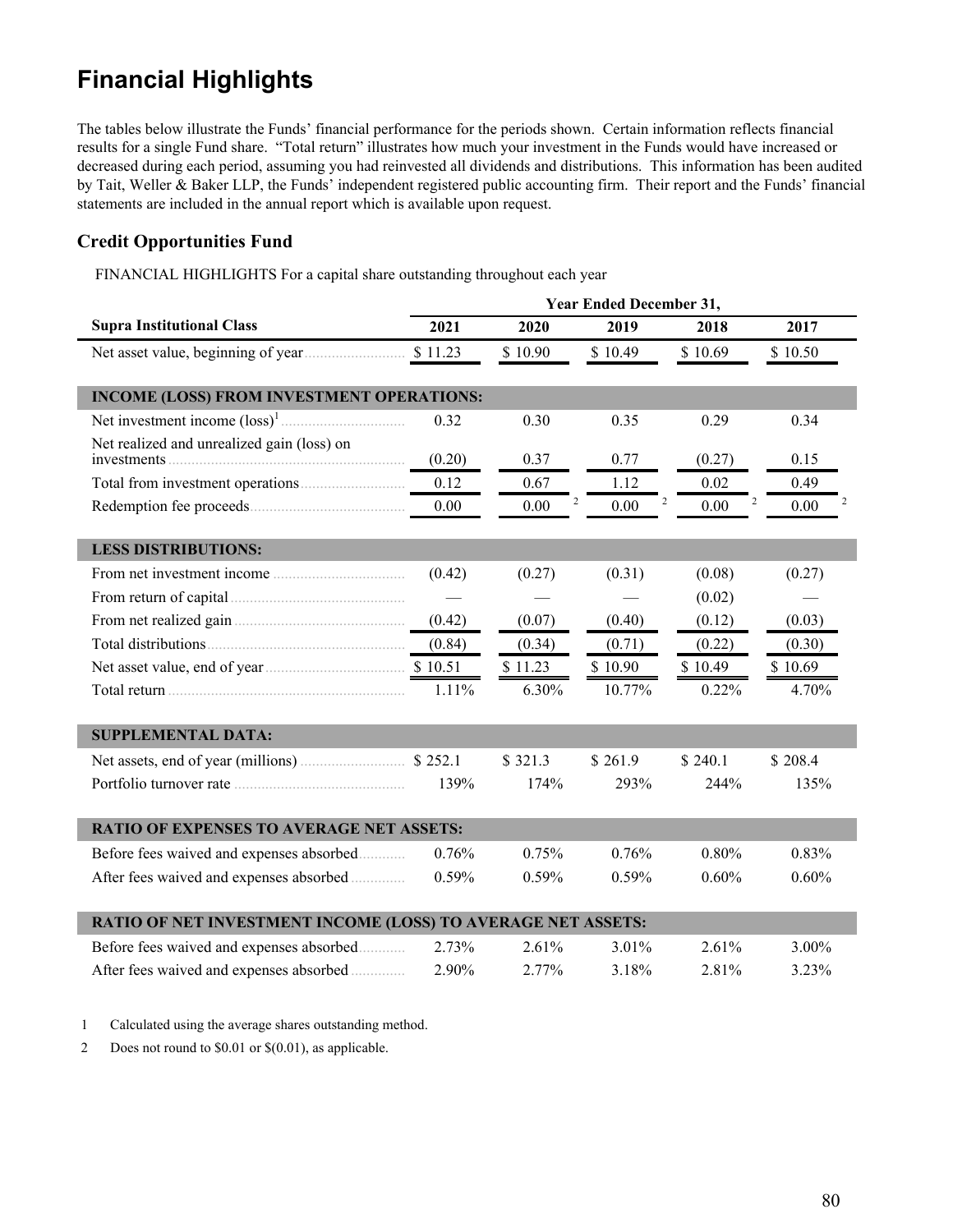# **Credit Opportunities Fund**

FINANCIAL HIGHLIGHTS For a capital share outstanding throughout each year

|                                                              | <b>Year Ended December 31,</b> |         |                |         |                |  |  |  |
|--------------------------------------------------------------|--------------------------------|---------|----------------|---------|----------------|--|--|--|
| <b>Institutional Class</b>                                   | 2021                           | 2020    | 2019           | 2018    | 2017           |  |  |  |
|                                                              | \$11.22                        | \$10.89 | \$10.49        | \$10.69 | \$10.49        |  |  |  |
| <b>INCOME (LOSS) FROM INVESTMENT OPERATIONS:</b>             |                                |         |                |         |                |  |  |  |
|                                                              | 0.31                           | 0.30    | 0.34           | 0.29    | 0.34           |  |  |  |
| Net realized and unrealized gain (loss) on                   | (0.20)                         | 0.36    | 0.76           | (0.27)  | 0.15           |  |  |  |
|                                                              | 0.11                           | 0.66    | 1.10           | 0.02    | 0.49           |  |  |  |
|                                                              | 0.00                           | 0.00    | 2<br>2<br>0.00 | 0.00    | 2<br>2<br>0.00 |  |  |  |
| <b>LESS DISTRIBUTIONS:</b>                                   |                                |         |                |         |                |  |  |  |
|                                                              | (0.41)                         | (0.26)  | (0.30)         | (0.08)  | (0.26)         |  |  |  |
|                                                              |                                |         |                | (0.02)  |                |  |  |  |
|                                                              | (0.42)                         | (0.07)  | (0.40)         | (0.12)  | (0.03)         |  |  |  |
|                                                              | (0.83)                         | (0.33)  | (0.70)         | (0.22)  | (0.29)         |  |  |  |
|                                                              |                                | \$11.22 | \$10.89        | \$10.49 | \$10.69        |  |  |  |
|                                                              | 1.02%                          | 6.24%   | 10.60%         | 0.20%   | 4.73%          |  |  |  |
| <b>SUPPLEMENTAL DATA:</b>                                    |                                |         |                |         |                |  |  |  |
|                                                              |                                | \$219.8 | \$155.5        | \$154.0 | \$181.9        |  |  |  |
|                                                              | 139%                           | 174%    | 293%           | 244%    | 135%           |  |  |  |
| <b>RATIO OF EXPENSES TO AVERAGE NET ASSETS:</b>              |                                |         |                |         |                |  |  |  |
| Before fees waived and expenses absorbed                     | 0.84%                          | 0.81%   | 0.82%          | 0.83%   | 0.91%          |  |  |  |
| After fees waived and expenses absorbed                      | 0.66%                          | 0.65%   | 0.65%          | 0.63%   | 0.67%          |  |  |  |
| RATIO OF NET INVESTMENT INCOME (LOSS) TO AVERAGE NET ASSETS: |                                |         |                |         |                |  |  |  |
| Before fees waived and expenses absorbed                     | 2.64%                          | 2.55%   | 2.95%          | 2.57%   | 2.92%          |  |  |  |
| After fees waived and expenses absorbed                      | 2.81%                          | 2.71%   | 3.12%          | 2.77%   | 3.16%          |  |  |  |

1 Calculated using the average shares outstanding method.

2 Does not round to \$0.01 or \$(0.01), as applicable.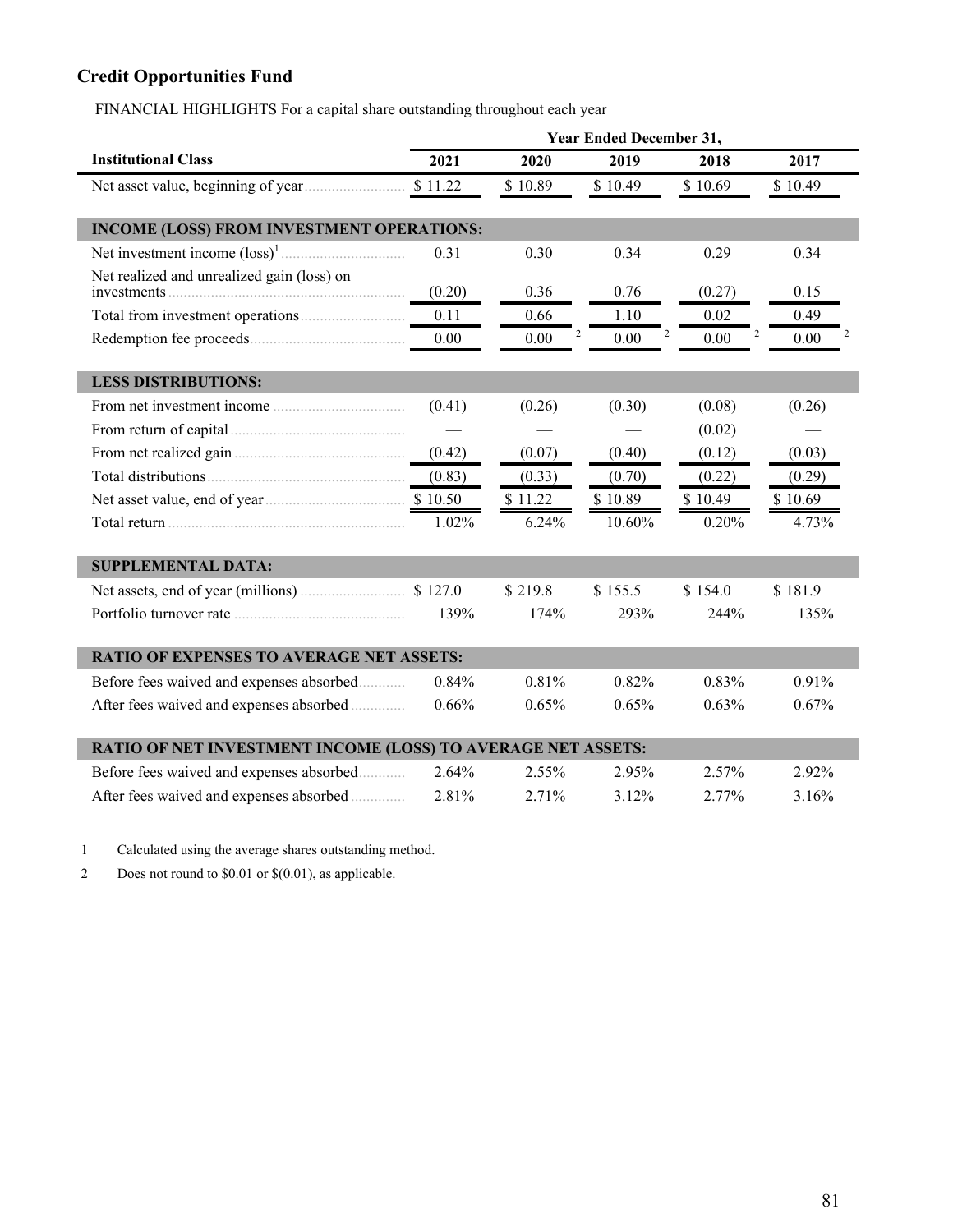# **U.S. High Yield Fund**

FINANCIAL HIGHLIGHTS For a capital share outstanding throughout each year/period

|                                                                                                                                                                                                                                | <b>Year Ended December 31,</b> |                      |                      |                      |                      |  |  |  |  |
|--------------------------------------------------------------------------------------------------------------------------------------------------------------------------------------------------------------------------------|--------------------------------|----------------------|----------------------|----------------------|----------------------|--|--|--|--|
| <b>Supra Institutional Class</b>                                                                                                                                                                                               | 2021                           | 2020                 | 2019                 | 2018                 | 2017                 |  |  |  |  |
|                                                                                                                                                                                                                                | \$9.96                         | $\mathbb{S}$<br>9.83 | \$9.11               | $\mathbb{S}$<br>9.85 | \$10.45              |  |  |  |  |
| <b>INCOME (LOSS) FROM INVESTMENT OPERATIONS:</b>                                                                                                                                                                               |                                |                      |                      |                      |                      |  |  |  |  |
|                                                                                                                                                                                                                                | 0.51                           | 0.51                 | 0.51                 | 0.50                 | 0.51                 |  |  |  |  |
| Net realized and unrealized gain (loss) on                                                                                                                                                                                     | (0.08)                         | 0.12                 | 0.72                 | (0.74)               | 0.14                 |  |  |  |  |
|                                                                                                                                                                                                                                | 0.43                           | 0.63                 | 1.23                 | (0.24)               | 0.65                 |  |  |  |  |
| <b>LESS DISTRIBUTIONS:</b>                                                                                                                                                                                                     |                                |                      |                      |                      |                      |  |  |  |  |
| Distributions from net investment income                                                                                                                                                                                       | (0.53)                         | (0.50)               | (0.51)               | (0.50)               | (0.58)               |  |  |  |  |
| Distributions from net realized gain                                                                                                                                                                                           | (0.68)                         |                      |                      |                      | (0.67)               |  |  |  |  |
|                                                                                                                                                                                                                                | (1.21)                         | (0.50)               | (0.51)               | (0.50)               | (1.25)               |  |  |  |  |
|                                                                                                                                                                                                                                |                                | \$<br>9.96           | \$9.83               | \$9.11               | $\mathbb{S}$<br>9.85 |  |  |  |  |
| Total return entertainment of the continuum of the continuum of the continuum of the continuum of the continuum of the continuum of the continuum of the continuum of the continuum of the continuum of the continuum of the c | 4.43%                          | 6.82%                | 13.71%               | $(2.59)\%$           | 6.30%                |  |  |  |  |
| <b>SUPPLEMENTAL DATA:</b>                                                                                                                                                                                                      |                                |                      |                      |                      |                      |  |  |  |  |
| Net assets, end of year (millions) <b>\$25.2</b>                                                                                                                                                                               |                                | 62.9<br>S.           | 43.5<br>$\mathbb{S}$ | 29.5<br>$\mathbf{s}$ | \$<br>19.5           |  |  |  |  |
|                                                                                                                                                                                                                                | 96%                            | 113%                 | 89%                  | 71%                  | 120%                 |  |  |  |  |
| <b>RATIO OF EXPENSES TO AVERAGE NET ASSETS:</b>                                                                                                                                                                                |                                |                      |                      |                      |                      |  |  |  |  |
| Before fees waived and expenses absorbed                                                                                                                                                                                       | 1.19%                          | 0.98%                | 1.21%                | 1.63%                | 1.03%                |  |  |  |  |
| After fees waived and expenses absorbed                                                                                                                                                                                        | 0.58%                          | 0.58%                | 0.58%                | 0.58%                | 0.58%                |  |  |  |  |
| RATIO OF NET INVESTMENT INCOME (LOSS) TO AVERAGE NET ASSETS:                                                                                                                                                                   |                                |                      |                      |                      |                      |  |  |  |  |
| Before fees waived and expenses absorbed                                                                                                                                                                                       | 4.50%                          | 4.97%                | 4.68%                | 4.18%                | 4.39%                |  |  |  |  |
| After fees waived and expenses absorbed                                                                                                                                                                                        | 5.11%                          | 5.37%                | 5.30%                | 5.23%                | 4.84%                |  |  |  |  |

1 Calculated using the average shares outstanding method.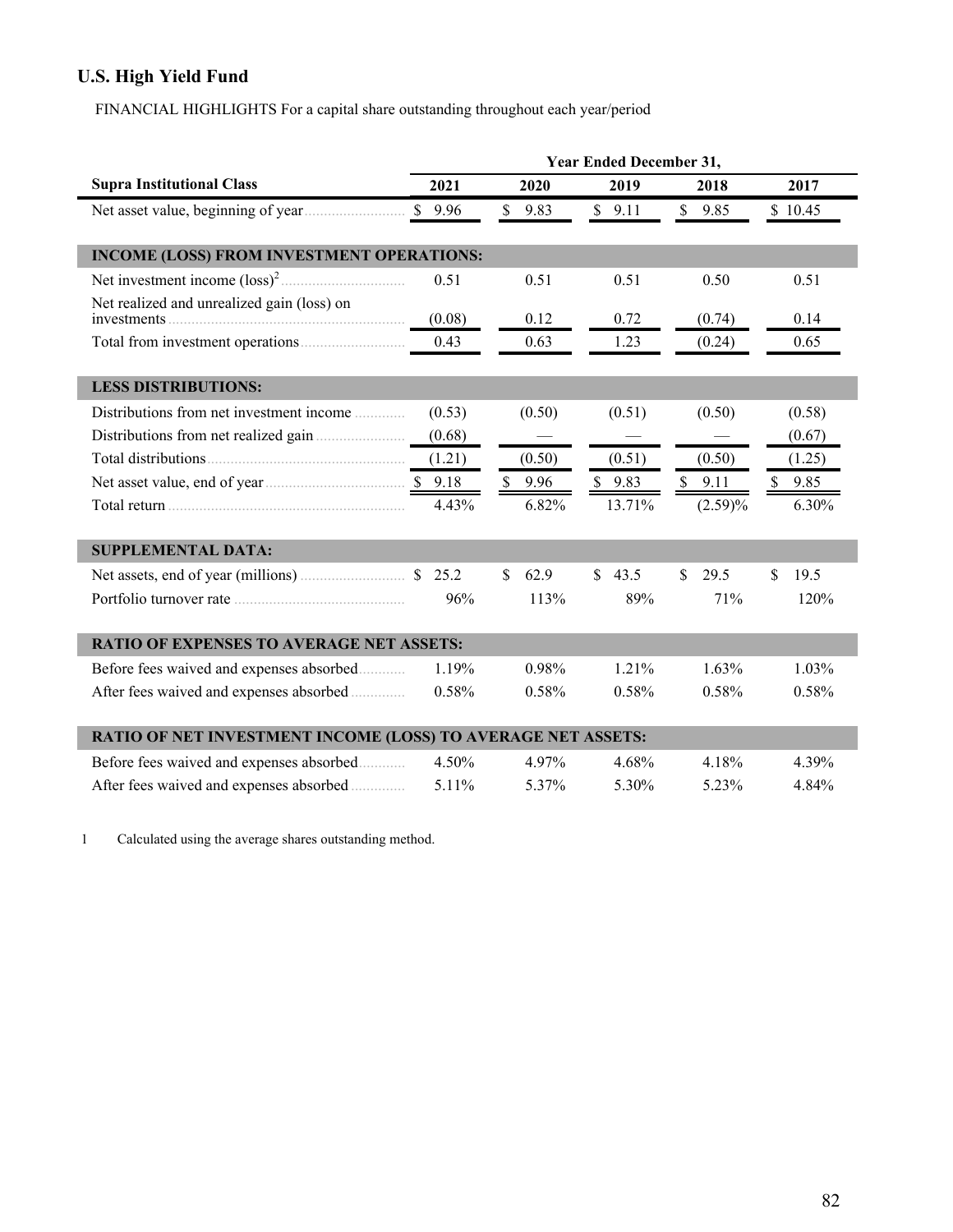# **U.S. High Yield Fund**

FINANCIAL HIGHLIGHTS For a capital share outstanding throughout each year/period

|                                                              |        | <b>Year Ended</b><br>December 31, | <b>Period Ended</b><br>December 31, |                       |                        |  |
|--------------------------------------------------------------|--------|-----------------------------------|-------------------------------------|-----------------------|------------------------|--|
| <b>Institutional Class</b>                                   | 2021   | 2020                              | 2019                                | 2018                  | 2017 <sup>1</sup>      |  |
| Net asset value, beginning of year/period<br>$\mathbf S$     | 9.97   | \$<br>9.84                        | \$9.12                              | $\mathsf{\$}$<br>9.86 | $\mathsf{\$}$<br>10.46 |  |
| <b>INCOME (LOSS) FROM INVESTMENT OPERATIONS:</b>             |        |                                   |                                     |                       |                        |  |
|                                                              | 0.50   | 0.52                              | 0.51                                | 0.49                  | 0.39                   |  |
| Net realized and unrealized gain (loss) on                   | (0.07) | 0.11                              | 0.72                                | (0.74)                | 0.17                   |  |
|                                                              | 0.43   | 0.63                              | 1.23                                | (0.25)                | 0.56                   |  |
| <b>LESS DISTRIBUTIONS:</b>                                   |        |                                   |                                     |                       |                        |  |
| Distributions from net investment income                     | (0.53) | (0.50)                            | (0.51)                              | (0.49)                | (0.49)                 |  |
|                                                              | (0.68) |                                   |                                     |                       | (0.67)                 |  |
|                                                              | (1.21) | (0.50)                            | (0.51)                              | (0.49)                | (1.16)                 |  |
|                                                              |        | $\mathbb S$<br>9.97               | $\mathbb{S}$<br>9.84                | \$<br>9.12            | \$<br>9.86             |  |
|                                                              | 4.42%  | 6.81%                             | 13.68%                              | (2.67)%               | $5.47\%$ <sup>3</sup>  |  |
| <b>SUPPLEMENTAL DATA:</b>                                    |        |                                   |                                     |                       |                        |  |
|                                                              | 4.2    | 5.9<br>\$                         | $\mathbb{S}$<br>1.6                 | \$<br>0.7             | \$<br>2.6              |  |
|                                                              | 96%    | 113%                              | 89%                                 | 71%                   | $120\%$ <sup>3,4</sup> |  |
| <b>RATIO OF EXPENSES TO AVERAGE NET ASSETS:</b>              |        |                                   |                                     |                       |                        |  |
| Before fees waived and expenses absorbed                     | 1.25%  | 0.98%                             | 1.17%                               | 1.68%                 | 1.61%                  |  |
| After fees waived and expenses absorbed                      | 0.59%  | 0.58%                             | 0.59%                               | 0.64%                 | $0.68\%$ <sup>5</sup>  |  |
| RATIO OF NET INVESTMENT INCOME (LOSS) TO AVERAGE NET ASSETS: |        |                                   |                                     |                       |                        |  |
| Before fees waived and expenses absorbed                     | 4.40%  | 4.97%                             | 4.74%                               | 4.02%                 | $3.87\%$ <sup>5</sup>  |  |
| After fees waived and expenses absorbed                      | 5.06%  | 5.37%                             | 5.32%                               | 5.06%                 | 4.81%                  |  |

1 Commenced operations on March 27, 2017. Information presented is for the period from March 27, 2017 to December 31, 2017.

2 Calculated using the average shares outstanding method.

3 Not annualized.

4 Portfolio turnover calculated at the Fund level.

5 Annualized.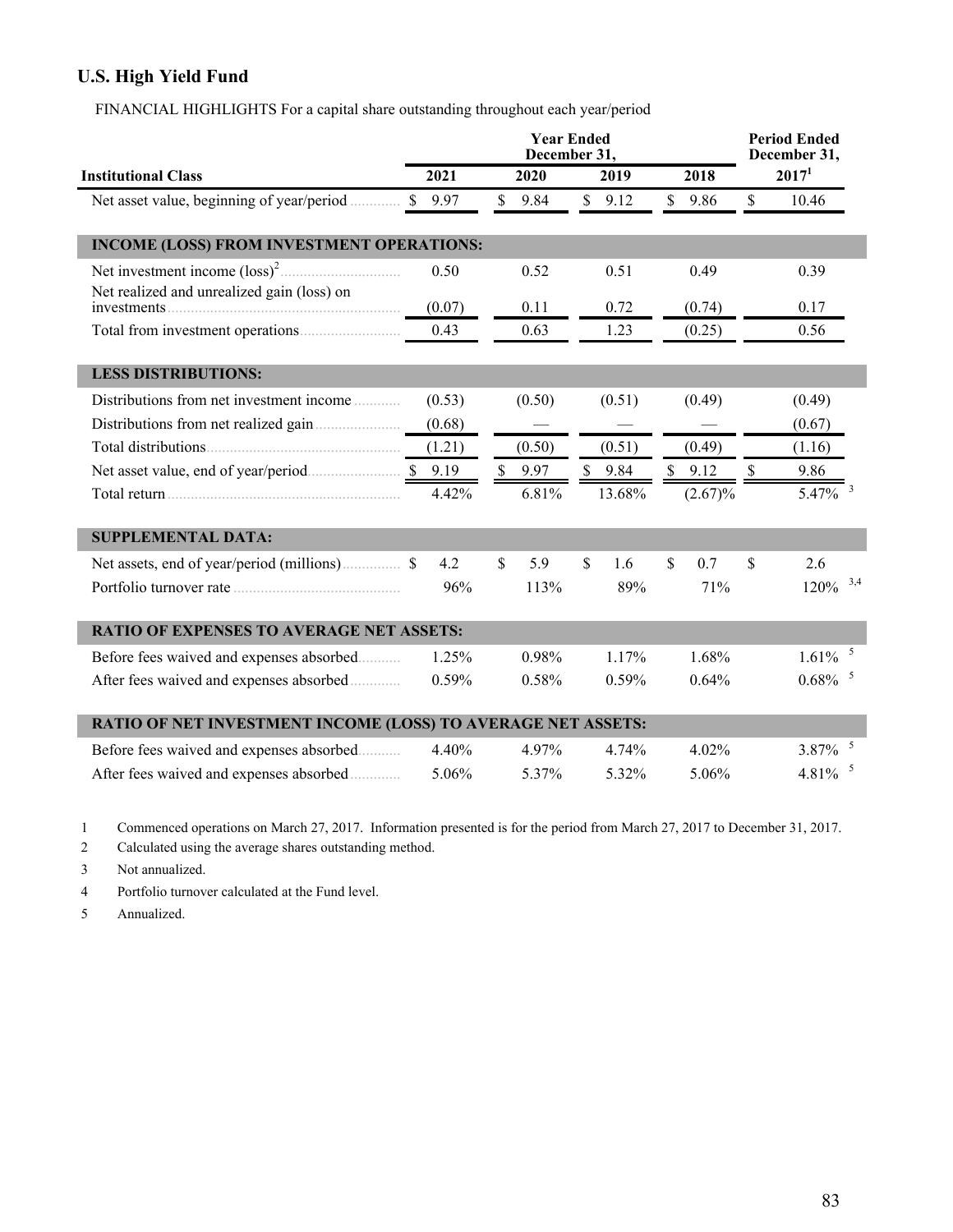# **Low Duration Fund**

FINANCIAL HIGHLIGHTS For a capital share outstanding throughout each year/period

|                                                              | <b>Year Ended December 31,</b> |              |         |         |                                   |  |  |  |  |
|--------------------------------------------------------------|--------------------------------|--------------|---------|---------|-----------------------------------|--|--|--|--|
| <b>Supra Institutional Class</b>                             | 2021                           | 2020         | 2019    | 2018    | 2017                              |  |  |  |  |
|                                                              | \$10.10                        | \$10.05      | \$9.53  | \$10.27 | \$10.04                           |  |  |  |  |
| <b>INCOME (LOSS) FROM INVESTMENT OPERATIONS:</b>             |                                |              |         |         |                                   |  |  |  |  |
|                                                              | 0.25                           | 0.27         | 0.26    | 0.25    | 0.24                              |  |  |  |  |
| Net realized and unrealized gain (loss) on<br>investments.   |                                | (0.01)       | 0.48    | (0.17)  | 0.18                              |  |  |  |  |
|                                                              | 0.25                           | 0.26         | 0.74    | 0.08    | 0.42                              |  |  |  |  |
|                                                              |                                |              |         |         | (0.00)                            |  |  |  |  |
| <b>LESS DISTRIBUTIONS:</b>                                   |                                |              |         |         |                                   |  |  |  |  |
| Distributions from net investment income                     | (0.62)                         | (0.21)       | (0.13)  | (0.29)  | (0.19)                            |  |  |  |  |
|                                                              |                                |              | (0.09)  | (0.53)  | $\overline{\mathbf{c}}$<br>(0.00) |  |  |  |  |
|                                                              | (0.62)                         | (0.21)       | (0.22)  | (0.82)  | (0.19)                            |  |  |  |  |
|                                                              | 9.73                           | \$10.10      | \$10.55 | \$9.53  | \$10.27                           |  |  |  |  |
|                                                              | 2.50%                          | 2.64%        | 7.86%   | 0.79%   | 4.26%                             |  |  |  |  |
| <b>SUPPLEMENTAL DATA:</b>                                    |                                |              |         |         |                                   |  |  |  |  |
|                                                              |                                | \$.<br>592.5 | \$732.0 | \$571.9 | \$705.8                           |  |  |  |  |
|                                                              | 69%                            | 75%          | 47%     | 72%     | 57%                               |  |  |  |  |
| <b>RATIO OF EXPENSES TO AVERAGE NET ASSETS:</b>              |                                |              |         |         |                                   |  |  |  |  |
| Before fees waived and expenses absorbed                     | 0.62%                          | 0.60%        | 0.59%   | 0.62%   | 0.71%                             |  |  |  |  |
| After fees waived and expenses absorbed                      | 0.49%                          | 0.49%        | 0.49%   | 0.50%   | 0.50%                             |  |  |  |  |
| RATIO OF NET INVESTMENT INCOME (LOSS) TO AVERAGE NET ASSETS: |                                |              |         |         |                                   |  |  |  |  |
| Before fees waived and expenses absorbed                     | 2.32%                          | 2.66%        | 2.50%   | 2.32%   | 2.16%                             |  |  |  |  |
| After fees waived and expenses absorbed                      | 2.46%                          | 2.77%        | 2.60%   | 2.44%   | 2.37%                             |  |  |  |  |

1 Calculated using the average shares outstanding method.

2 Does not round to \$0.01 or \$(0.01), as applicable.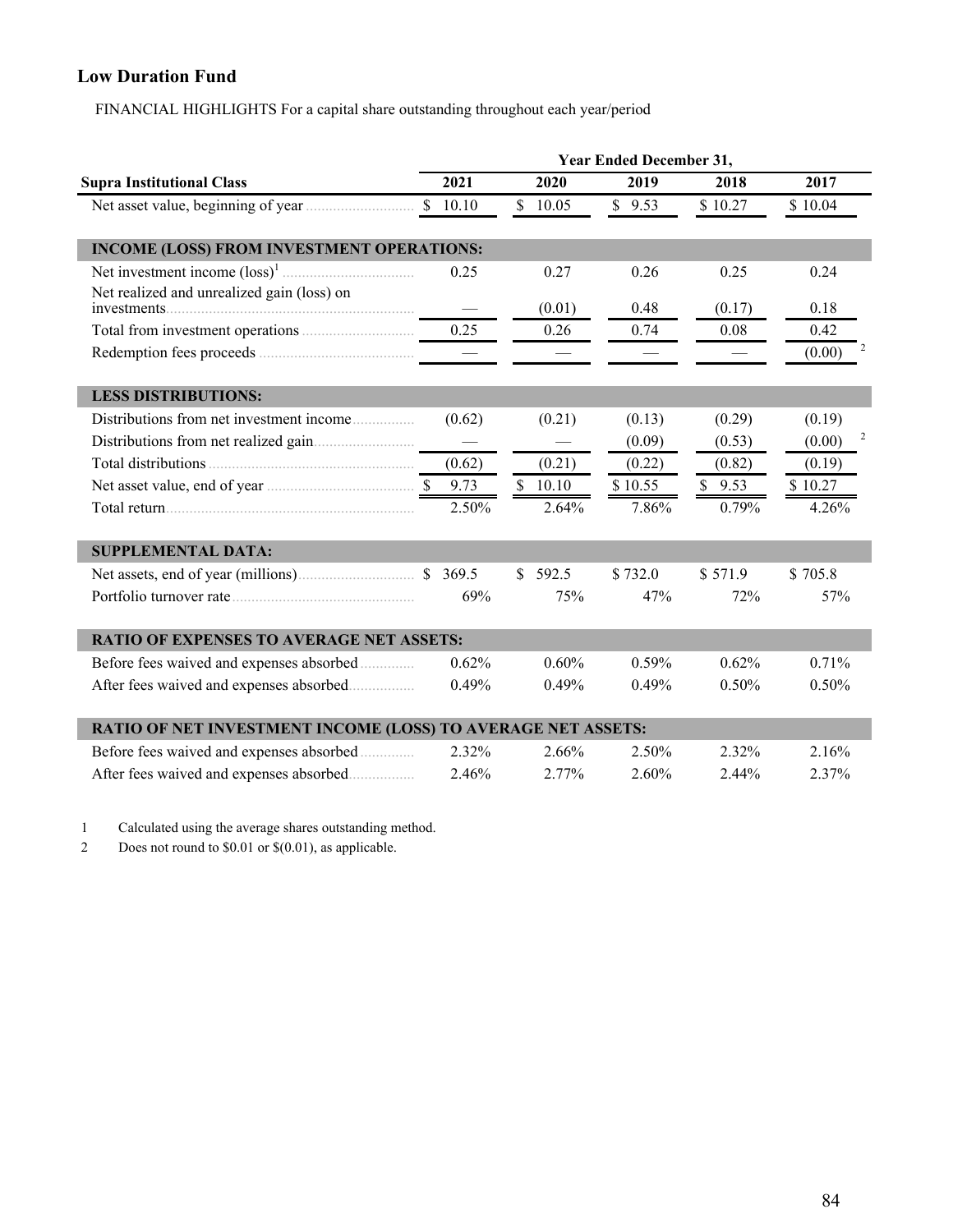## **Low Duration Fund**

FINANCIAL HIGHLIGHTS For a capital share outstanding throughout the period

|                                                              |               | <b>Year Ended</b><br>December 31, |               |        |                         | <b>Period Ended</b>        |  |
|--------------------------------------------------------------|---------------|-----------------------------------|---------------|--------|-------------------------|----------------------------|--|
| <b>Institutional Class</b>                                   | 2021          |                                   | 2020          |        | December 31,<br>$20191$ |                            |  |
|                                                              | $\mathcal{S}$ | 10.26                             | $\mathsf{\$}$ | 10.20  | $\mathcal{S}$           | 10.00                      |  |
| INCOME (LOSS) FROM INVESTMENT OPERATIONS:                    |               |                                   |               |        |                         |                            |  |
|                                                              |               | 0.26                              |               | 0.28   |                         | 0.17                       |  |
|                                                              |               | 0.01                              |               | (0.01) |                         | 0.19                       |  |
|                                                              |               | 0.27                              |               | 0.27   |                         | 0.36                       |  |
| <b>LESS DISTRIBUTIONS:</b>                                   |               |                                   |               |        |                         |                            |  |
|                                                              |               | (0.62)                            |               | (0.21) |                         | (0.07)                     |  |
|                                                              |               |                                   |               |        |                         | (0.09)                     |  |
|                                                              |               | (0.62)                            |               | (0.21) |                         | (0.16)                     |  |
|                                                              |               | 9.91                              | $\mathcal{S}$ | 10.26  | $\mathbb{S}$            | 10.20                      |  |
|                                                              |               | 2.66%                             |               | 2.70%  |                         | $\overline{3}$<br>$3.60\%$ |  |
| <b>SUPPLEMENTAL DATA:</b>                                    |               |                                   |               |        |                         |                            |  |
|                                                              |               | 1.5                               | \$            | 3.9    | \$                      | 0.1                        |  |
|                                                              |               | 69%                               |               | 75%    |                         | $47\%$ $3.5$               |  |
| <b>RATIO OF EXPENSES TO AVERAGE NET ASSETS:</b>              |               |                                   |               |        |                         |                            |  |
|                                                              |               | 0.62%                             |               | 0.61%  |                         | 0.53%                      |  |
|                                                              |               | 0.49%                             |               | 0.50%  |                         | 0.46%                      |  |
| RATIO OF NET INVESTMENT INCOME (LOSS) TO AVERAGE NET ASSETS: |               |                                   |               |        |                         |                            |  |
|                                                              |               | 2.37%                             |               | 2.68%  |                         | 2.31%                      |  |
|                                                              |               | 2.50%                             |               | 2.79%  |                         | 2.38%                      |  |

1 Commenced operations on April 30, 2019. Information presented is for the period from April 30, 2019 to December 31, 2019.

2 Calculated using the average shares outstanding method.

3 Not annualized.

4 Annualized.

5 Portfolio turnover calculated at the Fund level.